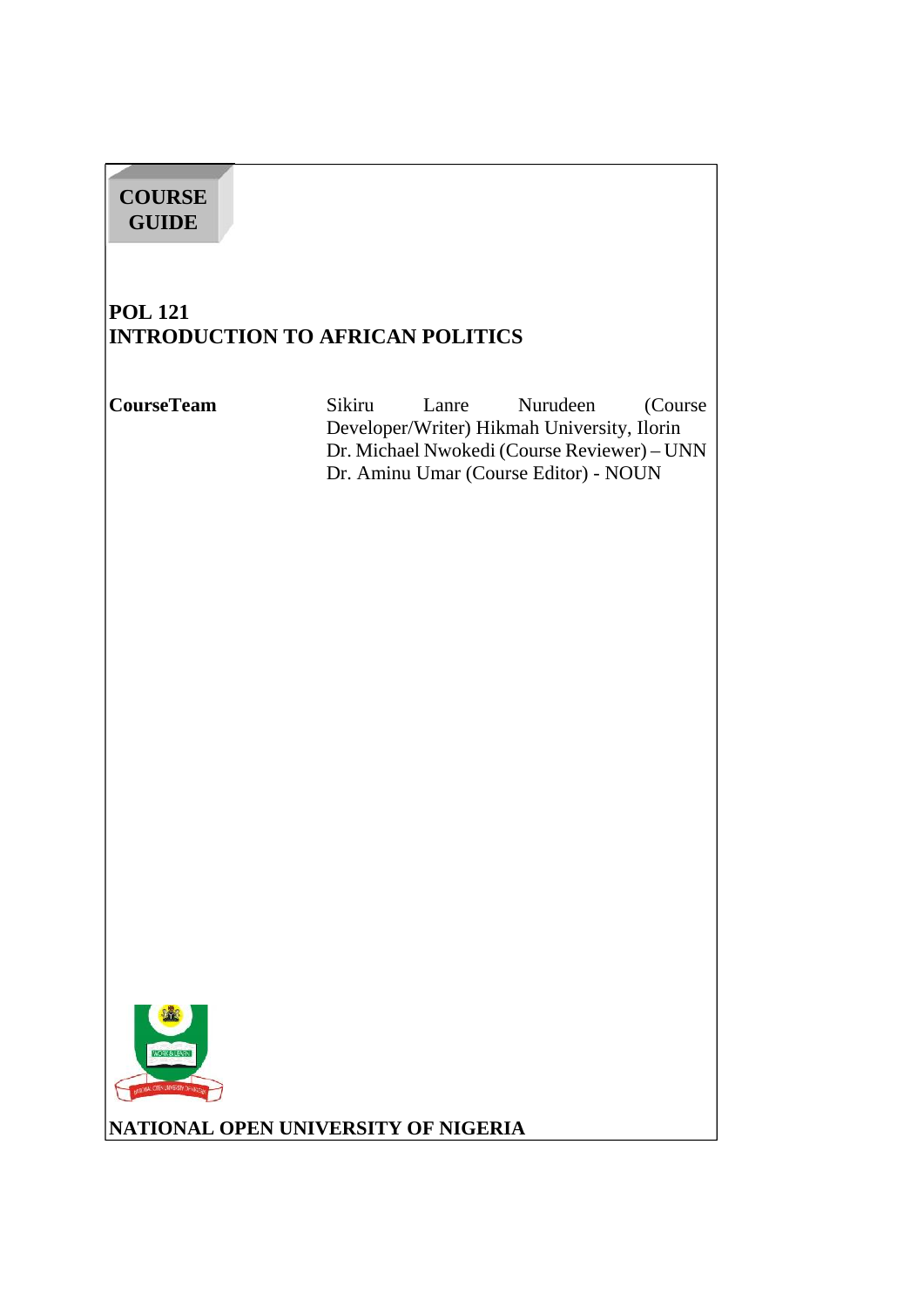© 2020 by NOUN Press National Open University of Nigeria **Headquarters** University Village Plot 91, Cadastral Zone NnamdiAzikiwe Expressway Jabi, Abuja

Lagos Office 14/16 Ahmadu Bello Way Victoria Island, Lagos

e-mail: centralinfo@nou.edu.ng URL: www.nou.edu.ng

All rights reserved. No part of this book may be reproduced, in any form or by any means, without permission in writing from the publisher.

Printed 2004, 2020

ISBN: 978-978-058-044-5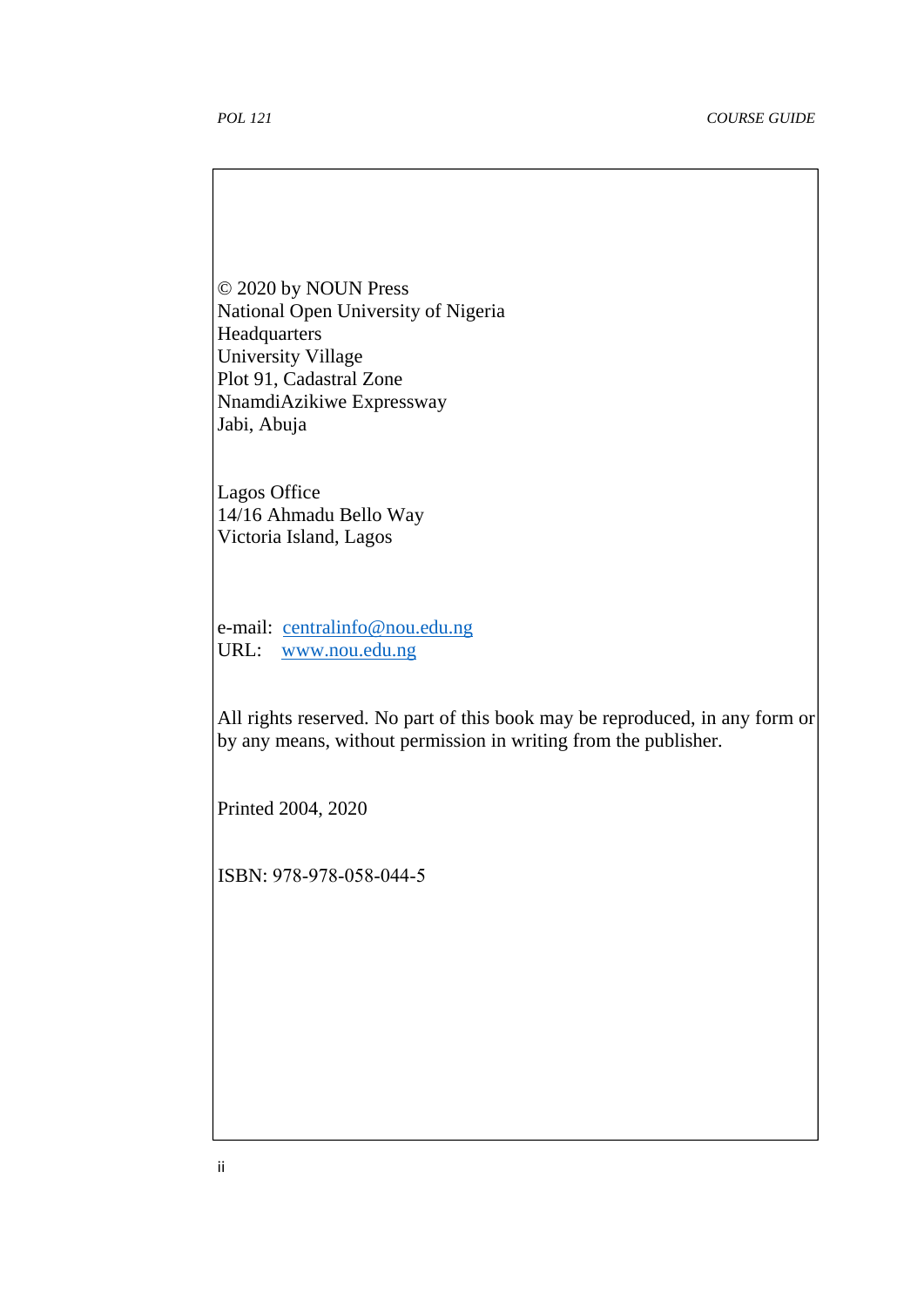#### **CONTENTS PAGE**

| 1V              |
|-----------------|
| 1V              |
| V               |
| V               |
| V               |
| V <sub>1</sub>  |
| V <sub>1</sub>  |
|                 |
| V <sub>1</sub>  |
| vii             |
| vii             |
| vii             |
| $\overline{1}X$ |
| $\overline{1}X$ |
| X               |
| X               |
| X               |
| X11             |
| <b>X11</b>      |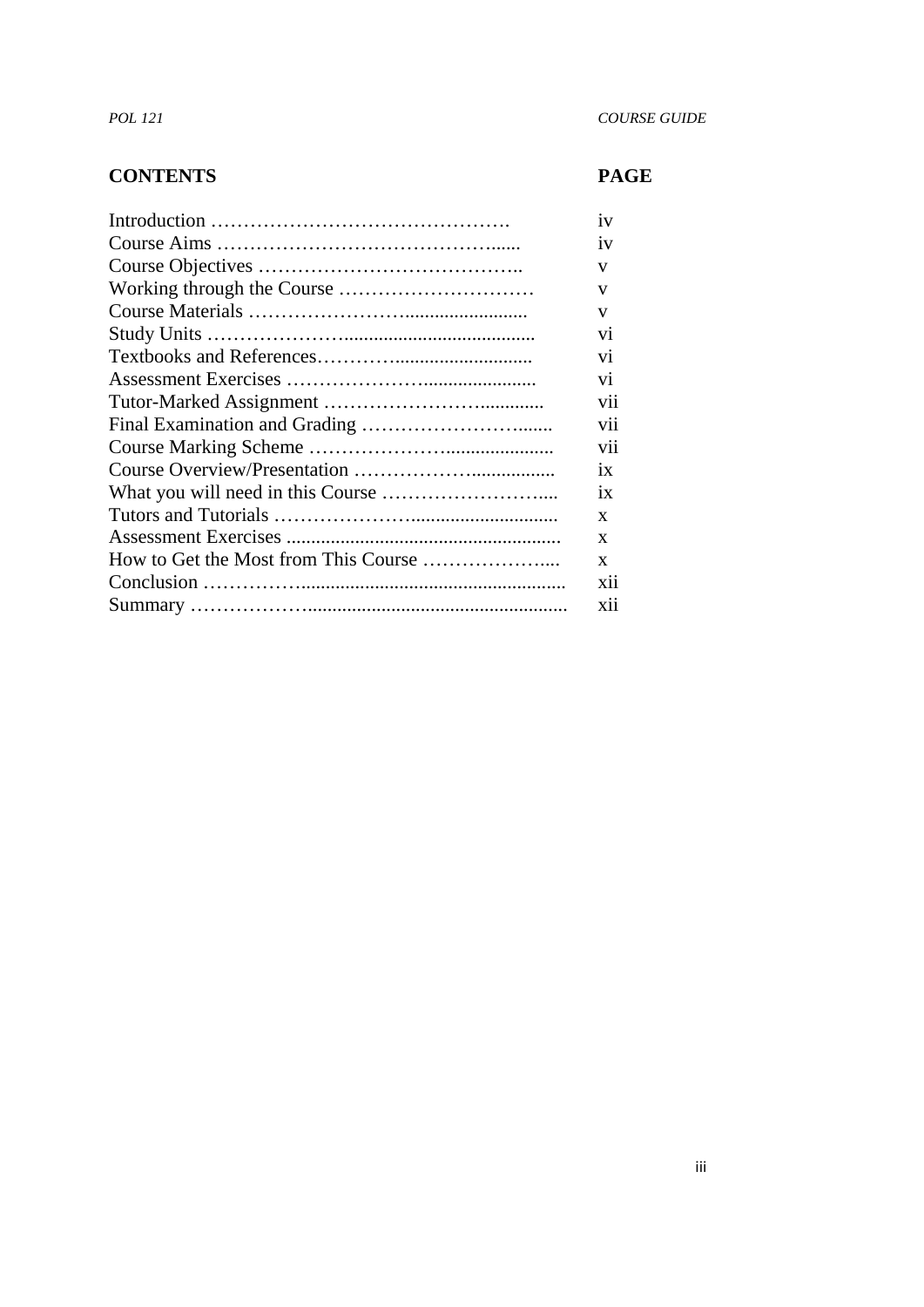#### **INTRODUCTION**

POL121 Introduction to African Politics is a three-credit unit course for undergraduate students in Political Science. The materials have been developed with the African continent in view. This course guide gives you an overview of the course. It also provides you with relevant information on the organisation and requirements of the course.

#### **COURSE AIMS AND OBJECTIVES**

The aims are to help you understand the theory and practice of African politics; the problems associated with governance in Africa and the way forward. The broad aims will be achieved by:

- i. Introducing you to African politics, its origins, nature and character.
- ii. Demonstrating how Africa's encounter with the Europeans had created a legacy, this substantially influenced, and indeed determined the practice of politics in the continent.
- iii. Equip you with the knowledge and understanding of the internal forces that are subtly manipulating African politics and the tools that will assist in achieving true liberation.

To achieve the aims set out above, POL 121 has these broad objectives. Besides, each unit also has specific objectives. The unit objectives are at the beginning of each unit. I advise that you read them before you start working through the unit. You may refer to them in the course of the unit to personally monitor your progress. On successful completion of the course, you should be able to:

- a. Define and conceptualise the nature of African politics.
- b. Understand the colonial influence on the nature and character of African politics.
- c. Appreciate the modalities of nationalist agitations and the manner of colonial disengagement
- d. Explain the predominance of foreign influence in African politics.
- e. Know the interplay of economic interests/forces and political events in Africa.
- f. Offer explanations for political instability in Africa.
- g. Explain why a military regime cannot be a viable alternative to a democratic government and the self-serving arguments behind the advocacy of the one-party system in Africa.
- h. Understand why African states are marginal players/actors in world Affairs.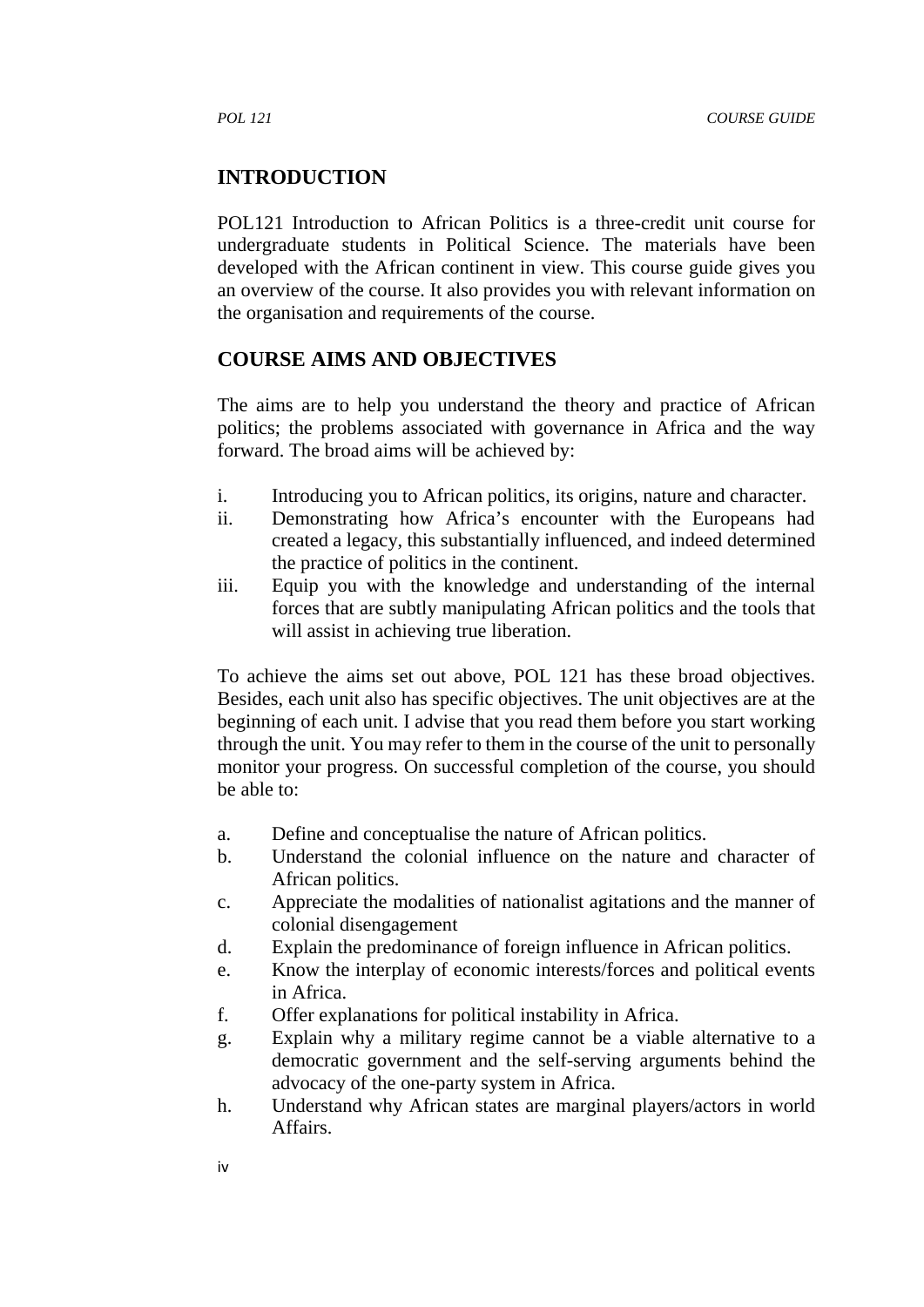## **WORKING THROUGH THE COURSE**

To complete the course, you are required to read the study units and other related material. You will also need to undertake practical exercises for which you need a pen, a note-book and other materials that will be listed in this guide. The exercises are to aid you and to facilitate your understanding of the concepts and issues being presented. At the end of each unit, you will be required to submit written assignments for assessment purposes. At the end of the course, you will write a final examination.

## **THE COURSE MATERIALS**

The major materials you will need for this course are:

- i. Course guide
- ii. Study units
- iii. Assignment file
- iv. Relevant textbooks including the ones listed under each unit.
- v. You may also need to listen to programme and news on the radio and television, local and foreign.
- vi. As a beginner, you need to read newspapers, magazines, journals and if possible log on to the internet.

#### **STUDY UNITS**

There are 21 units (of five modules) in this course. They are listed below:

| <b>Module 1</b> | <b>Background to African Politics</b> |  |
|-----------------|---------------------------------------|--|
|                 |                                       |  |

- Unit 1 Nature and Character of African Politics
- Unit 2 Politics in Pre-Colonial Africa
- Unit 3 Origins and Problems of African Politics
- Unit 4 Primordial Politics and Conflicts in Africa

#### **Module 2 Colonialism and Nationalism**

- Unit 1 Meaning and Nature of Colonialism
- Unit 2 Problems and Legacies of Colonialism
- Unit 3 Meaning, and Nature of Nationalism
- Unit 4 Nationalism and Decolonisation Process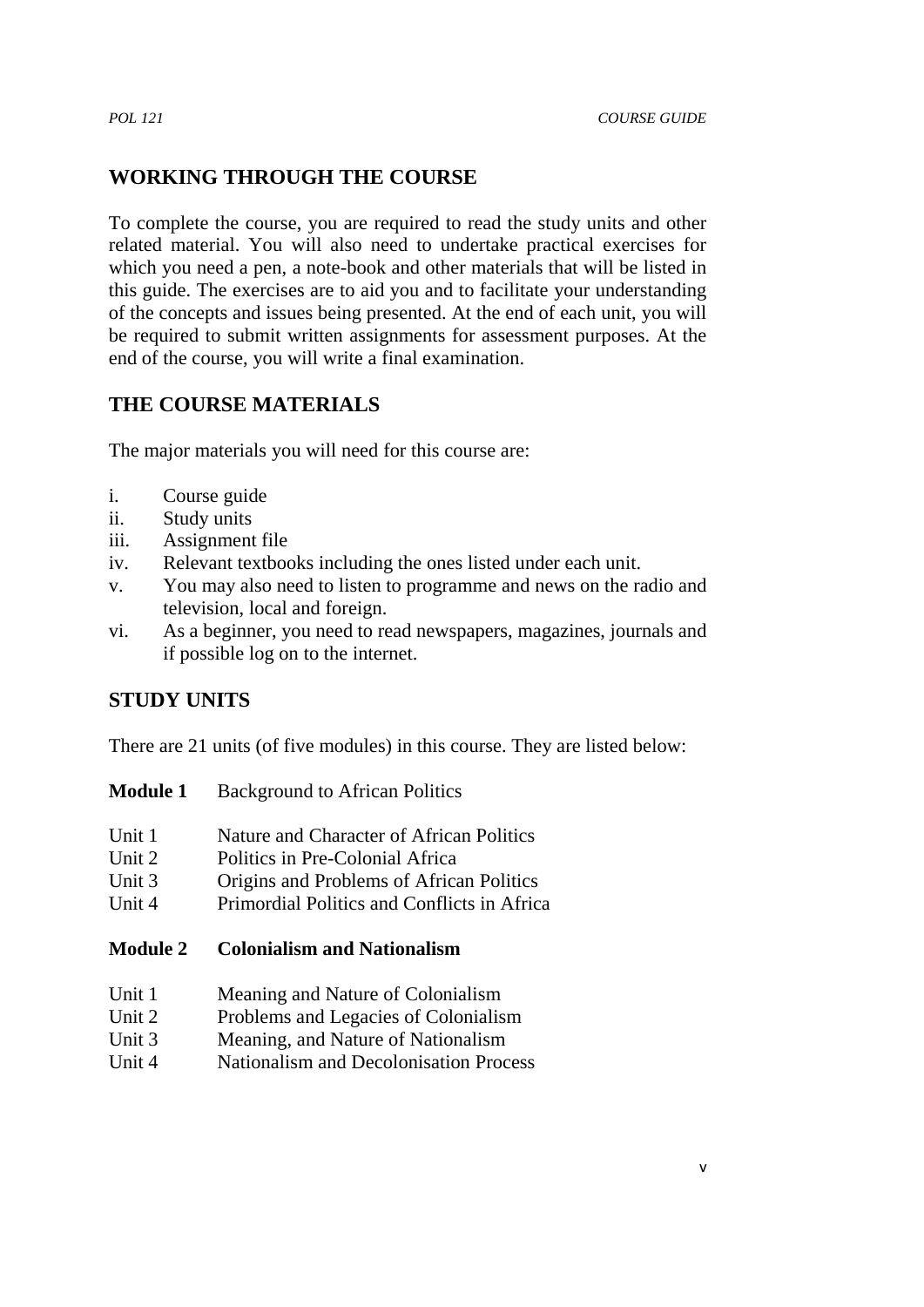#### **Module 3 Neo-colonialism and African Economy**

- Unit 1 Meaning and Features of Neo-Colonialism
- Unit 2 Neo-Colonialism- Its Mechanism and Impacts
- Unit 3 The Political Economy of African States
- Unit 4 The Doctrine and Reality of African Socialism

#### **Module 4 Political Instability and Sustainable Democracy in Africa**

- Unit 1 The Military in African Politics
- Unit 2 Contending Explanatory Models of Instability
- Unit 3 Democracy and Constitutionalism
- Unit 4 I nstability and Crises of Succession in Africa

#### **Module 5 Race/Gender Relations and World Order**

- Unit 1 Racism and Liberation in Southern Africa
- Unit 2 Gender Politics in Africa
- Unit 3 Gender Affirmative Action and Government Response
- Unit 4 Africa in International Affairs
- Unit 5 Africa in Search for a New World Order

#### **TEXTBOOKS AND REFERENCES**

Certain books have been recommended in the course. You will have to supplement this by reading from the library or purchase them.

#### **ASSESSMENT**

An assessment file and a marking scheme will be made available to you. In the assessment file, you will find details of the works you must submit to your tutor for marking. There are five aspects of the assessment of these courses the tutor marked and the written examination. The marks you obtain in these two areas will make up your final marks. The assignment must be submitted to your tutor for formal assessment under the deadline stated in the presentation Schedules and the Assignment file. The work you submit to your tutor for assessment will account for 30% of your total score.

#### **TUTOR-MARKED ASSIGNMENT**

You will have to submit a specified number of the (TMAs). Every unit in this course has a tutor-marked assignment. You will be assessed on four of them but the best three performances from the (TMAs) will be used for computing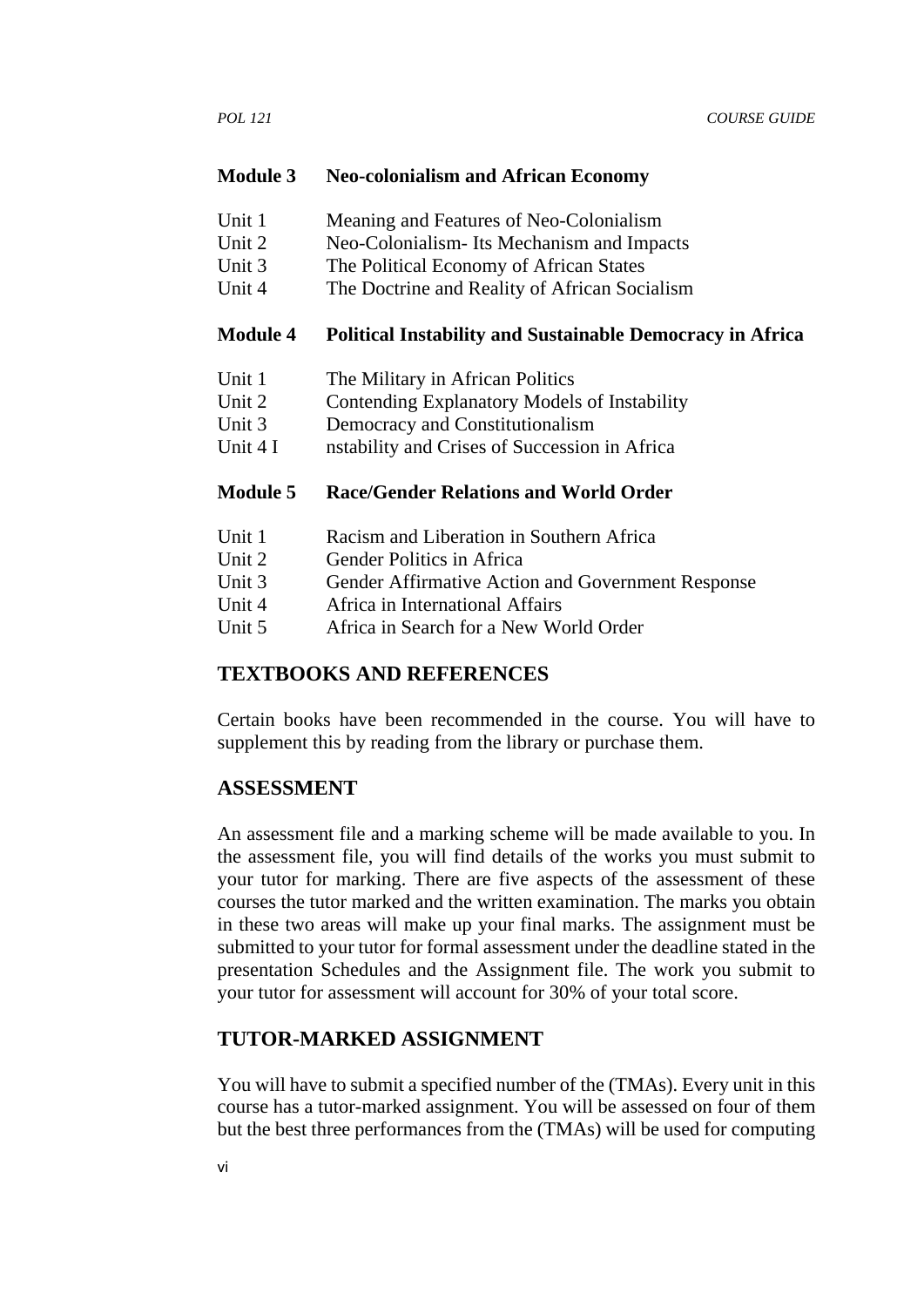your 30%. When you have completed each assignment, send it together with a Tutor marked Assignment form, to your Tutor. Make sure each assignment reaches your tutor on or before the deadline for submissions. If for any reason, you cannot complete your work on time, contact your tutor for a discussion on the possibility of an extension. Extensions will not be granted after the due date unless under exceptional circumstances.

# **FINAL EXAMINATION AND GRADING**

The final examination will be a test for three hours. All areas of the course will be examined. Find time to read the unit all over before your examination. The final examination will attract 70% of the total course grade. The examination will consist of questions, which reflect the kind of self assessment exercise, and tutor-marked assignment you have previously encountered. You should use the time between completing the last unit and taking the examination to revise the entire course.

## **COURSE MARKING SCHEME**

The following table lays out how the actual course mark allocation is broken down.

| <b>ASSESSMENT</b>                                       | <b>MARKS</b>         |
|---------------------------------------------------------|----------------------|
| three $\vert 30\% \vert$<br><b>Assignments</b><br>(best |                      |
| assignments out of four marked)                         |                      |
| <b>Final Examination</b>                                | 70%                  |
| <b>Total</b>                                            | 100% of course score |

#### **COURSE OVERVIEW PRESENTATION SCHEME**

| <b>Units</b>           | <b>Title of work</b>                        | Week<br><b>Activity</b> | <b>Assignment</b><br>(End<br>of<br>Unit) |
|------------------------|---------------------------------------------|-------------------------|------------------------------------------|
| <b>Course</b><br>Guide | <b>Introduction to African Politics</b>     |                         |                                          |
| <b>Module 1</b>        | <b>Background to African Politics</b>       |                         |                                          |
| Unit 1                 | Nature and character of African<br>Politics | Week 1                  | Assignment                               |
| Unit 2                 | Politics in Pre-Colonial Africa             | Week 2                  | Assignment                               |
| Unit 3                 | Origins and problems of African<br>politics | Week 3                  | Assignment                               |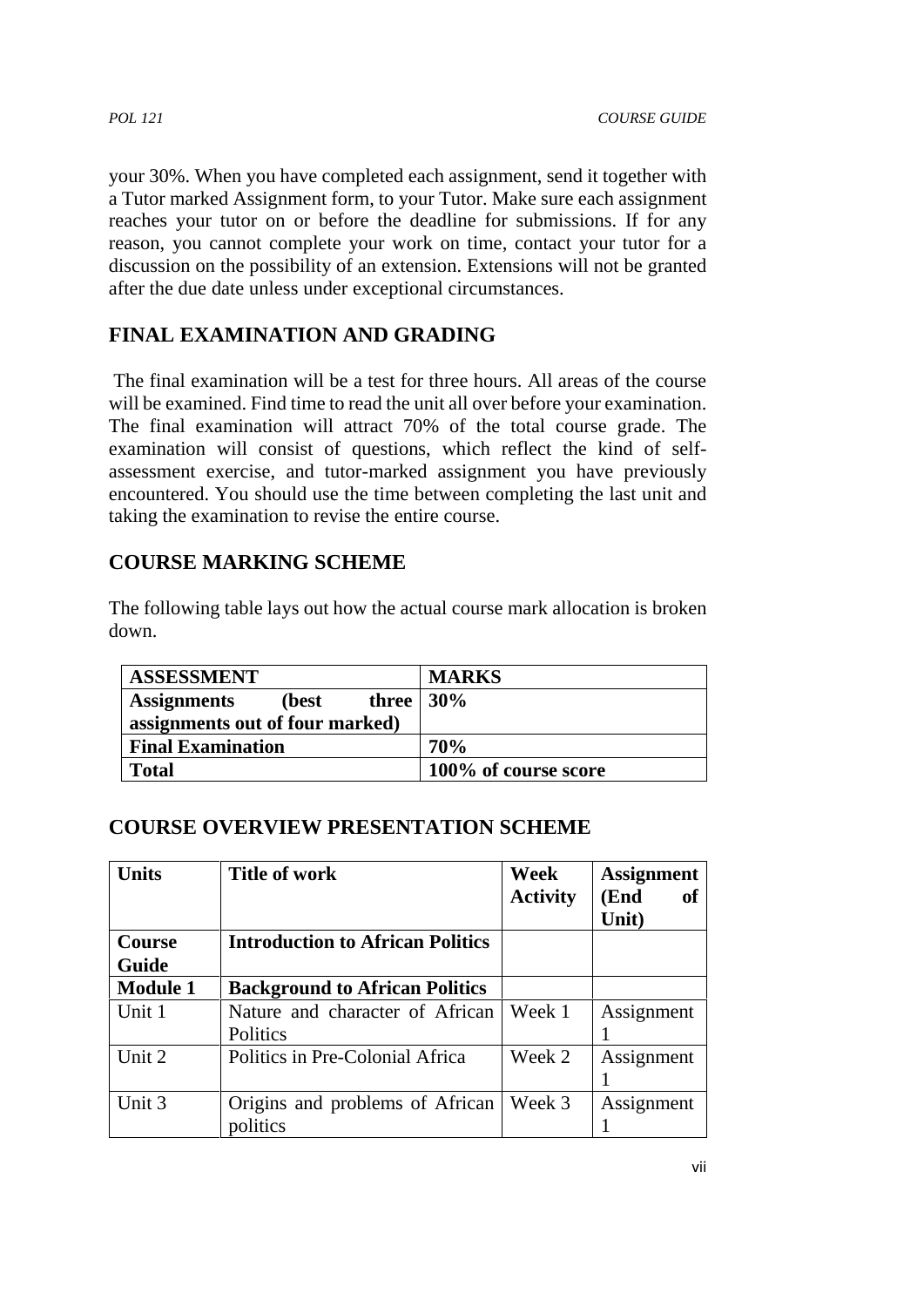| Unit 4          | Primordial Politics in Africa                                                                 | Week 4  | Assignment<br>1            |
|-----------------|-----------------------------------------------------------------------------------------------|---------|----------------------------|
| <b>Module 2</b> | <b>Colonialism and Nationalism</b>                                                            |         |                            |
| Unit 1          | Meaning<br>and<br>Nature<br>of<br>Colonialism                                                 | Week 5  | Assignment<br>1            |
| Unit 2          | Problems<br>Legacies<br>and<br>of<br>Colonialism                                              | Week 6  | Assignment<br>1            |
| Unit 3          | of<br>Meaning<br>and<br>Nature<br>Nationalism                                                 | Week 7  | Assignment<br>1            |
| Unit 4          | Nationalism<br>and<br>Decolonialisation process                                               | Week 8  | Assignment<br>1            |
| <b>Module 3</b> | <b>Neo-Colonialisation</b><br>and<br><b>African Political Economy</b>                         |         |                            |
| Unit 1          | Meaning and features of Neo-<br>Colonialism                                                   | Week 9  | Assignment<br>1            |
| Unit 2          | Neo-Colonialism: Its mechanisms<br>and impacts                                                | Week 10 | Assignment<br>1            |
| Unit 3          | <b>African Political Economy</b>                                                              | Week 11 | Assignment<br>1            |
| Unit 4          | The Doctrine and Reality of<br><b>African Socialism</b>                                       | Week 12 | Assignment<br>1            |
|                 |                                                                                               |         |                            |
| <b>Module 4</b> | <b>Political</b><br><b>Instability</b><br>and<br><b>Sustainable</b><br><b>Democracy</b><br>in |         |                            |
| Unit 1          | <b>Africa</b><br>The Military in African Politics                                             | Week 13 | Assignment<br>1            |
| Unit 2          | Contending Explanatory models<br>of Instability                                               | Week 14 | Assignment<br>1            |
| Unit 3          | Democracy and constitutionalism<br>in Africa                                                  | Week 15 | Assignment<br>$\mathbf{1}$ |
| Unit 4          | Instability and crises of succession                                                          | Week 16 | Assignment<br>1            |
| <b>Module 5</b> | <b>Race/Gender</b><br><b>Relations</b><br>and<br><b>World Order</b>                           |         |                            |
| Unit 1          | Racism<br>Liberation<br>and<br>in<br>Southern Africa                                          | Week 17 | Assignment                 |
| Unit 2          | Gender Politics in Africa                                                                     | Week 18 | Assignment<br>1            |
| Unit 3          | Gender Affirmative Action and<br><b>Government Response</b>                                   | Week 19 | Assignment                 |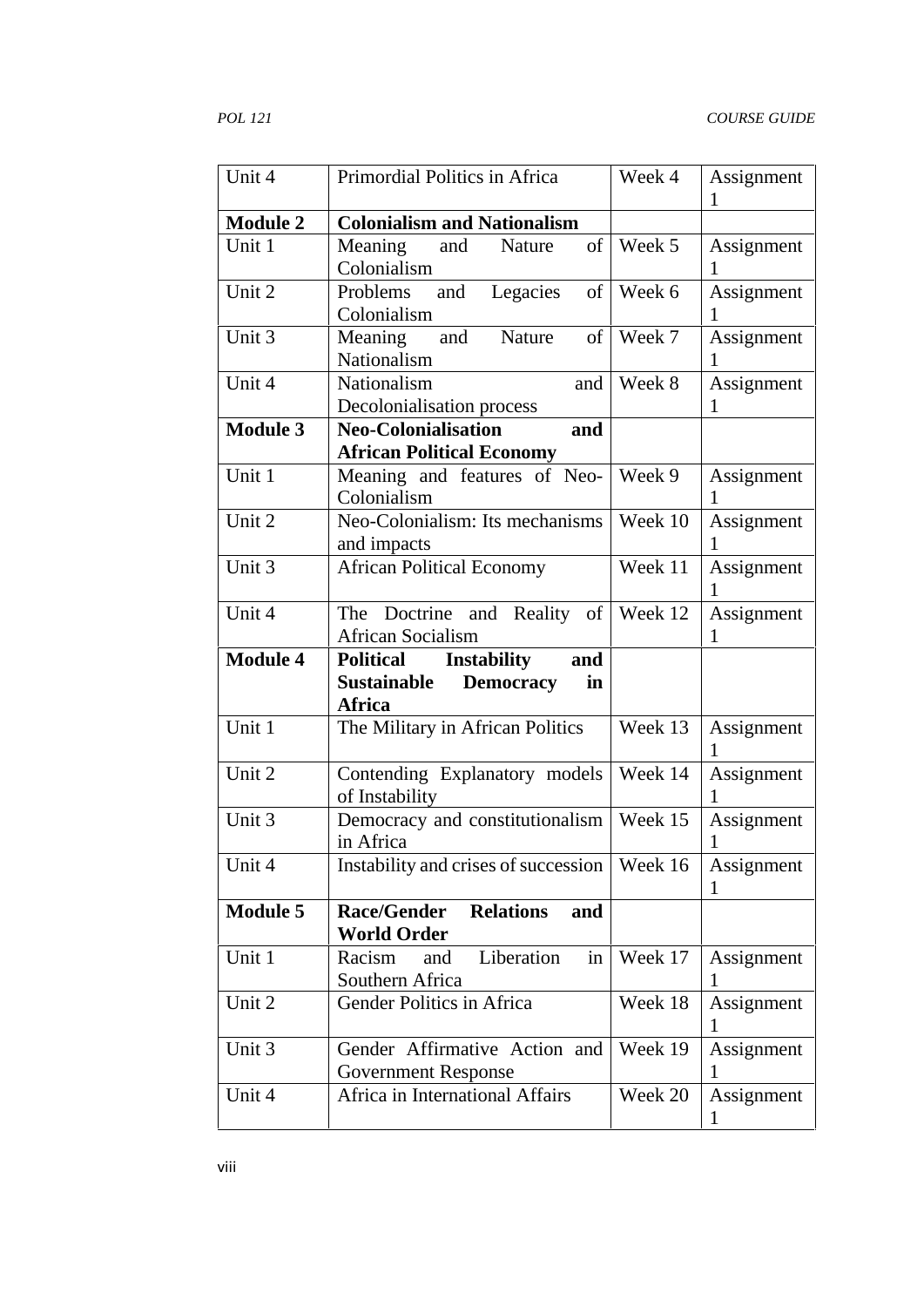| Unit 5 | Africa in Search of a New World   Week 21   Assignment |  |
|--------|--------------------------------------------------------|--|
|        | Order                                                  |  |
|        | Revision                                               |  |
|        | Examination                                            |  |

#### **WHAT YOU WILL NEED FOR THE COURSE**

This course builds on what you have learnt in your secondary school/ordinary level government. It will be helpful if you try to review what you studied earlier. Second, you may need to purchase one or two texts recommended as important for your mastery of the course content. You need quality time in a study friendly environment every week. If you are computer-literate (which ideally you should be), you should be prepared to visit the recommended websites. You should also cultivate the habit of visiting reputable physical libraries accessible to you.

#### **FACILITATORS/TUTORS AND TUTORIALS**

Information relating to the tutorials will be provided at the appropriate time. Your tutor will mark and comment on your assignments, keep a close watch on your progress and on any difficulties you might encounter and provide assistance to you during the course. You must take your tutor-marked assignments to the study centre well before the due date (at least two working days are required). They will be marked by your tutor and returned to you as soon as possible. Do not hesitate to contact your tutor if you need help. Contact your tutor if:

- You do not understand any part of the study units or the assigned readings
- You have difficulty with the exercises
- You have a question or problem with an assignment or with your tutor's comments on an assignment or with the grading of an assignment. You should try your best to attend the tutorials. This is the only chance to have face-to-face contact with your tutor and ask questions which are answered instantly.

You can raise any problem encountered in the course of your study. To gain the maximum benefit from course tutorials, prepare a question list before attending them. You will learn a lot from participating in discussion actively.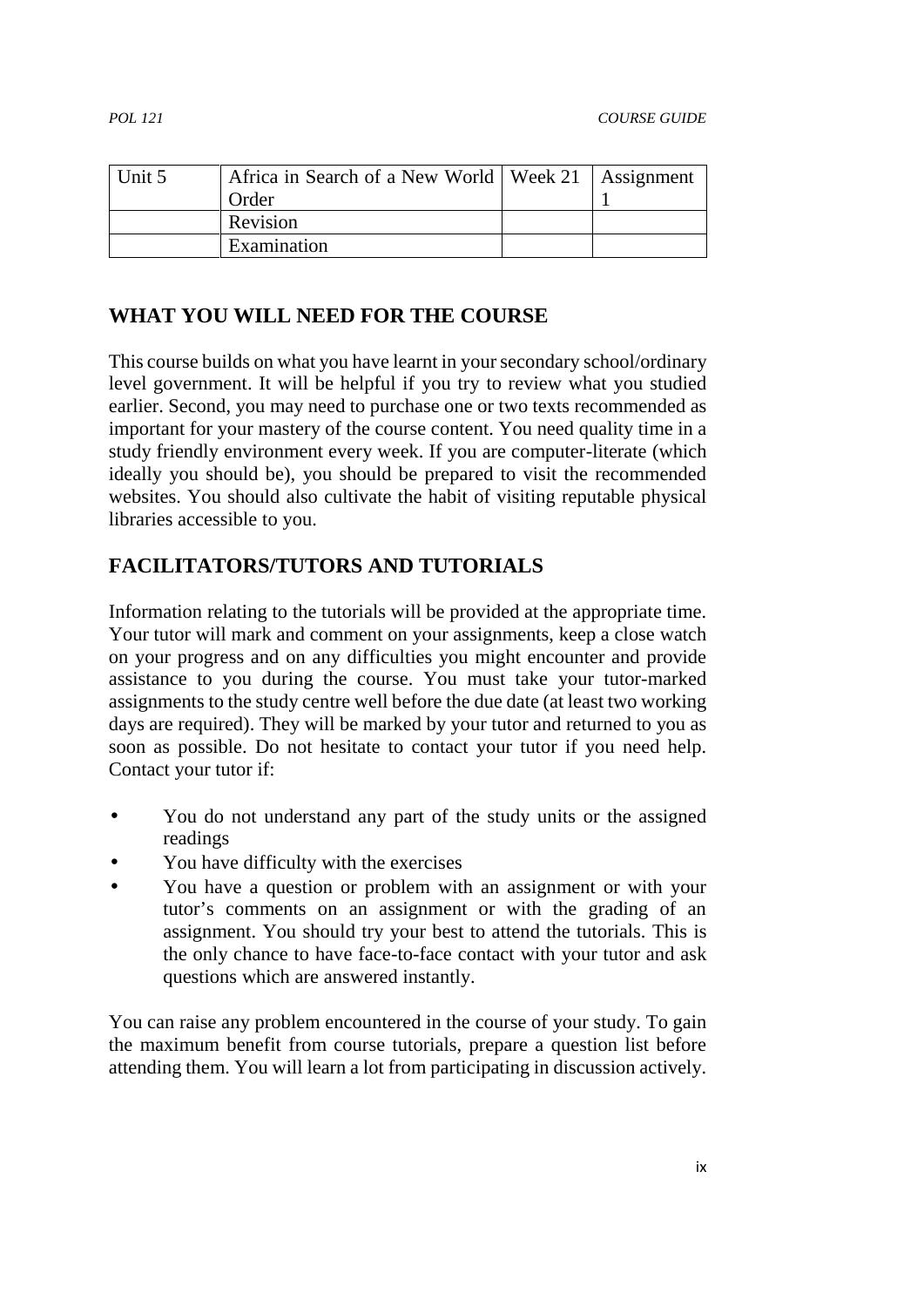#### **ASSESSMENT EXERCISES**

There are two aspects to the assessment of this course. First is the Tutor- Marked Assignments; second is a written examination. In handling these assignments, you are expected to apply the information, knowledge and experience acquired during the course. The tutor-marked assignments are being done online. Ensure that you register all your courses so that you can have easy access to the online assignments. Your score in the online assignments will account for 30 per cent of your total coursework. At the end of the course, you will need to sit for an examination. This examination will account for the other 70 per cent of your total course mark.

#### **TUTOR-MARKED ASSIGNMENTS (TMAs)**

Usually, there are four online tutor-marked assignments in this course. Each assignment will be marked over ten per cent. The best three (that is the highest three of the 10 marks) will be counted. This implies that the total mark for the best three assignments will constitute 30% of your total course work. You will be able to complete your online assignments successfully from the information and materials contained in your references, reading and study units.

#### **FINAL EXAMINATION AND GRADING**

The final examination for POL 121: Introduction to African Politics will be of two hours duration and have a value of 70% of the total course grade. The examination will consist of multiple-choice and fill-in-the-gaps questions which will reflect the practice exercises and tutor-marked assignments you have previously encountered. All areas of the course will be assessed. It is important that you use the adequate time to revise the entire course. You may find it useful to review your tutor-marked assignments before the examination. The final examination covers information from all aspects of the course.

#### **HOW TO GET THE MOST FROM THIS COURSE**

In distance learning, the study units replace the university lecture. This is one of the great advantages of distance learning; you can read and work through specially designed study materials at your own pace, and at a time and place that suits you best. Think of it as reading the lecture instead of listening to the lecturer. In the same way, a lecturer might give you some reading to do, the study units tell you where to read, and which are your text materials or set books. You are provided exercises to do at appropriate points, just as a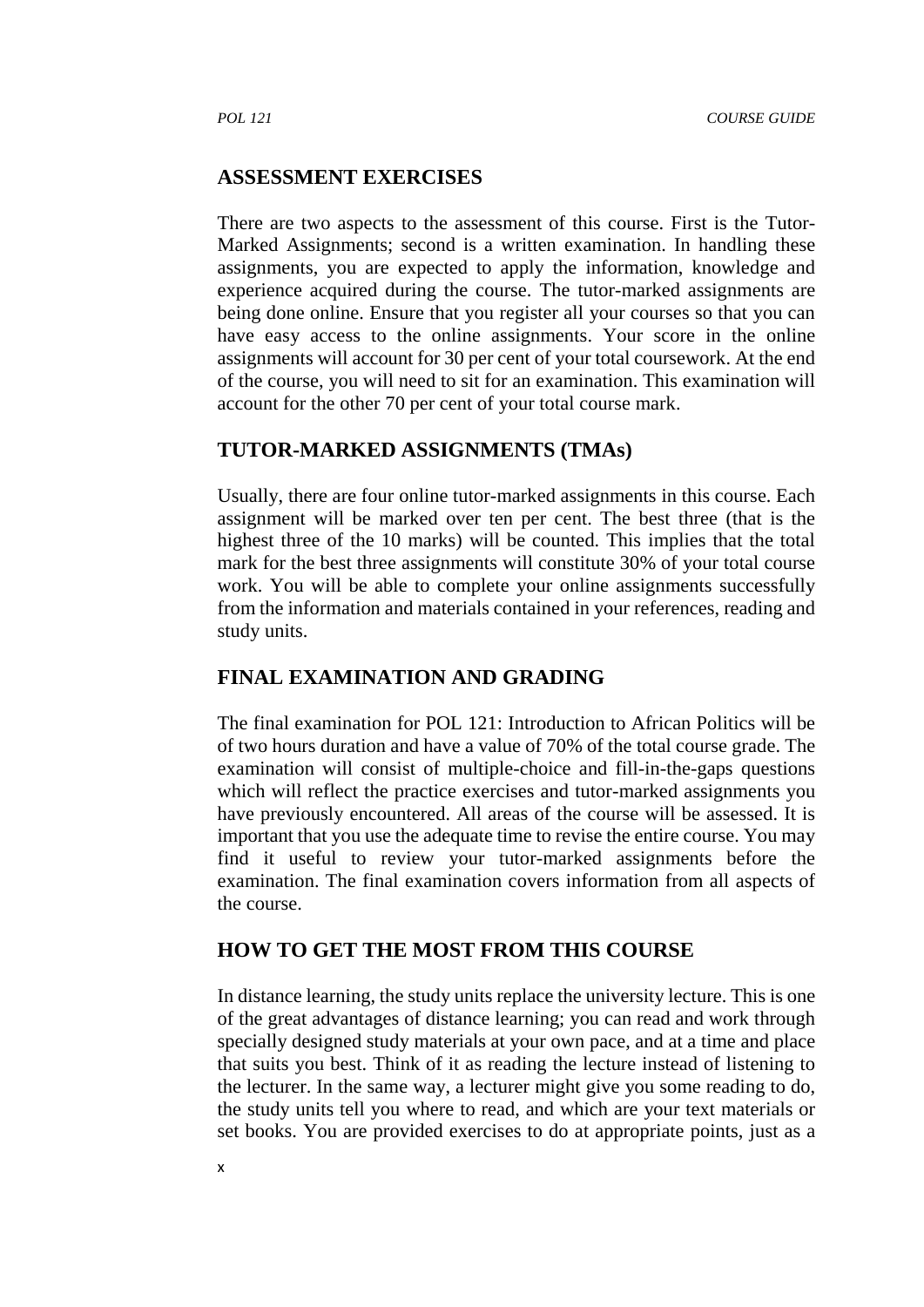lecturer might give you an in-class exercise. Each of the study units follows a common format. The first item is an introduction to the subject matter of the unit, and how a particular unit is integrated with the other units and the course as a whole. Next to this is a set of learning objectives. These objectives let you know what you should be able to do by the time you have completed the unit.

These learning objectives are meant to guide your study. The moment a unit is finished, you will significantly improve your chances of passing the course. The main body of the unit guides you through the required reading from other sources. This will usually be either from your set books or from a Reading section. The following is a practical strategy for working through the course. If you run into any trouble, telephone your tutor. Remember that your tutor's job is to help you. When you need assistance, do not hesitate to call and ask your tutor to provide it.

- 1. Read this Course Guide thoroughly, it is your first assignment.
- 2. Organise a Study Schedule. Design a 'Course Over' to guide you through the Course, Note the time you are expected to spend on each unit and how the assignments relate to the units. Whatever method you choose, you should decide on and write in your dates and schedule of work for each unit.
- 3. Once you have created your study schedule, do everything to stay faithful to it. The major reason why students fail is that they get behind with their course work. If you get into difficulties with your schedule, please, let your tutor know before it is too late to help.
- 4. Turn to unit I, and read the introduction and the objectives for the unit.
- 5. Assemble the study materials. You will need your set books and the unit you are studying at any point in time. As you work through the unit, you will know what sources to consult for further information.
- 6. Keep in touch with your study centre. Up-to-date course information will be continuously available there.
- 7. Well before the relevant due dates (about 4 weeks before due dates), keep in mind that you will learn a lot by doing the assignment carefully. They have been designed to help you meet the objectives of the course and, therefore, will help you pass the examination. Submit all assignments not later than the due date.
- 8. Review the objectives for each study unit to confirm that you have achieved them, if you feel unsure about any of the objectives, review the study materials or consult your tutor.
- 9. When you are confident that you have achieved a unit's objectives, you can start on the next unit. Proceed unit by unit through the course and try to pace your study so that you keep yourself on schedule.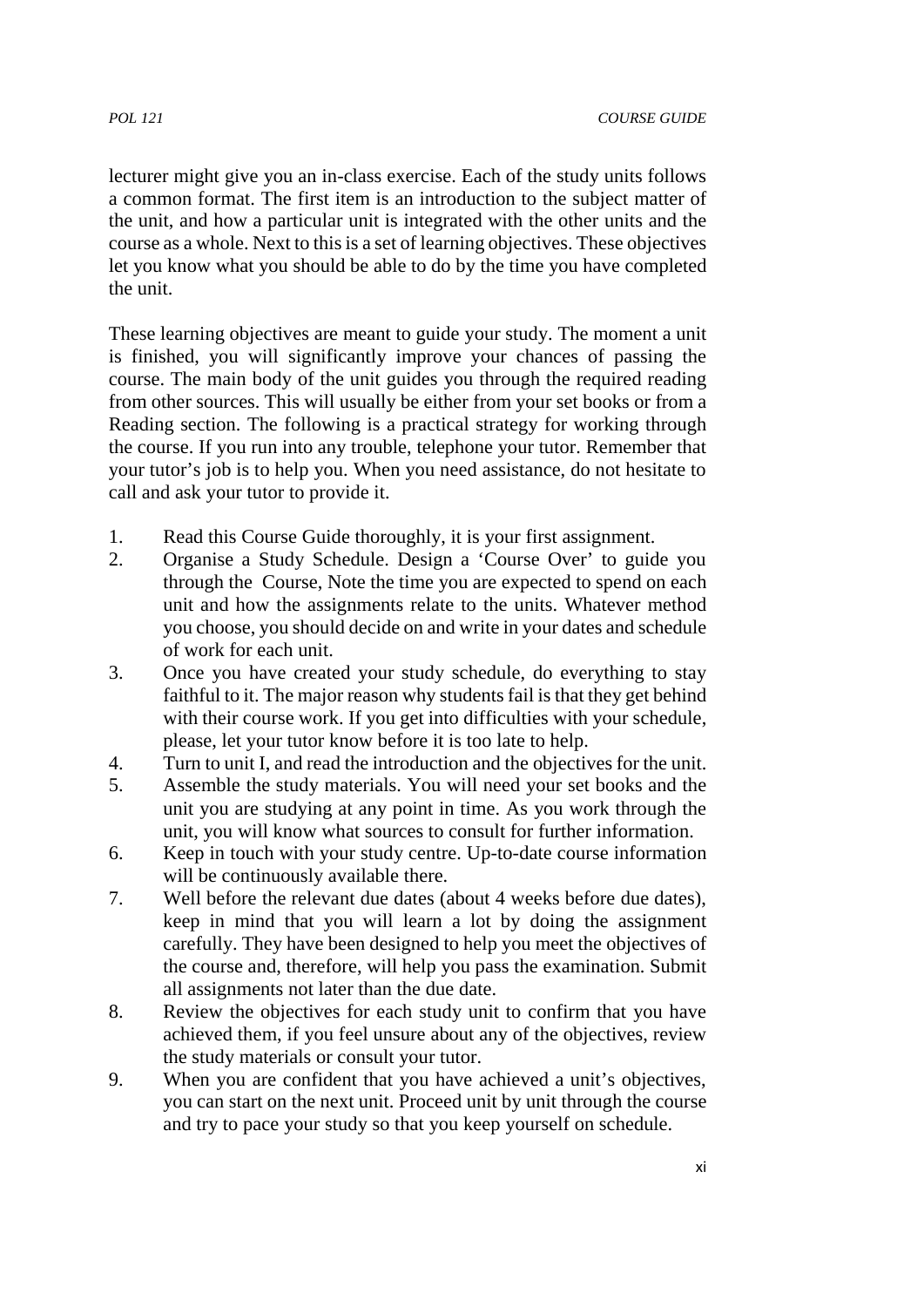- 10. When you have submitted an assignment to your tutor's comments, both on the tutor-marked assignment form and also the written comments on the ordinary assignments.
- 11. After completing the last unit, review the course and prepare yourself for the final examination. Check that you have achieved the unit objectives (listed at the beginning of each unit) and the course objectives (listed in the Course Guide).

#### **CONCLUSION**

This is a theory course but you will get the best out of it if you cultivate the habit of relating it to political issues in African politics.

#### **SUMMARY**

The course guide gives you an overview of what to expect in the course of this study. The course exposes you to the rudiments of African politics. It guides you to understanding the pre-colonial, colonial and post-colonial politics, African politics and helps you to comprehend the contemporary courses of underdevelopment, wars, and military intervention in politics, corruption and other issues in African continents.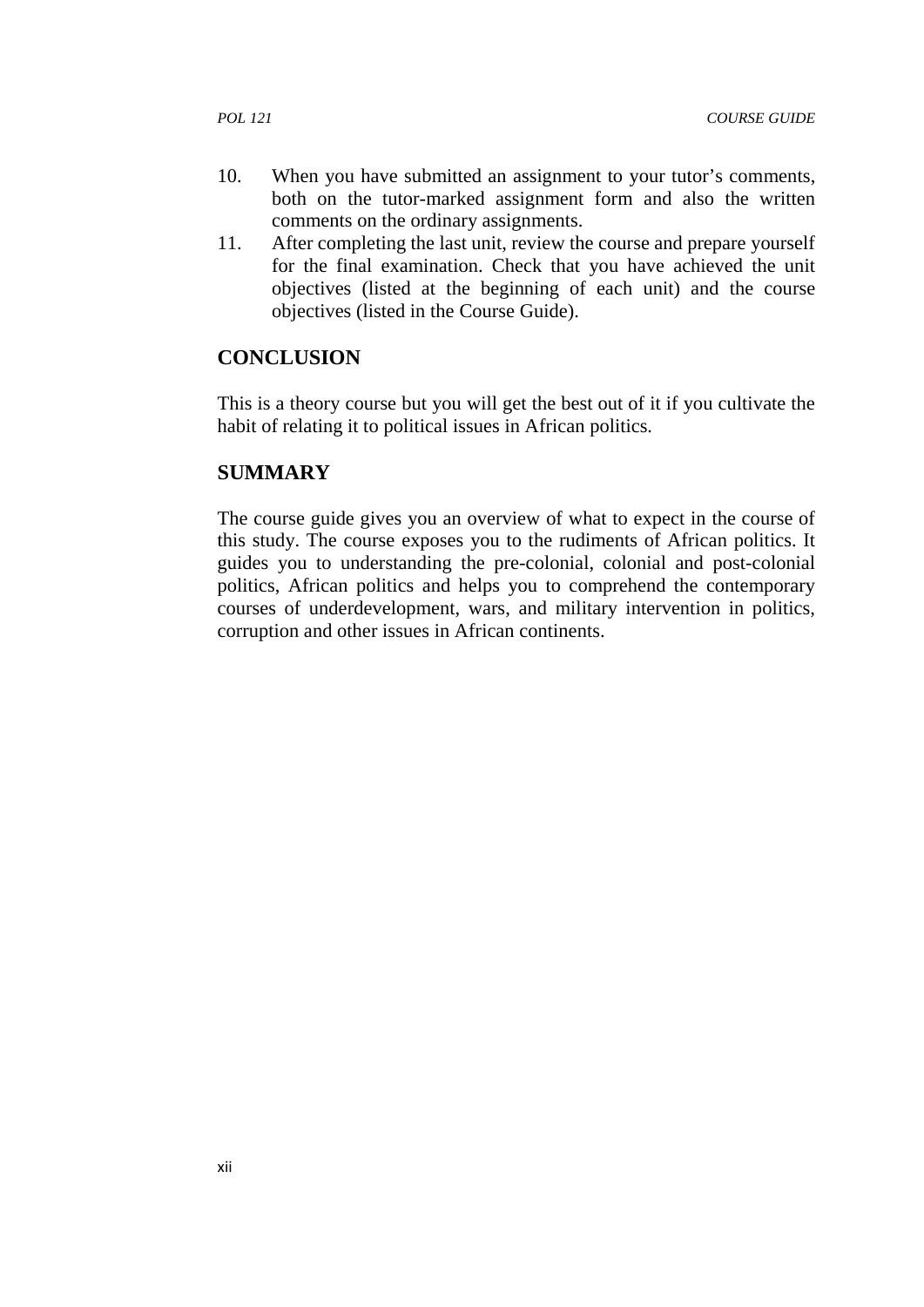# **MAIN COURSE**

| <b>CONTENTS</b> |                                                        | <b>PAGE</b> |
|-----------------|--------------------------------------------------------|-------------|
| <b>Module 1</b> |                                                        | 1           |
| Unit 1          | Nature and Character of African Politics               | 1           |
| Unit 2          |                                                        | $\tau$      |
| Unit 3          | Origins and Problems of African Politics               | 14          |
| Unit 4          | Primordial Politics and Conflicts in Africa            | 21          |
| <b>Module 2</b> | <b>Colonialism and Nationalism</b>                     | 26          |
| Unit 1          | Meaning and Nature of Colonialism                      | 26          |
| Unit 2          | Problems and Legacies of Colonialism                   | 34          |
| Unit 3          | Meaning, and Nature of Nationalism                     | 40          |
| Unit 4          | Nationalism and Decolonisation Process                 | 45          |
| <b>Module 3</b> | Neo-colonialism and African Economy                    | 51          |
| Unit 1          | Meaning and Features of Neo-Colonialism                | 51          |
| Unit 2          | Neo-Colonialism-Its Mechanism and Impacts              | 58          |
| Unit 3          | The Political Economy of African States                | 66          |
| Unit 4          | The Doctrine and Reality of African Socialism          | 73          |
| <b>Module 4</b> | <b>Political Instability and Sustainable Democracy</b> |             |
|                 |                                                        | 78          |
| Unit 1          |                                                        | 78          |
| Unit 2          | Contending Explanatory Models of Instability           | 87          |
| Unit 3          |                                                        | 93          |
| Unit 4          | instability and Crises of Succession in Africa         | 98          |
| <b>Module 5</b> | Race/Gender Relations and World Order                  | 104         |
| Unit 1          | Racism and Liberation in Southern Africa               | 104         |
| Unit 2          |                                                        | 109         |
| Unit 3          | Gender Affirmative Action and Government Response 114  |             |
| Unit 4          |                                                        |             |
| Unit 5          | Africa in Search for a New World Order 126             |             |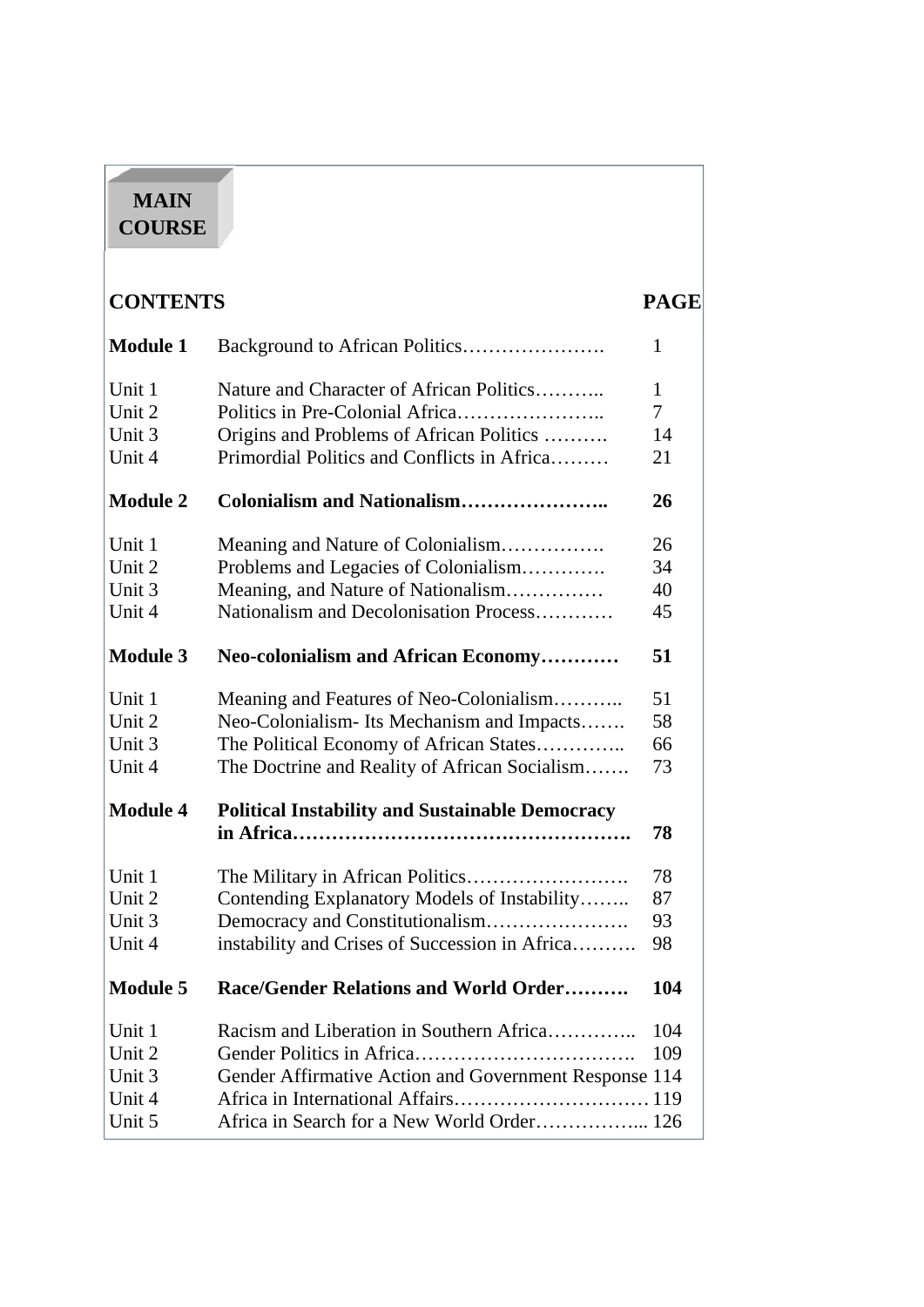#### **MODULE 1 BACKGROUND TO AFRICAN POLITICS**

# **INTRODUCTION**

This module explains the major components of African politics particularly the events that preceded the flag independence of most African states. The two factors that are of great importance in these periods were the devolution of powers by colonial authorities that attracted the nationalist and induced them to convert their movements to political parties and the modification of the electoral system and constitutional adjustments that made it technically possible for political parties to seek power constitutionally. These factors are responsible for the current problems of the modern African states because it foisted on these states a mixture of authoritarian structure and liberal democratic models of governance. These irreconcilable differences have pitched African leaders against themselves, thereby struggling to retain power at all cost and appropriating to themselves the influence and privileges of office to the detriment of the ordinary citizens of these states. The resultant of the primitive accumulation of wealth by the African ruling class have been unending wars, sit-tight syndrome, coup d'état, underdevelopment etc. This module is made up of four units that will form the bases for further discussion on the background to African politics.

- Unit 1 Nature and Character of African Politics
- Unit 2 Politics in Pre-Colonial Africa
- Unit 3 Origins and Problems of African Politics
- Unit 4 Primordial Politics and Conflicts in Africa

## **UNIT1 NATURE AND CHARACTER OF AFRICAN POLITICS**

#### **CONTENTS**

- 1.0 Introduction
- 2.0 Objectives
- 3.0 Main Content
	- 3.1 Background to African Politics
	- 3.2 Party-Politics in Post-Independence Era
	- 3.3 Recurring Political Instability
- 4.0 Conclusion
- 5.0 Summary
- 6.0 Tutor-Marked Assignment
- 7.0 References/Further Reading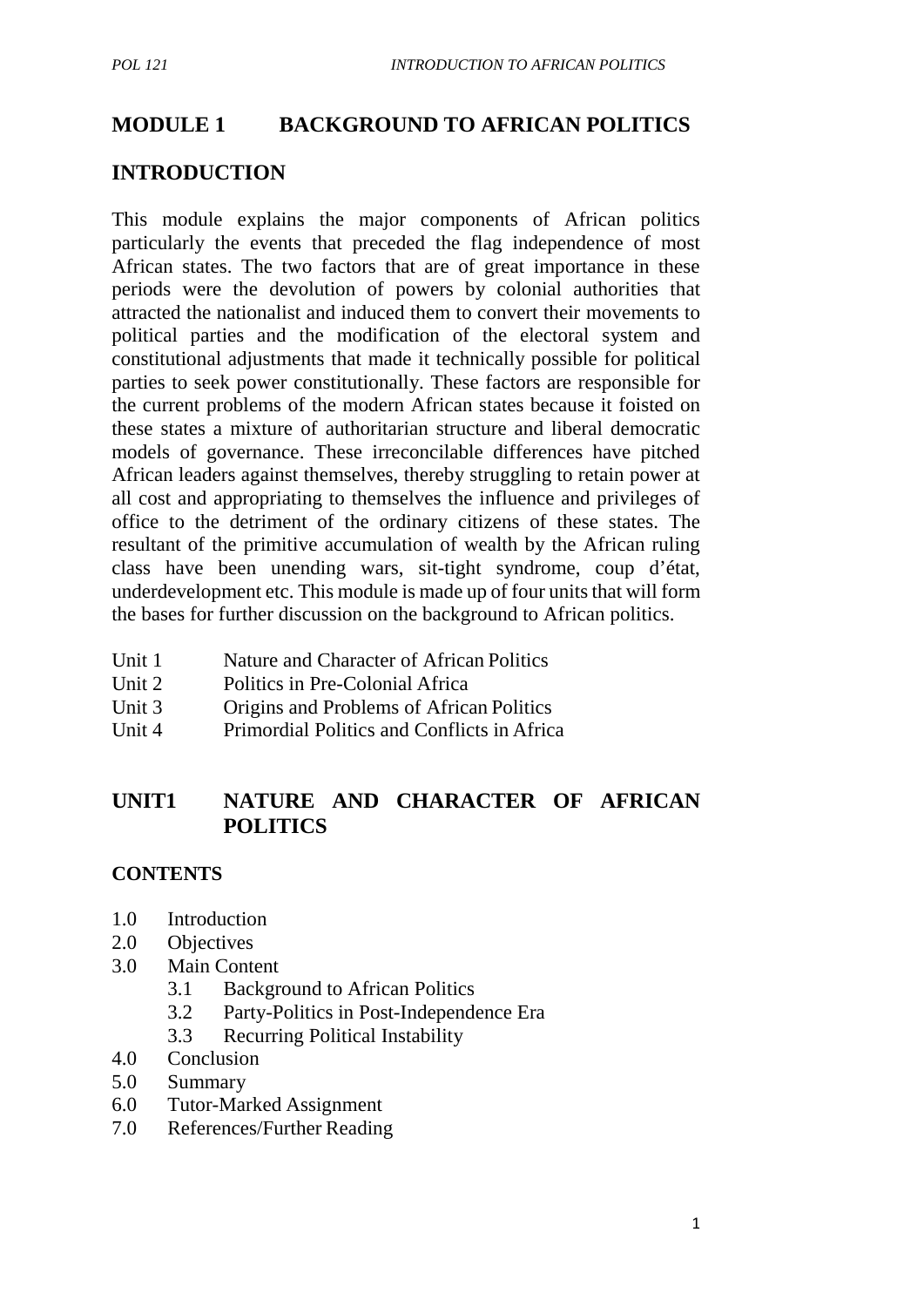# **1.0 INTRODUCTION**

In this unit, you will be introduced to African Politics. This is a follow up to your study of Introduction to politics. This unit will introduce you to the application of the major principles and concepts you have studied. The various issues that will be examined in this unit include the colonial background of African politics, the structure and nuances of political party formations in the post-independence era, and the major indices that define the nature and character of African politics. The unit will introduce you to the factors that are responsible for unstable political systems in Africa, and problems associated with such upheavals.

## **2.0 OBJECTIVES**

By the end of this unit, you will be able to:

- discuss the major features of African politics
- trace how African politics is largely characterised by instability
- explain the factors responsible for this instability.

# **3.0 MAIN CONTENT**

#### **3.1 Background to African Politics**

It is difficult to explain and analyse the nature and character of African politics without taking into account the encounter of these states with foreign influence, under colonial rule. What is now described as a colonial legacy is an admission that this asymmetric colonial relation had a formative, if not disruptive or destructive influence on politics in Africa. Almost six decades after that threshold popularly referred to as the "African Year of Independence", it would amount to self-delusion to claim that African states today are free from the corrosive effects of European values, systems and institutions. Indeed, the manner these foreign models were grafted into African indigenous structures, continue to have consequences for contemporary African politics.

The key issue here is whether an ex-colonial, new state in Africa, and a plural society, composed of old nations can evolve viable political systems, institutions and structures that can sustain political order. The reality today is that the African post-colonial political setting is a confusing mixture of authoritarian and democratic parliamentary/liberal institutions. While the ideas of the supremacy of the law and the structuring and organisations of a political community from which authority derives were consciously introduced by the colonial administration, corresponding consciousness that the ultimate control of government power lay with the people were lacking. According to Jordan (1978:60), the absence of these elements of modern constitutionalism added to the existing confusion due basically to the co-existence of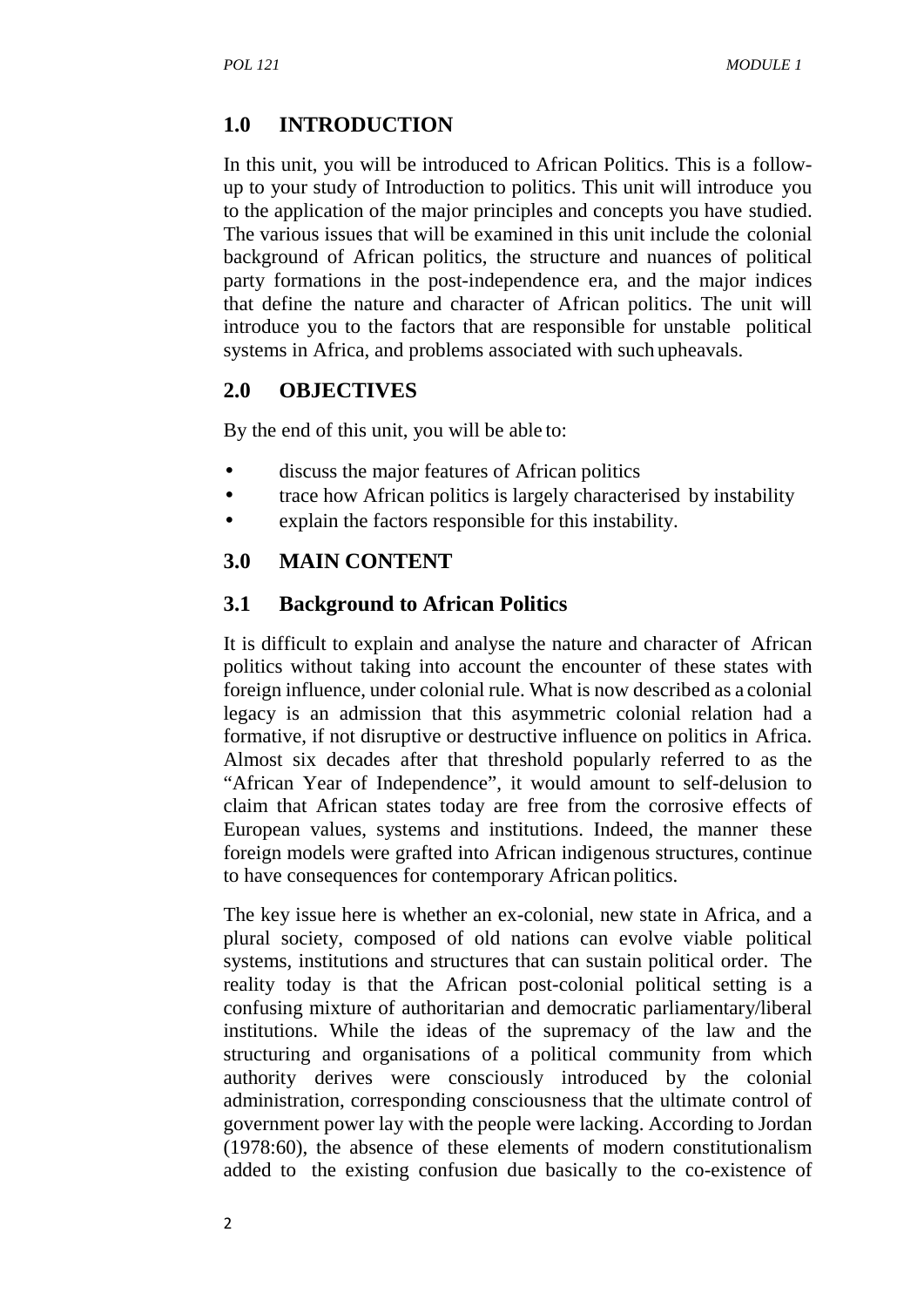elements belonging to three constitutional traditions: pre-colonial African constitutionalism, the constitutional system of indirect rule and authoritarian administration and the Western model of liberal democracy.

This created an almost irreconcilable gap between the authority of a strong and effective government struggling to modernise and integrate, and the liberty of the citizens, who were anxious to translate the preindependence "revolution of rising expectations" into concrete developmental fulfillments. The failure to resolve this conflict, which had its roots in the colonial era, was the major dilemma faced byAfrican leaders in the immediate post-independence era. Rather than find solutions to this problem, the inheritors of political offices were so much pre-occupied with the struggle for power and appropriating to themselves the privileges of offices vacated by the colonialists that little time was left for constructing political agenda appropriate for a developing society.

In a recent commentary on Africa's unique sociological setting, Henry Kissinger (2001:203) remarked thus: "in no other continent did national borders emerge so directly and intrinsically from the way the imperial powers delineated their spheres of control". Awolowo's (1947) description of Nigeria as a "mere geographic expression", a phrase arising from the country's colonial origin is, therefore equally applicable to most African states. This explains why unlike in most countries in the world where the state preceded the nation, in Africa the nation precedes the state.

Consequently, it is difficult in African states to wrest a national consciousness from among a plethora of ethnic groups or forge a national identity where centrifugal forces are strong.

# **3.2 Party-Politics in Post-Independence Era**

In the movement towards national independence of African states, political parties were in the vanguard of that struggle. In Nigeria, the Mational Council of Nigeria and Cameroon (NCNC), led by Herbert Macaulay, and later, Nnamdi Azikiwe gave nationalist struggle a boost. In former Gold Coast, now Ghana, the struggle for independence was initiated by the United Gold Coast Convention (UGCC), until Kwame Nkrumah broke away and formed the Convention Peoples' Party (CPP), proclaimed Positive Action and won independence for Ghana in 1957. In Sierra Leone, the Sierra Leone National Council, (SLNC), in the Gambia, the Peoples Progressive Party, in Zimbabwe, both ZANU and ZAPU formed the Patriotic Front to demand self-government, and eventually led their countries in the immediate post-independence era. In South Africa, the ANC struggled, not for independence, but majority rule from the apartheid regime.

During the struggle for independence two factors accelerated the pace of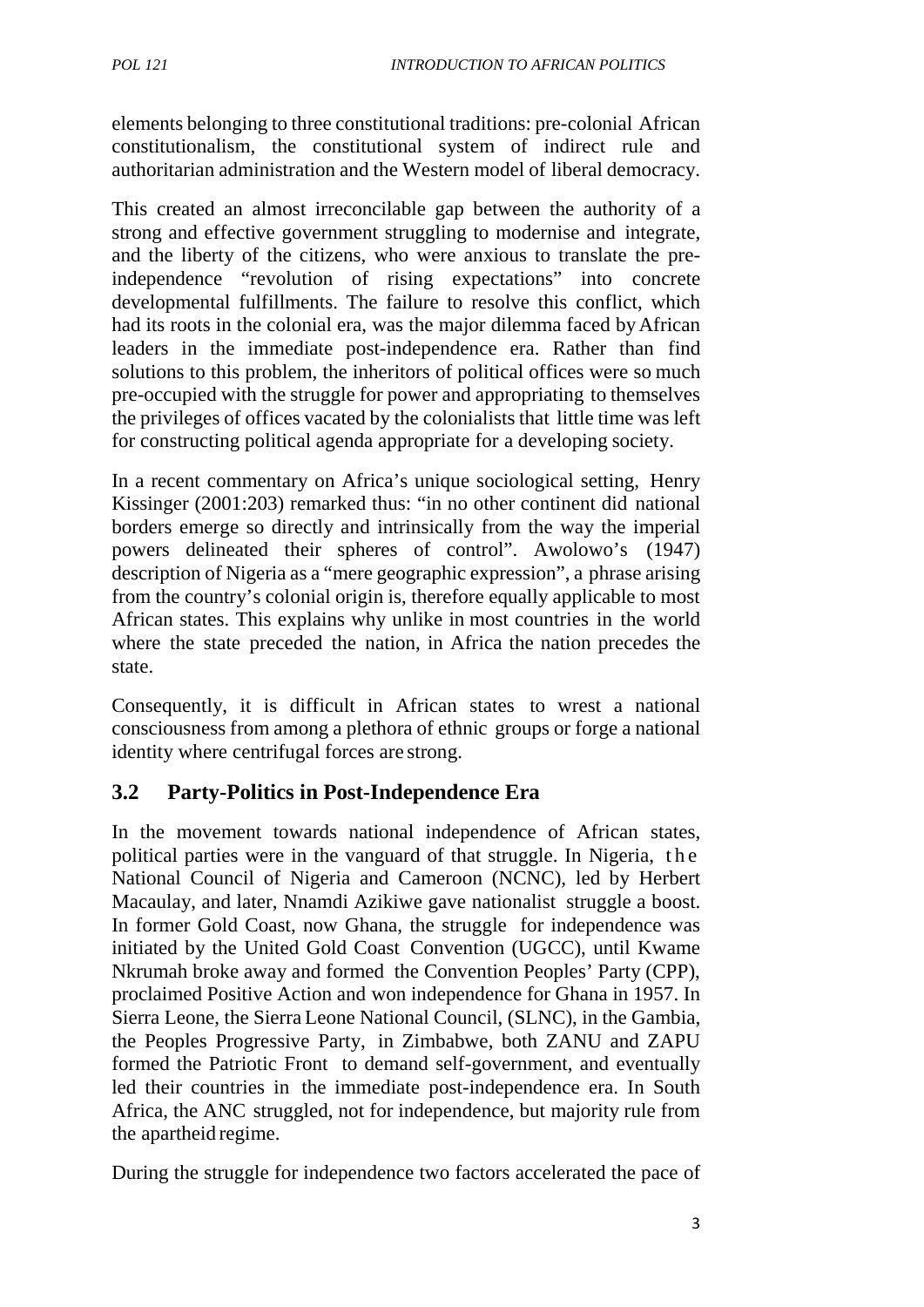parties' formation: the devolution of power by colonial authorities who attracted the nationalists, and induced them to convert their movements to political parties, and the modification of the electoral system and constitutional adjustments that made it technically possible for political parties to seek power constitutionally Sklar, (1983). It is a fact that political parties were the prime force in the struggle for independence in Africa; it is however an irony that immediately independence was granted, they became sources of instability and undemocratic policies. The reason for this is not farf etched. Unlike in the advanced democracies like Britain where the party system is at the centre of parliamentary government, political parties in African states are rarely institutionalised, lack clear cut ideology, are not issues or programme driven, not properly organised, lack party discipline and are not mass based movements, that can speak for the whole country.

In his study of political parties in French West Africa, Morgenthau, (1964).336-41) made a distinction between what he called "patron" and "mass" parties. By Morgenthau's definition patron parties were weakly organised, undisciplined, with little direct membership participation. The individuals were of interest to patron parties only to exercise their franchise. Most parties in Africa fit into this category. In the rare cases like in Ghana, Ivory Coast or Guinea where we had "mass" parties, citizens were often mobilised or driven by ideologies to perpetuate leaders in office. Although Smith (2003: 151) described the distinction as "less neat in fact than in definition," yet it gives us an idea of the organisational structure of parties in most African states in the early years of independence.

We must, however, admit that despite the observed deficiencies in parties their leaders were wise enough to close ranks, and forged a common front to demand, and win-self-government for their countries. But they faced the first major challenge in transiting from anti-colonial agitators to managers of newly independent states. Because these parties were a curious combination of traditionalism and liberalism, they were therefore unable to reconcile these conflicting values. Traditionalism enjoined political leaders to take care of everyone regardless of party differences. However liberal democracy dictated that government should alternate between the majority and the minority. But in a continent where divisions are along ethnic or religious lines, the opposition, often the minority ethnic groups, usually found it difficult to understand the idea of their permanent exclusion from power, along with the privileges it confers. Under this circumstance, the political process boils down to a quest for domination, even repression, not alternation in office.

This is the context within which the tug of war arena developed, and which in turn defines the nature and character of African politics.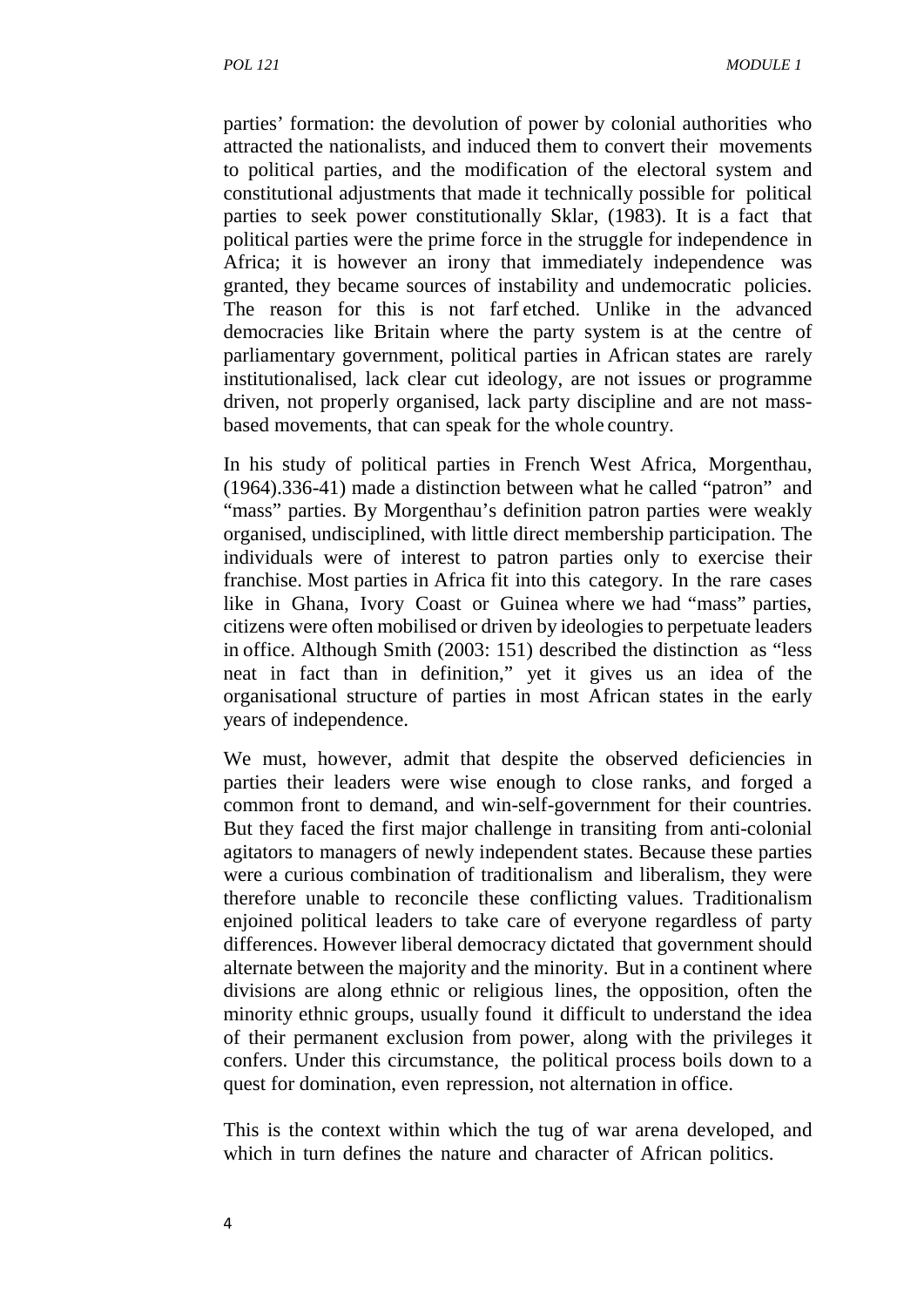#### **SELF-ASSESSMENT EXERCISE**

- 1. Explain the Western system of indirect rule in Africa.
- 2. Explain the five leadership styles among African leaders.

# **3.3 Recurring Political Instability**

The combined effect of the problems we identified above is that political instability has become a recurring feature of African politics. Being plural societies, African states are divided along segmental cleavages. These cleavages may be religious, ideological, linguistic, regional, cultural, racial or ethnic in nature; which are advanced in their primordial forms, or promoted, at times, extra-territorially. The fundamental assumption of the western model of democracy is that politics arises out of a diversity of interests, which can be aggregated, reconciled and resolved, using established rules and mechanisms. But because in Africa there is an absence of agreed traditions in politics, rival groups or claimants to political offices employ illegal or unconstitutional means, including the western model of democracy is that politics arises out of a diversity of interests, which can be aggregated, reconciled and resolved, using established rules and mechanisms. But because in Africa there is an absence of consequence is recurring political instability.

In every political system, those who are in power face democratic opposition, who would normally replace them, either to change or modify existing policies. But in Africa, the ruling party equate opposition with treason, or in the extreme are defined as "separatists" or "secessionists" Desperate to contain what is ideally a legitimate contribution to constructive dialogue, the sitting government often pushes the opposition groups underground, where they remain and continue as potent threats to political stability.

# **4.0 CONCLUSION**

We have introduced you to the course of African politics. We began by acknowledging the impact of colonialism on the nature and character of African politics. We also recognised that society just emerging from colonial rule had many ills to correct and many problems to solve and that the failure of African political leadership to frontally confront this challenge is at the root of political crises in Africa. We identified the salient features of African politics and explained why political instability is a recurring decimal in the continent.

# **5.0 SUMMARY**

In this unit, we have discussed in general terms the nature and character of African politics. In subsequent units, we shall discuss in greater details all the relevant issues, events and episode-past and present – that have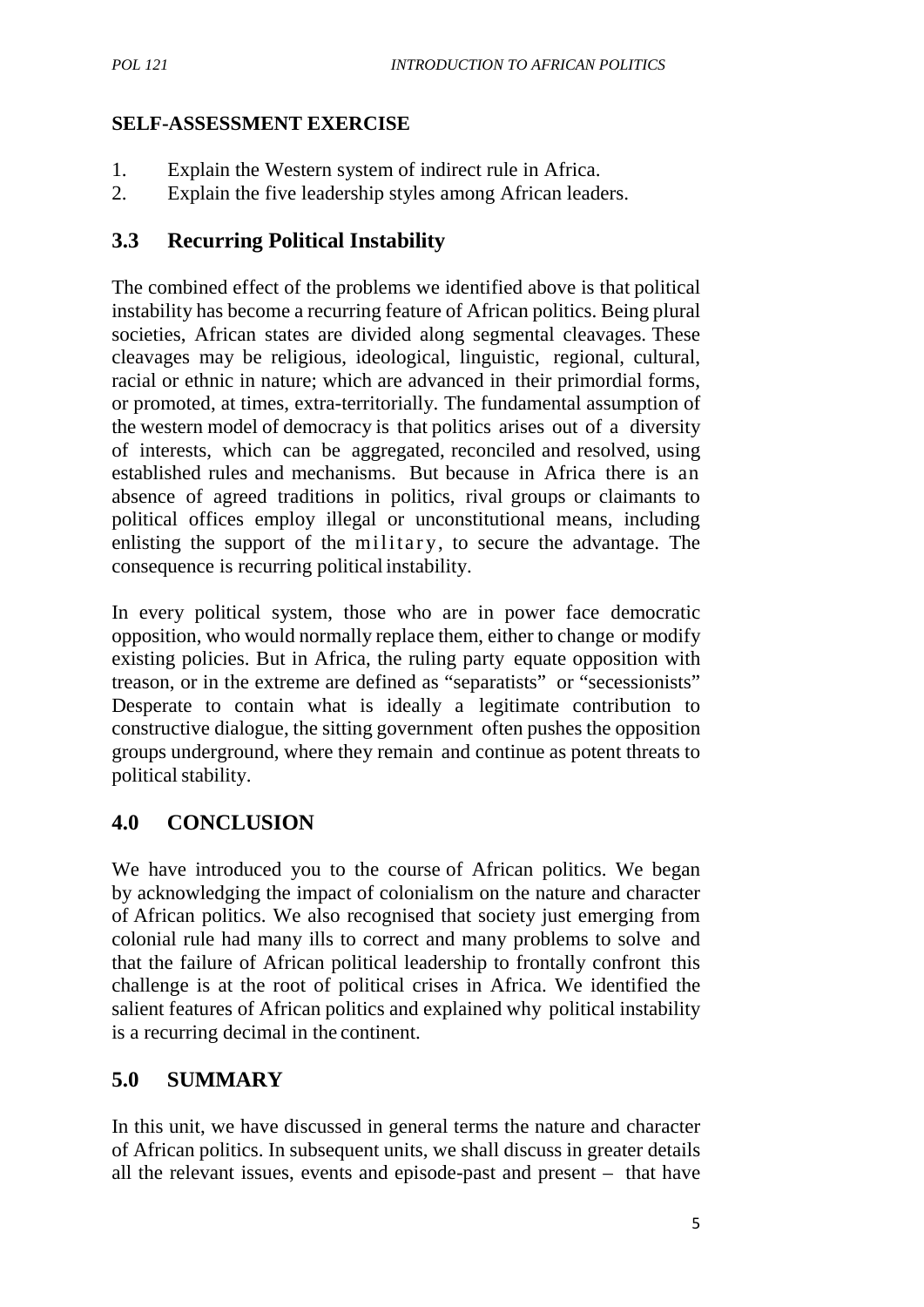defined the complexion of politics in Africa. In specific terms, the basic issues we addressed in this unit include:

- i. The impact of colonialism on the evolution of extant political values, process and systems in Africa.
- ii. Failure of African politicians to abide by the rules of the game and the consequent volatility of African politics
- iii. The wide gulf that exists between the government and the governed, arising from failure on both sides, to reconcile authority with liberty.

#### **6.0 TUTOR-MARKED ASSIGNMENT**

- 1. Identify and discuss the major features of African politics.
- 2. Discuss citing appropriate examples of the sit-tight syndrome in African politics.

#### **7.0 REFERENCES/FURTHER READING**

- Babatope, E. (2003). *The Abacha Years*: What Went Wrong Ebino. Ikeja: Topsy Publisher.
- Davidson, B. *Black Man's Burden.* Ibadan: Spectrum Books.
- Jordan, R.S. (1978). Government and Power in West Africa Ethiope. Benin: Publishing Corporation.
- Joseph, R. (2006). Misgovernance and "The African Predicament: Can *The Code be Broken"* Faculty of the Social Science, Distinguished Lecture Series 1. The University of Ibadan.
- Lipset, S.M. (1963). *The Political Man The Social Basis of Policies*. New York: Anchor Books.
- Mazrui, A. (1977). Soldiers and Kinsmen in Uganda: The Making of a Military Ethnocracy. Beverly Hills.
- Ogundimu (1977). "Citizenship and Modernisation in the Third World." The West African Journal of Sociology and Political Science vol. 2 No 122.
- Sklar, L.R. (1963). Nigerian Political Parties Power in an Emergent *African Nation*. New York: Nok Publishers International.
- Smith, B.C. (2003). *Understanding Third World Politics Palgrave*. New York: Macmillan.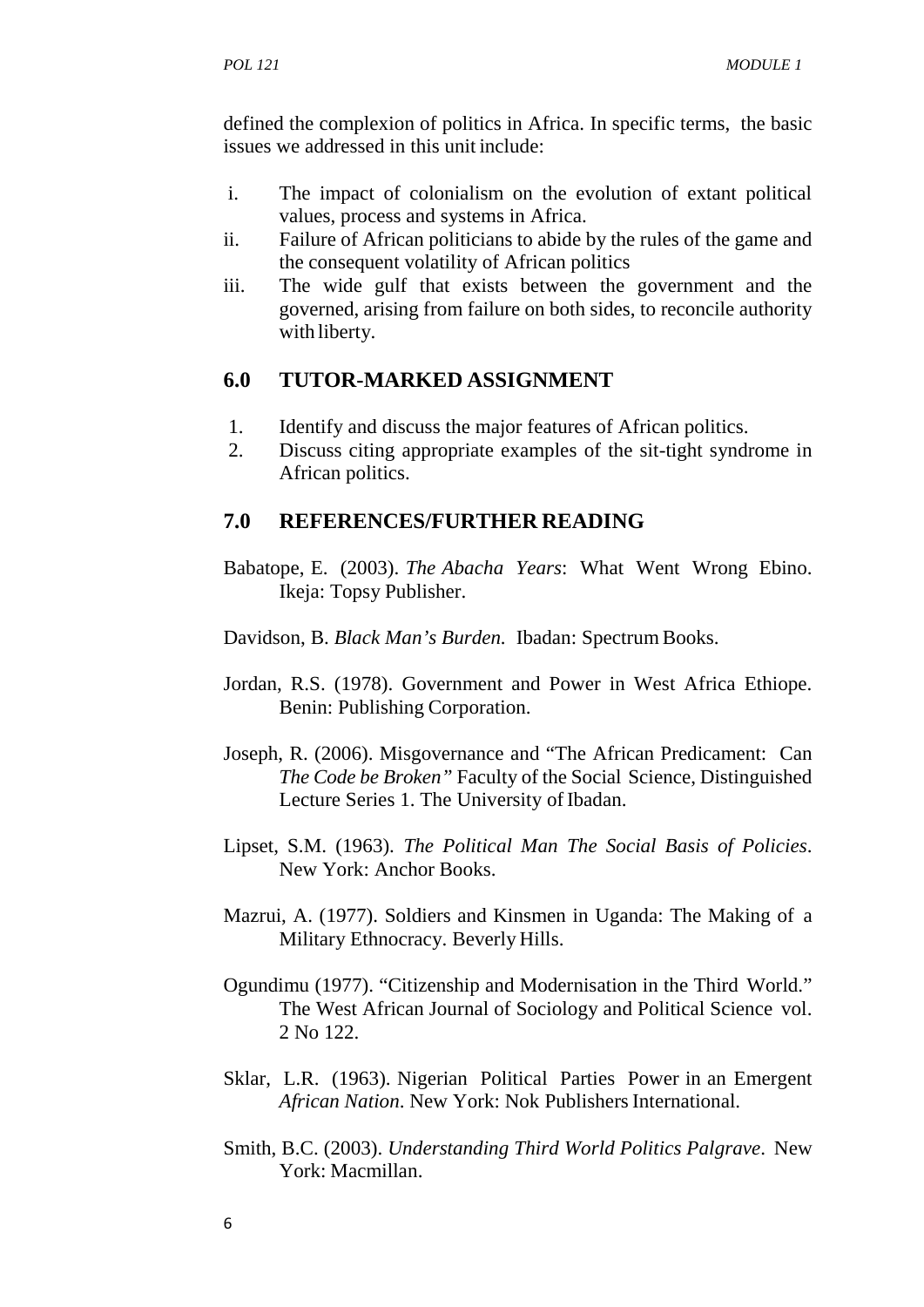# **UNIT 2 POLITICS IN PRE-COLONIAL AFRICA**

#### **CONTENTS**

- 1.0 Introduction
- 2.0 Objectives
- 3.0 Main Content
	- 3.1 Africa Traditional Political Institutions.
	- 3.2 Impact of Colonialism on Traditional institution
	- 3.3 Resurgence and Relevance of Traditional institutions
- 4.0 Conclusion
- 5.0 Summary
- 6.0 Tutor-Marked Assignment
- 7.0 References/Further Reading

## **1.0 INTRODUCTION**

The long period of foreign rule in Africa and the success of colonial ideologies have led to the mistaken belief that traditional institutions if they ever existed, are hardly relevant today, or were of any enduring value or impact. This unit examines the importance of traditional institutions to the colonial enterprise, and how their incorporation into the colonial administrative structure facilitated the attainment of the colonial objectives. The unit recognises that traditional institutions suffered erosion in their influence and legitimacy, yet in the post-colonial era they are witnessing revival and resurgence in their importance.

# **2.0 OBJECTIVES**

By the end of this unit, you will be able to:

- discuss the political and administrative systems that existed in African societies before the colonial era
- describe how colonialism displaced traditional institutions from their primacy, eroded their influence and subordinated them to educated Africans in modern government
- explain the mechanism being used to transform colonialism from symbolic to constitutional relevance in many African states.

# **3.0 MAIN CONTENT**

# **3.1 African Traditional Political Institutions**

In this unit, we are concerned with the traditional form of authority. The legal-rational acquired through established laws and the charismatic authority accepted as a result of the personal qualities and attributes of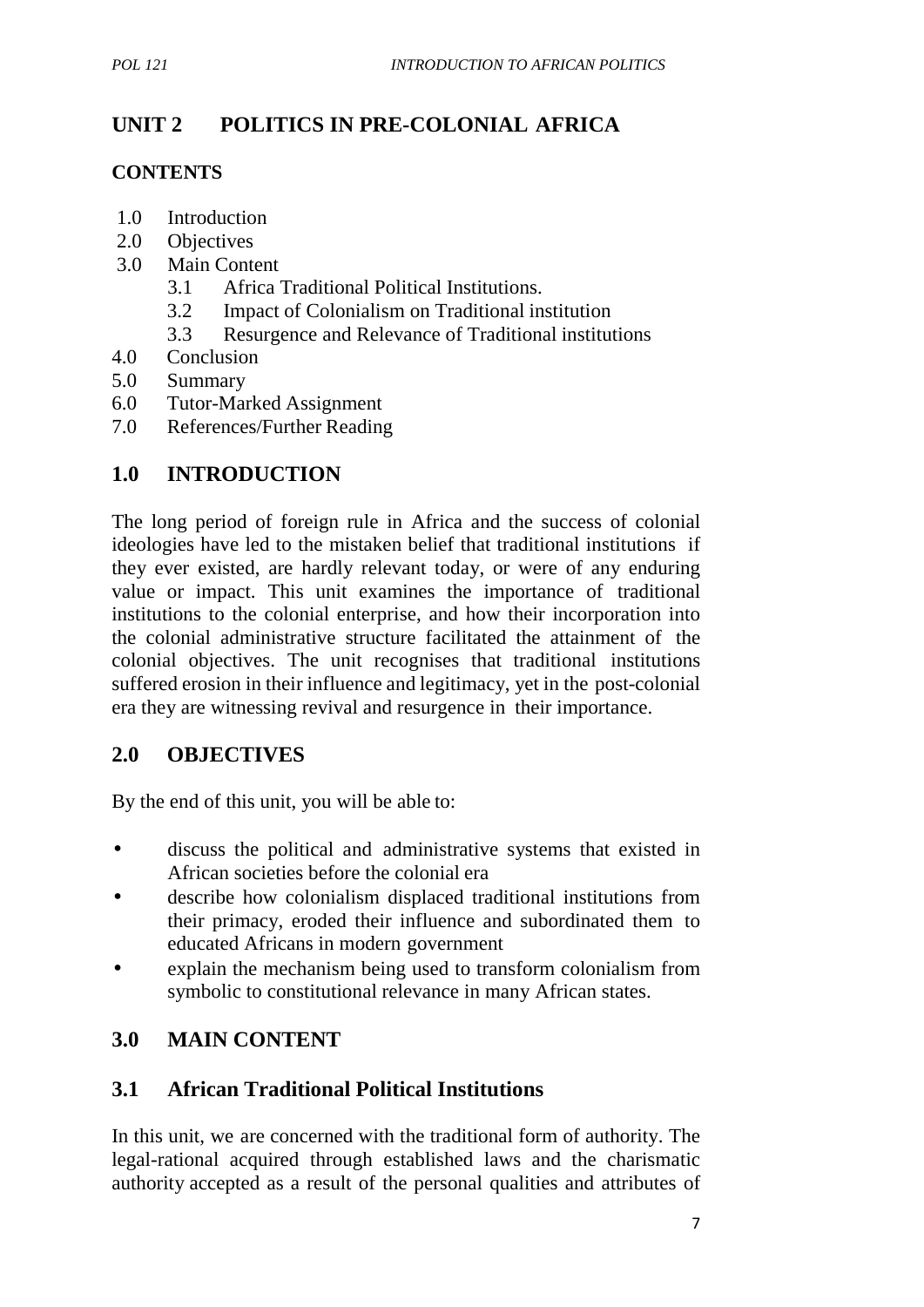a leader are not strictly relevant to pre-colonial African society. What distinguishes traditional authority from the other two is that it has become part of the pristine life of the African people i.e. it is neither learnt, borrowed nor acquired but inherent in the people.

We can therefore define a traditional society in Africa as a territorially or tribally defined community which existed before the intrusion of colonial rule, and led by traditional rulers and chiefs, who constituted traditional political elites. To modern or European societies which are structurally differentiated and complex, traditional societies are not only preindustrial, simple but also agrarian-based settings. According to Mengisteab, (2003) pre-colonial African societies had "a rich tradition of political, economic and social institutions that dealt with the allocation of resources, law-making and social control. He noted that in some parts of Africa the powers of rulers were restricted through the institutions of the council of chiefs, while in others, such as Abyssinia (now Ethiopia) and Rwanda, the rulers were more absolute.

It is a fact that before colonial penetration it is impossible to speak of a single political system in Africa since there were various systems in different parts of Africa. The differences, perhaps, were due to local adaptations, the structure of power, as well as the size of the polity. Despite these differences, all the pre-colonial political systems in Africa possessed all the key attributes of a modern political system. It was explained that in a political system there must be a set of interactions resulting in the authoritative allocation of values. Evidence exists that in pre-colonial Africa, goals were set, human and material resources allocated and policy and objectives pursued. Also, all the key elements identified in Robert Dahl's definition of a political system-power, rule and authority- were visible in these societies.

The colonial anthropologists made a primary distinction between a state and stateless societies. But rather than being stateless societies, in pre colonial Africa, there was the nominal appearance of the state structures. We can identity certain features such as:

First, unlike the modern system, there were no elaborate legislative, executive, judicial and bureaucratic institutions to maintain law and order and adjudicate in disputes.

Second, the model of governance was not embodied in a written document while the machinery of government does not intrude into the private realms of individuals and groups. Instead, pre-colonial societies lived by unwritten constitutions, based on customs and conventions.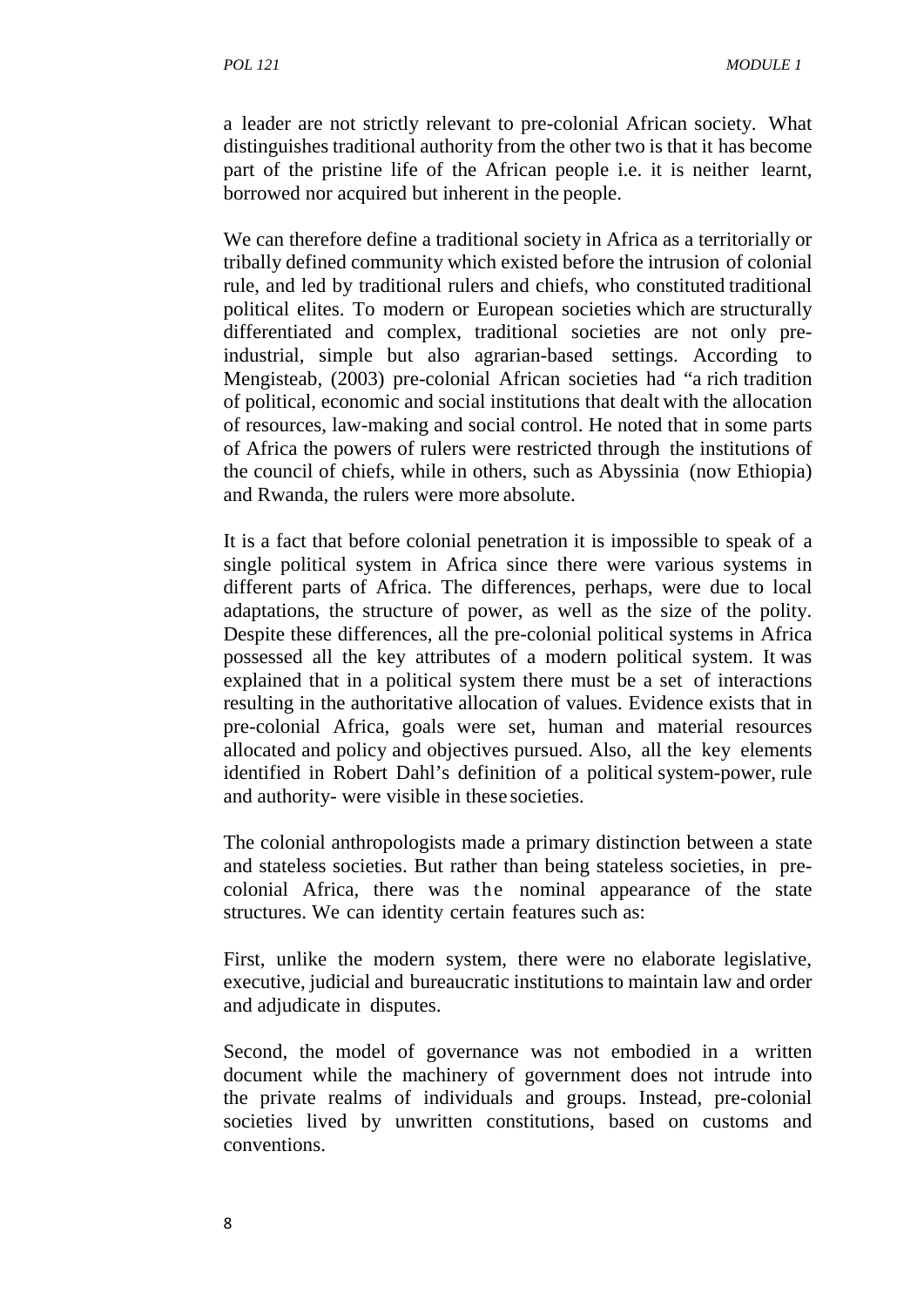Third, it also incorporated a system of social sanctions and checks and balances which prevented violation of norms by the people and extreme leadership tyranny. The idea of a chief in the council is not new to Africa. For example, the Asante in Ghana, for instance, had chiefs elected for specific tasks such as finance and defence (Jordan, 1978).

A major feature of traditional Africa was the decentralisation of governance and authority. In the "Mind of Africa". The African form of democracy-"communocracy", which is based on consensus, is close to what some post-independence African leaders now call democratic centralism. The idea is that once a decision istaken, no participant in the deliberations, even when he disagrees initially, could openly refuse obligations arising from the decision. Disputes were also settled through democracy-"communocracy", which is based on consensus, is close to<br>what some post-independence African leaders now call democratic<br>centralism. The idea is that once a decision is taken, no participant in the<br>deliberations, negotiations, without producing winners and losers. The three fundamental principles of pre-colonial Africa as outlined by Legese (2000) were:

- a. Curbing concentration of power in an institution or person (separation of powers)
- b. Averting the emergence of a rigid hierarchy (devolution of powers).
- c. Avoiding the settlement of disputes through adversarial procedures (Alternative dispute resolution).

Other characteristics include respect for ancestors, elders,(gerontocracy) rights of individuals, and community norms and laws. Membership of lineage, kinship, and ethnic groups assured numbers of protection of rights of both the strong and weak. Despite their merits, African institutions of governance had some limitations. Participation of women in political institutions is limited, and the systems are too complex to cope with the challenges of modern developmental oriented government. These and others are the reasons for our assertion.

#### **SELF ASSESSMENT EXERCISE**

Describe the features of a traditional political system?

## **3.2 Impact of Colonial Administration on Traditional Institutions**

Rather than strengthen their claims to legitimacy, the encounter of traditional rulers with colonial administrators weakened them in many ways. First, traditional rulers were perceived by their subjects as willing tools of colonial control and collaborators in repression. In Abeokuta, for example, Alake Ademola was forced to abdicate in 1948 in protest Rather than strengthen their claims to legitimacy, the encounter of traditional rulers with colonial administrators weakened them in many ways. First, traditional rulers were perceived by their subjects as willing tools of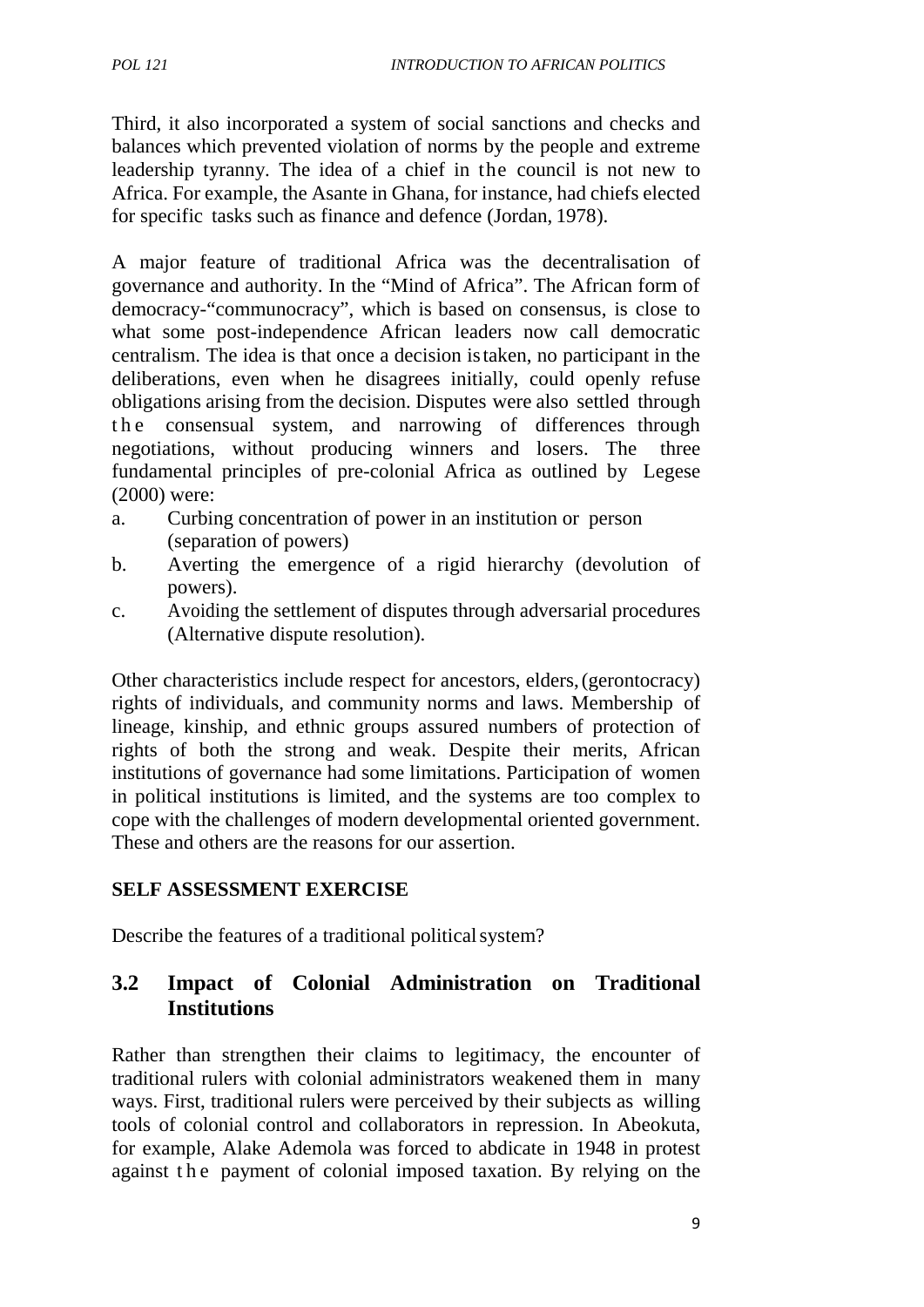co-option of traditional authorities, colonialism undermined their legitimacy. Hoogvelt (1978:1071) stated that colonialism invested chiefs with more power than they traditionally enjoyed in return for their support and cooperation. The effect was to create a distance between the chiefs and their people, thus opening political space for new educated elites.

Secondly, colonial inherent logic set in motion the process that progressively weakened the power, and eroded the influence of traditional rulers, even where they were initially supportive of colonial administration. The introduction of Western education and culture introduced a more liberal value within the colonial milieu; a value that questioned the absolute grip of traditional rulers over their subjects. A debate thereby ensured on the relevance of acquired status which traditional rulers relied upon for their legitimacy vis-à-vis achieved status, which educated African nationalists professed. The debate was eventually resolved in favour of emerging educated nationalists who spoke the language of liberty, freedom and democracy and whose claims to be the natural successors to white rulers, were strengthened by their successful explosion of the myth of white superiority. The fact that the first generation African traditional rulers were not educated made African growing intelligential to view them as irrelevant to post-colonial Africa. The explanation for this is simple. The African state today is a creation of imperialism; it inherited the characteristics of the colonial state and, by extension largely ineffective in advancing the interests of society.

As Mengisteab (2003) argues "the African state, run by functionaries whose interests are closely tied with external forces can hardly be expected to link itself with its institutional roots…". Noting the detachment of Africa's present from its past, it was posited that "the post colonial era is not as differentiated from the colonial era as the colonial era from the pre-colonial era". In other words, if there is any continuity in African political structure, it is only from the colonial to the post colonial and not from the pre-colonial to the colonial.

What colonialism achieved therefore was to displace traditional rulers from their primacy. From the re-organisation of the emirate system in Northern Nigeria, the desecration of the authority of the Ashante in the old Gold Coast as symbolised in the revered "Golden stool", to the disruptions of Buganda in Uganda, the Mendes in Sierra Leone and the Wolofs in the Gambia, colonialism successfully alienated traditional rulers from the people. It not only destroyed the consensus-based equilibrium of Africa, caused tensions between the educated elites and traditional rulers, and also foisted political dualism, or what Sklar (2003: 3-25) called: mixed polity" or "mixed" government" in Africa.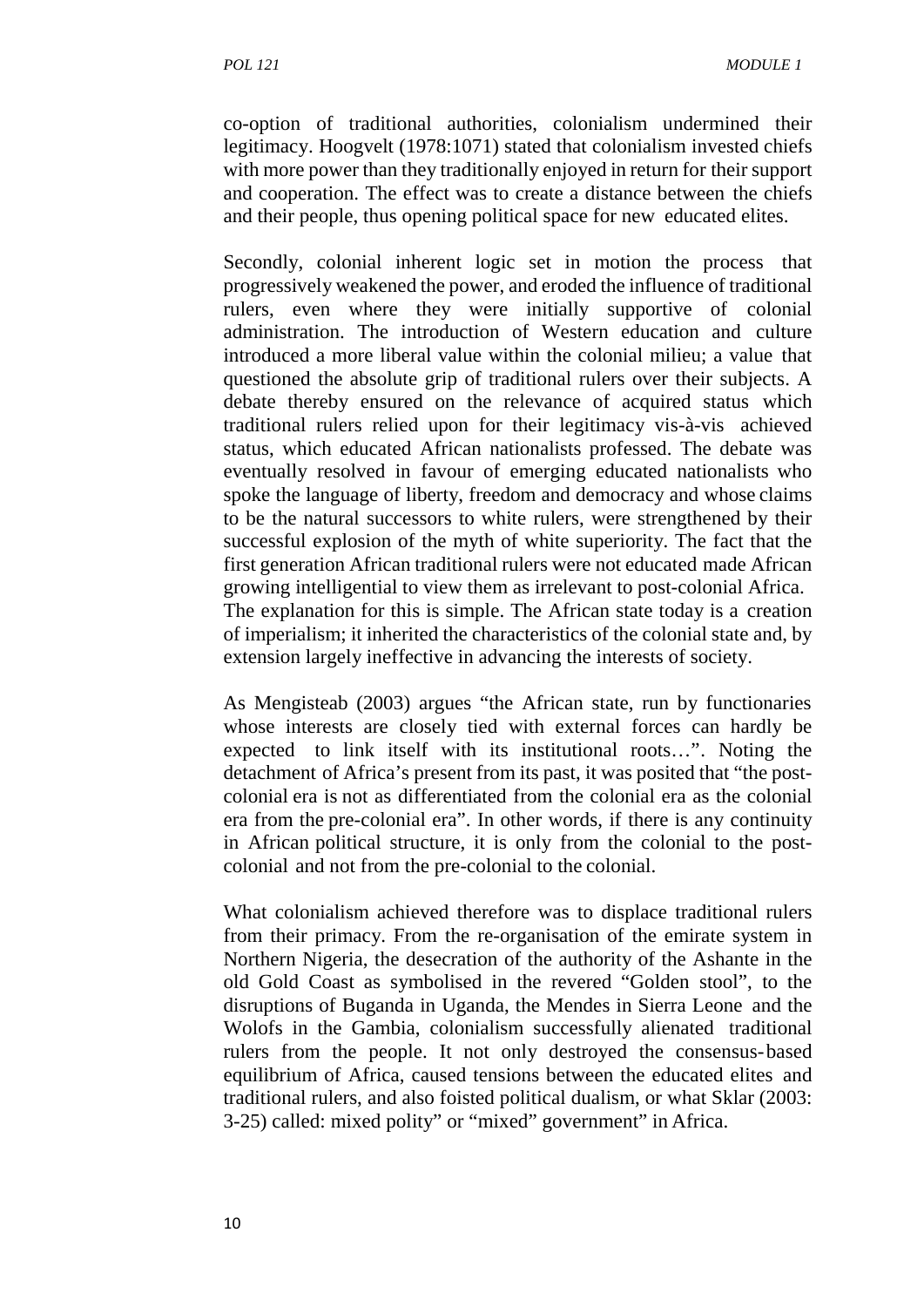#### **3.3 Resurgence and Relevance of Traditional Institutions**

In recent years, many states are coming to terms with the relevance of traditional institutions and seeking to incorporate them into the machinery of modern government. This revival or resurgence led Richard Sklar, (1993) to coin the concept of "mixed government" to describe the trend in which traditional institutions are now accepted as occupying the second dimension of political space; behind the sovereign state. Before discussing the nature of this resurgence, it might be necessary to ask: What is responsible for it? The answer lies both in the unceasing demands by traditional rulers to seek more relevance and recognition by the holders of state powers that they could play more than symbolic role, in modern government. It was also admitted that despite efforts by constitutional makers to consign traditional rulers into the dustbin of history, people in many African societies continue to owe allegiance to the institution of traditional leadership (Oomen, 2003). Added to this is the realisation, especially in Anglophone countries where this revival is higher, that Britain has successfully shown through the monarchy institution in England, that traditional institutions could be safely integrated into the modern government. Indeed, the success of the indirect rule system bears eloquent testimony to the utility of traditional institutions.

In many African states, traditional institutions and rulers are being recognised, accommodated and given more political weight in different ways:

- i. In the kingdoms of Lesotho and Swaziland the two dimensions of power-traditional and modern-coincide, or are the same, in the sovereign state. For example, King Letsie III of Lesotho functions as the head of state.
- ii. The 1992 Ghanaian constitution established a National House of Chiefs and restricted the state from appointing or refusing to recognise chiefs. 30% of the seats in the district assembly were also reserved for chiefs.
- iii. In South Africa, despite the association of many chiefs with the apartheid regime, the country's 1996 constitution recognises and protects the institution, status and role of traditional leadership, according to customary law. The South African interim constitution of 1994 specifically provided for a constitutional monarchy in the Kwazulu Natal province, to accommodate the powerful Inkhatha freedom party, led by Chief Butulezi.
- iv. In 1993, Uganda amended its constitution to legalise the coronation of the Kabaka of Buganda, Mutebi II. Also, when the constitution was fully redrawn in 1995, chapter 16 was solely devoted to the traditional rulers.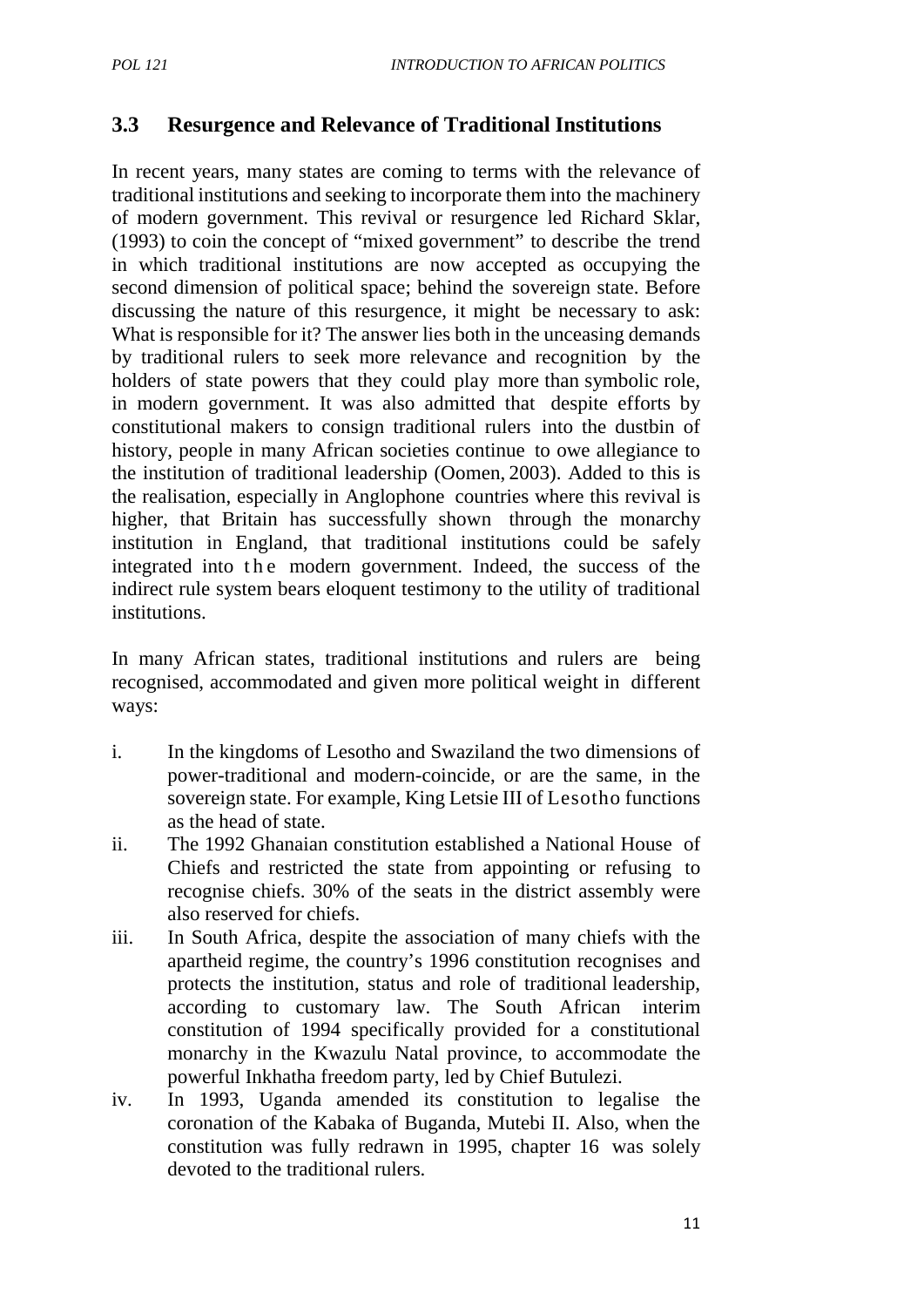In Nigeria, though traditional rulers are yet to be given constitutional role, they have proved useful as unofficial consultative organs of governments, and in resolving disputes. A body known as the Advisory forum of Traditional Rulers and Eminent persons on Peace and unity in Nigeria was set up in the country to discuss issues that could threaten or disrupt national unity.

A major factor why traditional institutions are considered a relic of the past is due to its undemocratic nature. But it is unlikely to expect that an institution which rests its claims to legitimacy on tradition will yield ground to the forces of democratisation which swept across the continent in the 1990s. But astonishingly, the revival of traditional institutions in many African states coincided with the post-cold war era, when the push towards democracy gathered steam in Africa (Englebert, 2003). There are possible explanations for this anomaly. One is that democratisation opened the political space, and the traditional rulers, like other groups, regained their voice in the process. Another factor is that the economic crises in many African states were interpreted by citizens as a failure in state capacity. To survive, many citizens found the safety net in other forms of sub-national identity to substitute for the state. Osaghae, (1995) noted an increase in ethnic associations and solidarities in the wake of structural adjustment in Nigeria. Therefore, traditional institutions have valuable characteristics that can assist democratic governance and promote development.

#### **SELF-ASSESSMENT EXERCISE**

- 1. Suggest possible roles for traditional rulers in modern government.
- 2. What do you understand by the mixed government?

#### **4.0 CONCLUSION**

Pre-colonial African traditional institutions occupied pre-eminent positions in the lives of African people. They exercised both symbolic and executive powers, only restrained by customs and traditions. Colonialism displaced them from their primacy and only accommodated them within the colonial apparatus if it was convenient to do so. Therefore under colonial rule traditional rulers relied on colonial authorities to function, and retain their legitimacy, thereby making foreigners the real power behind the throne. Since independence traditional rulers have begun moves to regain their lost status, and are now reasserting themselves in a way that will make their relevance transcend the symbolic, to the substantive. The extent to which they will succeed in this respect will depend on how far they can lay claims to legitimacy, beyond mere tradition, or circumstances of birth.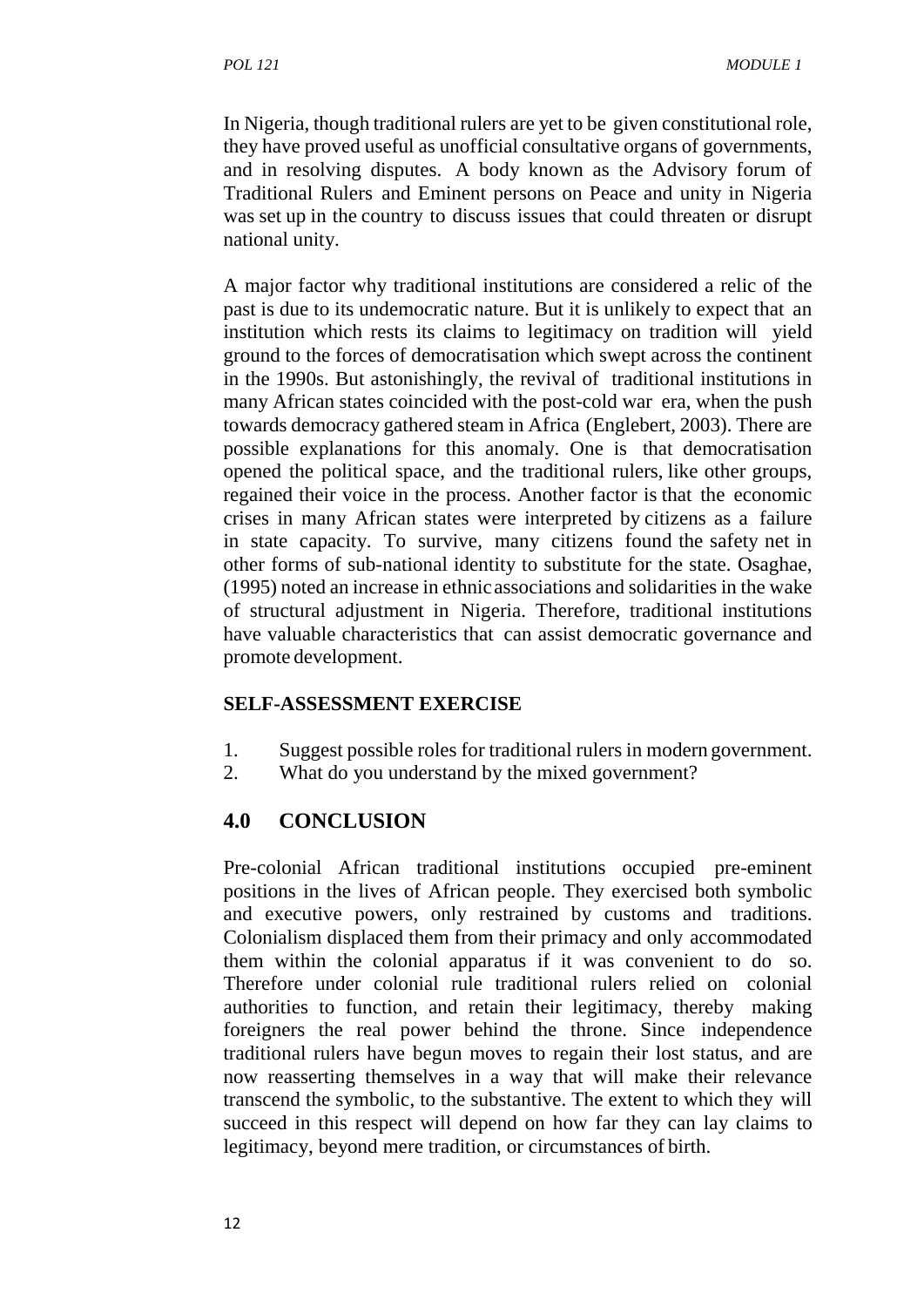# **5.0 SUMMARY**

In this unit, we have examined the place and role of traditional institutions and rulers before the colonial period. We have carefully outlined how colonialism reduced them to subordination if not subservient positions. We underscored how they competed with the educated elites in the struggle to succeed colonial rulers and why they failed in inheriting the vacated colonial throne. We finally recognised that traditional rulers are beginning to gradually gain their relevance in modern government and administration.

# **6.0 TUTOR-MARKED ASSIGNMENT**

- 1. Explain how the British system of Indirect Rule benefited from traditional political institutions in a given British Colony.
- 2. In what ways are traditional political institutions relevant to the modern government?
- 3. Describe the ways colonial rule eroded the structures and values of traditional institutions.

# **7.0 REFERENCES/FURTHER READING**

- Sklar, R. (2003). "The Premise of Mixed Government in African Political Studies" In *Indigenous Political Structures and Governance in Africa* (Ed.) Olufemi Vaughan, Ibadan, Sefer Books Ltd.
- Englebertp, P. (2003). *Back to the Future? Resurgent Indigenous Structures and the Reconfiguration of Powers inAfrica*.
- Mangisteab, K. (2003). 'African Traditional Institutions of Governance' Olufemi Vaughan (2003) *Indigenous Structures and Governance, in Africa.* Ibadan: Sefer Books Ltd.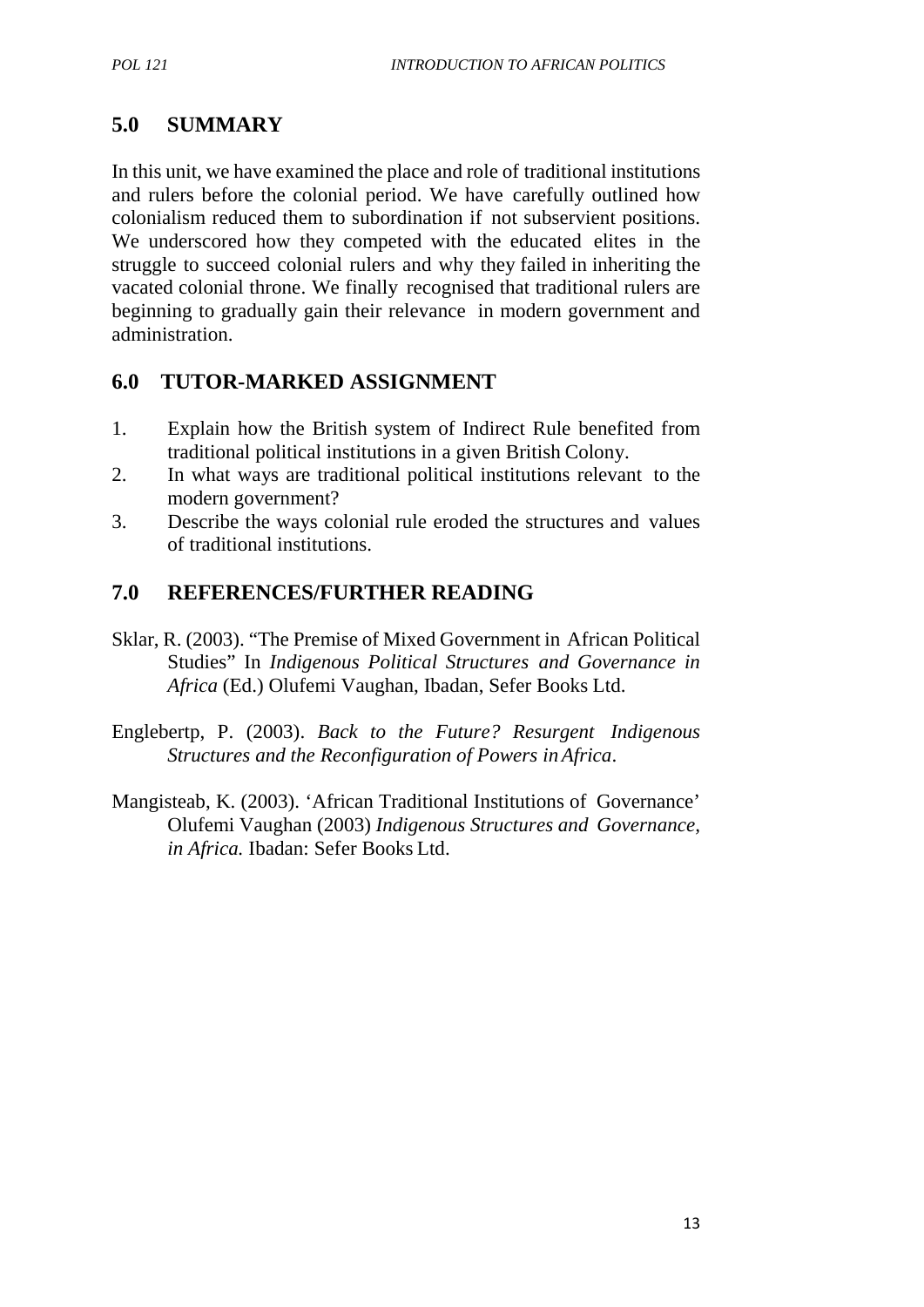#### **UNIT 3 ORIGINS AND PROBLEMS OF AFRICAN POLITICS**

#### **CONTENTS**

- 1.0 Introduction
- 2.0 Objectives
- 3.0 Main Content
	- 3.1 Benefits of Colonialism on African Politics
	- 3.2 Challenges Posed by Colonialism on African Politics
		- 3.2.1 Lack of Institutionalisation
		- 3.2.2 Tribalism/Ethnicity
		- 3.2.3 Double Allegiance
		- 3.2.4 Crisis of Modernisation
		- 3.2.5 Weak Political Authority
		- 3.2.6 Weak Economic Base
- 4.0 Conclusion
- 5.0 Summary
- 6.0 Tutor-Marked Assignment
- 7.0 References/Further Reading

# **1.0 INTRODUCTION**

In Unit 1 we discussed the nature and character of African politics. Another way of looking at the issues raised in this unit is to look at them as problems confronting African politics. Certainly, these problems were created by certain historical forces, though external in nature, but were reinforced by other factors, internal to the continent. This unit will also discuss the origins and problems of African politics.

#### **2.0 OBJECTIVES**

By the end of this unit, you will be able to:

- state the benefits of colonialism on African politics
- discuss the problems created by colonialism to African politics
- explain the challenges facing African politics due to the effects of colonialism.

# **3.0 MAIN CONTENT**

#### **3.1 Benefits of Colonialism on African Politics**

The title of this section is not intended to convey the impression that there was no politics in pre-colonial Africa. This mistaken view believed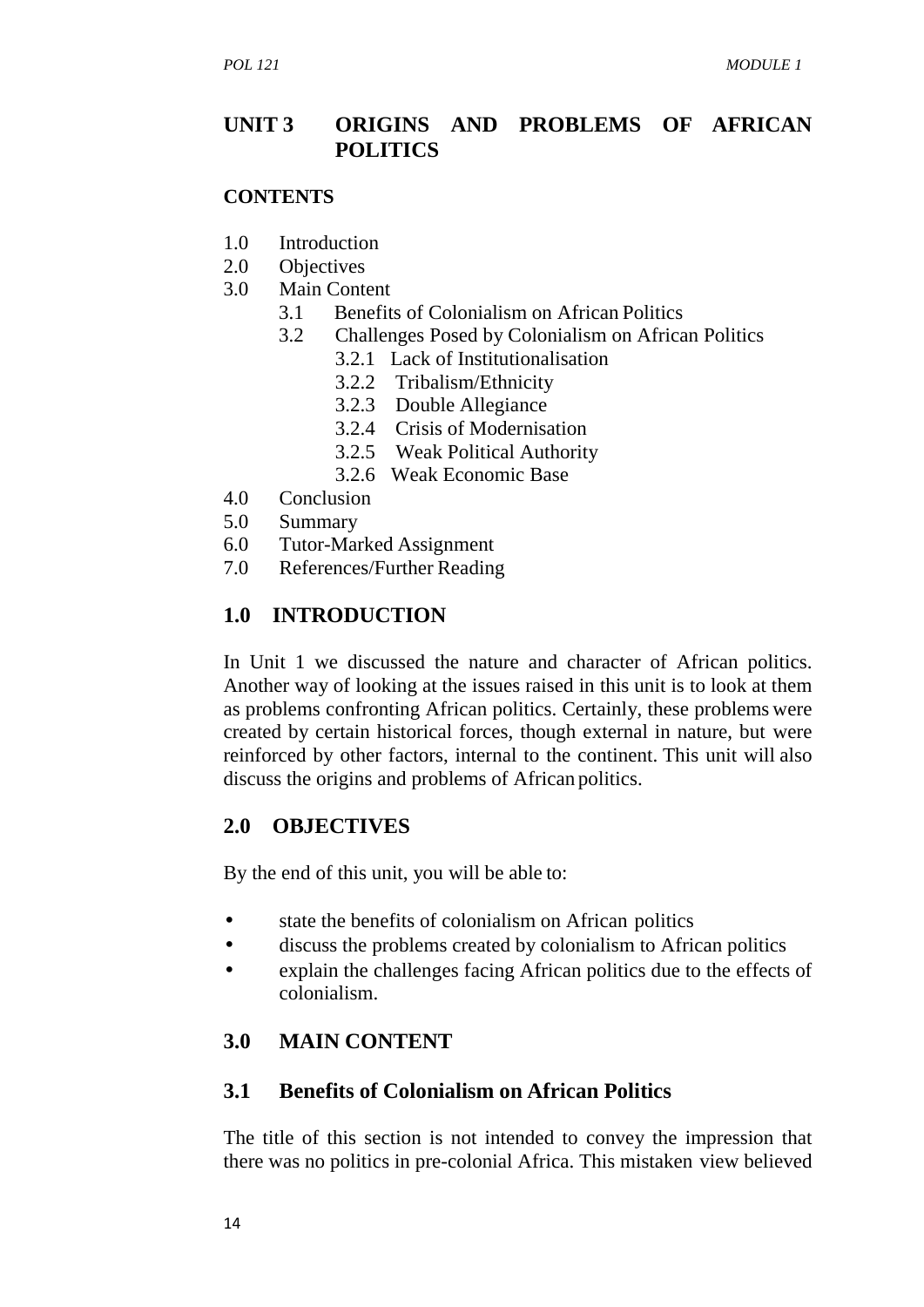in some quarters, will form the subject of a latter unit. Rather we are interested here with politics in post-colonial Africa, the origins and its associated problems. It is tempting to say there was nothing of value in colonialism; even if those benefits were not originally intended by the authors of the colonial script. This will be uncharitable and will amount to an incomplete history of colonial rule in Africa. Among the benefits of colonialism on African politics are:

#### i. **Creation of Nation-State**

Foreign rule created modern nation-states, with defined boundaries and capitals. Before colonial rule, there were hundreds of clans, lineages, city-states, kingdom and empires, with "shifting and indeterminate frontiers". Reader (1998:604) argues that "whatever the iniquities of colonial boundaries, they also contributed to peace in the continent". He contends that virtually all the wars in Africa since the colonial period have been intra state, and not interstate. It should be noted, however, that most of the wars have been attributed to the indiscriminate and arbitrary boundaries bequeathed to the continent at the independence of these states.

#### **ii. Western Education**

Africans were introduced to western education which ironically equipped them with tools of resistance. As it is well-known education stimulates people to want what they do not have. British colonial administration established Achimota College in Gold Coast, Yaba Higher College in Nigeria, Fourah Bay in Sierra leone and Makerere in Uganda. The French established William Party School in Dakar. In Nyasaland, present-day Malawi, Africans were educated at Lovedale. The curriculum was through foreign. Instead of dividing seasons into rain and harmattan, that would have been appropriate for the tropics, Africans were introduced into temperate classification into spring, summer, autumn, and winter. This foreign content, notwithstanding, colonial education produced many Africans who later became leaders in their countries.

#### **iii. The mandate system**

The League of Nations mandates under which former German colonies were assigned to victorious European nations stipulated that they should be governed as "a sacred trust of civilisation"' until they could stand on their own feet. This injunction was implemented in various ways. In her colonies, Britain substituted the idea of paramount chiefs/kings with the familiar institution of constitutional Monarchy. When France discovered that kinship was no longer compatible with her republican tradition, it was abolished.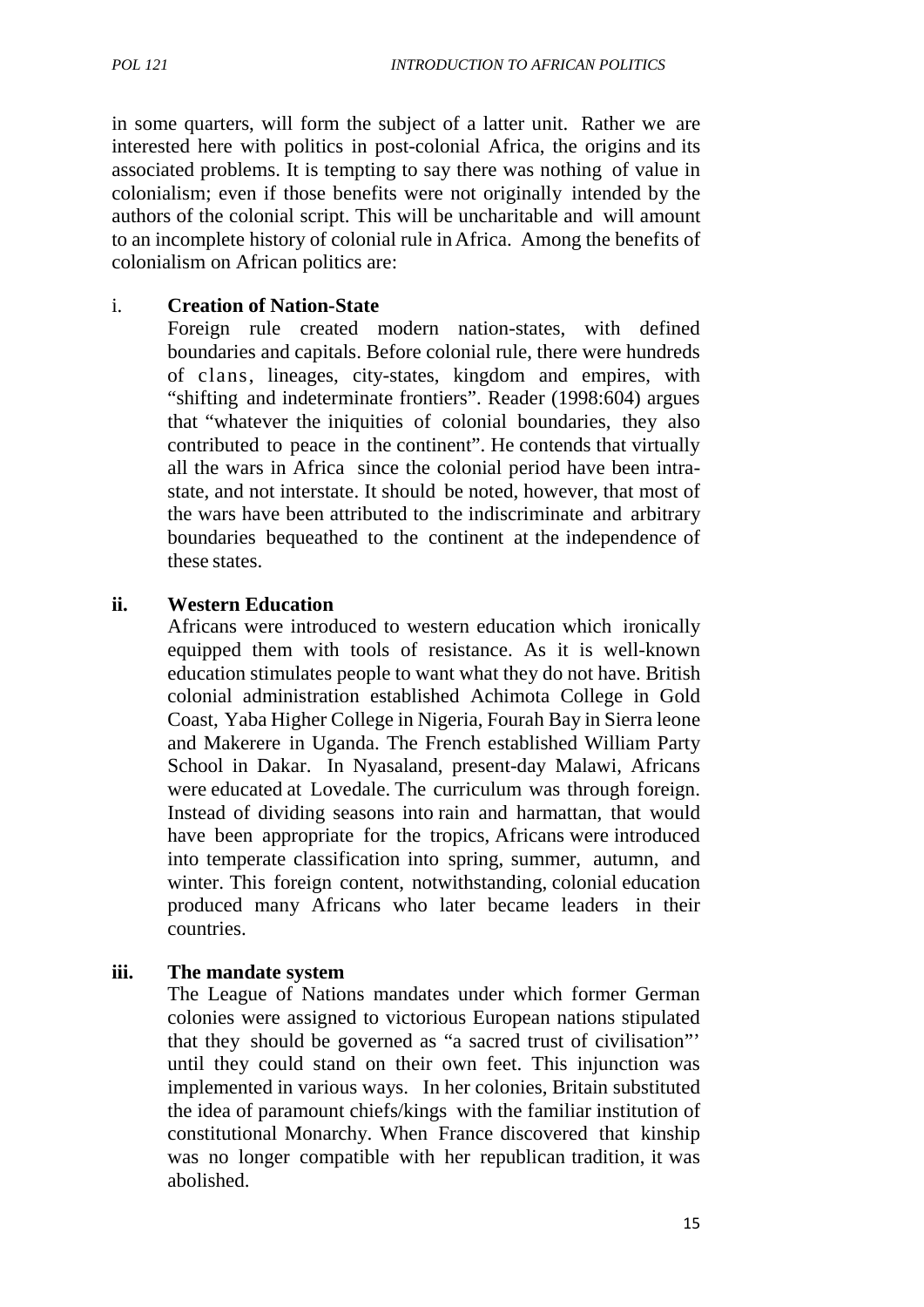#### **iv. Economic Activity**

Relative peace and security also stimulated economic activity. The overriding priority of colonial administration was to make the colonies self-supporting. This was the purpose of the amalgamation then in Nigeria in 1914. Western education emptied the villages, populated the cities, increased mobility and urbanisation. If urbanisation forced Africans to mix, even if they failed to congeal, it created an awareness of their similarities, as well as their distinctiveness from others. Ali Mazrui argues that colonialism made Africans realise they are one: " sentiment was created on the African continent-a sentiment of oneness' (Mazrui 1978:38).

#### **3.2 Challenges posed by Colonialism on African Politics**

We may have attributed some gains to colonialism in some areas. But this is not to deny that, in other vital areas, colonialism created problems for African politics, in its system and process, as well as the policies pursued by its practitioners in the continent. Gabriel Almond et al., (2003) identified systems, process and policy as three critical areas to view politics and assess government. This section deals with the first two. Let us now discuss the critical problem areas in African politics to colonialism.

#### **3.2.1 Lack of Institutionalisation**

The absence of effective political institution is a major problem in African politics. This has, in turn, contributed to the inability of most African states to establish and sustain political order. Huntington, (1981) argues that, unlike developed countries, most third world nations, including Africa lacked "strong, adaptable, coherent political institutions". Worse still, virtually all African states have borrowed foreign institutions developed for a different setting. He identified the following systems and process deficiencies: Africa lacked "strong, adaptable, coherent political<br>still, virtually all African states have borrowed<br>developed for a different setting. He identified the<br>and process deficiencies:<br>i. L ack of well organised political par

- 
- ii. Inefficient bureaucracies;
- iii. Low degree of popular participation in public affairs;
- vi. Ineffective structure of civilian control over the military, and
- v. Absence of relatively effective procedure for regulating succession, and resolving political conflicts.

The implication of these systems and process deficiencies is the failure to create political order in Africa.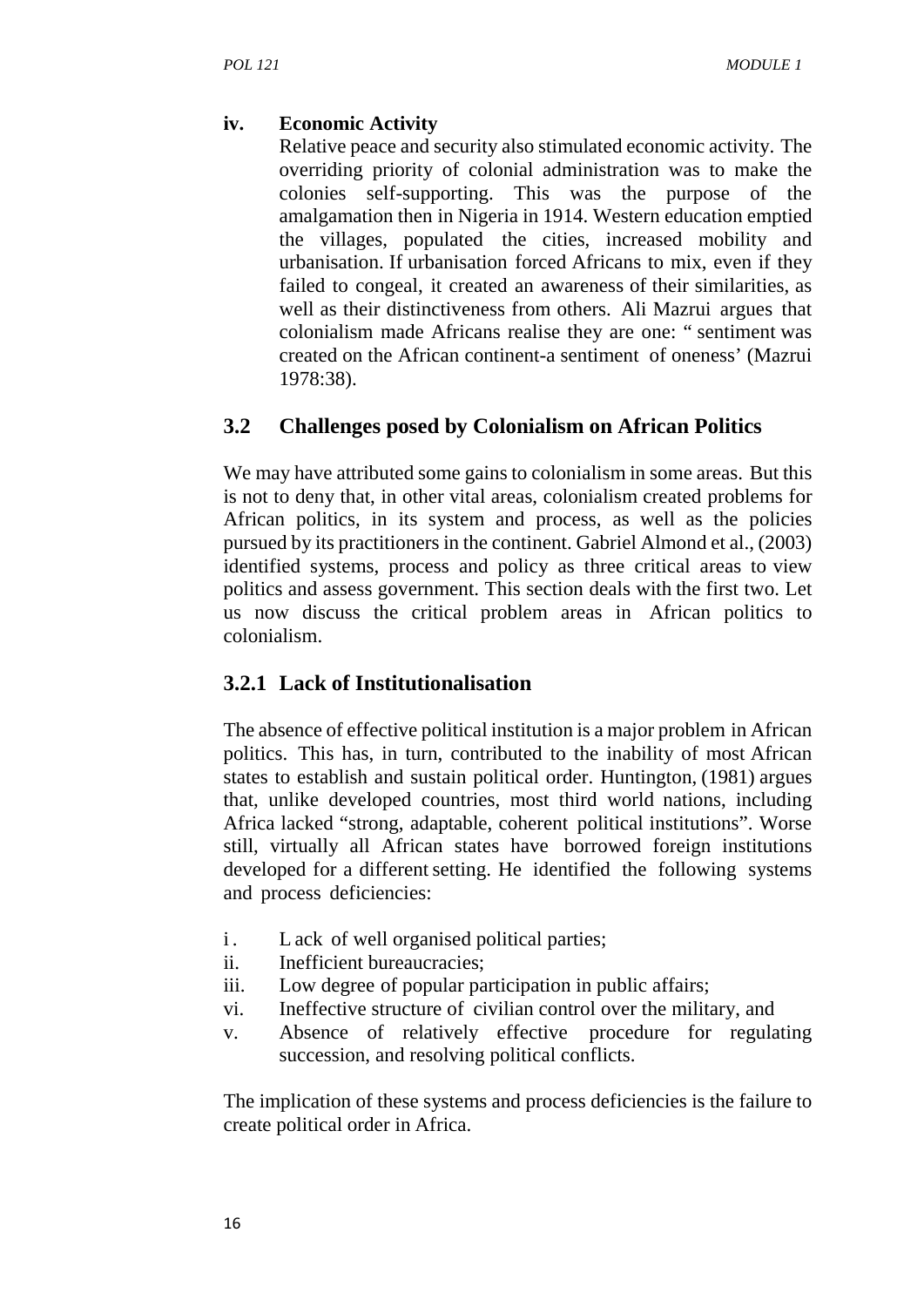# **3.2.2 Tribalism/Ethnicity**

Tribalism is one of the dangerous legacies of colonial rule. Tribes had existed before colonial rule, but the arbitrary manner the partition of Africa was delineated complicated tribal relations. The world tribalism, according to the Oxford English Dictionary was coined in 1886; and was used to refer to a condition where "no national life, much less civilisation, was possible". In Africa, tribalism has a negative connotation, though there are ethnic groups in other parts of the world, who are equally, or highly antagonistic as those in Africa, their differences like the one between the Serbs and the Croats are attributed to religion, not the tribe. Consequently, the relations between the Maasai and Kikuyu in Kenya, the Hutu and the Tutsi in Rwanda and Burundi, the Zulu and Xhosa in South Africa are perceived in competitive, and sometimes, acrimonious terms. This was also promoted in the service of colonialism.

## **3.2.3 Double Allegiance**

The other negative implication of ethnicity in African politics is that it has made the task of nation-building difficult. Colonial policies promoted the view that every African, belonged to a tribe, just as every European belonged to a nation. Since a tribe was defined as distinct cultural units, with a common language and a single social system, the impression was created that every tribe could stand on its own; with any multi-ethnic arrangement viewed as a burden, and a violation of cultural purity.

The disservice of this policy to nation-building effort in Africa is that while  $19<sup>th</sup>$  century Europe witnessed the unification of Germany and Italy, in the  $20<sup>th</sup>$  Century, colonial rule perfected the policy of divide and rule in Africa. Africans, therefore, found it difficult to accept the boundaries of the nation-states as legitimate when those boundaries had their origins in an alien rule.

# **3.2.4 Crisis of Modernisation**

Africa like most third world states is said not to be politically developed. The ingredients of political development include rationalisation of authority and differentiation of structure. But social Darwinism places Africa at the bottom of the evolutionary ladder (Smith 2003:44.53). Africa like most third world states is said not to be politically developed.<br>The ingredients of political development include rationalisation of authority and differentiation of structure. But social Darwinism places Afric the limited capacity of institutions and the expanded levels of political mobilisation. Huntington (1968:45) developed this proposition from de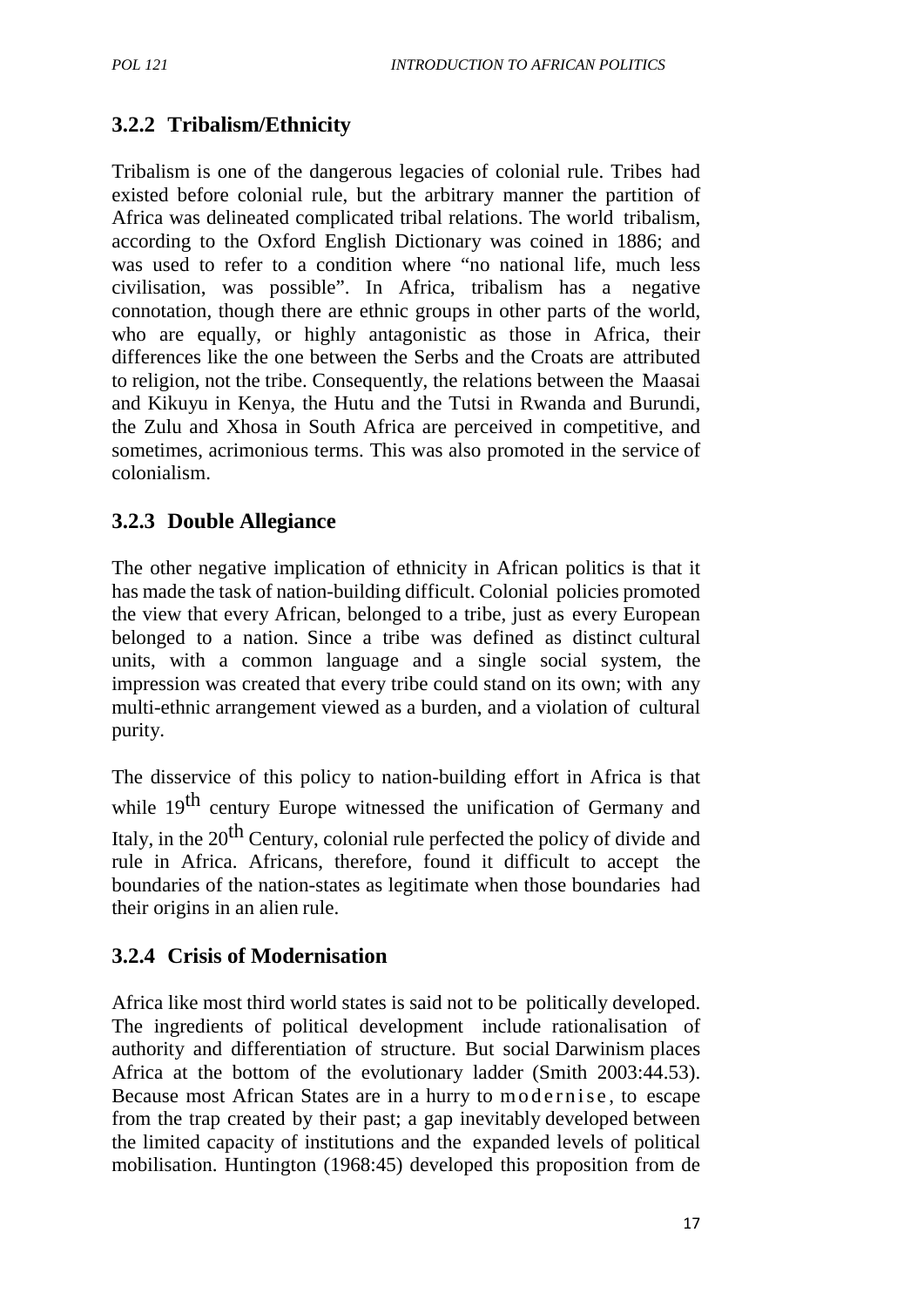Torque Ville's thesis which says "among the laws that rule human societies, there is one which seems to be more precise than others. If men are to remain civilised or to become so, the art of associating together must grow and improve in the same ratio in which equality of conditions is increased". This is not the case in Africa.

# **3.2.5 Weak Political Authority**

Politics in Africa are not supported by values that strengthen a representative government. To remain in power most governments in Africa substitute power for authority. The conception of state power and authority of government in developed countries differ. In America, for example, rather than the creation of authority and accumulation of power, the system works best with limitation of authority, division and devolution of powers, checks and balances, and recognition and guarantee of rights. In the federalist, No 51, James Madison had the American experience in mind when he advised on how to frame a government which is to be administered by men: "the great difficulty lies in this". You must first enable the government to control the governed, and in the next place oblige it to control itself". For most African States, the two goals have remained an elusivedream.

## **3.2.6 Weak Economic Base**

Most African states are still struggling to provide for their citizens' necessities of life. For this reason, most people view competitive party- **3.2.6 Weak Economic Base**<br>Most African states are still struggling to provide for their citizens'<br>necessities of life. For this reason, most people view competitive party-<br>based politics as an unnecessary waste of scarce elected political structures and their salaries and other perquisites as a needless drain of resources that most African economy can hardly support. In terms of cost-benefit analysis, there is the widespread belief that the poor performance of most governments in Africa does not justify the huge amount spent to erect and support democratic structures. It is instructive that in Nigeria, most citizens opposed the recommendations by the National Revenue Mobilisation and Fiscal Commission that the salary of political office holders in the country is increased by over 100 per cent.

#### **SELF-ASSESSMENT EXERCISE**

- 1. Examine the origin of African politics.
- 2. What are the benefits of colonial legacy to African politics?
- 3. In what ways is tribalism related to double allegiance in African politics?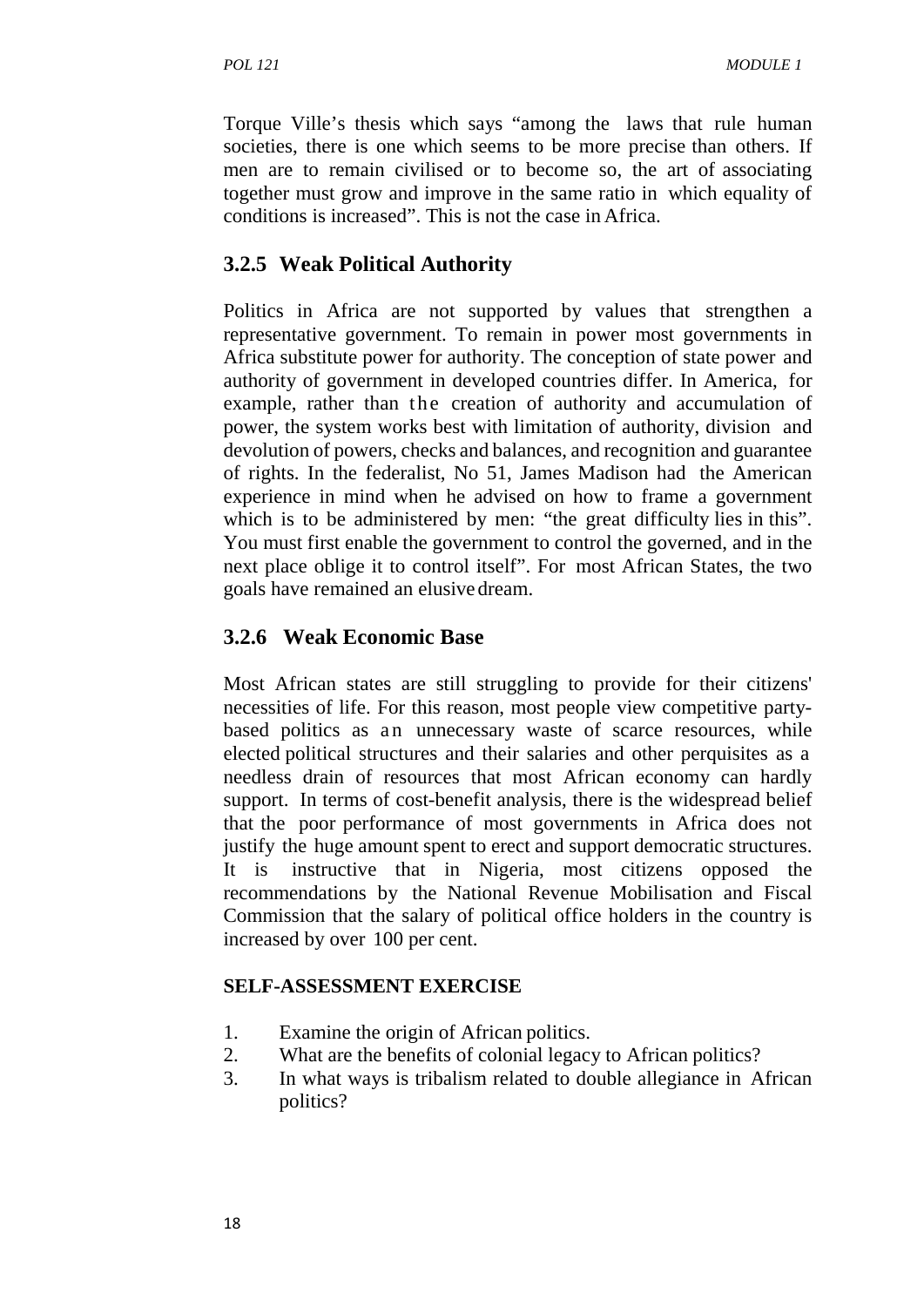# **4.0 CONCLUSION**

Modern politics in Africa had its roots in the colonial period. The central proposition of this unit is that colonialism was a mixed-grill for African politics while recognising that the score sheet is loaded more on the negative side. Cicero wrote over 2000 years ago that history "is the witness that testifies to the passing of time; illuminates realities and vitalises memory". Close to half a century after African year (1960), African leaders by a new approach to governance should begin to rewrite a new positive history for African politics. This is the only way that the colonial encounter, no matter how long its history, or deep its impact, in creating problems for African politics, will become a footnote in future narration and analysis.

#### **5.0 SUMMARY**

In this unit, we established that colonialism created major problems for African politics. We also noted its positive effects in some minor areas. We observed that the problems are in the area of systems and process, which also influenced the dominant policies adopted by the political class In this unit, we established that colonialism created major problems for African politics. We also noted its positive effects in some minor areas. We observed that the problems are in the area of systems and process, which African politics the manner the political leadership substitute excessive use of power, for its declining authority.

#### **6.0 TUTOR-MARKED ASSIGNMENT**

- 1. Explain the relevance of tribalism/ethnicity in the Analysis of African politics.
- 2. How is the problem of nation-building in a given African state related to the concept of double allegiance?

#### **7.0 REFERENCES/FURTHER READING**

- John, R. (1998). *Africa A Biography of the Continent.* London: Penguin Books.
- Almond, G. et al (nd). *Comparative Politics Today Pearson Education*. New Delhi.
- Huntington, S. (1968). *Political Order in Changing Societies.* London: Yale University Press.
- Cornwell, R.D. (1974). *World History in the Twentieth Century*. London: Longman Group.
- Smith, B. C. (2003). *Understanding Third World Politics*. New York: Palgrave Macmillan.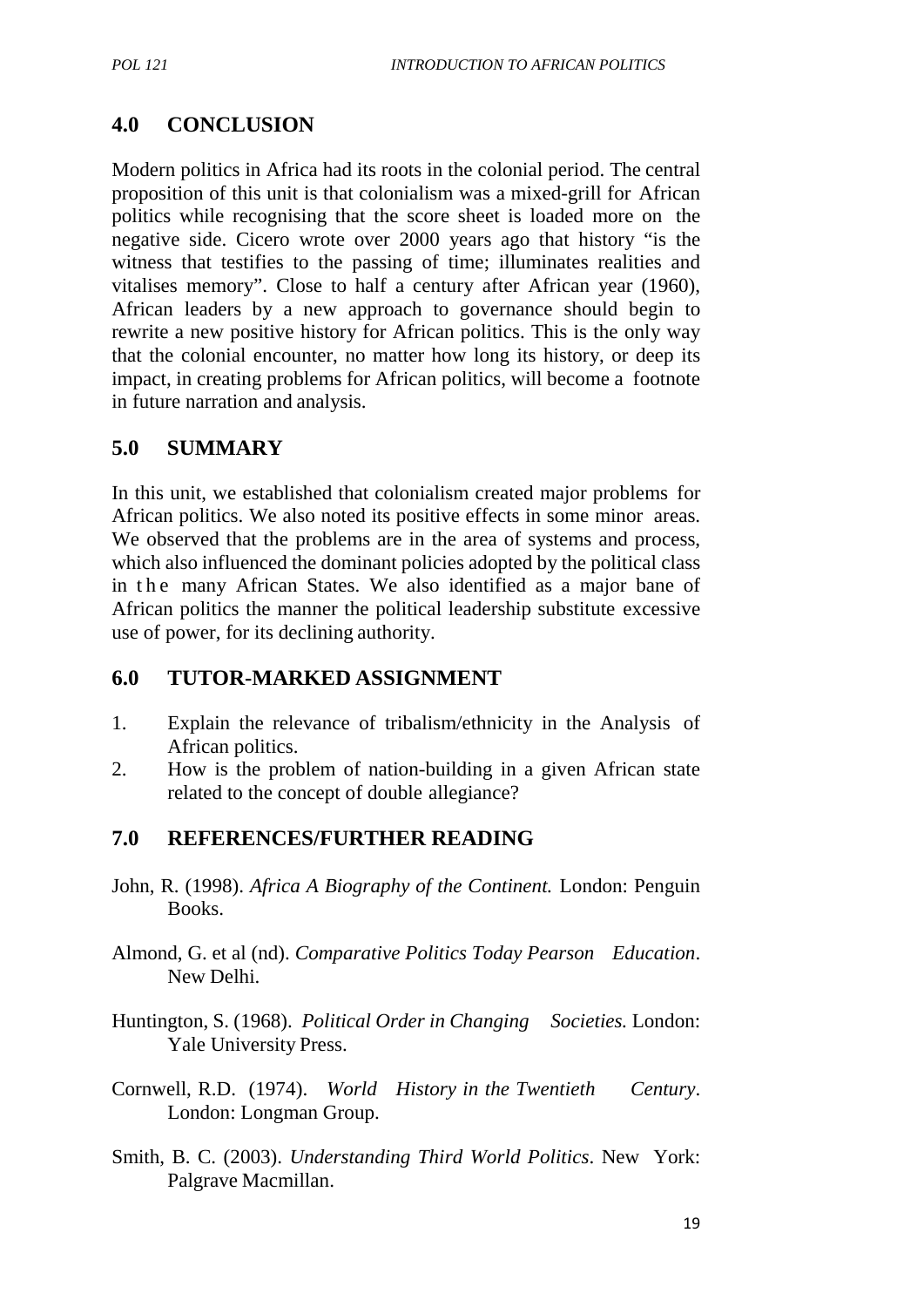- Baker,B. (2000). *Escape from Domination in Africa: Political Disengagement and Consequences*. NJ: World Press Trenton.
- Nwabueze, B. (2004). *Constitutional Democracy in Africa Volume 4*, Ibadan: Spectrum Books Ltd.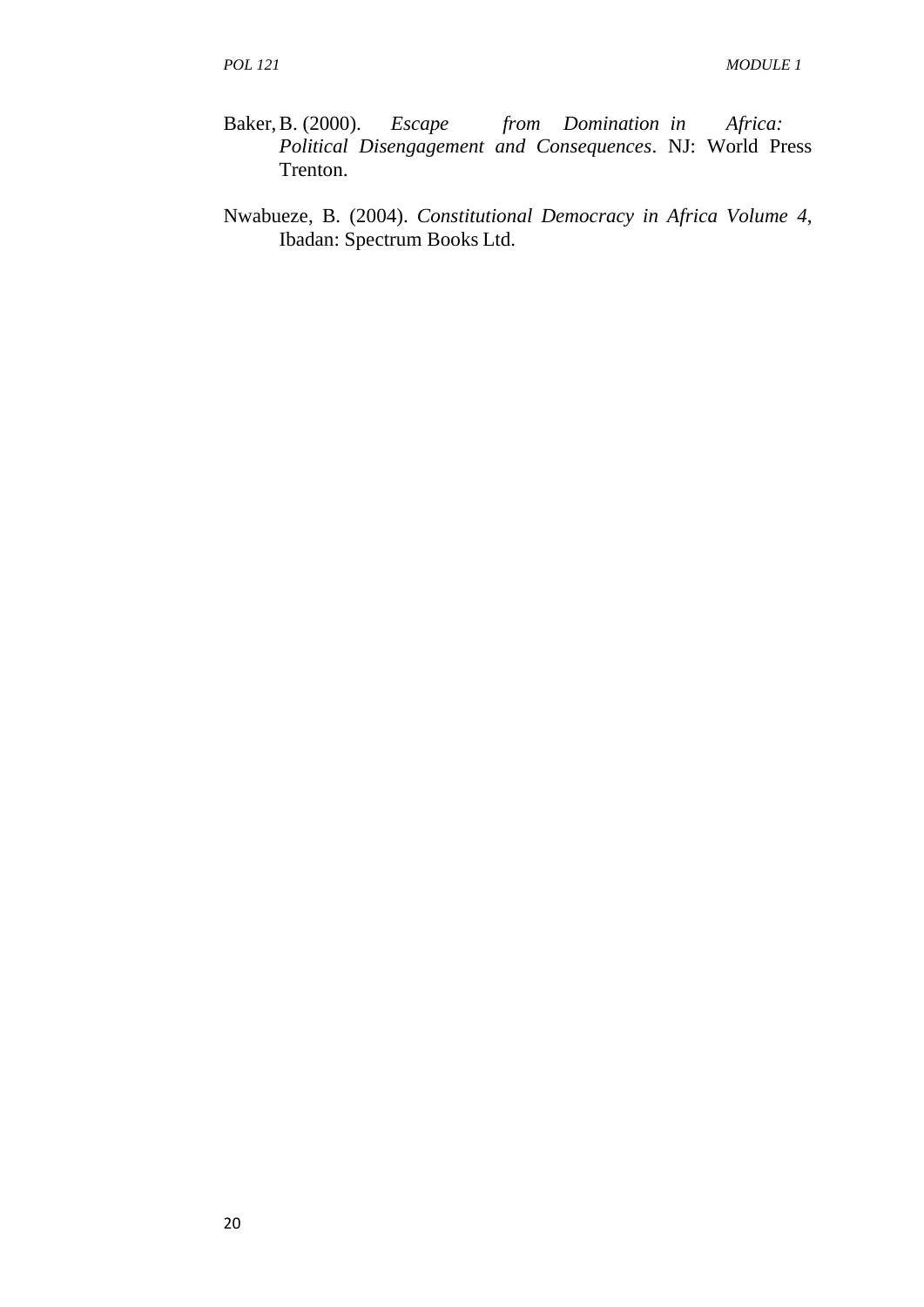# **UNIT 4 PRIMORDIAL POLITICS AND CONFLICTS IN AFRICA**

#### **CONTENTS**

- 1.0 Introduction
- 2.0 Objectives
- 3.0 Main Content
	- 3.1 Character of Primordial Politics in Africa
	- 3.2 Nature of Primordial Politics in Africa
	- 3.3 Negative Connotations of Primordial Terms
- 4.0 Conclusion
- 5.0 Summary
- 6.0 Tutor-Marked Assignment
- 7.0 References/Further Reading

# **1.0 INTRODUCTION**

Unlike in developed countries of the world where class, and to some extent, race are major issues in national politics, in Africa what has been described as primordial factors are more salient. Issues that readily come within this category include ethnicity, language, religion and growing level, elitism. These factors have come to define African politics in many ways. This unit will discuss the interplay of these major factors. It will also highlight how the multi-ethnic nature of post-colonial states in Africa has made the recourse to primordial politics almostinevitable.

#### **2.0 OBJECTIVES**

By the end of this unit, you will be able to:

- state the role of ethnicity and other primordial factors in African politics
- mention the connection between elites and class and their place in African politics.

# **3.0 MAIN CONTENT**

#### **3.1 Character of Primordial Politics in Africa**

#### **3.1.1 Ethnic Politics**

Ethnic or tribal politics is one of the most disturbing social crises in Africa. Depending on the concept used i.e. whether ethnicity or tribalism, its means a general feeling of allegiance, attachments or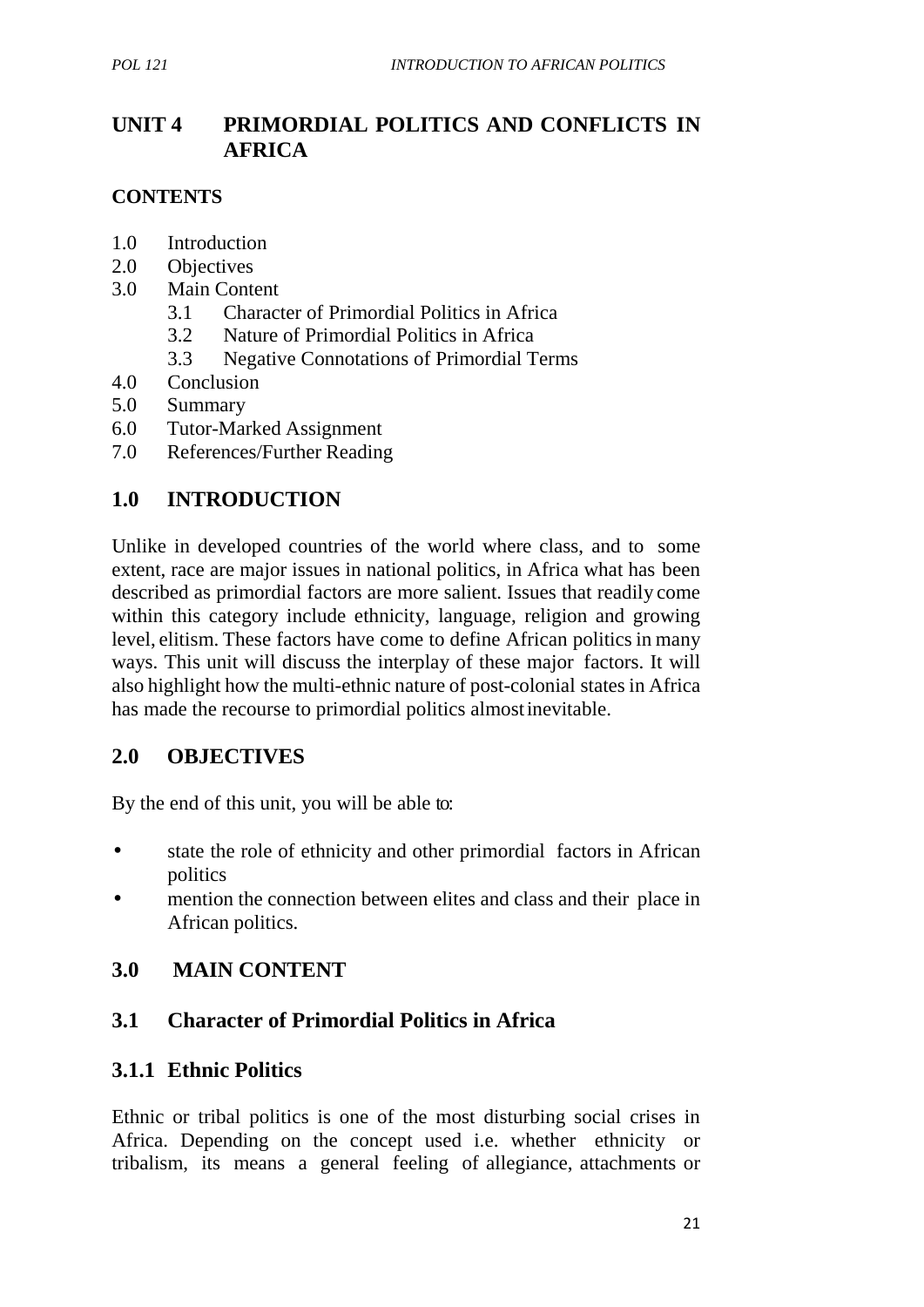loyalty to one's primordial group at the expense of the others. In most states, electoral constituencies were drawn to coincide with ethnic territorial boundaries. Accordingly, ethnic groups became the power base of politicians and political parties. To get elected, politicians are invariably compelled to play on ethnic sentiments.

This situation has made it difficult for a national leader acceptable to all communities to emerge in post-independent African states. A leader is first and foremost seen as a representative of a particular group, and his leadership position at the national level is cited as evidence of domination of one ethnic, and the marginalisation, or exclusion of the other groups.

In pursuit of ethnic politics, most African states have discarded merit and embraced ethnic balancing or what is commonly referred to as federal character in Nigeria. This idea of ethnic arithmetic has the consequence of imposing nepotism and mediocrity at the expense of merit in governance. Other negative impacts of ethnic politics include incessant struggles for superiority, sit-tight syndrome, threats of secession or division, ethnic nationalism and prolonged civil strife, which assumed genocidal levels in Rwanda and Liberia in the early 90s.

#### **SELF-ASSESSMENT EXERCISE**

How can the problem of ethnic politics be solved in Nigeria?

#### **3.2 Causes of Primordial Conflicts in Africa**

The question of ethnicity in Africa has been on the ground before<br>
The question of ethnicity in Africa has been on the ground before<br>
colonialism. It was however after colonisation that the issue of ethnicity colonialism. It was however after colonisation that the issue of ethnicity became more pronounced. The reason is that colonial rule brought together the number of people with different ethnic affiliations, and divergent religious and cultural beliefs. This forced merger led to the emergence of separatist movements, either for regrouping, or outright secession; which invariably led to conflicts and wars. A distinction must be drawn between inter-state and intra-state conflicts while recognising that the two could be mutually reinforcing. In the immediate postindependence period, Africa witnessed many inter-state wars, reflecting many border disputes and the politics of the Cold War. Examples are Morocco vs Algeria, Ethiopia vs Somalia and Guinea vs. Senegal. In recent years, Africa also witnessed more intra-state conflicts in Rwanda, Liberia, Sierra Leone, D.R. Congo, and Uganda.

Origins and causes of conflicts in Africa are varied and complex, and rooted in international and national arenas, encompassing economic, political, cultural and social parameters. Among the international factors are the consequences derived from the end of the Cold War and its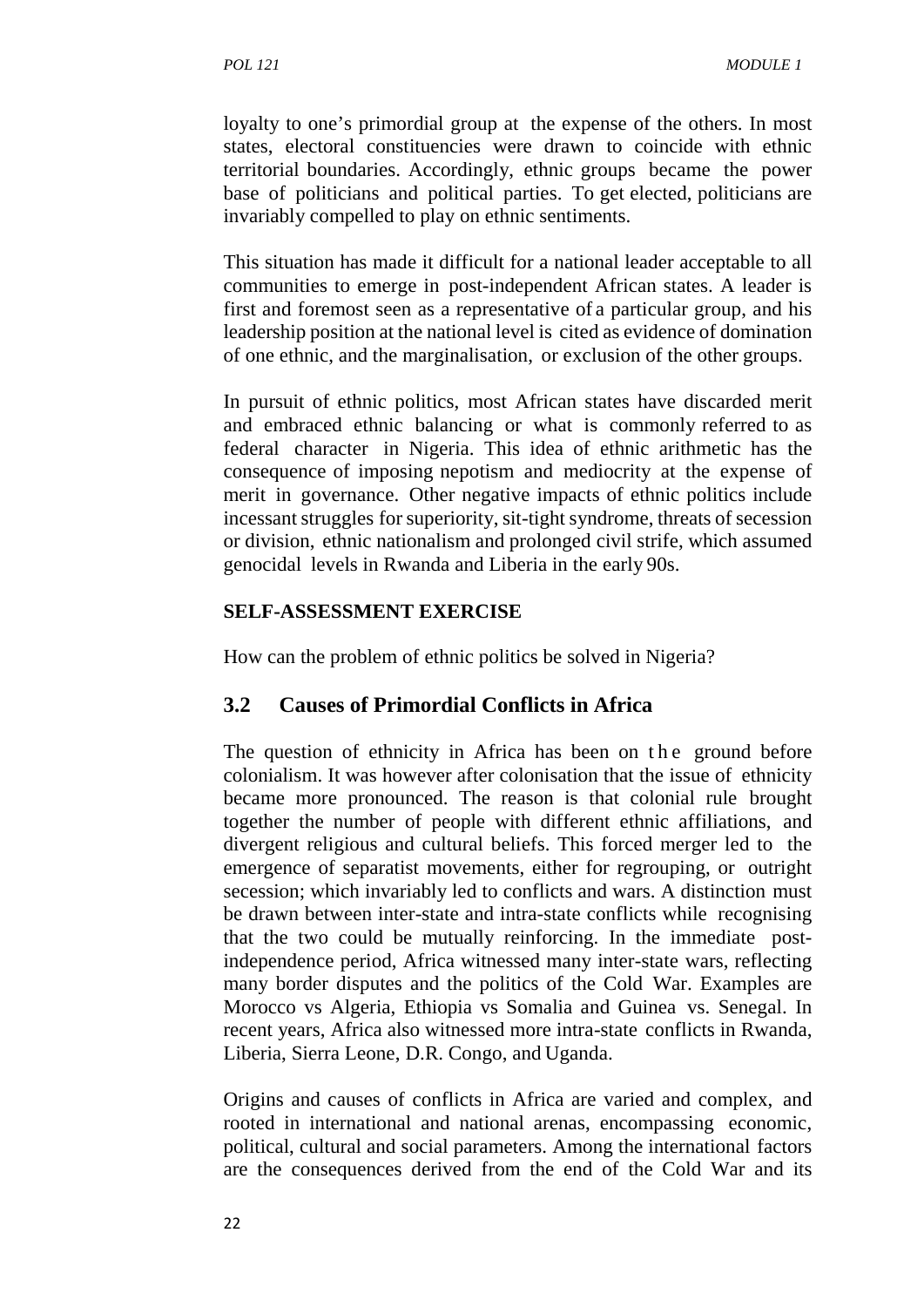aftermath, the role of international arms merchants, hostile international environment, as well as the globalisation and liberalisation of the world economy-which have generated a sense of political and economic insecurity in Africa. However, internal factors have contributed more to igniting intra-state conflicts. These include circumstances surrounding the attainment of independence and the multi-ethnic composition of the independent states. Factor subsumed under the generic label "governance" include exclusion or perceived exclusion from the political process, for reasons of personal, ethnic or value difference; lack of social political unity; lack of genuine access to national institutions of governance, centralised and highly personalised form of governance, and perception of inequality and discrimination.

Because of the implications of the conflict for peace and development, efforts are now being directed by all stakeholders to prevent, manage and resolve conflicts. But these efforts can only succeed if causes of conflicts are known, whether, social, political, or economic; the level of conflicts are determined - is it a crisis, or war; and the costs of dealing with the conflicts-financial, institutional and human are considered. Responsibilities for conflict prevention and resolution should be delineated along with sub-regional, regional and international levels. African conflicts have persisted because of inadequate resources, limited conflicts are determined - is it a crisis, or war; and the costs of dealing<br>with the conflicts-financial, institutional and human are considered.<br>Responsibilities for conflict prevention and resolution should be<br>delineated deal with conflict-related commitments, including refuge assistance, and failure of preventive diplomacy, in the final analysis, resolution of conflicts lies with the conflicting parties and third party intervention cannot be successful if the conflicting parties are unwilling to stop the carnage.

#### **SELF-ASSESSMENT EXERCISE**

Identify the causes of political conflicts in Africa.

# **3.3 Negative Connotations of Primordial Terms**

There are problems and academic controversies associated with the description of some terms like tribe or tribalism in pejorative terms. The controversy, and indeed confusion originates from the Europeans. The term in modern time is almost exclusively reserved to describe There are problems and academic controversies associated with the description of some terms like tribe or tribalism in pejorative terms. The controversy, and indeed confusion originates from the Europeans. The term in mode term is hardly used to describe human groups in Western Europe and even Russia. Similarly, the application of the term is indeed extended for the description of other social relations issues, beyond politics. For this reason, the word or label has acquired negative or pejorative connotations because it is intended to diminish or relegate the image of Africans in relations to their European counterparts (Adeyemi, 2001).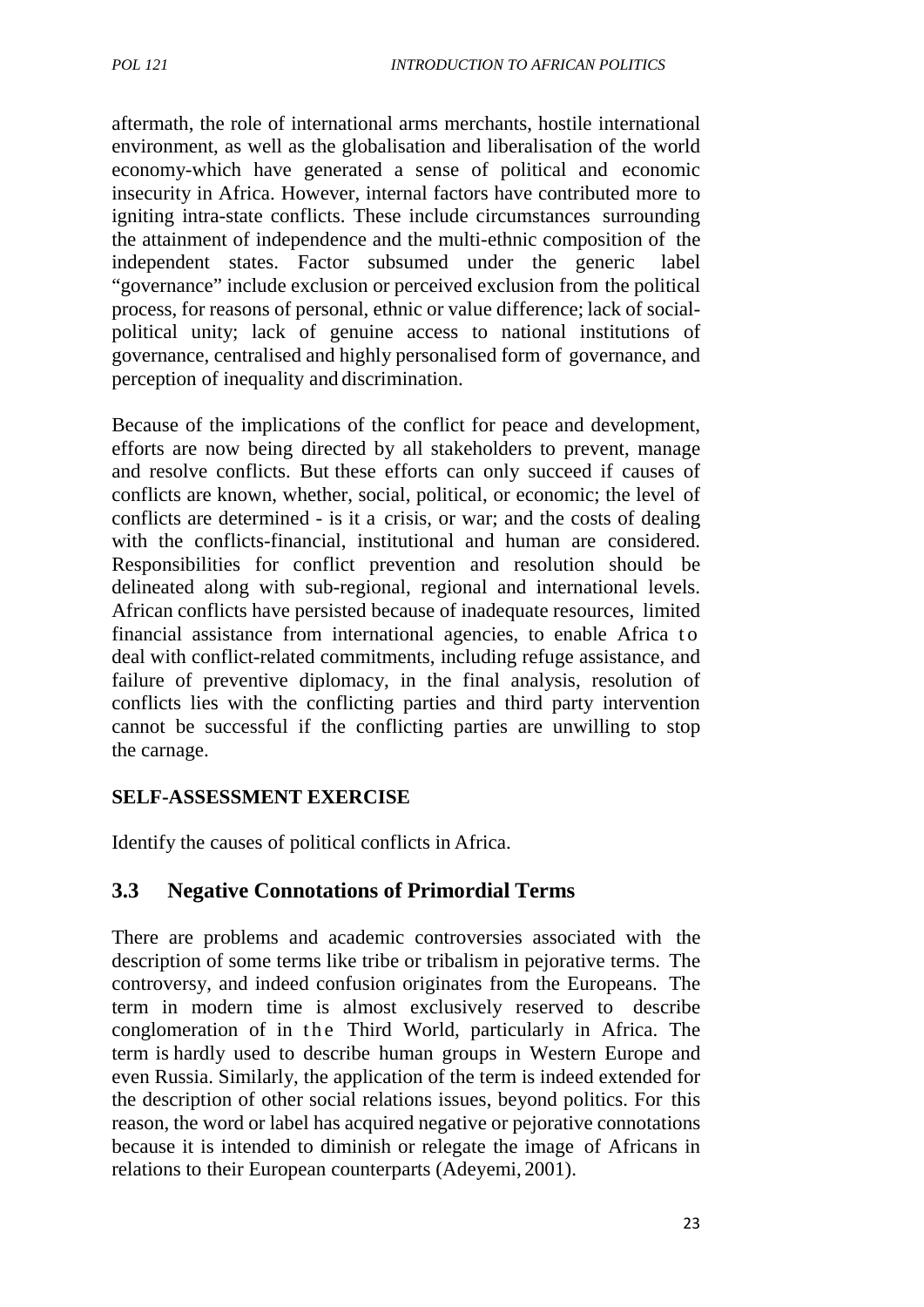For the Africans, the word "tribe" provokes negative emotions and reactions because it is always asserted that where the label sticks and is manifested in political and social relations, it constitutes an impediment to development. This assumption is widely disseminated by the Europeans and accepted "a priori" by others without any scientific basis to validate it. This has led to interventions from other scholars to give correct meaning, context and interpretation to the world. Andreski, a Social Scientist contends that the use of the word tribe exclusively for Africans is ambiguous; and that there is no technoscientific basis to describe a group of people of about a million in Europe as a nation while numerous groups in Africa forming millions of population with distinct cultural traits are described as a tribe. Andreski, therefore, concludes that judging by the known criteria of nationhood-common history, and language, population, and shared aspiration for the futurethe groups referred to a tribe in Africa qualify to be called nations, if not under international law, but under sociological considerations. Today, with the possible exception of United Germany, it is not common to find a single nationality forming a nation-state under international law, but a conglomeration of nations forming states (Huntington 1997:28).

### **4.0 CONCLUSION**

Analysis of politics in developed countries of the word, more often than not, follows class perspective. Where other sub-national criteria are at work, more elevated terms such as nation, or grudgingly, race are employed. But in analyzing Africa politics, or interpreting conflicts, primordial labels like the tribe, ethnic, or religious affiliation of politicians are preferred as a basis of classification or analysis. African politicians themselves do not help matters because when it suits them they rely on their ethnic base, either to promote their political fortunes or career and when they are at disadvantage blame the same for their woes. No country in the world is not segmented along one cleavage – class, ethnic or racial – or another. But to continue to promote primordial values, to the detriment of merit or national interest constitutes a disservice to the aspiration of decent and refined politics in Africa.

### **5.0 SUMMARY**

In this unit, we discussed the origin of primordial politics in Africa. We also discussed how it is related to the primordial issue of national questions, which most states in Africa are presently confronted with. We also discussed how the label tribe has been used in negative terms to describe African politics. We recognised that there is no society in the world without one form of division or the other.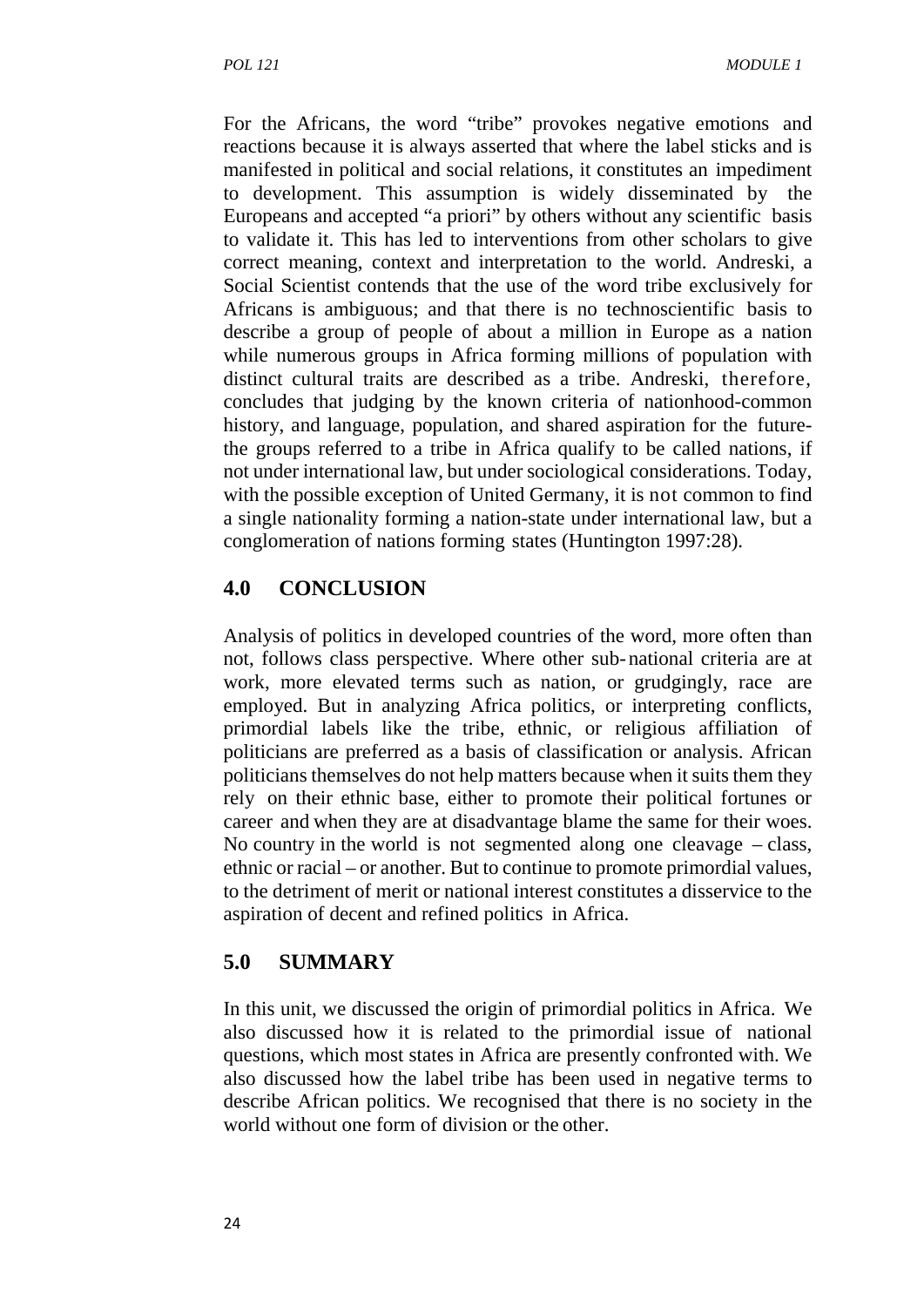## **6.0 TUTOR-MARKED ASSIGNMENT**

- 1. How appropriate is the term "primordialism" for the description of politics in Africa?
- 2. Explain the negative connotation of the term "tribalism" concerning African politics.

### **7.0 REFERENCES/FURTHER READING**

- Ajayi, J. F. A.S (1992). "The National Question in Historical Perspective" *Text of the Fifth Guardian Newspapers Annual Lecture.*
- Nkrumah, K. (1970). *Class Struggle in African*. London: Panaf Books Ltd.
- Osaghae, E. & Onwudiwe, E. (2007). *The Management of the National Question in Nigeria.* Okada: Igbinedion University Press.
- Osaghae, E. (2002). *Nigerian Since Independence.* Ibadan: Crippled Giant John Archers Publishers Limited.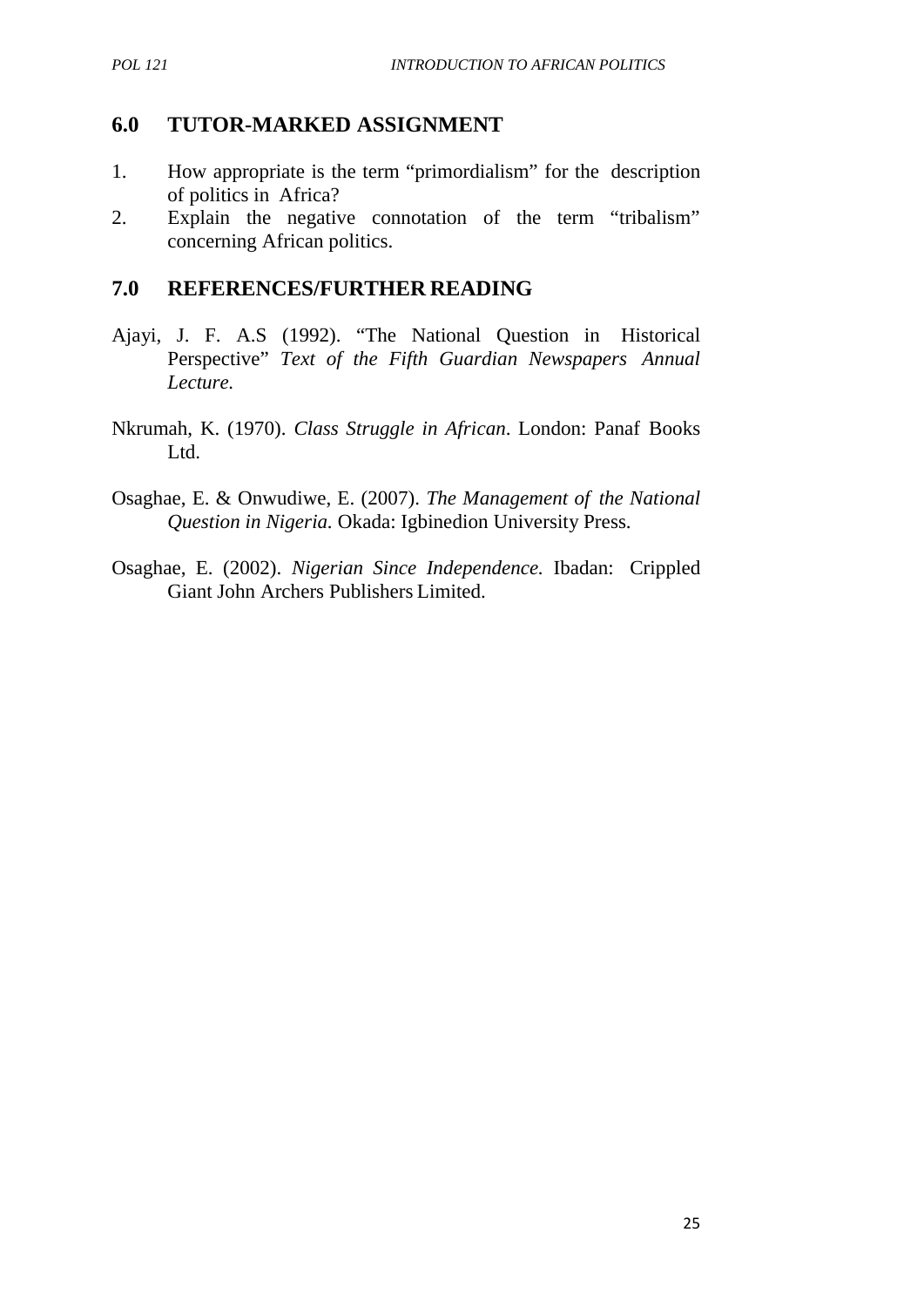#### **MODULE 2 COLONIALISM AND NATIONALISM**

| Unit 1 | Meaning and Nature of colonialism |  |
|--------|-----------------------------------|--|
|--------|-----------------------------------|--|

- Unit 2 Problems and legacies of colonialism
- Unit 3 Meaning and Nature of Nationalism
- Unit 4 Nationalism and Decolonisation Process

#### **UNIT 1 MEANING AND NATURE OF COLONIALISM**

#### **INTRODUCTION**

This module is an exposition of the twin concept of colonialism and nationalism. The basic driving force behind colonialism is economic interest. It was this interest that motivated the Europeans to embark on the adventures of expeditions and missionary activities that culminated in colonial rule. On the other hand, nationalism is an act of political consciousness concerned primarily with achieving independence for the different African colonies from foreign rule, to bring to an end the issues of humiliation, exploitation, injustice and discrimination inherent in colonial maladministration. The major focus of this module is to explain the three major objectives of colonialism which include; having access to raw materials; to provide markets for the sale of manufactured goods, and as an avenue to invest surplus capital. It is never an act of civilisation, rather an imposition of the strong upon the weak. The four units of this module created the avenue for further insight into these political concepts.

#### **CONTENTS**

- 1.0 Introduction
- 2.0 Objectives
- 3.0 Main Content
	- 3.1 Origins and Objectives of Colonialisation
	- 3.2 Nature and Character of Colonialism
		- 3.2.1 Economic character
			- 3.2.2 Political character
			- 3.2.3 Military character
	- 3.3 What Aided Colonial Rule.
- 4.0 Conclusion
- 5.0 Summary
- 6.0 Tutor-Marked Assignment
- 7.0 References/Further Reading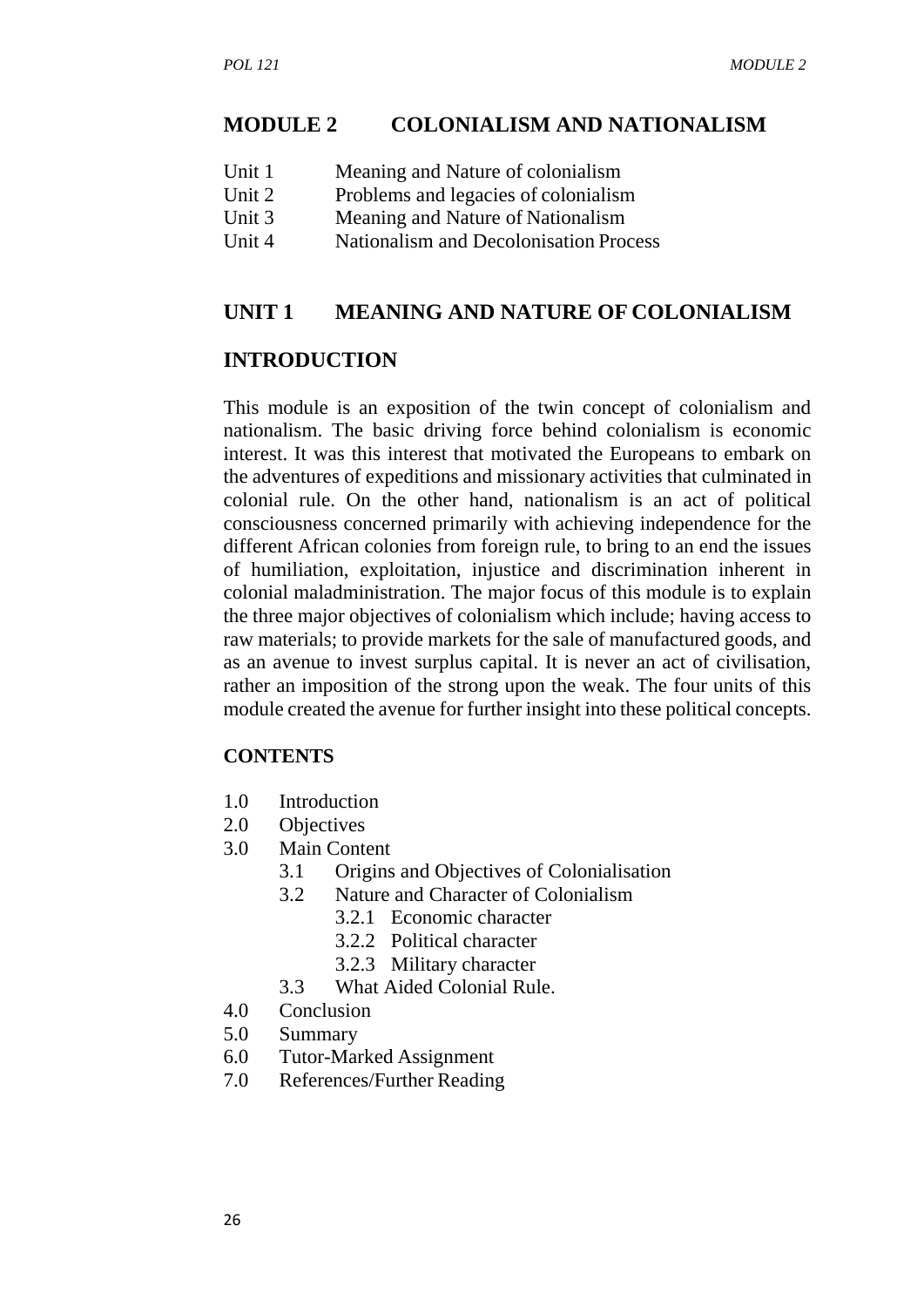# **1.0 INTRODUCTION**

Colonialism was a major phenomenon in Africa for about a century and during the period a dominant-dominated relationship was created between the metropolitan powers and African colonies. The objective of colonialism was economic but the "dual mandate" system was deceptively proclaimed to convey the notion that exploitation involved a sacred duty towards the exploited peoples. It is said that the colonial subjects must serve the colonial interest, but in return, they must be "civilised", and "protected". This unit examines the origin and objectives of the colonial enterprise. It further explores its economic, political and military dimensions and analyses its consequences and impacts on African politics and societies.

## **2.0 OBJECTIVES**

By the end of this unit, you will be able to:

- trace the origin and objectives of colonialism in Africa
- explain the nature and character of colonialism
- distinguish between a colonial territory and an independent nation.

## **3.0 MAIN CONTENT**

## **3.1 Origin and Objectives of Colonialism**

Colonialism is represented as a continuation of the European encounter with, and penetration of Africa, after the era of the slave trade, and what was described as "legitimate trade". The basic driving force behind colonialism is economic. It was this motivation which encouraged Europeans to embark on the adventures of expeditions and missionary activities that provided the convenient forerunners, which facilitated the imposition of colonial rule. In his "Towards Colonial Freedom", Nkrumah (1947) identified the three fundamental doctrines in the philosophical analysis of imperialism as:

- a. the doctrine of exploitation;
- b. the doctrine of "trusteeship" or partnership; and
- c. the doctrine of assimilation.

From this doctrine, we can see the connection between slavery, colonialism and neo-colonialism, its contemporary manifestation–as different forms of imperialism or exploitation.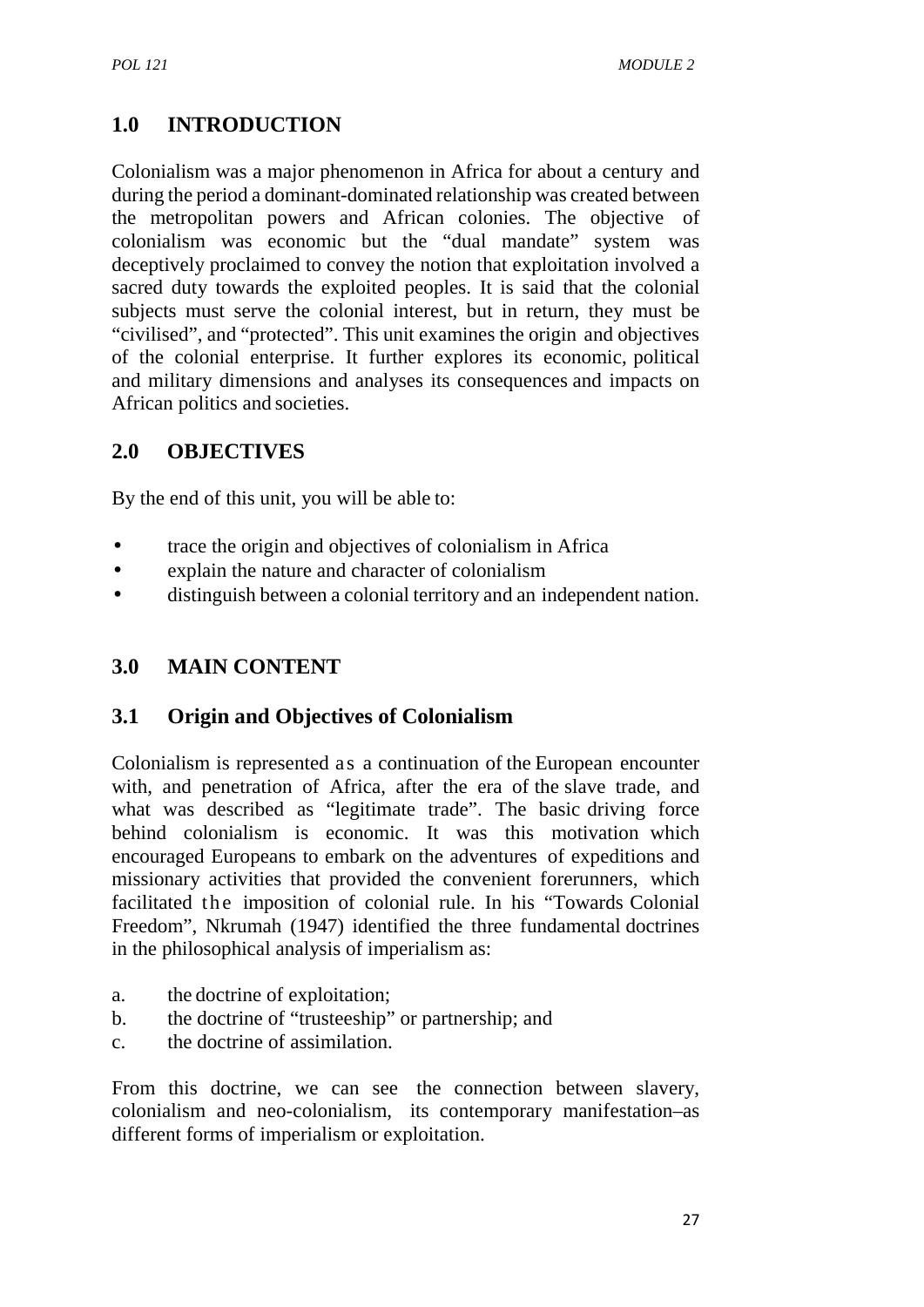But to disguise its economic motivation, the Europeans found it convenient to present the colonial enterprise as fulfilling for the African people, a "civilising mission", otherwise described by the "imperial destiny". But in 1885, the year when the partition of Africa was concluded, Jules Ferry exploded this myth and stated the three objectives why European nations desired colonies i.e. to have access to raw materials, provide markets for the sale of manufactured goods and as a field for the investment of surplus capital. Colonialism was not an act of civilisation, the origin of colonialism is nothing else than the enterprise of individual interests, a one-sided egotistical imposition of the strong upon the weak (Nkrumah, 1973:19).

We can therefore define colonialism as the policy by which the "mother country", the colonial power, binds her colonies to herself by political ties with the primary object of promoting her economic advantage to secure trading routes and safe ports. To give effect to the desire, the scramble for colonies in Africa began among the leading European nations; Great Britain, France, Germany, Spain, Portugal, Belgium and Italy. At a conference in Berlin (i.e. 1985), chaired by German Chancellor, Otto Von Bismarck, African territory was carved out to gratify European greed and prevent wars among them. The conference, therefore, ratified France's 1881 colonial sway over Tunisia and Britain's seizure of Egypt in 1882. The year 1884 witnessed the establishment of the first German colony at Angra Pequena in South West Africa, followed by the occupation of Togoland and Cameroon. Portugal took over Angola. Italy colonised Somaliland, Spain and France established a joint protectorate of over Morocco, while Leopold II of Belgium established a personal rule over "Congo free state", a colony sixty-six times the size of Belgium. In virtually all cases, colonies were established by force of arms and it was through a similar process that Germany lost her colonies after her defeat during World War I. But rather than apply the Wilsonian principle of self-determination to Africa, the colonies were passed over to the victorious nations, as mandated nations under the League of Nations.

In administering their colonies in Africa, European powers established different patterns. Britain was famous for its policy of Indirect Rule, a system which successfully adapted and integrated traditional institutions into her colonial administration. In her colonial policy, Britain is widely believed to be more pragmatic than her European counterparts by recognising the need to preserve indigenous cultural values and social structures where they did not jeopardise colonial interests. As Smith (2003:36) put it. "Britain's need for political control and the maintenance of stability was consistent with the preservation of indigenous practices." On the other hand, France pursued the policy of assimilation. This was intended to create a new African French elite, through Western education.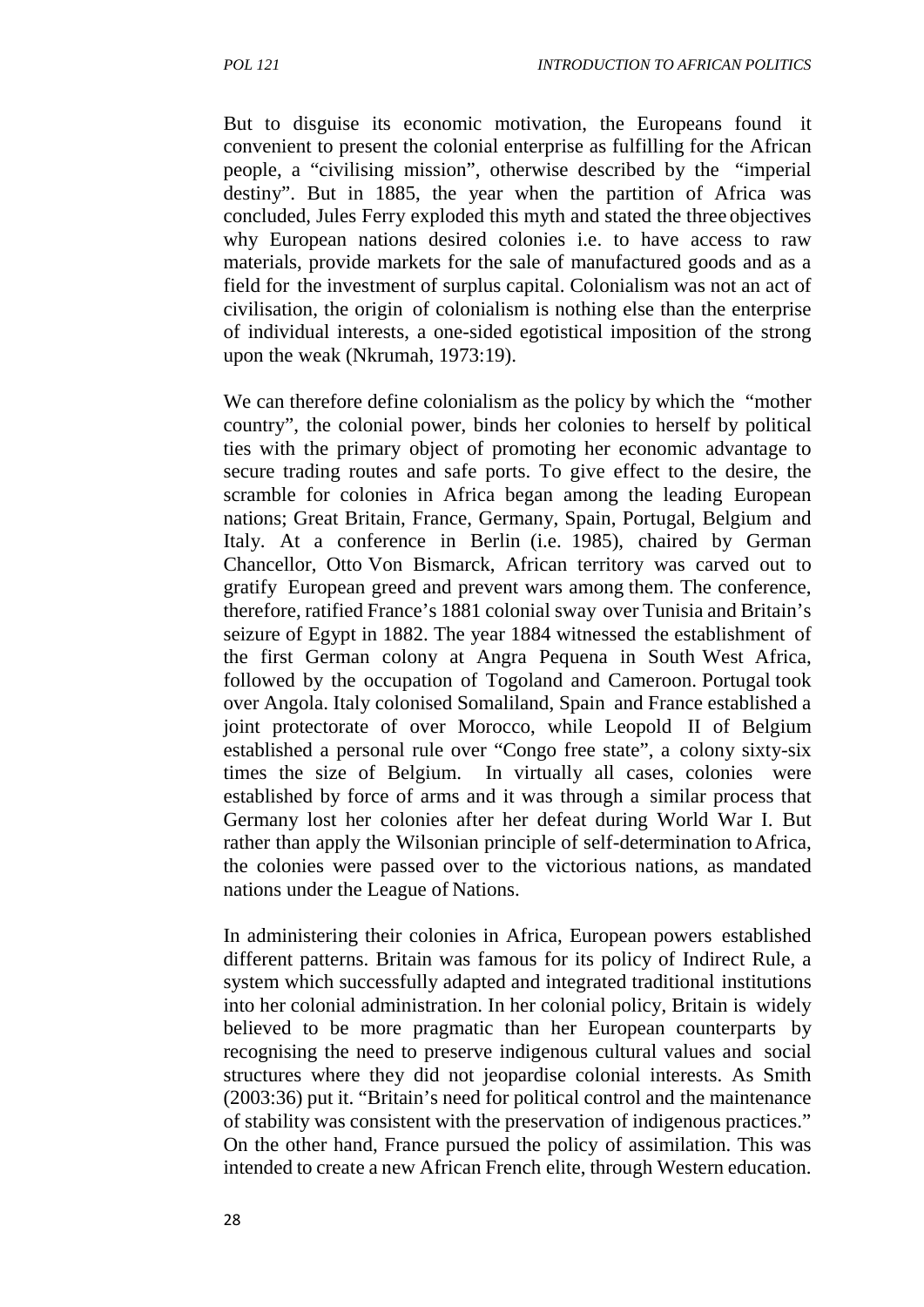Its effect was that local political elites identified closely with Europe and European culture. (The assumption behind assimilation policy was that local culture was an obstacle to the spread of European civilisation).

The enduring effect of this policy is still evident today in former French colonies in Africa. The application of the policy of assimilation in its extreme found expression in Algeria, among others; a colony regarded by France as a department of Paris. Similarly, Portugal treated her African colonies as an extension of the government in Lisbon. But whether in British, France or Portuguese colonies, the essential feature of colonial government was a fusion of politics and administration, which Adamolekun (1993) labelled as "administocracy". A "minimum government" which administocracy provided was regarded as consistent with the requirements of a colonial economy which needed a regime of law and order, at limited cost, to thrive.

To Cohen (1973) colonialism entails the following: "economic exploitation combines with political domination and the superimposing of European control over indigenous political authority". What is critical law and order, at limited cost, to thrive.<br>
To Cohen (1973) colonialism entails the following: "economic<br>
exploitation combines with political domination and the superimposing<br>
of European control over indigenous political two countries.

## **SELF-ASSESSMENT EXERCISE**

What is the relevance of the policy of assimilation in French African Colonies?

## **3.2 Nature and Character of Colonialism**

It is not easy to separate the whole colonial enterprise into its separate dimensions. However, it will serve the academic purpose, and enrich analysis if we attempt to de-construct colonialism into its economic, political and military dimensions.

## **3.2.1 Economic Character**

A colonial rule is by definition a system of economic exploitation; the alienation of Africans from their lands, the enactment of chieftaincy and mineral ordinances, and the encouragement of the production of cash crops. The selective construction of railways and roads were meant to serve colonial objectives. Indeed, the hospitals and schools, which later became unintended by-products or benefits of colonialism, were originally intended to serve the basic health and clerical needs of expatriate colonial staff. Nkrumah (1947) listed what the colonial powers did to sustain this economic objective.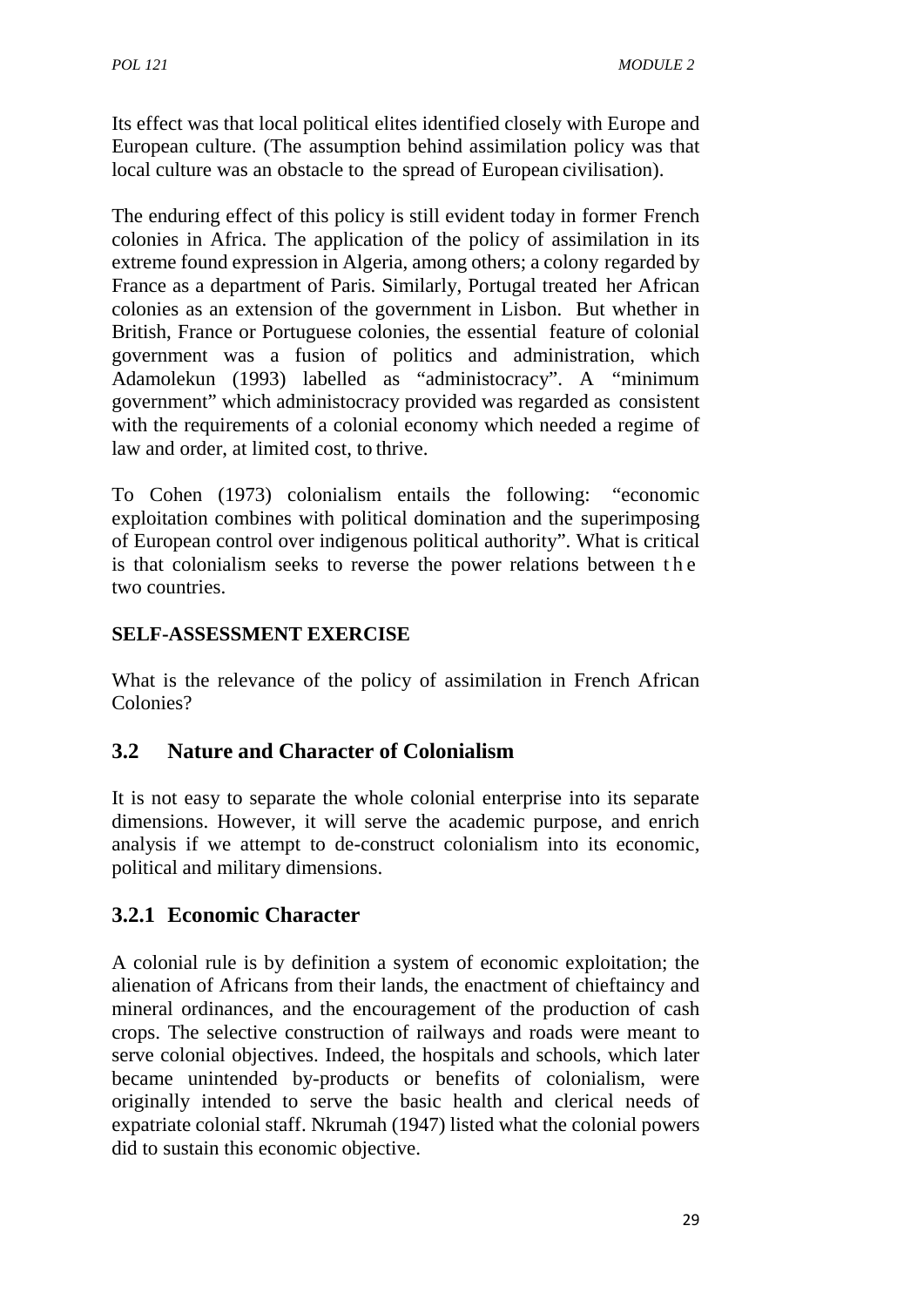- a. Colonies were made non-manufacturing dependencies.
- b. Colonial subjects were consciously prevented from acquiring the knowledge of modern means and techniques for developing their industries.
- c. Colonial subjects were made simple producers of raw materials through cheap labour.
- d. Colonies were prohibited from trading with other nations except through the "mother country". In short the slogans "trade follow the flag" and "buy British and trade imperial" eloquently demonstrate the economic character of colonialism.

## **3.2.2 Political Character**

The partition of Africa at Berlin in 1884/85 was largely a political exercise. It was meant to create and preserve these colonies as spheres of influence for the political leverage and diplomatic manoeuvres of the colonial powers. Indeed, possession of colonies was a mark of the imperial prestige and status and an instrument of foreign policy by the European nations in their competition for world domination (Cohen, 1973). The political character of colonialism can also be viewed from the fact that what eventually became the territories of post-colonial states in Africa were negotiated at the Berlin conference. But although these boundaries were drawn regardless of ethnic, language or cultural factors, the inherited colonial territories were accepted as sacrosanct and inviolable by African states after independence and endorsed as such by the international community. Consequently, most African states today are multi-ethnic and culturally diverse societies. This colonial bifurcation, in some cases, fostered by the policy of divide and rule continues to have profound consequences for national integration efforts or what has come to be described as the national question in African states today. Similarly, the adoption of the language of the colonial master as the lingua franca, the embrace of Western education and culture as well as a Western legal system, including the preference for the Western fashion of liberal democracy, have far-reaching and enduring implications beyond politics in Africa today. Nkrumah (1947) confirmed the links between the economics and politics of colonialism when he wrote: "the basis of colonial territorial dependence is economic, but the basis of the solution to the problem is political".

## **3.2.3 Military Character**

The military institutions which most African states inherited at independence, just as the states themselves owe their origins to colonial rule, so by orientation the African military was infected by the values, mechanics and techniques of the Sandhurst or Mons military training schools. In the recruitment policy into the army, the policy of divide and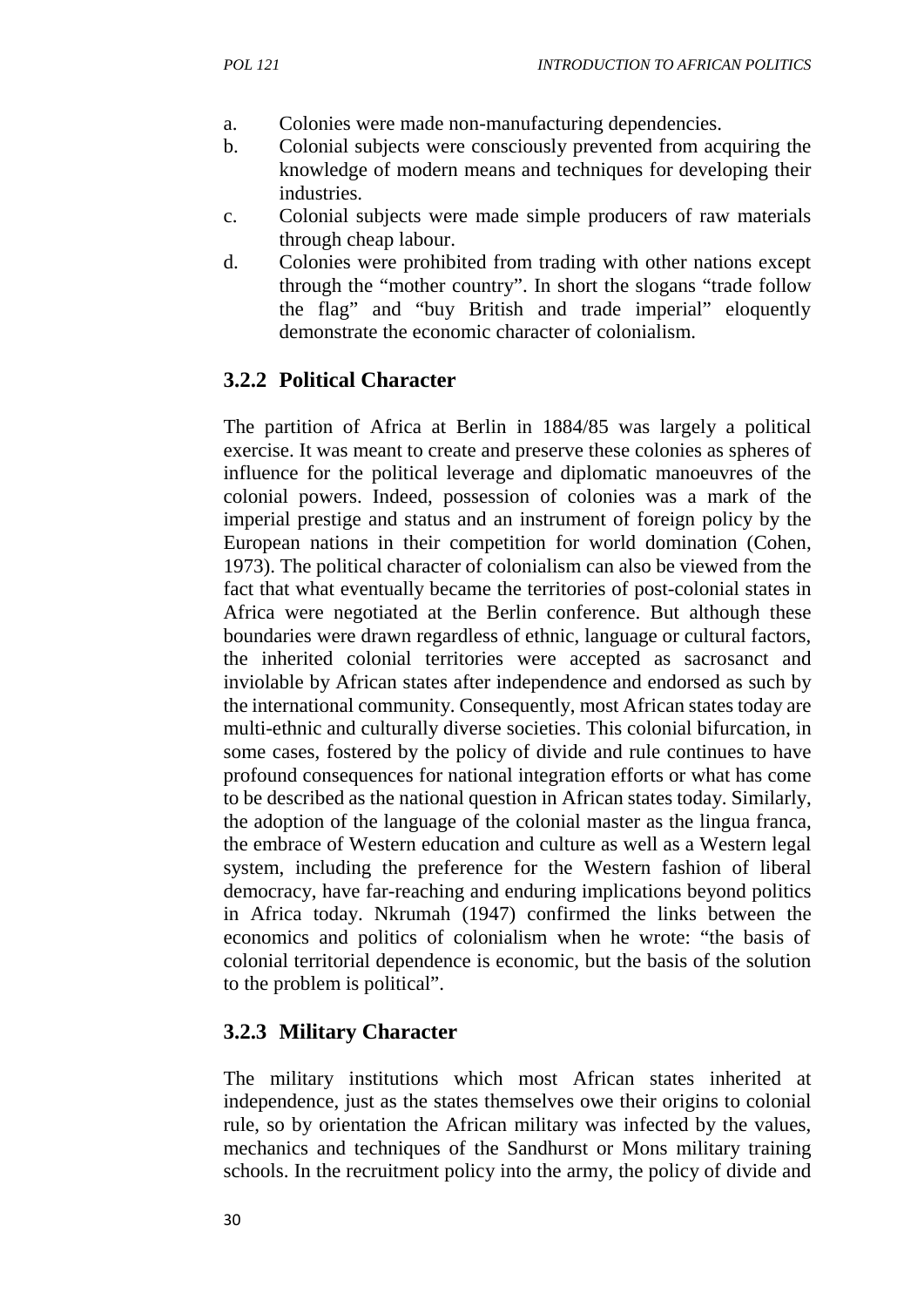rule and the device of balkanisation were employed. The objective was to recruit those who would not rebel against the colonial authorities.

To achieve this colonial power preferred the uneducated, small ethnic groups and conservative people to the educated, dominant ethnic groups. In Nigeria, this translated to the army having more recruits from the Muslim dominated North than the Christian oriented South. Lord Lugard, in particular, believed that the educated constituted threats to colonial rule since according to him, "they are liberal, argue a lot, critical and radical", and as a result could not make good soldier". Lugard argued that in the military that "brawn" was more important than "brains". This consideration, which was reflected in the recruitment policy in other colonies, debarred and prevented the Ashanti of the old Gold Coast and Sulu of South Africa (two famous warrior groups) from joining the army.

### **SELF ASSESSMENT EXERCISE**

Describe the political character of colonialism in Nigeria.

## **3.3 What Aided Imposition of Colonial Rule**

We already know that colonialism does not represent Africa's first encounter with Europeans; it merely consummated the relationship and made it overtly political. Before colonialism what Africa experienced was a form of imperialism purely economic relations - which includes exploitation and inequality, but exclude domination. This is why Smith (2003: 23) sees imperialism as a mere economic concept while colonialism as a social and political concept. However, this conception was not meant to deny the inherent economic impetus behind colonialism, but merely an attempt to subsume it within the social forces and political arrangements that helps in sustaining colonial rule. We can now identify the major factors beyond the civilising mission thesis that facilitated the imposition and sustenance of colonialism.

- a. Technological developments in communications and transportation improved access of European countries to Africa. Technology also provided opportunities for acquisition of and control over Africa. Technology made it possible for Europeans to develop new trade routes, especially the construction of railway lines into the interiors.
- b. Relatively advanced military weapons made it possible to seize African territories by force and their incorporation as colonies.
- c. Advances in medicines enabled Europeans to survive in otherwise inhospitable climates.
- d. Availability of fertile land and valuable mineral resources in many parts of Africa promoted colonialism and in some cases, encouraged settler policy.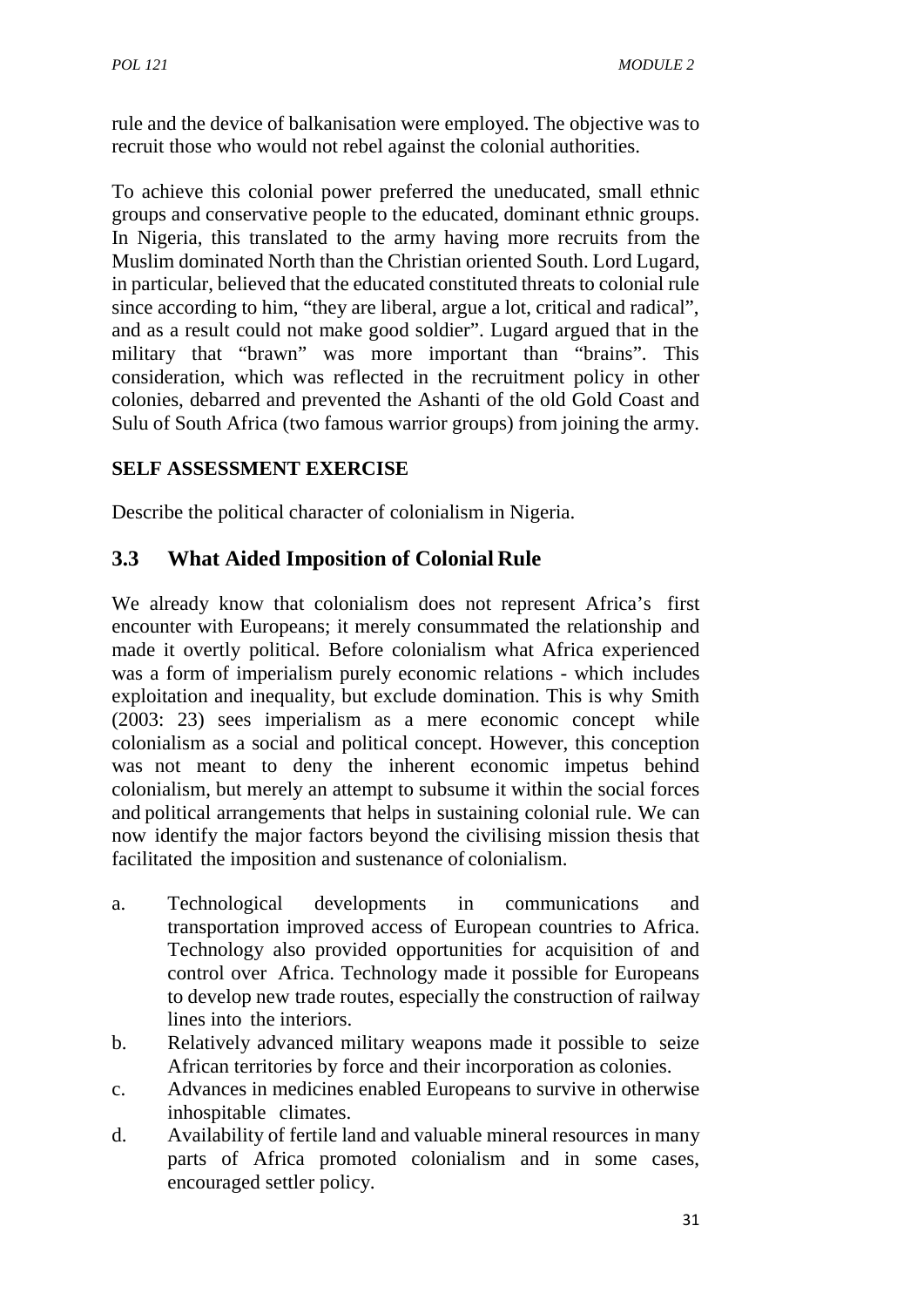e. Initially, water routes or habour were keys to colonial penetration, and were critical in penetration to the hinterland.

In other words, landlocked areas were not of feverish interest to colonialists except where they were rich in mineral resources or could be penetrated via adjourning colonies. For example, when Mango Park 'discovered" River Niger he was reported to have said "A gate is open to every commercial nation to enter from West to the Eastern extremes of Africa.

# **4.0 CONCLUSION**

Colonialism was not meant to serve altruistic purpose no matter the pretensions of its proponents to the contrary. It represented the fulfilment of the imperial ambitions of Europeans after slavery was discredited as an economic ideology. Indeed, colonialism itself did not succeed for the period it did without a supporting ideology with which it was rationalised. But in the fullness of time and like in all deceptive games, the pillars and superstructures of colonialism crumbled and collapsed in the face of pressures mounted by the nationalists. Africa was not the only continent that suffered from colonialism, but unlike Asia and Latin American countries where alien rule lasted longer, the continent is the least able to recover from the shock and exploitative consequences of colonial rule.

## **5.0 SUMMARY**

In this unit, we discussed the origins of colonialism in Africa, formalised at the 1884/85 Berlin conference. We also underscored its economic objective and stated the political and military dimensions of colonialism, without which its economic objective will be difficult to achieve. We also identified the factors which aided the imposition and the sustenance of colonial rule in Africa. We finally outlined the imprints and features of colonial society.

# **6.0 TUTOR-MARKED ASSIGNMENT**

- 1. Account for the significance of the 1885 Berlin conference to colonialism in Africa.
- 2. Explain and justify the concept of the "Civilising Mission" as a basis for colonial rule.
- 3. Briefly explain the links in the three dimensions of colonialism.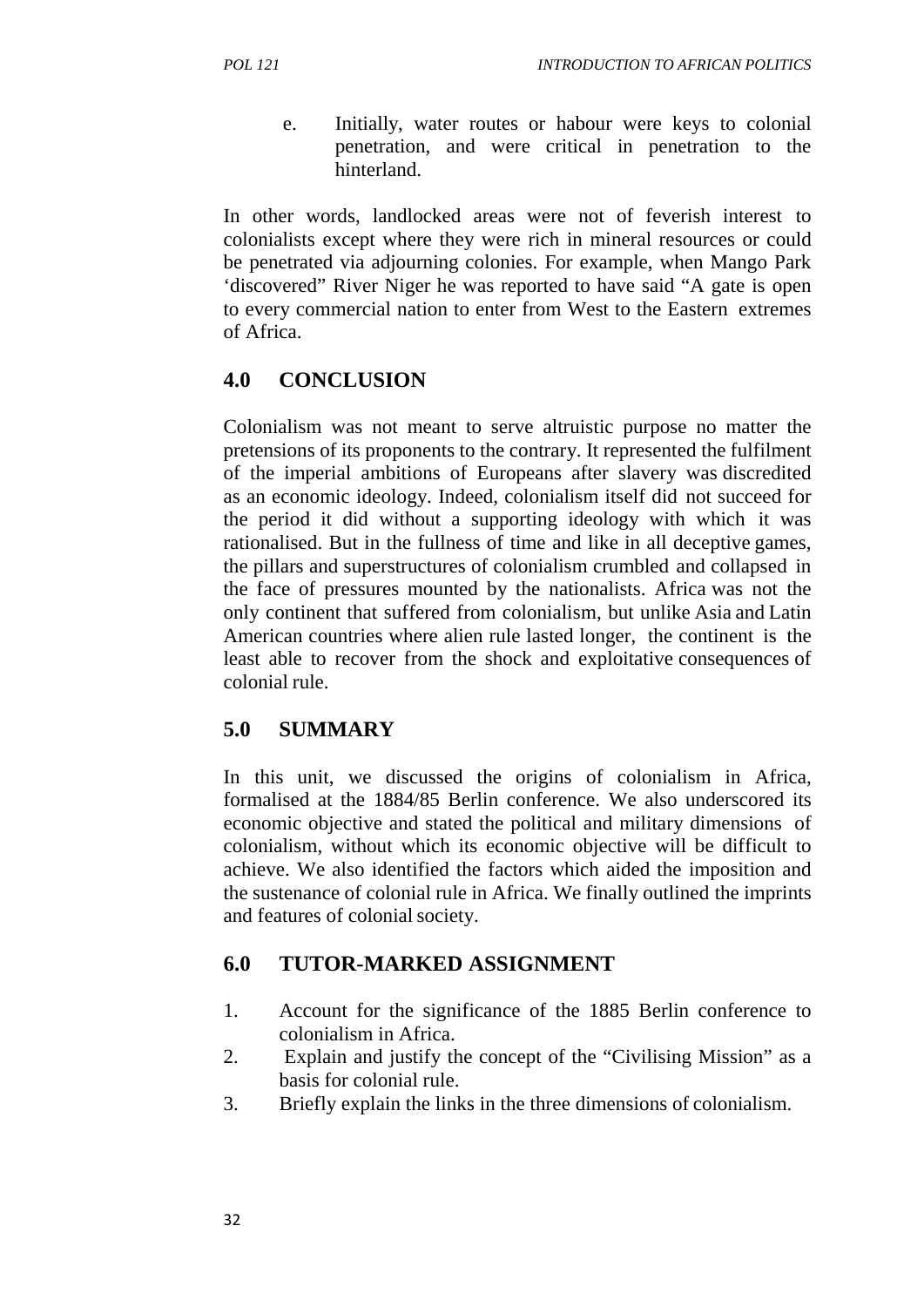### **7.0 REFERENCES/ FURTHER READING**

Nkrumah, K. (1947). *Towards Colonial Freedom.* Panaf Books Ltd.

Nkrumah, K. (1963). *Africa Must Unite*. Panaf Books Ltd.

- Smith (2003). *Understanding Third World Politics.* Massachusetts: Palgrave Macmillan.
- Effiong, D. (1980). *Imperialism and Dependency*. Enugu: Fourth Dimension Publishers.
- Cohen, B. J. (1973). The Question of Imperialism: *The Political Economy and Dependence*. New York: Basic Books.
- Ekeh, P. (1978). *Colonialism and the Development of Citizenship in Africa*: *A Study of Ideology of Legitimation.* Enugu: Fourth Dimension Publishers.
- Nkrumah, K. (1947). *Towards Colonial Freedom*. London: Panaf Books.

Nkrumah, K. (1973). *Revolutionary Path.* London: Panaf Books Ltd.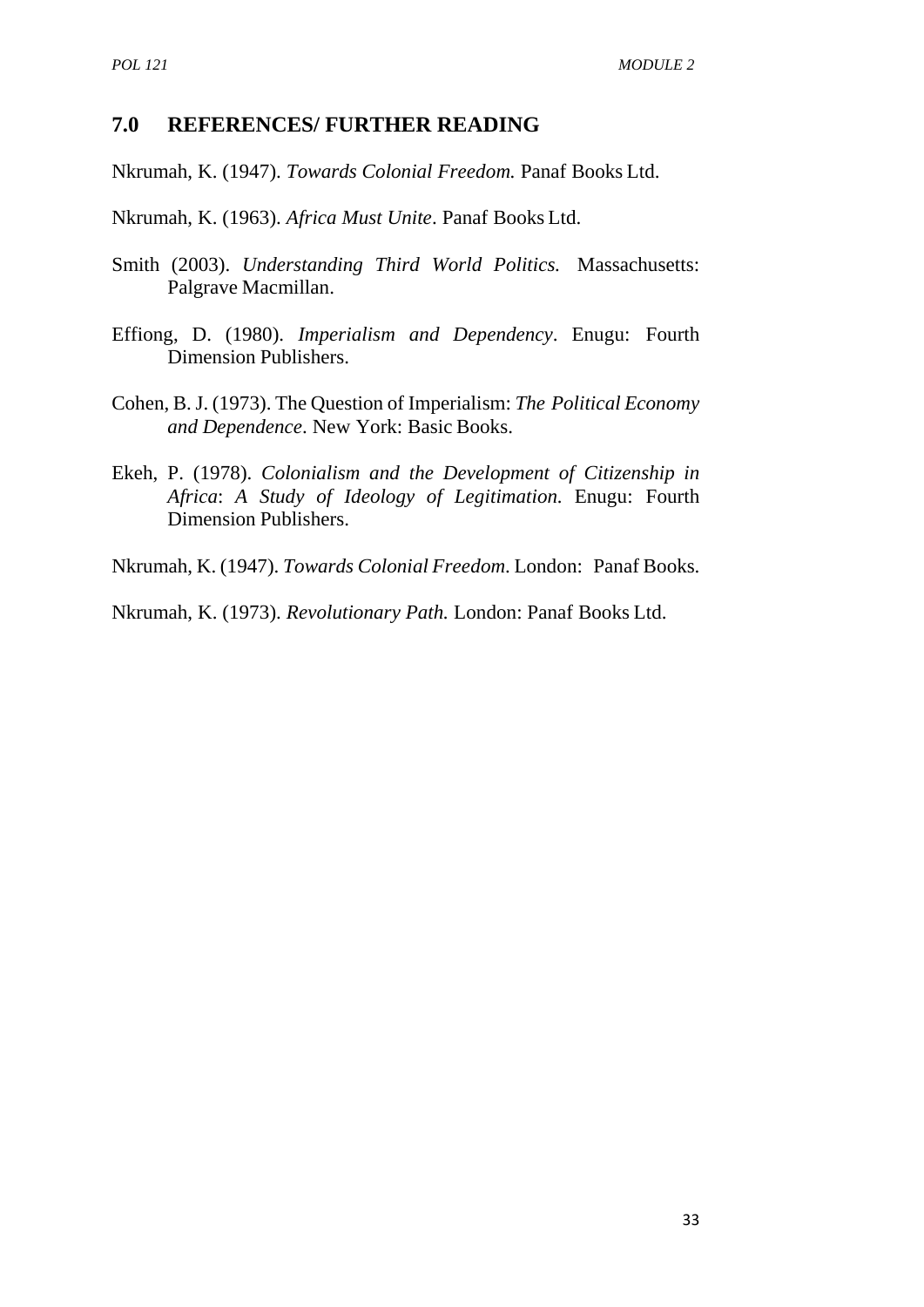## **UNIT 2 PROBLEMS AND LEGACIES OF COLONIALISM**

#### **CONTENTS**

- 1.0 Introduction
- 2.0 Objectives
- 3.0 Main Content
	- 3.1 Background to the Problems and Legacies of Colonialism.
		- 3.1.1 Political Legacy
		- 3.1.2 Economic Legacy
		- 3.1.3 Socio-Cultural Legacy
	- 3.2 Colonialism as an Imperial Ideology
- 4.0 Conclusion
- 5.0 Summary
- 6.0 Tutor-Marked Assignment
- 7.0 References/Further Reading

## **1.0 INTRODUCTION**

There is no doubt that colonialism produced in Africa consequences far beyond the period when the alien rule was terminated. Those impacts are so deep, and the consequences so eroding on the social fabric of the African society that it is now convenient to labels such as colonial legacy or heritage. Colonialism may not have completely transformed African society and people but it did not exactly leave Africa the manner it met it. This unit will discuss the problems associated with, or consequent to, colonial rule, and the political, economic and cultural consequences it created for the continent and its people.

## **2.0 OBJECTIVES**

By the end of this unit, you will be able to:

- discuss the political character of colonialism and the emergence of mini-states in Africa.
- mention the reasons for the weak economies of African states and their external orientation
- explain the role played by colonialism in the fragmentation of African societies.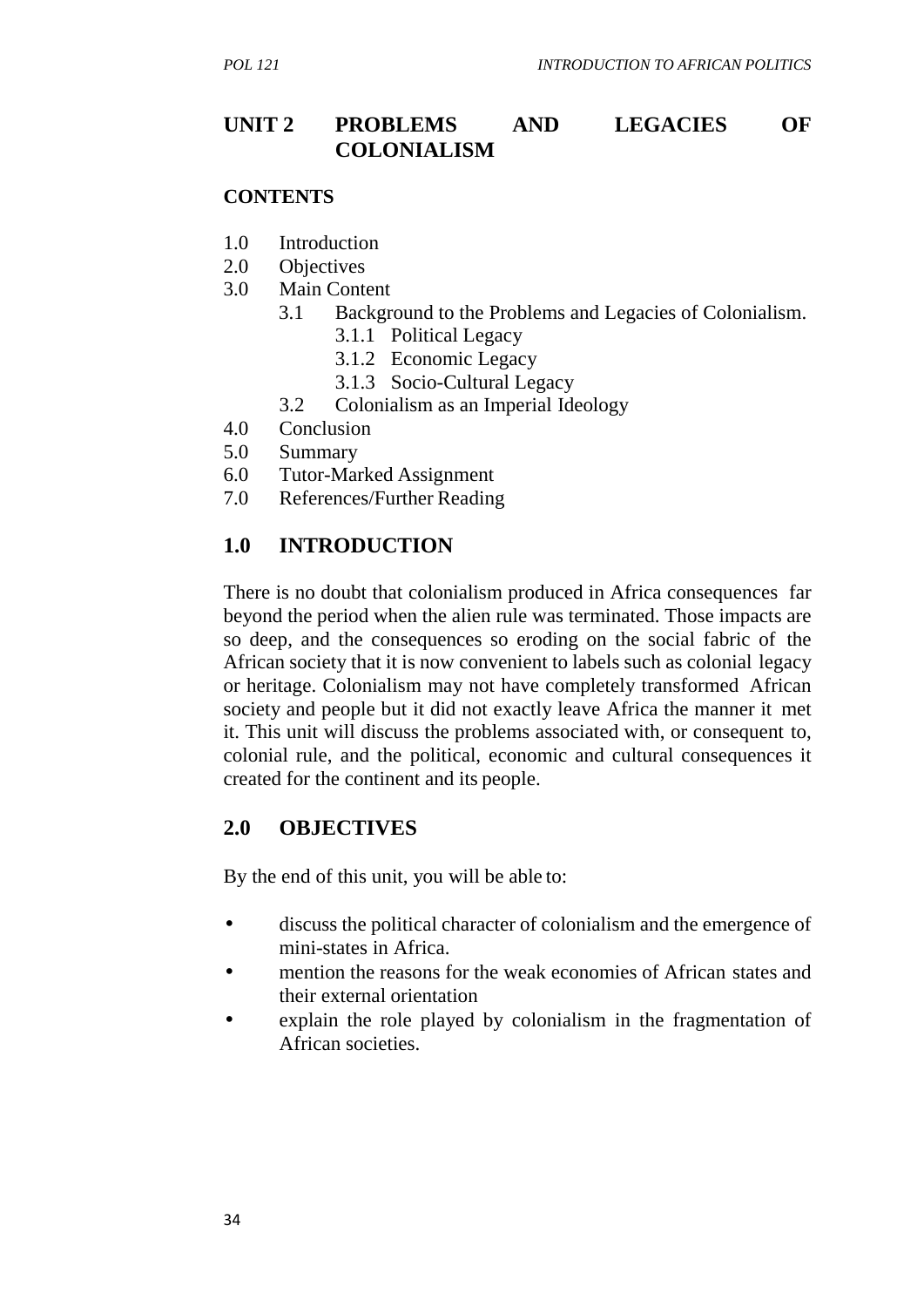## **3.0 MAIN CONTENT**

## **3.1 Background to the Problems and Legacies of Colonialism**

It is only logical that before we can reasonably discuss the problems and legacies of colonialism that we settle or agree on a point of departure. It seems convenient that we commence from the period of independence, using 1960 as a base year. What we now call colonial legacy took the colonial powers more than a century to plant and nurture; it was only when the forces of nationalism made the colonial business a riskier enterprise that colonial powers took steps to firmly root the crumbling pillars of alien rule in the consciousness of the African people. What most people now refer to as the history of colonialism is the drama of the Europeans who were eager to come to Africa but were reluctant to leave. But the real history of colonialismdid not stop or terminate in 1960, or any other year, but its unbroken chain continued afterwards and have been sustained in many forms as the colonial heritage. Close to half a century after "Africa year", there is no denying the fact that the influence of colonialism on Africa remains crippling. In the post colonial era, African leaders could not sustain the euphoria of anti colonial nationalism and failed to convert it into a rallying platform to build a nation out of colonially created artificial boundaries.

Why this was so can be explained from the factor of colonialism which transformed Africa from a purely traditional, to quasi-modern societies, in which traditional authority exercised by chiefs was displaced and replaced with charismatic or achievement- oriented legitimacy, claimed by educated nationalists; who eventually took over from the Europeans. However, this created a major challenge for the immediate post-colonial era due to the failure of African leaders to sustain the nationalist euphoria and transform it into an adhesive or sinew to forge a new nationalidentity.

The colonial powers were deliberately hesitant, partial and reluctant to prepare African colonies because of the need to preserve and safeguard their interest. What the skewed negotiation for independence between the Africans and the Europeans produced was a post-colonial state, with overdeveloped bureaucracy relative to other political institutions. This distorted state structure gave birth to new brands of coercive organs like the police and military which though served colonialism so well but was not suitable for Africa (Smith 2003).

## **3.1.1 Political Legacy**

When the former colonies emerged as independent states, they found themselves composed of varieties of tribes, social structures and cultures that were emotionally distant from one another. By extension, post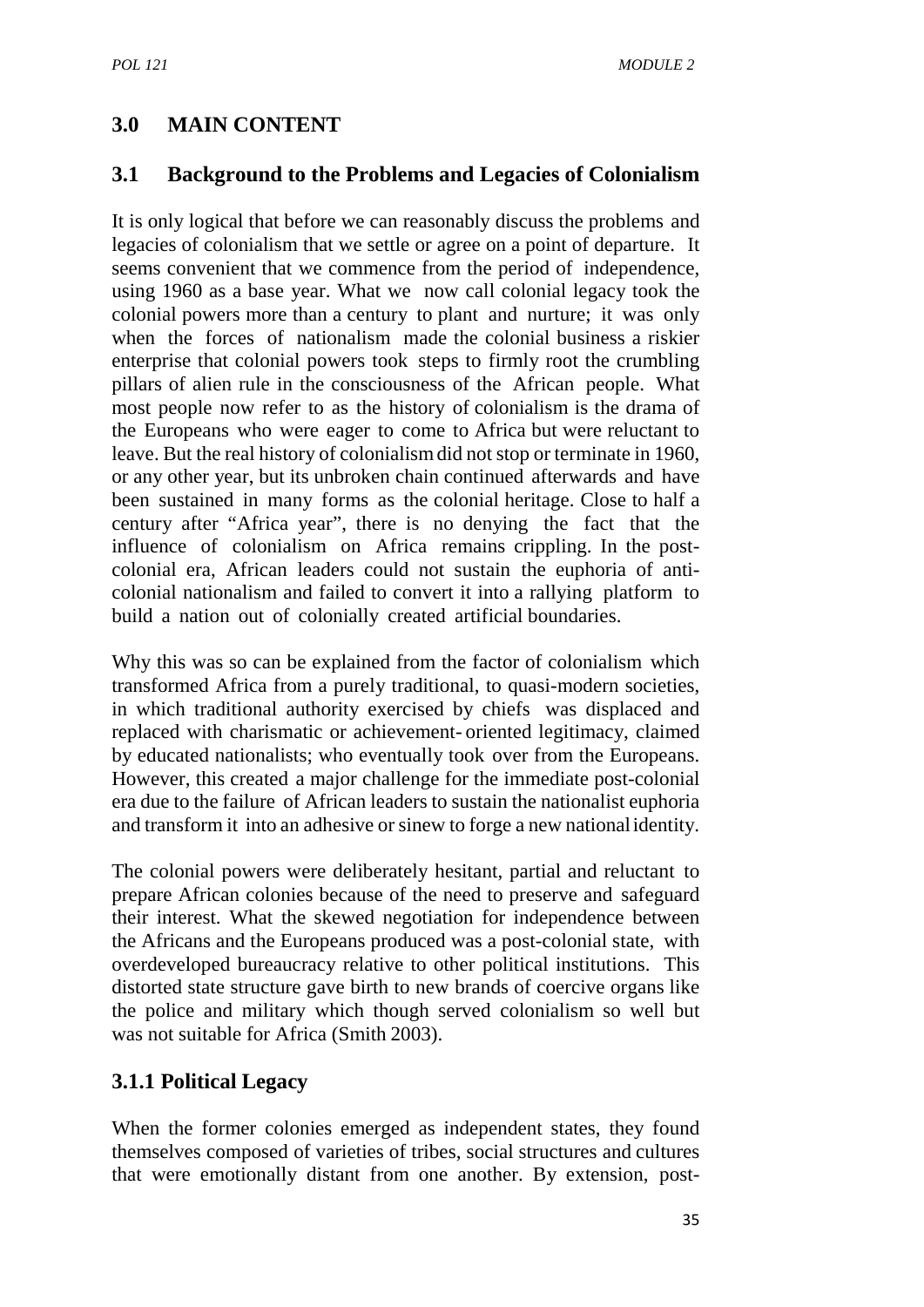colonial states were weak political entities, invested with political independence but lacked the muscles to assert their sovereignty. These states were new to independence and power but we are anxious to prove the legitimacy of their national interests. Forging these diverse people into a single nation was not easy because it required more than geographic proximity. The citizens of these states were naturally oriented almost entirely towards their sub-national groups and were loosely identified with their new country or its government. More often than not, an African country becomes an independent state without a nation to provide a foundation. Nigeria, Africa's most populous country, has within its borders at least ten major ethnic groups, among which the pull of centrifugal forces led to a civil war in the 60s, and are still potent today (Baradat, 2000).

## **3.1.2 Economic Legacy**

Since we have largely identified colonialism with the economic interests of the Europeans, it is therefore not a surprise that its impact is more visible here. Colonialism created a dual economy in Africa, two economic systems co-existed within the society, but one was disarticulated or not connected with the other: the village subsistence economy which served local needs and the modern economy which fed the needs of international commerce (Onimode 1981:96). This has resulted in the contemporary African economy, according to Aluko into "an inconsistent combination of circumstances" of African states not producing what they consume and not consuming what they produce. Cash crop-based, mono-cultural economies, foreign orientation and dependence and fluctuations as well as vulnerabilities constitute the essence of national economies. The loss of control of production to foreigners, the external orientation of the economy and the manipulations of the international economic system has contributed to the destruction of Africa's pre-colonialself-reliance.

In pursuit of its economic interest, colonialism fused political and economic relationship into one. In his comparative studies of African colonies, Berman (1934) observed that colonialism established the state as the source of economic development, which was later transformed by African leaders into an arena for managing and manipulating political (class) conflict.

The mercantilism ethic inherent in colonialism also encouraged the introduction of commercial, together with a money economy. Western trade brought with it the profit motive, which is the basic goal of the capitalist system, encouraged the idea of competition, which fostered individualism but destroyed the classless nature of African society. Among the Ibos in Nigeria and Creoles in Sierra Leone, African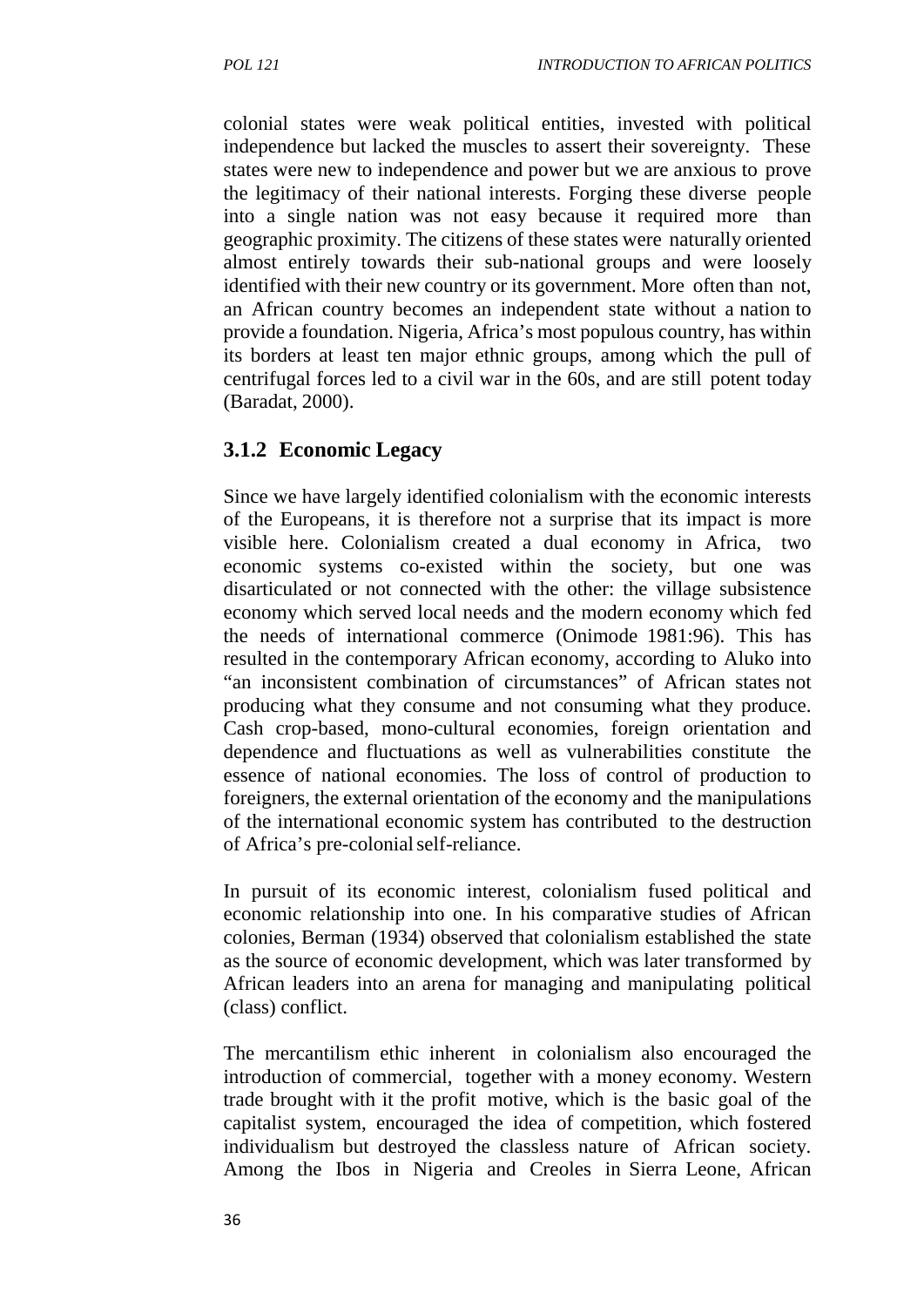merchant elite emerged and this transformation led to a new commercial practice distinct from what existed in the traditional African societies.

# **3.1.3 Socio-Cultural Legacy**

A complete true historical account of colonialism is that the European wars of conquest dislocated and disintegrated African political institutions economic structures and social systems and super-imposed their own. Britain not only welded different ethnic groups to make Nigeria a "geographic expression" but also coined and gave the country a name. This is a common heritage for most African states except for a few like Ghana (formerly Gold Coast), Burkina Faso (formerly Upper Volta), Congo, which once changed to Zaire, before it reverted; Rhodesia, which split into Zambia and Zimbabwe, with the latter's capital, changing from Salisbury to Harare, among others. But these harmless, but symbolic changes have not in any significant ways altered European cultural penetration of Africa. The reasons are as stated below:

First, Europeans imposed their different languages on the colonies, which eventually became the official language or lingua franca of these countries after independence. Consequently, rather than use Yoruba, Swahili or Fanti to communicate, English, French or Portuguese is now being employed today as a language of wider reach in Africa, even among inhabitants of the same country.

Second, the colonial rule also selectively introduced educational opportunities, and unevenly promoted the adoption of Western culture within the same state. The effect is that at micro and macro levels, Africa remains divided. In the coaster areas where Western influence is understandably dominant, what we have are strong imitations or Second, the colonial rule also selectively introduced educational<br>opportunities, and unevenly promoted the adoption of Western culture<br>within the same state. The effect is that at micro and macro levels, Africa<br>remains div penetrations are restricted Western influence is limited, because it is being resisted. Colonial education itself was limited and not oriented to serve the developmental aspirations but to produce clerks and interpreters, who served the needs of colonial administration. According to Smith (2003:35), seventy-five years of British rule in West Africa left one hospital for 30 million Nigerians, a ratio of doctors to inhabitants of 1:60, 000, and only half the children of one province surviving beyond their fifth year. Nigeria and Gold coast could only boast of one university each, University College of Ibadan and University of Legion.

## **SELF-ASSESSMENT EXERCISE**

i. Identify the major social-cultural legacies of colonialism.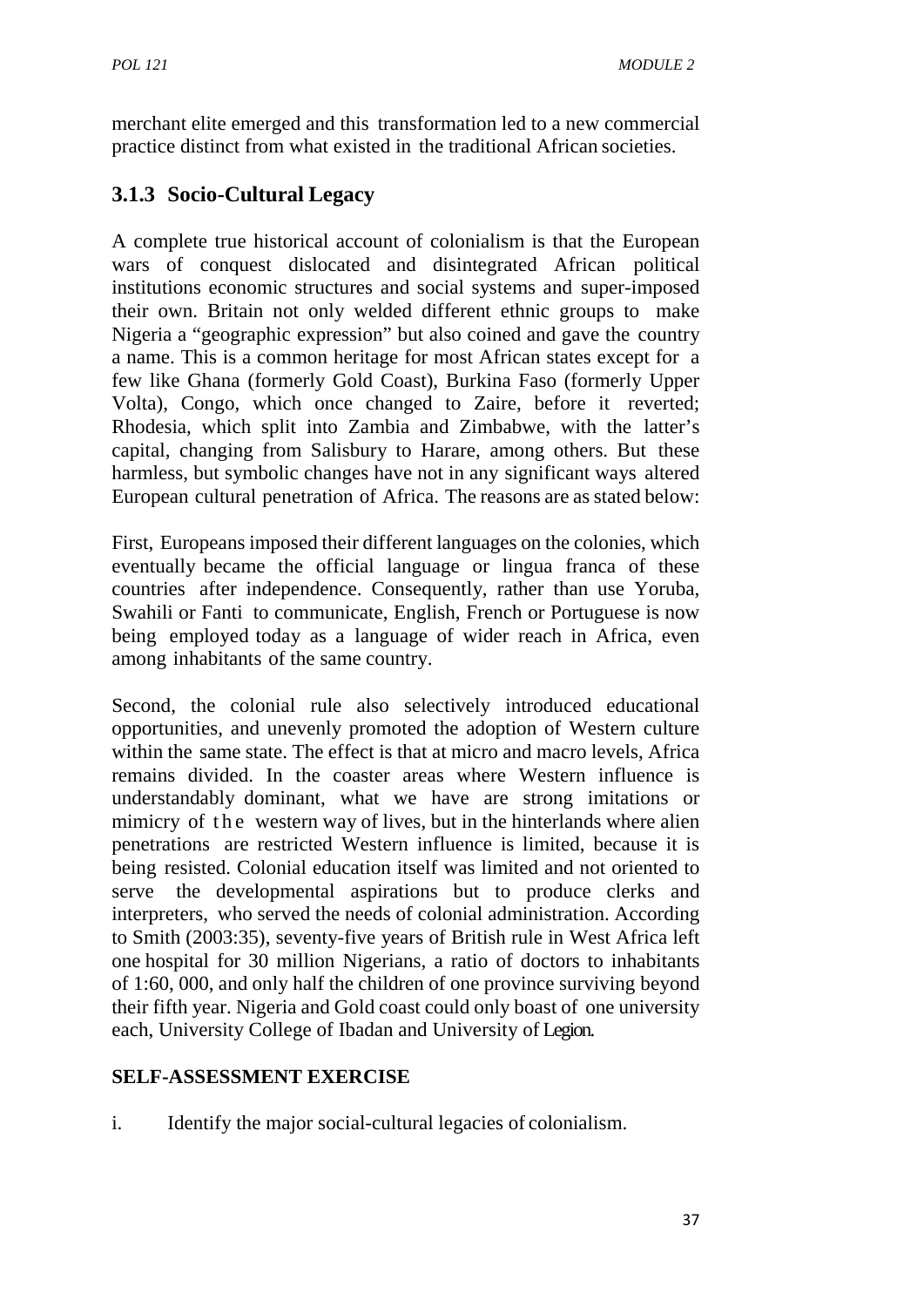## **3.2 Colonialism as an Imperial Ideology**

Colonialism is one of the most important events in international relations or politics. It has not only defined relationships; it represents a policy to some people, a force to others and an experience to all.Many reasons; political, economic, cultural and psychological have been identified to have been responsible for colonialism. What is however relevant here is that European powers employed colonialism to have a foothold in Africa and Asian countries.

The partition of Africa at the Berlin conference, held in Germany between Nov. 1884 and February 1885 formalised the intrusion of the European power into Africa, which began through the activities of their trading companies, the signing of treaties with Africa rulers, and their conquest and subjugation of their domains. As a result, Britain established control over 4 million square miles of territory, France ruled over 3 ½ million and Belgium with about 1 million (Adeniran, 1983:194). A major policy of colonial rule was the policy of divide and rule. This was to ensure complete domination and to prevent organised resistance against their rule from hitherto homogeneous ethnic group balkanised into separate states: Due to this artificial partition, the Yoruba and Hausa were divided between France in the Benin Republic and Britain in Nigeria.

This division was further strengthened when Britain adopted the policy of Association to rule her colonies while France preferred the policy of assimilation to administer her territories. Worse still, French and English languages, the official language of colonial masters became the lingua franca in the respective colonies, which further compounded efforts at integration after interdependence (Nkrumah, 1963: 216 – 222).

Just like it began colonial rule was sustained by force, but the colonialists particularly, the British were diplomatic enough to know when to apply the brake. France, however, suffered the bitter consequences of defeat in the Algerian War of Independence. Portugal was also late in accepting the reality that independence must be granted to her colonies because they were seen as an extension of the territories of the imperial powers.

### **SELF-ASSESSMENT EXERCISE**

i. What is the term colonial imperial ideology?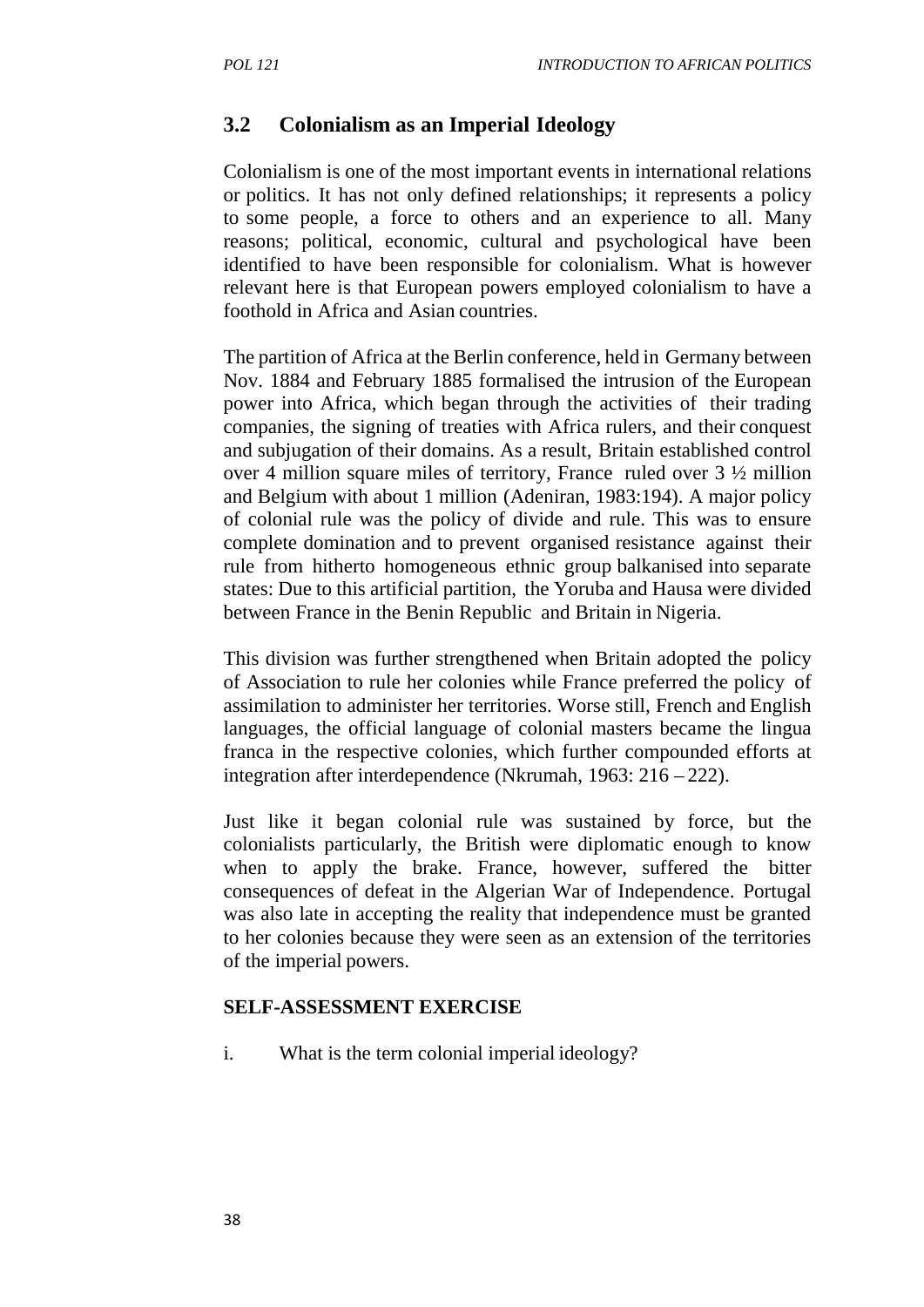# **4.0 CONCLUSION**

Today, African states are free from political domination; but the legacies of that foreign rule are still almost intact. In addition to these legacies, colonialism also created problems that have continued to define Africa presently. Therefore, the challenge before African political leadership is how to shake off this externally created syndrome, and reshape African political, economic and social institutions towards meeting the true needs of African society. What makes this challenge a difficult one is the conditions of post-colonial dependency, which most African states currently face?

## **5.0 SUMMARY**

We have briefly examined the problems and legacies of colonialism. We de-constructed this legacy into its political, economic and socio-cultural manifestations. We also recommend that Africa must free herself from this crippling colonial legacy to truly develop.

## **6.0 TUTOR-MARKED ASSIGNMENT**

- 1. What do you understand by colonial legacy? Explain how it is shaping Africa today.
- 2. Distinguish between the political and economic legacies of colonialism and how they are related.
- 3. Explain why Western influence is not evenly distributed across a given post-colonial state in Africa.

## **6.0 REFERENCES/FURTHER READING**

Onimode, B. (1981). *Path to Nigerian Development*. Dakar: Codesria Book Series.

Eke, P. (1975). *Colonialism and the Two Publics in Africa a Theoretical Statement.* A Comparative Studies in Society and History.

Rodney, W. (1972). *How Europe Underdeveloped Africa*. London: Panaf Books.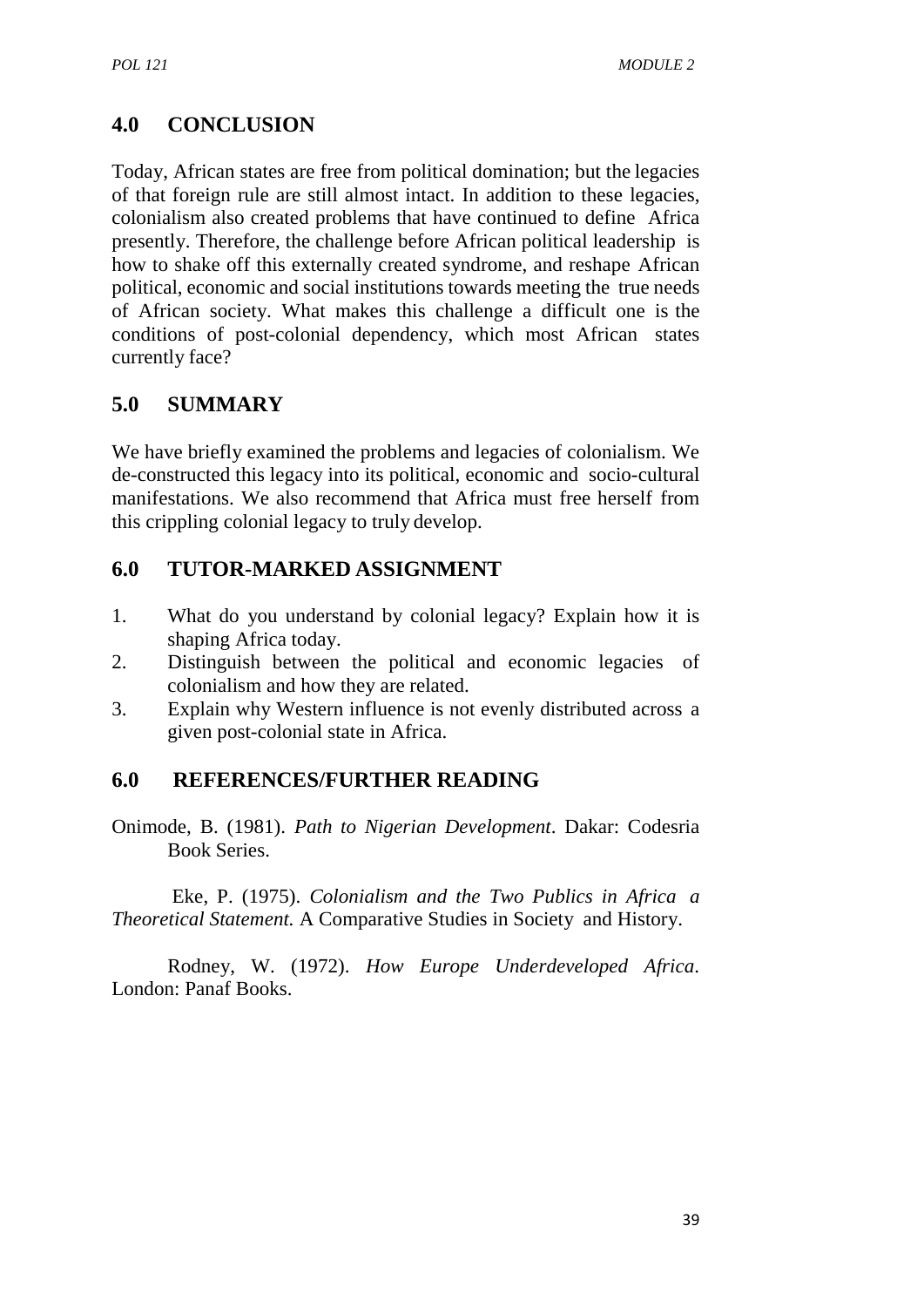## **UNIT 3 MEANING AND NATURE OF NATIONALISM**

#### **CONTENTS**

- 1.0 Introduction
- 2.0 Objectives
- 3.0 Main Content
	- 3.1 Definitions and Conceptualizations
	- 3.2 Classifications
- 4.0 Conclusion
- 5.0 Summary
- 6.0 Tutor-Marked Assignment
- 7.0 References/Further Reading

## **1.0 INTRODUCTION**

Nationalism may be seen in different angles by different people at different periods. To the Europeans, it simply means "national feeling" as was demonstrated in the German and Italian unification in the second

half of the  $19<sup>th</sup>$  century. But in Africa, nationalism; especially in the post-World War II era meant opposition to the foreign or alien rule and desire for self-government. This unit examines the meaning of nationalism, its different conceptualisation according to several scholars and the factors that stimulated nationalist movements inAfrica.

## **2.0 OBJECTIVES**

By the end of this unit, you will be able to:

- define nationalism in Africa and distinguish it from the European based variant or form.
- state the different classifications of nationalism
- mention the factors that influenced the growth of nationalism in Africa.

## **3.0 MAIN CONTENT**

### **3.1 Definitions and Conceptualisations**

A discussion of the phenomenon of nationalism in Africa must begin with an attempt at first distinguishing related concepts of nation, nationality, state and nationalism. A state is a political institution while a nation is an intangible, sociological concept. A nation-state, therefore, is a fusion of the nation(s) into a state. Within a state, it is possible to have people of different nationalities.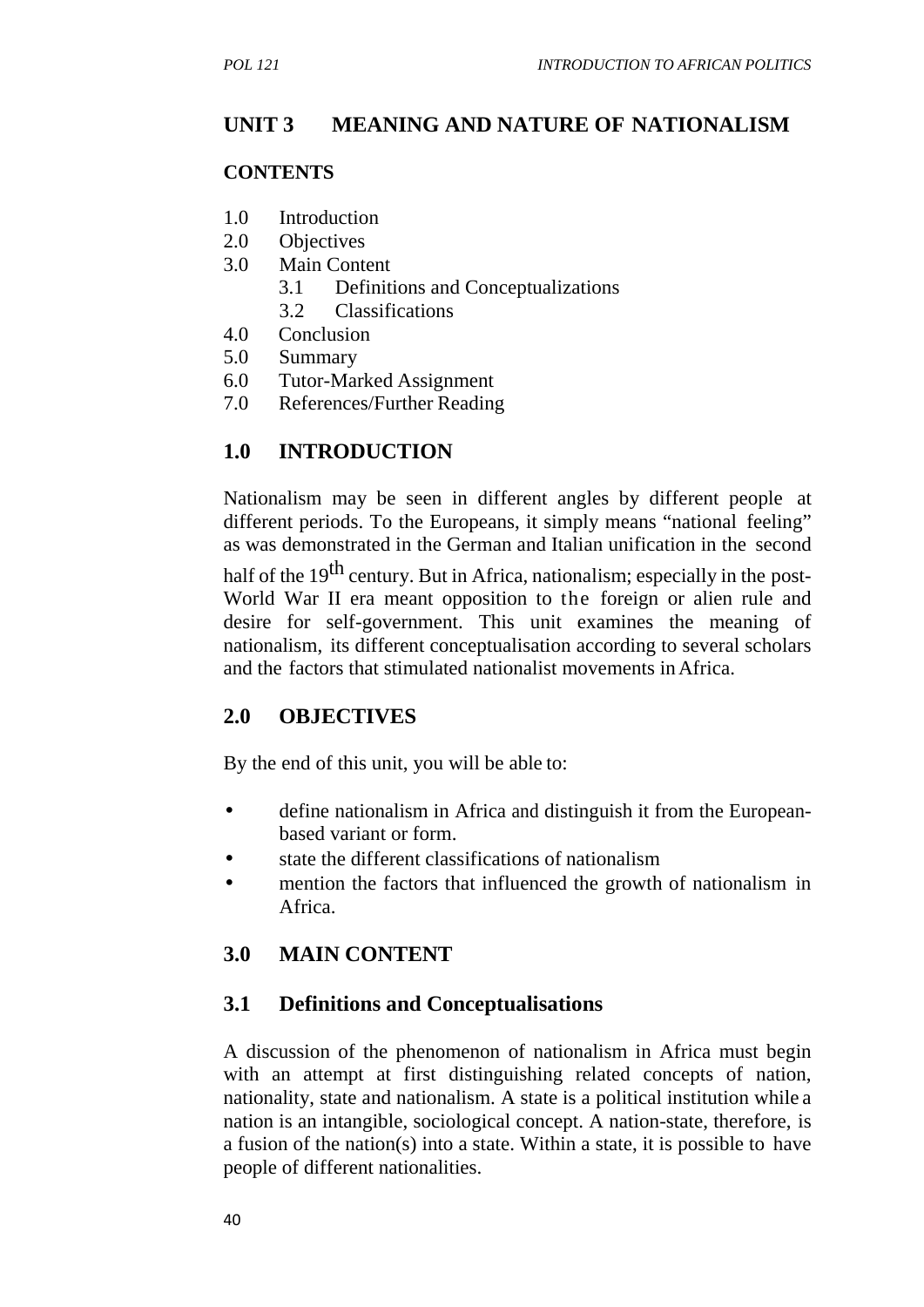As a result of the legacy of colonial rule, most states in Africa are multi national. However, nationalism in Africa is far from the desire for self determination by different ethnic groups, rather it represents opposition to colonial subjugation and desire for self-government. Given the dominant-dominated context of colonialism, it created awareness and consciousness among Africans to resist foreign rule, to put an end to the humiliation, exploitation, injustice and discrimination inherent in colonialsubjugation.

Nationalism can be described as an act of political consciousness concerned primarily with achieving independence for the different African colonies from foreign rule. Nationalism is also taken to mean self-assertion against the humiliating and exploitative tendencies of colonialism. For our purpose, we can define nationalism as the patriotic sentiment or activities on the part of groups of people held together by the bonds of common experience and their assertion of their inalienable right to be free to determine their common desires.

## **3.2 Classifications**

Some Political Scientists have described nationalism in Africa as a child of the twentieth century. Coleman, (1958) in particular, insisted that it is a misuse of the term to apply the expression the rise of nationalism to describe independence movements in Africa. He argues that since most African states at the terminal stage of colonial rule were not yet nations, it is misnomer to adopt the term nationalism. Coleman preferred to describe them as reactive anti-colonial movements or movements for independence, rather than nationalist movements. He categorised these movements into three kinds. The traditionalist, the syncretic and modernist independence movement. We will now elaborate on each of them.

## **3.2.1 Traditionalists**

The traditionalists are those immediate spontaneous movements of resistance led by the likes of Jaja of Opobo in British, and Samore Taore in French territories. European scholars writing from the European perspective, called these traditionalists as nativistic to describe the Mau Mau movement in Kenya, or the Messianic or madhistic movement of Sudan. Contrary to these views, these traditionalists offered legitimate resistance to the Europeans, when after the abolition of the slave trade, they sought to penetrate Africa using unfair trade, and later direct foreign rule. For their bravery or in European perceptions, effrontery, Jaja of Opobo was exiled to the West Indies; Ovwerami of Benin lost his empire and was deported to Calabar where he died. Kosoko lost the battle against the occupation of Lagos and was later expelled to the mosquitoinfested town of Badagry.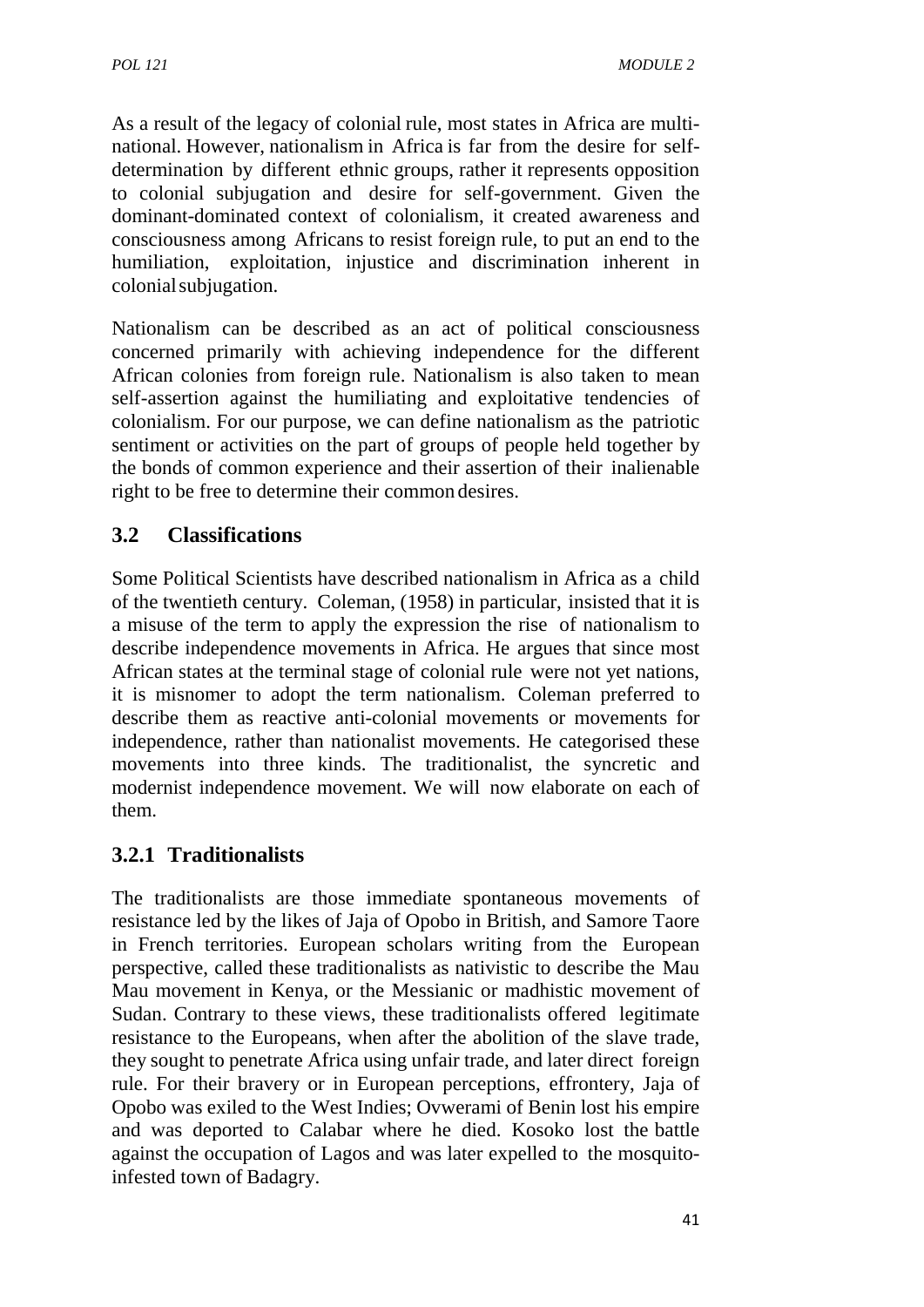### **3.2.2 Syncretism**

The syncretic movements are the separatist religious movements led by Rev. James Johnson aimed at preventing the white-man from controlling the religious beliefs of the African people. These breakaway kinds of movements from the Anglican, Methodist and Catholic churches realised that the European churches were themselves organs of colonial rule. In colonial Nigeria, we could categorise kinship groups such as the Imo State Union, Egbe Omo Oduduwa, as syncretic in form and character. According to Esedebe (1978:88), separatism began to manifest in churches in West and South African churches as from the 1870s; and the cause of this important secession was not only opposition to European control, but a positive desire to adapt the message of the church to the heritage of the African people. The syncretic argued that if the Queen of England was the head of the English church, so the African paramount chief must provide leadership for these breakaway churches. These churches rather than being centre of worship became fora for political agitations. To guard against this, the Portuguese firmly restricted the entry of protestant missions into their territories because they were seen as "the advance-guard of African nationalism".

#### **3.2.3 Modernists**

The Modernist nationalists, which Coleman preferred were the economic and labour groups, principally trade unions and co-operative societies, and the professional middle-class movements led by Western-educated Africans, who fought against racism and discrimination and struggled to advance the wellbeing and economic status of members of their group. Coleman's preference for the modernists is because these were educated Africans who have travelled to Europe and North America and have picked up the language of democracy and freedom from the American war of Independence and the vocabulary of liberty, equality and fraternity, made popular during the French Revolution. Within this group, one can include the pan- Africanists and the Trans-territorial movements. These were movements based in Diaspora, spurred by racial consciousness and spearheading agitations for the advancement of the interest of the coloured and African peoples. Examples include Marcus Garvey's National Association for the Advancement of coloured People and the Back to Africa movement.

In retrospect, we can say that James Coleman was in error to have made this distinction between these three categories. The correct approach or interpretation is to look at the objective of these different groups and not the means or methods they employed. In all these groups, the sentiments of nationalism were reflected, irrespective of who led it, or the means and methods employed and the fact that none of the three can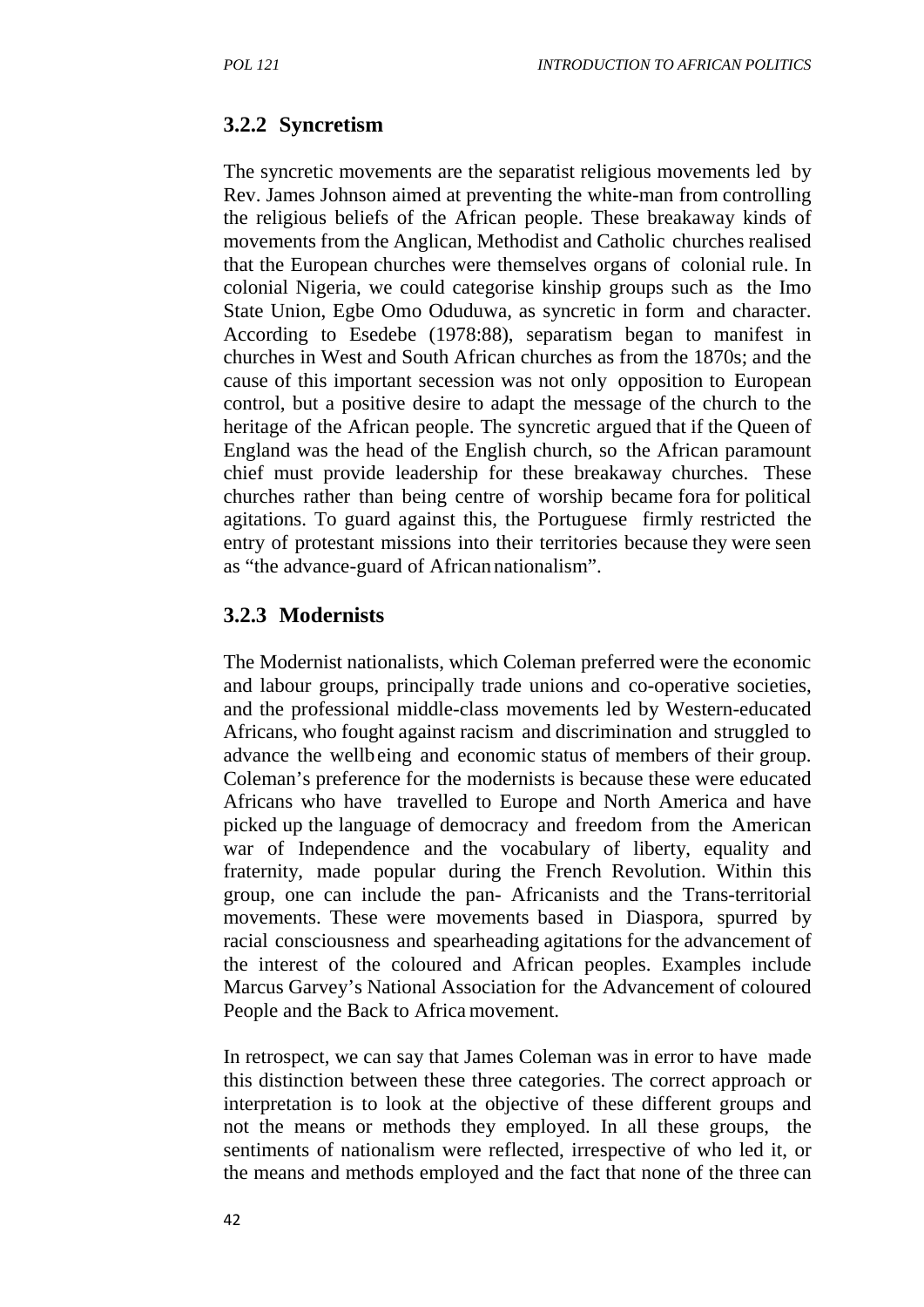be treated in isolation. The important criteria in nationalism are resistance to alien rule, protest against maltreatment and the desire for self government.

One major feature of nationalism in Africa is that it was a reactive movement rather than assertive nationalism in the sense that the presence of a common enemy – the European colonisers brought nationalists together. But when the enemy disappeared, they disintegrated. It is important to emphasise that nationalism is essentially a political movement motivated primarily to eradicate colonial domination. The presence of colonial rulers contributed to it because it was then easier to distinguish between "them" and "you", and "theirs" and ours". That visibility factor is important, because if the colonisers were not visible, then the need to show the discrimination and subjugation inherent in the colonial rule would have been difficult to establish.

## **4.0 CONCLUSION**

Nationalism in Africa, especially in the second half of the  $20<sup>th</sup>$  century was essentially opposition to alien rule and demand for political independence. The movement succeeded largely because nationalists were able to deploy the same liberal weapons of self – determination and democracy, also employed by the West in their struggle in the two world wars. However, with political independence, African struggle for genuine national liberation was far from being won.

# **5.0 SUMMARY**

In this unit, we have examined the phenomenon of nationalism in Africa. We recognised that resistance and opposition to alien rule took different forms, but were all aimed at the same objective. We also identified the internal and external factors that stimulated nationalist activities, yet the role of World War II as a major catalyst to nationalism was noted.

## **6.0 TUTOR-MARKED ASSIGNMENT**

- 1. How valid is the view that the Second World War was a major catalyst to nationalist agitations in Africa?
- 2. Discuss one major feature of nationalism in Africa?

# **7.0 REFERENCES/FURTHER READING**

Coleman, J. (1958). *Background to Nationalism.* Berkley: UCLA Press.

Coleman, J. (1965). "Nationalism in Tropical Africa" in P.J. McEwen and R.B. Sutcliffe (eds.). *The Study of Africa*. London.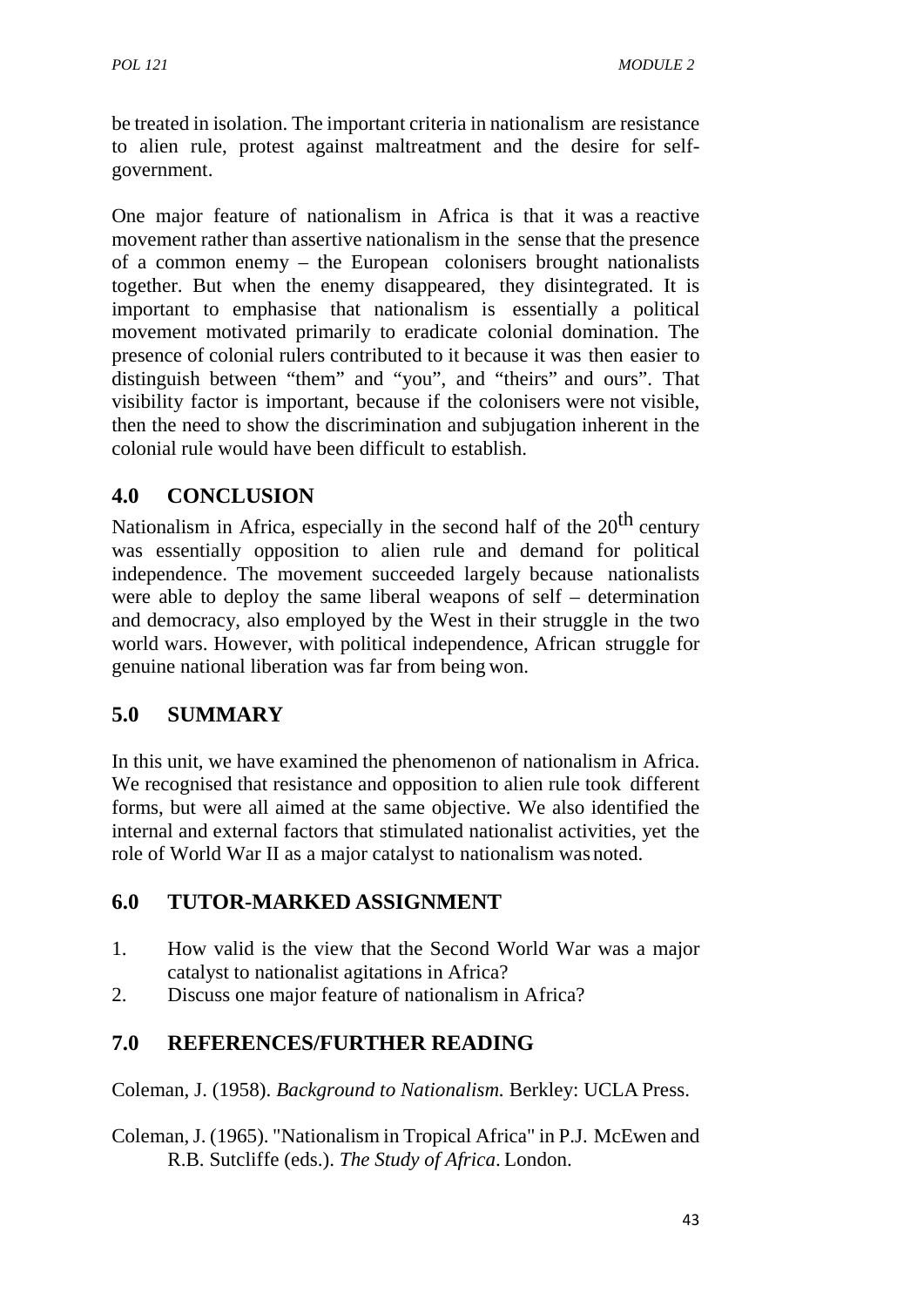- Jordan, R.S. (1978). *Government and Power in West Africa*. Ethiopia Publishing Corporation.
- Esedebe, P.O. "The Emergence of Pan-African Ideas" in *Themes in Africa Social and Political Thought*. Enugu: Fourth Dimension Publishers.
- Lipede, A.A. (2001). *Pan-Africanism in Southern Africa.* Kaduna: Baraka Press and Publishers.
- Meredith, M. (2006). *The State of Africa-A History of Fifty Years of Independence*. London: Simon Schuster.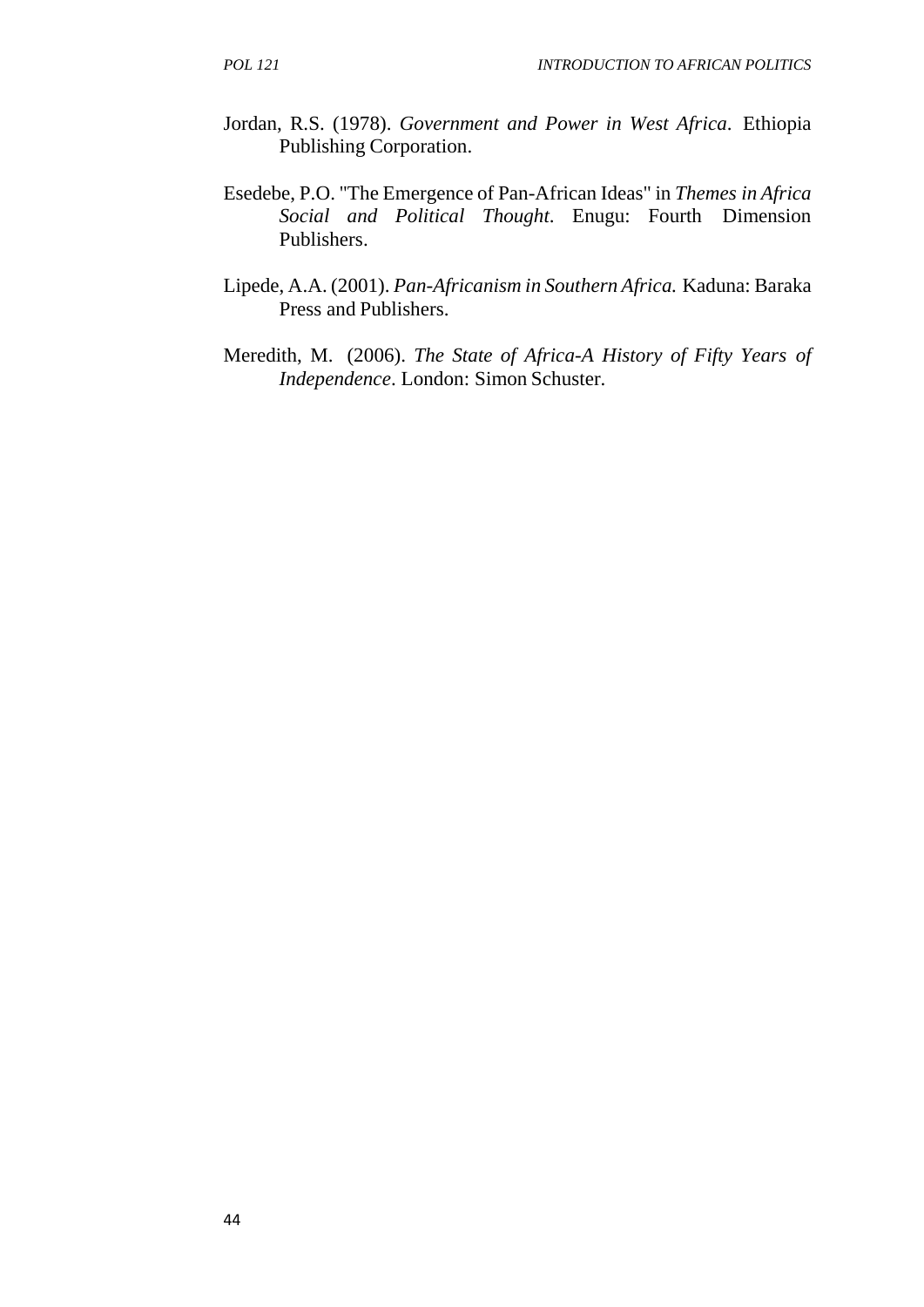## **UNIT 4 NATIONALISM AND DECOLONISATION PROCESS IN AFRICA**

#### **CONTENTS**

- 1.0 Introduction
- 2.0 Objectives
- 3.0 Main Content
	- 3.1 Nature and critique of African Nationalism
	- 3.2 Differences in Tempo of Nationalism
	- 3.3 Impact of Nationalism
	- 3.4 Nationalism after Independence
- 4.0 Conclusion
- 5.0 Summary
- 6.0 Tutor-Marked Assignment
- 7.0 References/Further Reading

#### **1.0 INTRODUCTION**

In the previous unit, we have discussed the concept of nationalism in the African context but in this unit, we shall emphasise the influence of the concept about the struggle by African nationalist for decolonisation and independence.

#### **2.0 OBJECTIVES**

By the end of this unit, you will be able to:

- explain the import of colonialism on African people
- appreciate the contribution of African nationalist to decolonisation.

#### **3.0 MAIN CONTENT**

#### **3.1 Nature and Critique of African Nationalism**

There are two ideal types of approaches open to any colonial people struggling for independence. The two types can be examined from experiences of countries like Nigeria and Gambia, on the one hand, and experiences of Algeria, Mozambique, Angola and Guinea Bissau, on the other. In between these two cases are the cases of Mau-Mau of Kenya and the Gold Coast (now Ghana) which combine the method of type A group of countries with the method of the type B group of countries. A colony can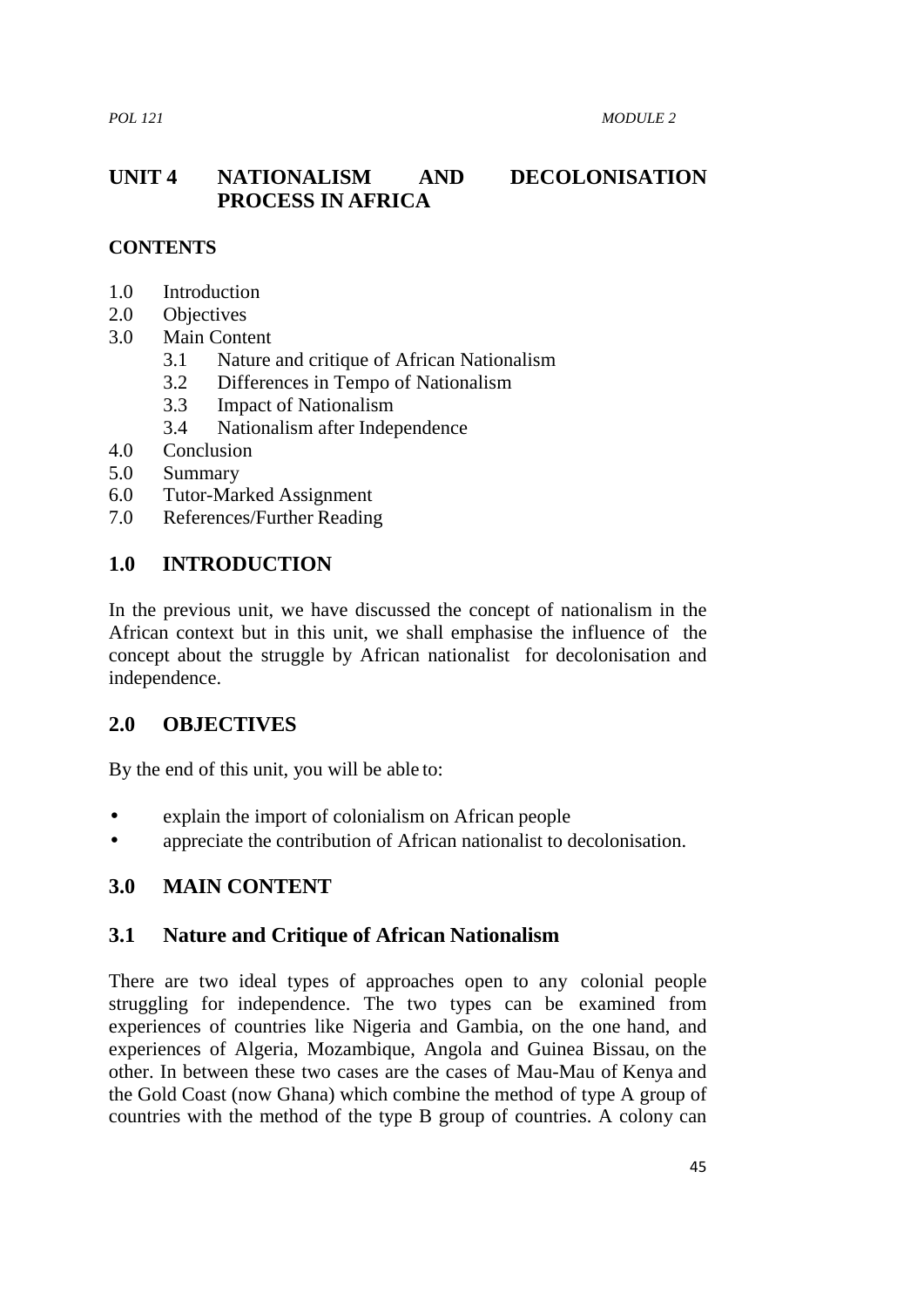either adopt a constitutional, evolutionary approach to independence – that involves a gradual constitutional process of evolution of power as was the case in Nigeria from the 1950s, through 1960.

With the type B situation, the choice open to the nationalists was not the luxury of a round table conference; but the dictates of the battlefront struggle through military force to wrest power from an unwilling colonial power. The Zimbabwean approach typified the military option towards independence.

The question may be posed: what determines a given course of action open to the colonised people? In an attempt to answer this question, many factors must be considered. Perhaps the most critical relate to whether or not a given colonised people had presence or absence on its territory a sizeable colonial settlement. Where the settler population is high like Rhodesia, Kenya and Algeria there is high resistance to nationalist struggle, but in the West African colonies of Nigeria Gold Coast and the Gambia, already labelled as the "White man's grave", the opposition to nationalism was less<br>militant. In other words, while the constitutional approach was irrelevant<br>in the former, it was suitable in the latter. In Algeria, France had to militant. In other words, while the constitutional approach was irrelevant in the former, it was suitable in the latter. In Algeria, France had to face the humiliation of defeat in a war of liberation waged by armed nationalists. In the case of Portuguese colonies, Portugal was the first colonial master to African year of Independence.

In some settler colonies, the option of the Unilateral Declaration of Independence (UDI) was employed. The idea was to accord dominion status to the white settlers while the blacks remained under minority white rule as Ian Smith attempted to do in Rhodesia in 1965. However, under the pressure of sanctions, Ian Smith could not sustain for long his illegal declaration of independence.

#### **3.2 Differences in Tempo of Nationalism**

#### **Between British and French colonies**

It is evident from the history of nationalism in Africa that the movement towards independence began earlier in the British colonies than the French colonies. The activities of the National Congress of British West Africa (NCBW) and the formation of the Nigerian National Democratic Party (NNDP) in the early  $20^{th}$  century were pointers to the early embrace of nationalist struggle in British colonies. Many factors accounted for this amongst which includes: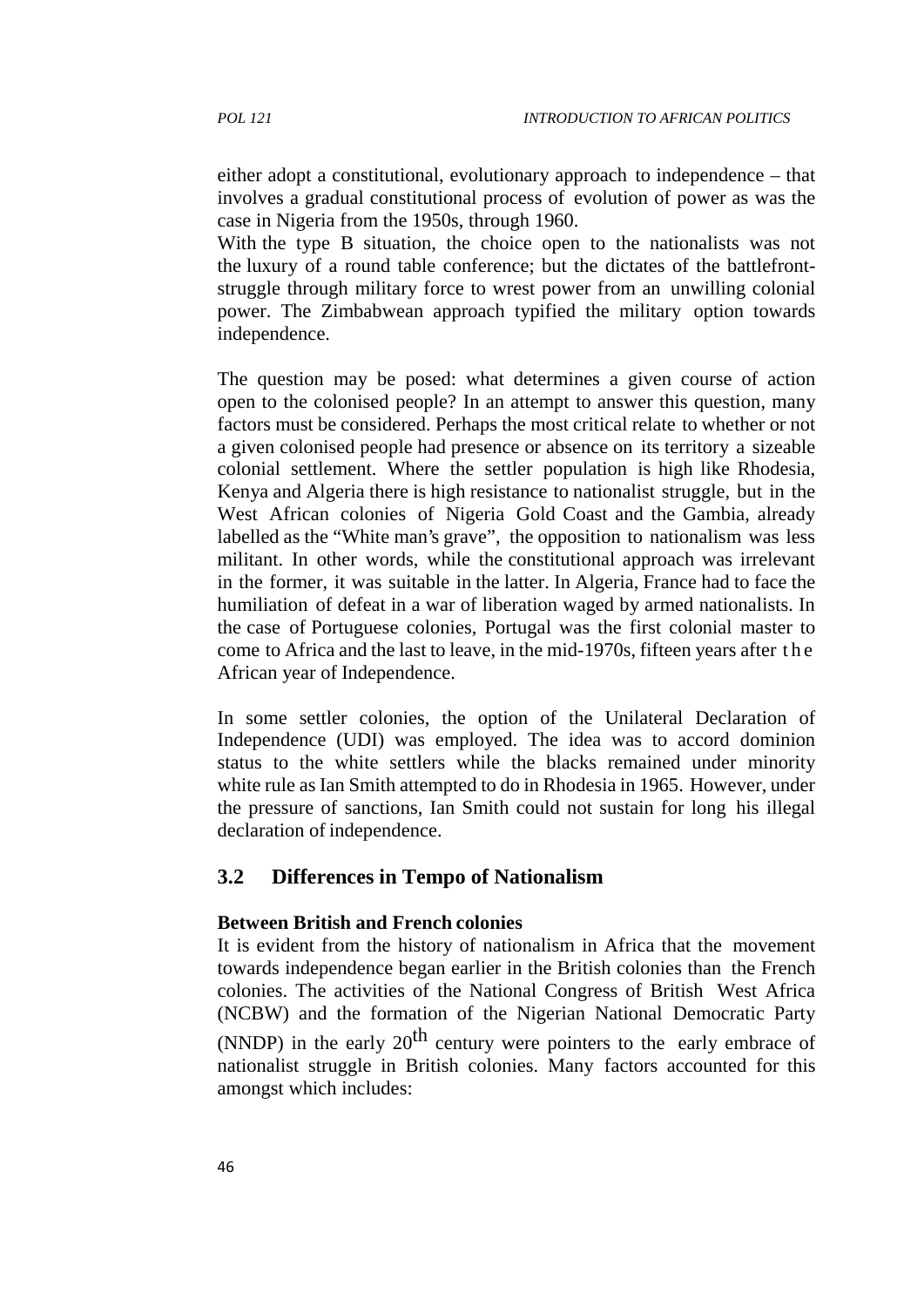#### **i. The British Policy of Indirect Rule**

It created a division between the traditional rulers and the educated elites. Because the educated Africans were excluded from the colonial administration, they, therefore, portrayed the traditional The British Policy of Indirect Rule<br>It created a division between the traditional rulers and the educated<br>elites. Because the educated Africans were excluded from the<br>colonial administration, they, therefore, portrayed the rule, the British rulers deliberately introduced constitutional reforms to accommodate the educated elites which in turn, speeded their agitation for right to fully control their affairs. On the other hand, the French policy of direct rule consciously made African French educated elites member of the French parliament. The idea was to give them a false sense that they were part of the administration of their colonies. For instance, in 1946, M. Houphouet – Boigny, who later became the President of Ivory Coast, in response to clamour for independence said: "there are no separatists on these benches…" In the same vein, Leopold Sengor of Senegal was quoted to have said: "The French Union must be a conjunction of civilisations, a melting point of culture it is a marriage rather than association (Nkrumah, 1965:24).

These words, coming from leading Africans were confirmation that the French policy of assimilation which was aimed at producing an elite class was a success in her colonies in Africa.

#### **ii. Political Parties**

Unlike France, Britain did not discourage her colony from forming political parties. For example, while the first party emerged in Nigeria in 1922, no political party was formed in any French colonies until after World War II.

#### **iii. Restriction of Western Education in French Colonies**

French colonial administration directly limited the spread of Western education to a few Africans. Missionaries were not allowed to build schools until 1943. The only grammar school for the whole of French West Africa was ECCLE Normale Willita Penty in Dakar, Senegal.

In summary, while Britain consciously and gradually worked her colonies towards independence, France and to a greater extent, Portugal saw their colonies as extensions of the metropolitan, mother country.

#### **SELF-ASSESSMENT EXERCISE**

Account for the differences in the tempo of nationalism between the British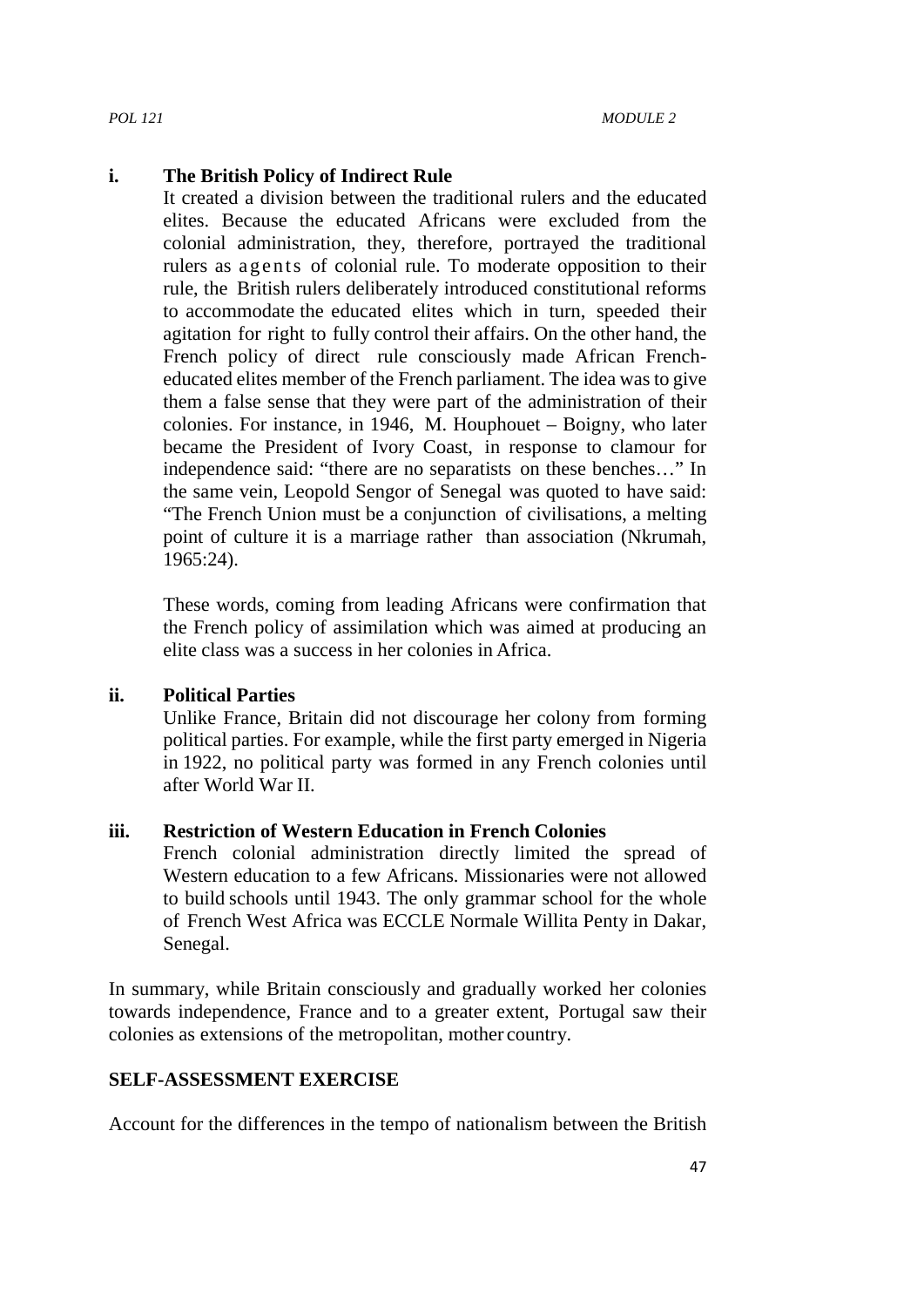and French colonies in Africa.

### **3.3 Impact of Nationalism**

The nationalist movements made a lot of impacts on the course of the decolonisation process in Africa. They can be summarised asfollows:

- i. The enactment of Colonial Development and Welfare Act 1945-50 led to an improvement of social amenities. It also contributed to the establishment of higher institutions, construction of roads and health institutions.
- ii. Nationalism also provided training grounds for new African political leadership in the post-independence era, and also inculcated political education into the masse.
- iii. It accelerated progress towards independence for many African colonies. On the eve of World War II, only Liberia, Ethiopia and Egypt were independent. By 1959, six independent African states joined the league: Sudan, Morocco, Tunisia, Libya, Ghana and Guinea. 1960, African Year of independence witnessed the granting of independence to seventeen African states, including Nigeria.

It must be stressed that this phenomenal increase was as a result of the intensification of nationalist struggle, especially in the 1950s. It began with the Afro-Asian Conference held in Bandung, Indonesia in 1955; Cairo solidarity conference held in Cairo in 1956, that ratified the decision of the Bandung conference; conference of Independent African States held in Accra Ghana in 1958 and the All-African Peoples Conference also hosted in Ghana in the same year. Delegates at all these conferences condemned colonialism and racialism and agreed to set up the continental framework to secure independence for the remaining African colonies (Okoye, 1964).

### **3.4 Nationalism after Independence**

After independence, the immediate task which faced newly independent African states was how to create a stable relationship between the nationalist parties and the machinery of government, inherited from the colonial powers. Thus, the negative need to be politically de-colonised was replaced by a positive desire to ensure the security of the new states to build a new nation. For African states, the European experience in nation-building provided a clear model for them to follow. What is however different in the African experience in nation-building is that unlike in Europe, the international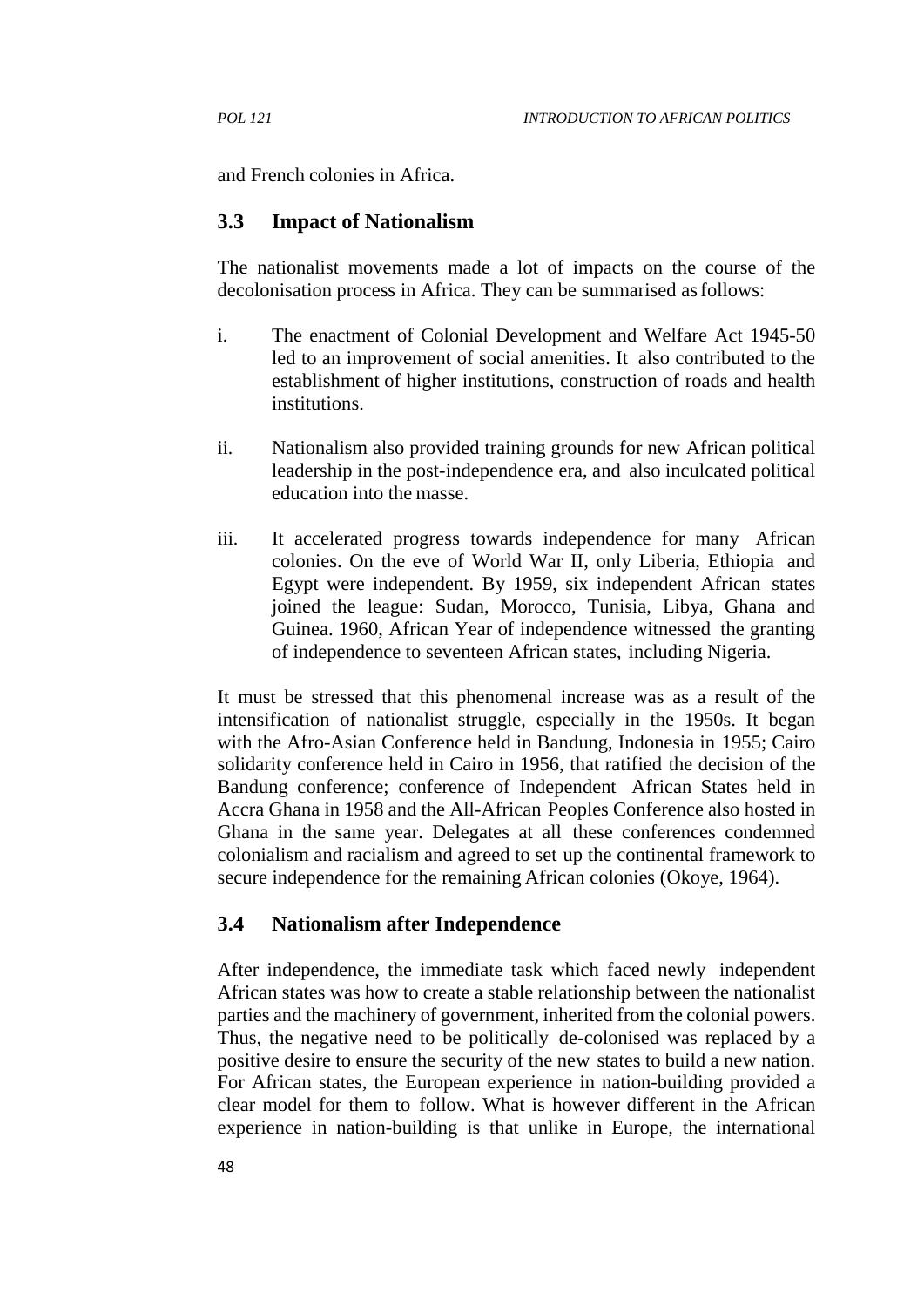environment has not been equally supportive. Also while it took European countries centuries to nurture their nation-states to maturity; African states do not have the comparative luxury of time to transform intonations. environment has not been equally supportive. Also while it took European<br>countries centuries to nurture their nation-states to maturity; African states<br>do not have the comparative luxury of time to transform intonations.<br>A

industrial stage. In the European case, particularly in Britain, industrialisation helped to break down existing ways of living and methods of social organisation. Industrial Revolution ensured that low productivity agriculture yielded place to high productivity manufacture, the primacy previously accorded to land - a fixed factor of production, shifted to capital, a mobile factor, as well as the transformation of rural but dis-articulated life, into a more integrated urban society. These positive by-products of industrialisation were absent in Africa of the 1960s and therefore deprived the continent of the benefits of the lever of take-off needed at the point of independence.

From the European experience, the development of transportation and communication systems; the drift from the village to the urban centres; the emergence of industrial towns and the spread of factory system of production, aided more integration of citizens across societal divides. All this facilitated the process of forging national consciousness. Jordan (1978: 10-13) called this "Integrative Nationalism ", as distinct from the Africa experience, which he labelled "Disintegrative Nationalism". The former serves as a unifying force, but because the latter works on the contours or the fault line of a nation-state, as it is in most African countries, it constitutes a dis-integrative or destabilising forces. With the possible exception of Tanzania where its ethnic groups (about 120) of almost equal sizes have successfully contained the pull of centrifugal forces; in most African countries, tribalism has remained the engine of ethnic consciousness, before and after independence. The Tutsi and Hutus acrimonies which spilt into about five African countries: Rwanda, Burundi, Uganda, Tanzania and Zaire (now Congo), and often assumed genocidal proportions, represents the extreme of the crises of nationalism in post-independent Africa (Meredith  $2006: 480 - 523$ .

## **4.0 CONCLUSION**

Nationalism and decolonisation process in African colonies took different forms. In some colonies where the revolutionary option was taken, the governments that were formed in the immediate post-independent era sought to distance themselves from their former colonial masters. This was aimed at giving true meaning to their political independence. On the other hand, in the colonies where the gradualist constitutional approach was followed,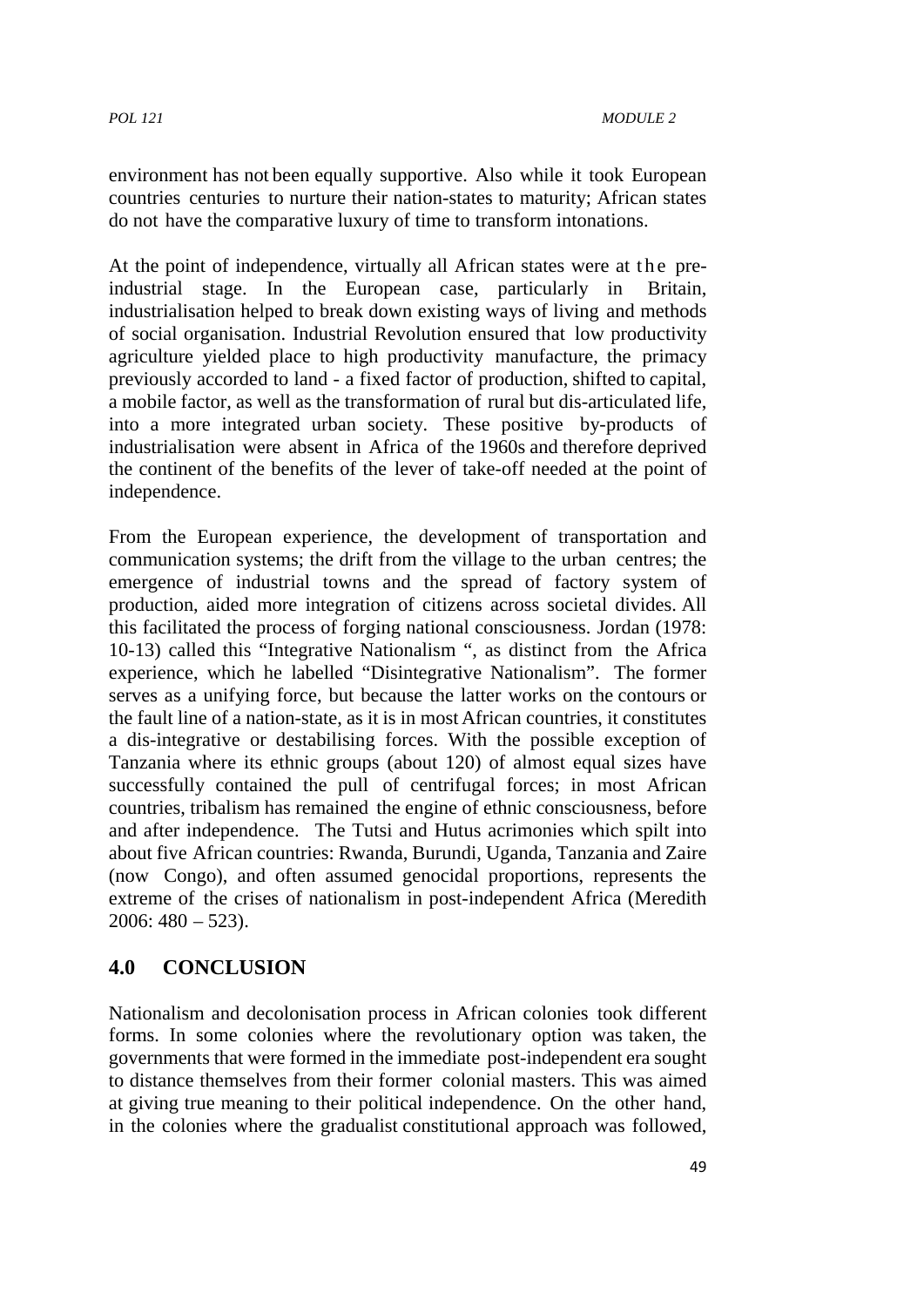it was done in such a way as to preserve the interest of the former colonial masters. These different and contradictory approaches later created divisions among African states and leadership and contributed largely to lack of common purpose and resolve to confront the forces of neo colonialism in the continent.

### **5.0 SUMMARY**

The unit discussed the two major approaches to decolonisation and exposed the position that what determined the approaches adopted by African nationalist was a reflection of the nature of their colonial settlement/background. We finally examined the impact of nationalism and recognised that it was the major factor in forcing the colonial masters to reluctantly disengage from Africa.

## **6.0 TUTOR-MARKED ASSIGNMENT**

- 1. Account for the differences in the tempo of Nationalism between the British and French colonies.
- 2. In what ways is the struggle for independence in Algeria different from that of Nigeria?

## **7.0 REFERENCES/FURTHER READING**

Coleman, J. (1958). *Background to Nationalism*. Berkley: UCLA Press.

- Coleman, J. (1965). "Nationalism in Tropical Africa" In P.J. McEwen and R.B. Sutcliffe (eds.). *The Study of Africa*. London.
- Jordan, R.S. (1978). *Government and Power in West Africa*. Ethiopia Publishing Corporation.
- Esedebe, P.O. "The Emergence of Pan-African Ideas" in *Themes in Africa Social and Political Thought*. Enugu: Fourth Dimension Publishers.
- Lipede, A.A. (2001). *Pan-Africanism in Southern Africa.* Kaduna: Baraka Press and Publishers.
- Meredith, M. (2006). *The State of Africa-A History of Fifty Years of Independence*. London: Simon Schuster.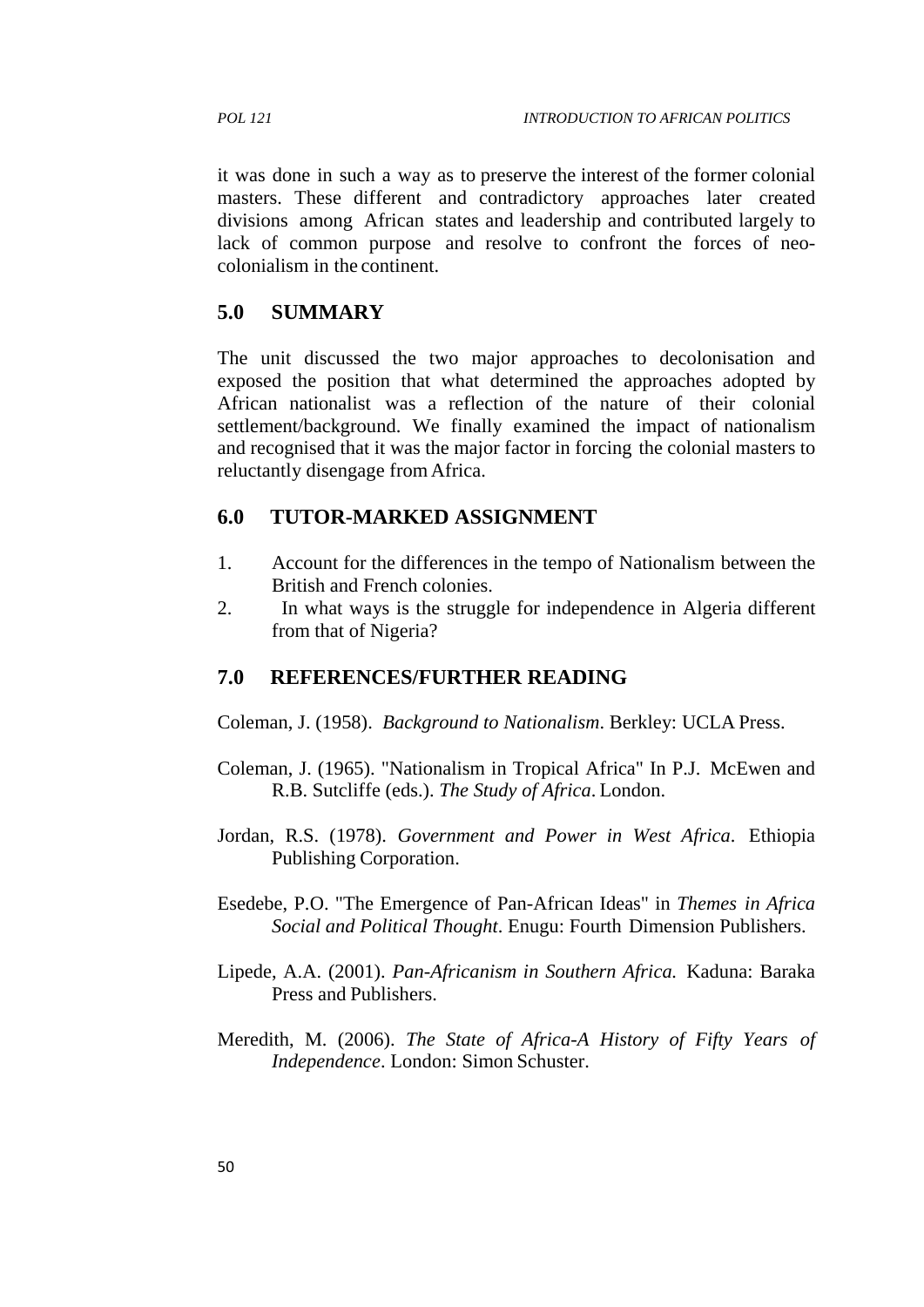## **MODULE 3 NEO-COLONIALISM AND AFRICAN SOCIETY**

Unit 1 Meaning and Features of Neo-Colonialism Unit 2 Neo-Colonialism- Its Mechanism and Impacts Unit 3 The Political Economy of African States Unit 4 The Doctrine and Reality of African Socialism

## **INTRODUCTION**

The major objective of this module is to help you understand the reasons why Europeans bequeathed to African states the kind of political or flag independence without accompanying economic independence. The three doctrines of colonialism which has persisted even after independence are assimilation, trusteeship or partnership and exploitation. The continued existence of these three doctrines even after independence is what is referred to as neo-colonialism. The essence of neo-colonialism is that the state which is subjected to it is, in theory, independent and has the outward manifestations of sovereignty, both in reality, its economic and political systems and policies are dictated and manipulated by the former colonialist. The economic implications of neo-colonial state are made manifest in this module and this negative implication will continue until African with courageous leadership and political will, mount the saddle as leaders. For easy comprehension and understanding, the module is made up of four units.

# **UNIT 1 MEANING AND FEATURES OF NEO- COLONIALISM**

## **CONTENTS**

- 1.0 Introduction
- 2.0 Objectives
- 3.0 Main Content
	- 3.1 Definition of Neo-Colonialism
	- 3.2 Origins of Neo-Colonialism
	- 3.3 Features of Neo-Colonialism
- 4.0 Conclusion
- 5.0 Summary
- 6.0 Tutor-Marked Assignment
- 7.0 References/Further Reading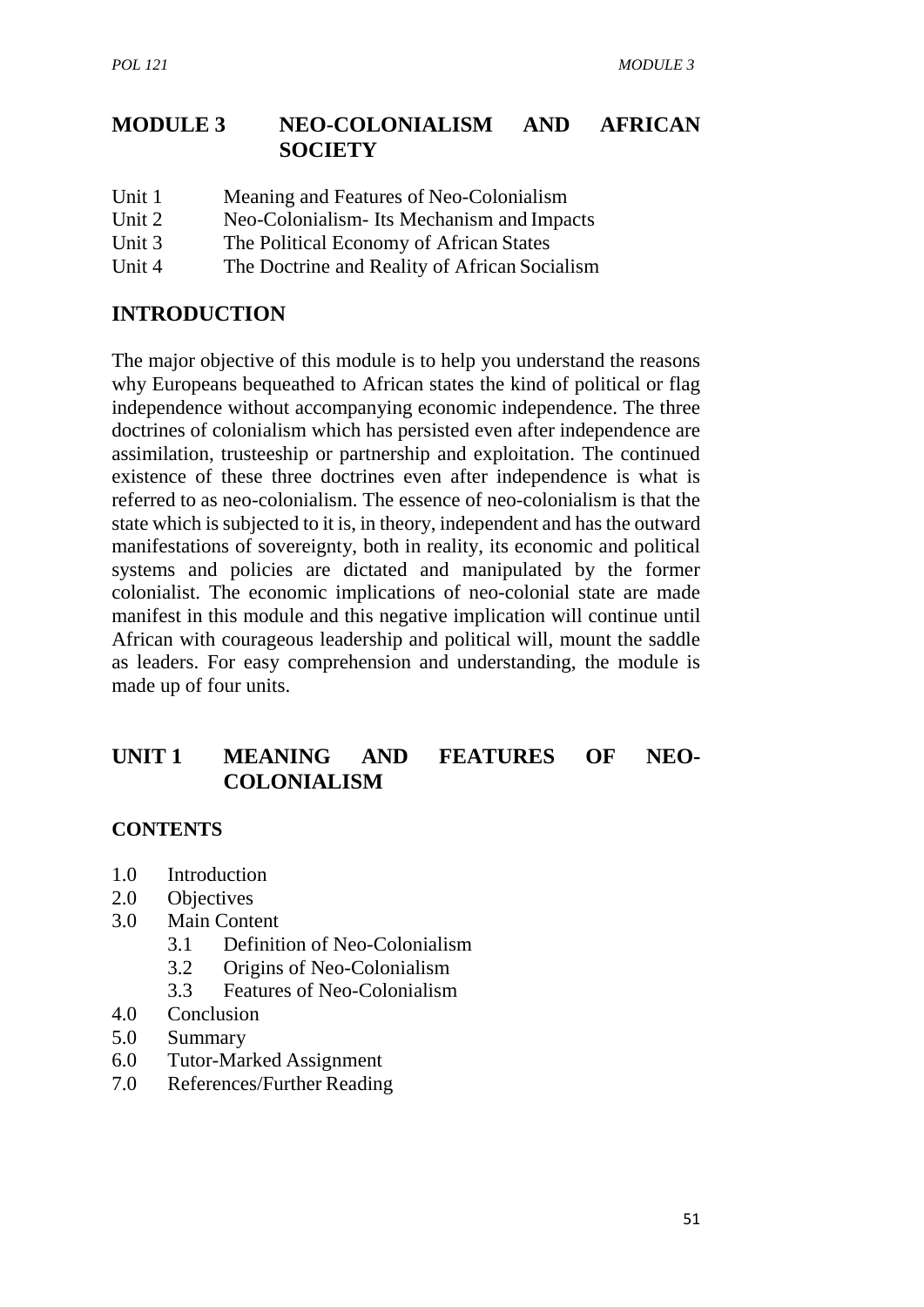# **1.0 INTRODUCTION**

Neo-colonialism is a policy by which a foreign power binds territories to herself by political ties with the primary object of promoting her economic advantage. Rather than attaining genuine sovereign status, a neo-colonial state is granted what is called 'flag' independence. With neo colonialism, it then became almost impossible for African states to translate into concrete terms the pre-independence revolution of rising expectations. Thus, within a few years of independence slogans such as "seek ye first the political kingdom and every other thing shall be added unto it" turned into a mirage, or pipe dream. This unit discusses the concept of neo-colonialism, its origins and features.

## **2.0 OBJECTIVES**

By the end of this unit, you will be able to:

- expose you to the origin and concept of neo-colonialism
- explain the relevance of neo-colonialism to post-independent African society
- state the major features of neo-colonialism.

## **3.0 MAIN CONTENT**

## **3.1 Definition of Neo-Colonialism**

The concept of neo-colonialism was developed to describe the phenomenon where the attainment of political independence by the African States was not accompanied by economic independence. In other words, it is being applied to describe a situation where the acquisition of juridical independence has not succeeded in eliminating colonial exploitation. In one of his earliest books, written in 1945, but not published until 1962, Kwame Nkrumah (1962:1) identified three doctrines of colonialism as the doctrine of exploitation, the doctrine of trusteeship or partnership, and the doctrine of assimilation. But with neo colonialism, the essence of these doctrines was retained in a subtle, but even more effective form. In an earlier book, Nkrumah (1963:173) set the stage for a more profound and incisive definition of neo-colonialism. In his 1963 publication, Nkrumah attributed the creation of pawn or client states", who are independent in the name", to the covert subtleties and manoeuvres of neo-colonial forces. Also, in his 1965 publication, which drew the anger of the State Department in the United States, (Nkrumah, 1973:311) and which many believed led to his fall in 1966, Nkrumah was more profound and penetrating in his description and exposition of neo colonial intrigues and manoeuvres in Africa. He described neo colonialism "as the last stage of imperialism," Nkrumah wrote: "The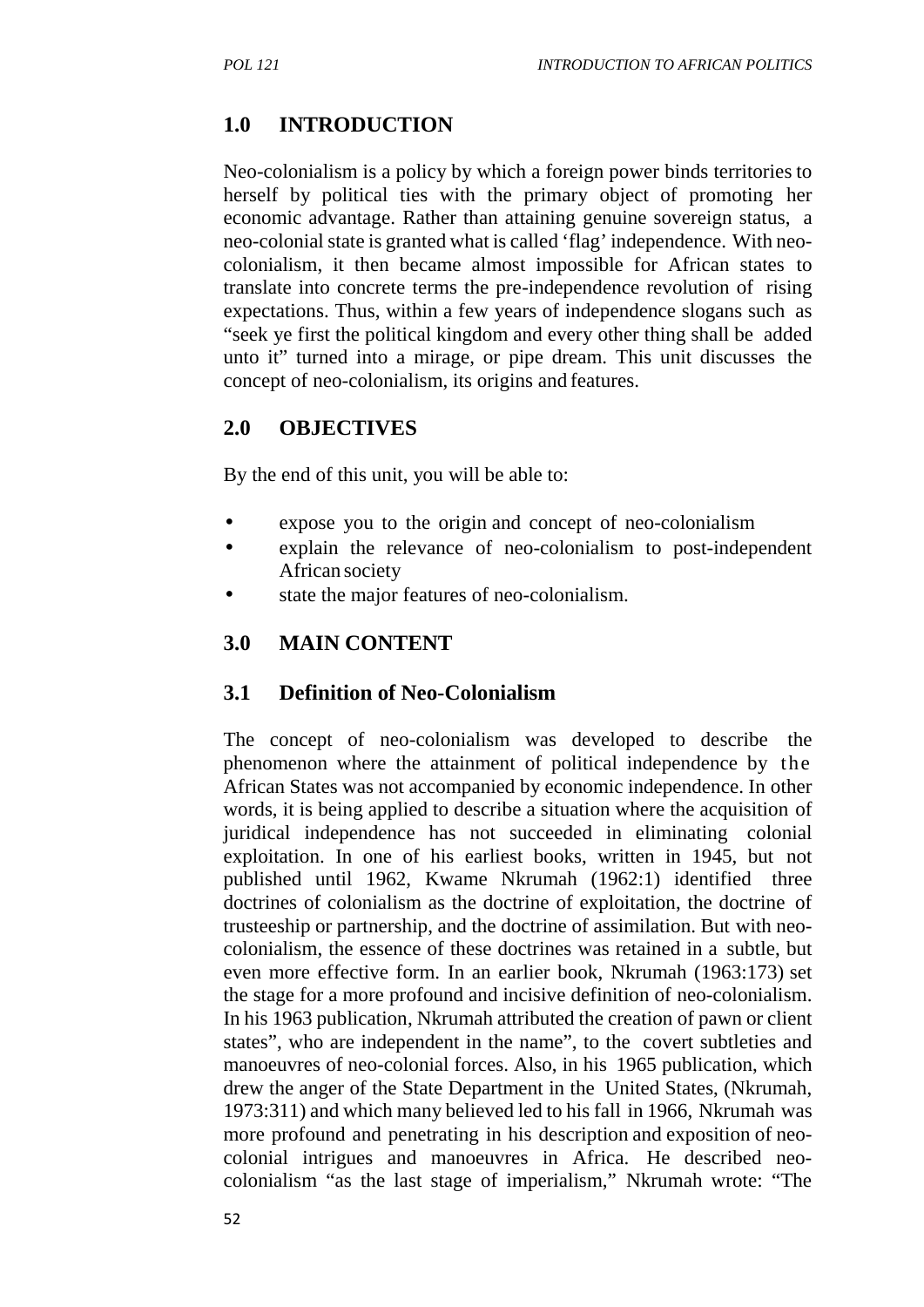essence of neo-colonialism is that the state which is subject to it is, in theory, independent and has the outward trappings of sovereignty. In reality, its economic system and thus its political policy is directed from outside". (Nkrumah, 1965)

Under direct colonialism, where the institution of the colonial powers could be easily identified, colonialists were compelled to justify their rule, like Lord Lugard did, in his Dual Mandate (Lugard, 1922). But with neo-colonialism the picture is different. As Nkrumah explained "neo colonialism is also the worst form of imperialism. For those who practice it, it means power without responsibility and for those who suffer from, it, it means exploitation without redress" (Nkrumah, 1965).

From the writings of other scholars such as Frantz Fanon, Samir Amir, and Julius Nyerere the evils and intrigues of neo-colonialism were revealed. In the early 1960s, in the aftermath of African independence, Frantz Fanon in the "Wretched of the Earth" warned of the dangers posed to true African independence, the un-liberated condition of the African States, whose economies were still dominated by the former colonisers. (Fanon, 1968).

Julius Nyerere, also bemoaned the absence of such things as a national economy in the African States, and described the neo-colonial status of African States, as reflected in the "various economic activities… owned by people outside its jurisdiction, which are directed at external needs, and which are run in the interests of external economic powers (Nyerere 1978:338).

A Nigerian scholar Iweriebor (1997:30) in his conceptualisation, argues that neo-colonialism is not simply economic control and exploitation, but a comprehensive phenomenon, whose objective is to fashion subordinate peripheral capitalist societies in the thirdworld".

## **3.2 Origins of Neo-Colonialism**

In his short, but scholarly work on neo-colonialism, Iweriebor (1997:3) identified four stages in African transition to a neo-colonial status. During these stages which, according to him, spanned a period of five centuries, Africa was subjected to both open exploitation and subsequently, underdevelopment of her economies. Iweriebor's classifications are, perhaps a summary of Water Rodney's *How Europe underdeveloped Africa,* or Basil Davidson's book, with the title: *The Black Man's Burden* – Africa and the Curse of the Nation-state.

The first epoch of African encounter with the Europeans was the period of the slave trade from the  $15<sup>th</sup>$  Century to the early  $19<sup>th</sup>$  century, when the slave trade was abolished, to pursue what was called 'legitimate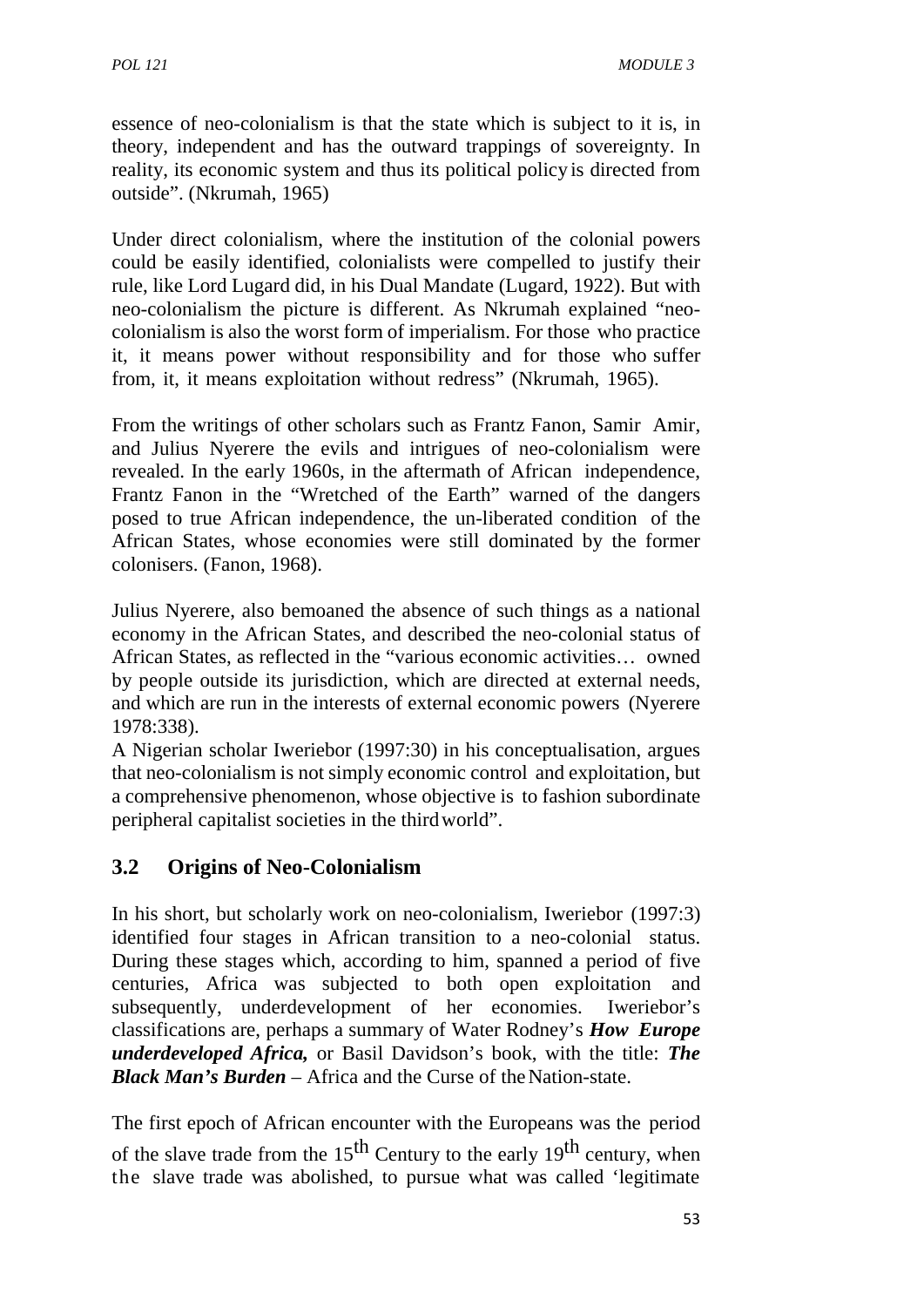trade'. During this period Africans were parcelled and shipped to Europe and North America to provide cheap labour. The "surplus value" produced as a result of this massive exploitation contributed significantly to the industrialisation of Western Europe.

The period of mercantile trade or imperialism from the early to late 19<sup>th</sup> century constitutes the second era of exploitation. This epoch inaugurated in Africa the operations of British Companies like the British South African Company, British East African Company and the united African Company as well as companies of other colonial powers, like France, Portugal and Spain. (Iweriebor 1997:4). But, because Western imperialism considered the exercise of sovereignty by Africa as exemplified in several treaties of friendship, signed with African traditional rulers objectionable, they pressurised their home countries to colonise Africa. This was the antecedent to the scramble for, and the eventual partition of Africa in Berlin in 1885; which set the stage for the third epoch.

The era of colonial domination was that of direct political domination, economic exploitation and cultural imperialism. When it suited the Europeans, this colonial subjugation of Africa by superior firepower was justified on the altruistic ground of "civilising mission". In other instances, it was based on the myth of racial superiority. The tenor of this era was the forceful conversion of African land and resources, as well as African rulers as colonial agents, under ordinances issued in the name of the Crown.

But the more enduring consequences of the colonial era were the establishment of the structure, and institutions to foster African economic and ideological dependence on the West. This was achieved through the development of export crops tied to external vagaries, commerce "base" tied to Western outlets and "investment" in extractive industries. Colonialism also created a bourgeois class which Nkrumah (1970:10) called "African bourgeoisie," and described them as a "class which thrived under colonialism", and benefiting still "under postindependence, neo-colonial period".

This class-political, economic and intellectual – have been mentally and psychologically subjugated that it could only conceive its society from Europe prisms, and apply models and tools provided by Western Imperialism. This class, ironically, also include some of the nationalists who championed the anti-colonial struggle but were yet to wean themselves from the imperialist grip. This class in Iweriebor's words: "represented African rejection of colonialism, but as a class, it did not reject the Western Colonial model.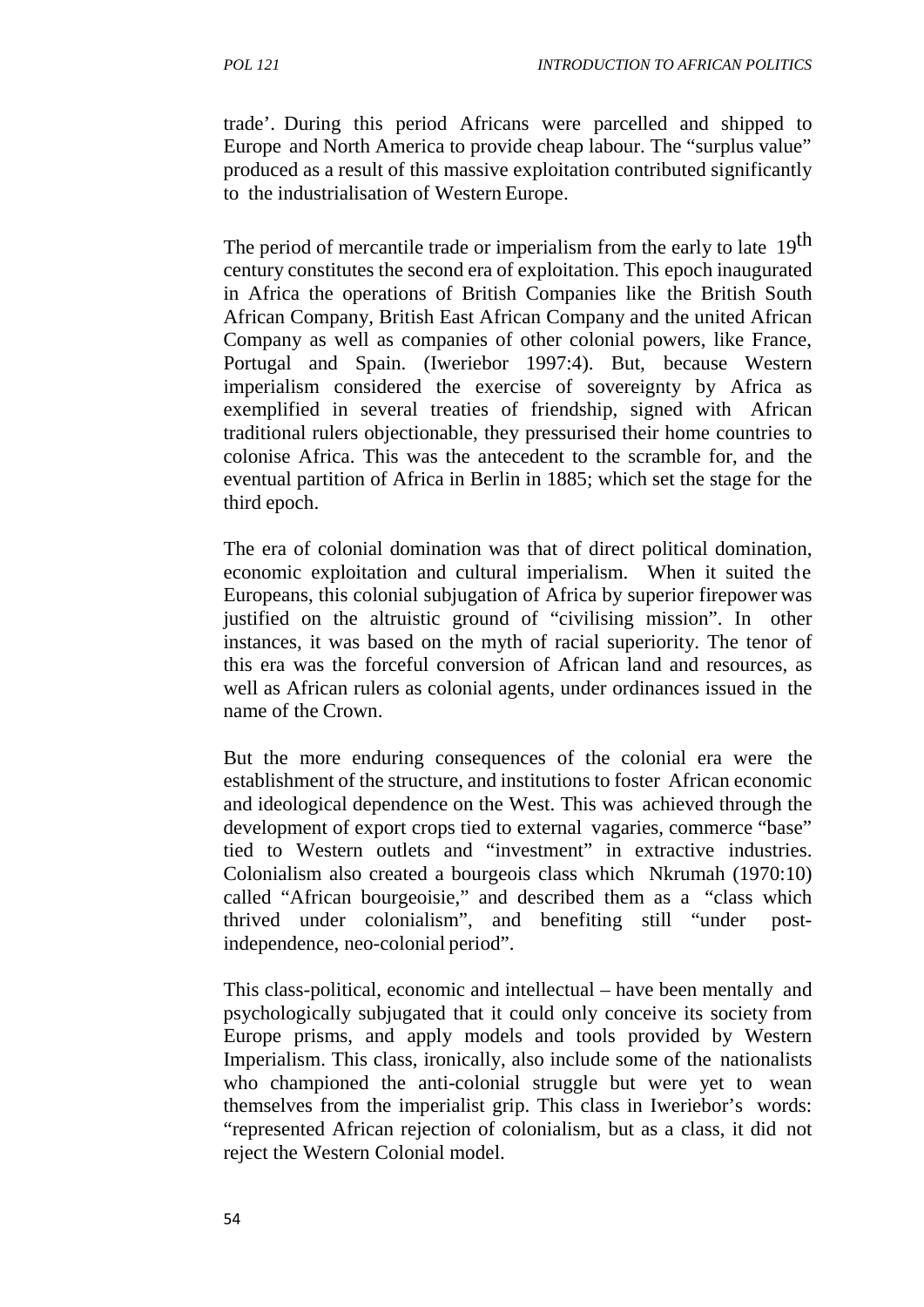The colonial-era inexorably, set the stage for the fourth epoch, the neo colonial stage, which is the focus of this unit.

The root of neo-colonialism in Africa therefore has both internal and external dimensions. The ideologically backward and reformist nationalist leadership that succeeded the colonial powers and pursued economic and political interests against the common interests of the people, constitutes the internal dimension. The external dimension is The root of neo-colonialism in Africa therefore has both internal and<br>external dimensions. The ideologically backward and reformist<br>nationalist leadership that succeeded the colonial powers and pursued<br>economic and politic Capitalist States which offer various tempting financial, educational, and advisory aids to the new African States" (Iweriebor, 1997:5).

## **SELF-ASSESSMENT EXERCISE**

1. Identify the four stages in African transition to a neo-colonial status.

## **3.3 Features of a Neo-Colonial State**

A neo-colonial is a client or pawn state, which enjoys nominal independence, but lack the essential attributes of a sovereign state. In other words, a neo-colonial state is an independent name but is bereft of the power to pursue independent action that will result in self-reliant development. According to Nkrumah, because it was no longer possible to reverse the momentum generated by anti-colonial nationalism, "old fashioned colonialism" was everywhere on the retreat. To safeguard and preserve their economic interest, the imperialists took a retreat and resorted to a neo-colonial arrangement, as a tactical expedient.

In a neo-colonial state, the power exercising control is often the former colonial power as it is in most Francophone African countries. The only exception was Guinea, under Sekou Toure, with a single dissenting No

Vote to a proposal for a French Community at the 28<sup>th</sup> September 1958 referendum, organised at the instance of General de Gaulle. For this courageous decision, Guinea was made to suffer reprisals. It is also possible for another country, apart from the mother country to maintain a neo-colonial relation with another. A case in point is South Vietnam, which was colonised by France but maintained a neo-colonial relation with the U.S.A. Also, Congo, a former colony of Belgium, whose economy in the 60s was controlled by a consortium of foreign financial interests, is another variant of a neo-colonial relationship (Nkrumah 1965:10).

A neo-colonial state is also, usually, faced with internal contradictions. According to Nkrumah, to make it attractive to the citizens of such states, it must be shown to be capable of improving their standard of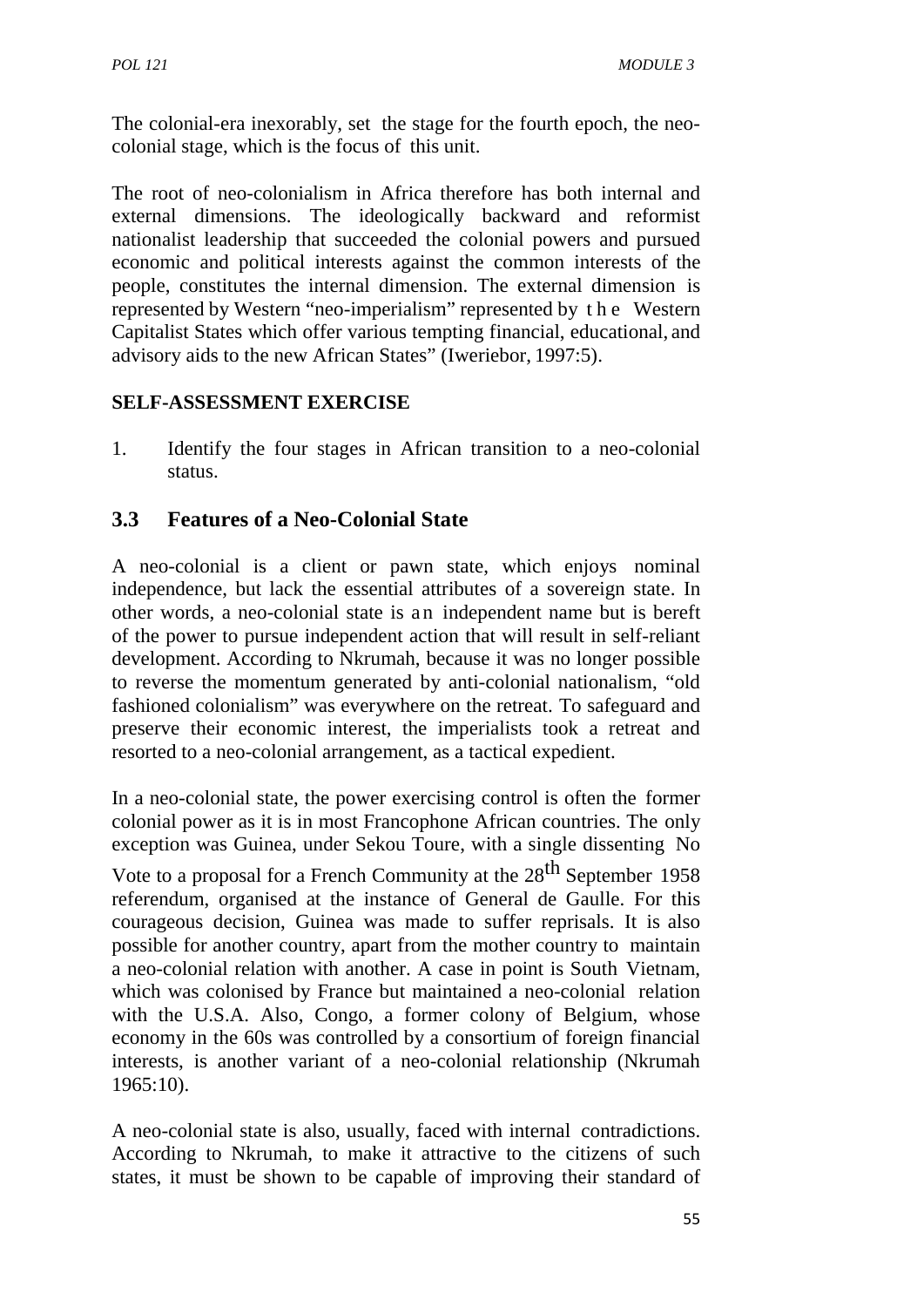living. But this can only be achieved at the expense of neo-colonial interest, which is to keep African countries, economically subjected. A state in the grip of neo-colonialism is also not a master of its destiny and this constitutes a threat to world peace. In the Cold War era, the two super powers employed neo-colonial states as pawns or proxies to fight their limited wars. The crisis, which engulfed Congo on the attainment of independence, was a manifestation of neo-colonialism.

Being the final and perhaps, the most dangerous stage in capitalist development, neo-colonial powers are never sensitive to the interests of the people of a neo-colonial state. Indeed, the authority to govern is not from the people, but the metropolitan power. It can even come from multi-national corporations, which dominate economies of African countries, because of their pervasive, and often, negative mode of operations.

The pervasive impact of these new global actors which operate across national frontiers has been illustrated by Joseph Nye (2000:8) thus: presently at least 12 transnational corporations have annual sales that are larger than the gross national product (GNP) of more than half of the states in the world. The turnover of companies such as Shell, IBM, or General Motors is larger than the GDP of countries such as Hungary, Ecuador or the Democratic Republic of Congo. Neo-colonialism is not an exclusively African phenomenon. Rather, it has been an established practice in other parts of the world, especially in Asia and Latin America.

Lenin (1917), inquired whether imperialism is in its "Last stage", or in the words of Nkrumah (1964) in its' highest stage" in the era of neo colonialism. It is based on exploitation, fragmentation and penetration. This was further elaborated by Galtung in his structural theory of imperialism. The process includes an uneven trade pattern or flow of an asymmetric or unfair trade relations, and protective tariffs. The second component of dominance is fragmentation. The picture here is that of coordinated and united rich counties versus a disorganised and dis-united periphery. Also, while the centre countries establish links in different directions, the poor countries concentrate their activities to the centre. For example, this was achieved in the early years of independence, by given African countries associate membership of bodies like the European community, which amounted to de facto second class membership.

#### **SELF-ASSESSMENT EXERCISE**

Evaluate the contributions of Kwame Nkrumah in exposing the dangers of Neo-colonialism to new states in Africa.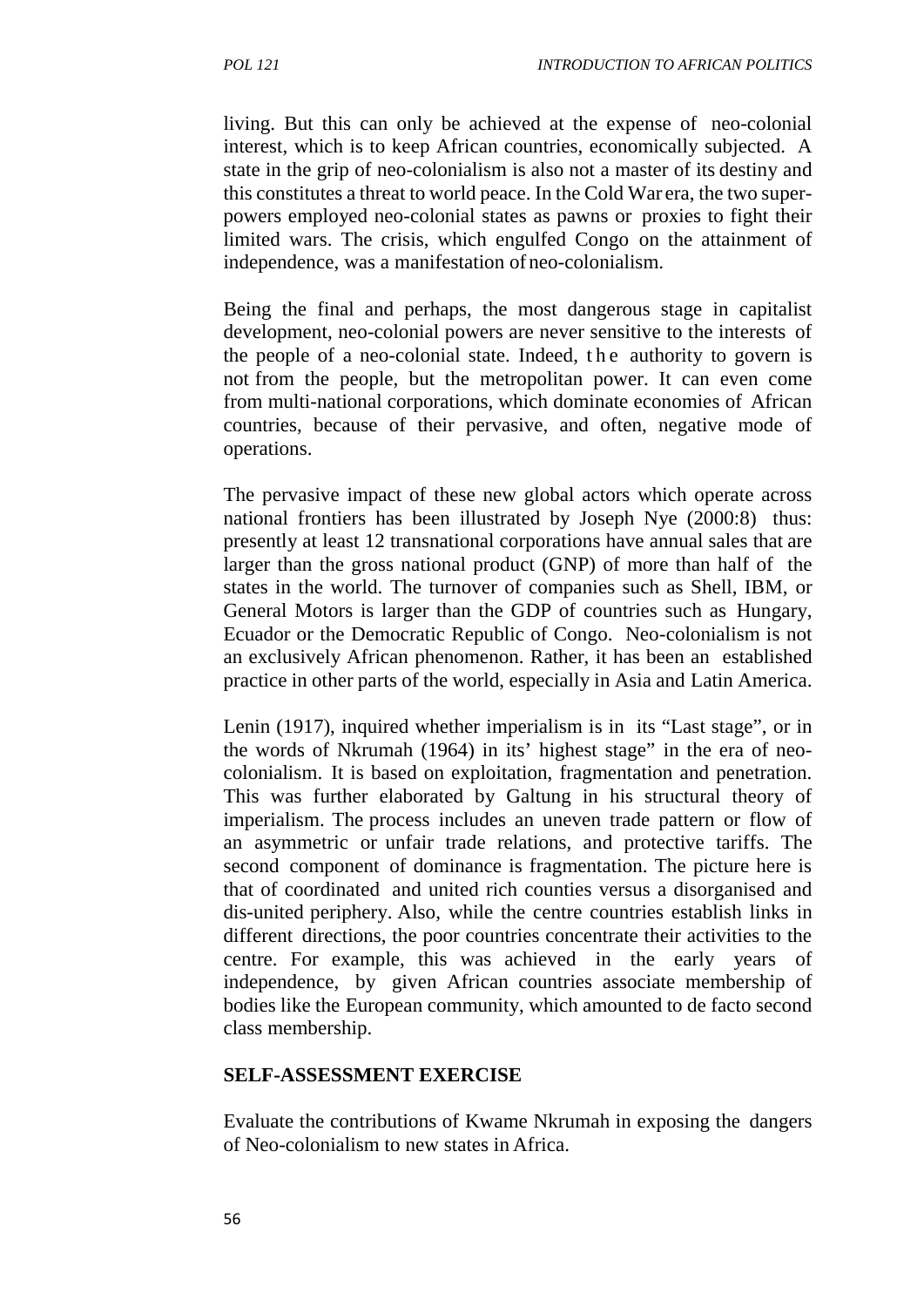# **4.0 CONCLUSION**

Neo-colonialism, otherwise called post-colonial dependency is a major feature of most African states today. The neo-colonial structure was deliberately put in place by the former colonial masters to ensure that their vital interests were not endangered in the newly independent African states. This was achieved through many forms: economic links, military ties, and political associations. African states were still largely dependent on the West, particularly their erstwhile colonialmaster.

## **5.0 SUMMARY**

In this unit, we defined neo-colonialism, especially within an African perspective. We traced its origins and its major features as a post-colonial, imperial ideology in Africa. We explained that its major objective is to sustain the exploitative relations between African states and their former colonial masters.

## **6.0 TUTOR-MARKED ASSIGNMENT**

- 1. Explain the factors responsible for the imposition of neo-colonial structures in the African States after their independence.
- 2. Identify and explain the major features of a neo-colonial society in Africa.

## **7.0 REFERENCES/FURTHER READING**

- Lenin, V. I. (1917). *Imperialism-The HighestStage of Capitalism*. Peking: Foreign Language Press.
- Nkrumah, K. (1974). Neo-Colonialism: *The Last State of Imperialism*. London: Panaf Publishers Ltd.
- Iweriebor, E.G. (1997). *The Age of Neo-Colonialism in Africa.* Ibadan: Africa Books Builders Ltd.
- Nwanko, A. (1981). Can Nigeria Survive? Enugu: Fourth Dimension Publishers.
- Nyerere, J. (1978). The Process of Liberation in Otite (ed.). *Themes in African Social and Political Thought.* Enugu: Fourth Dimension Publishers.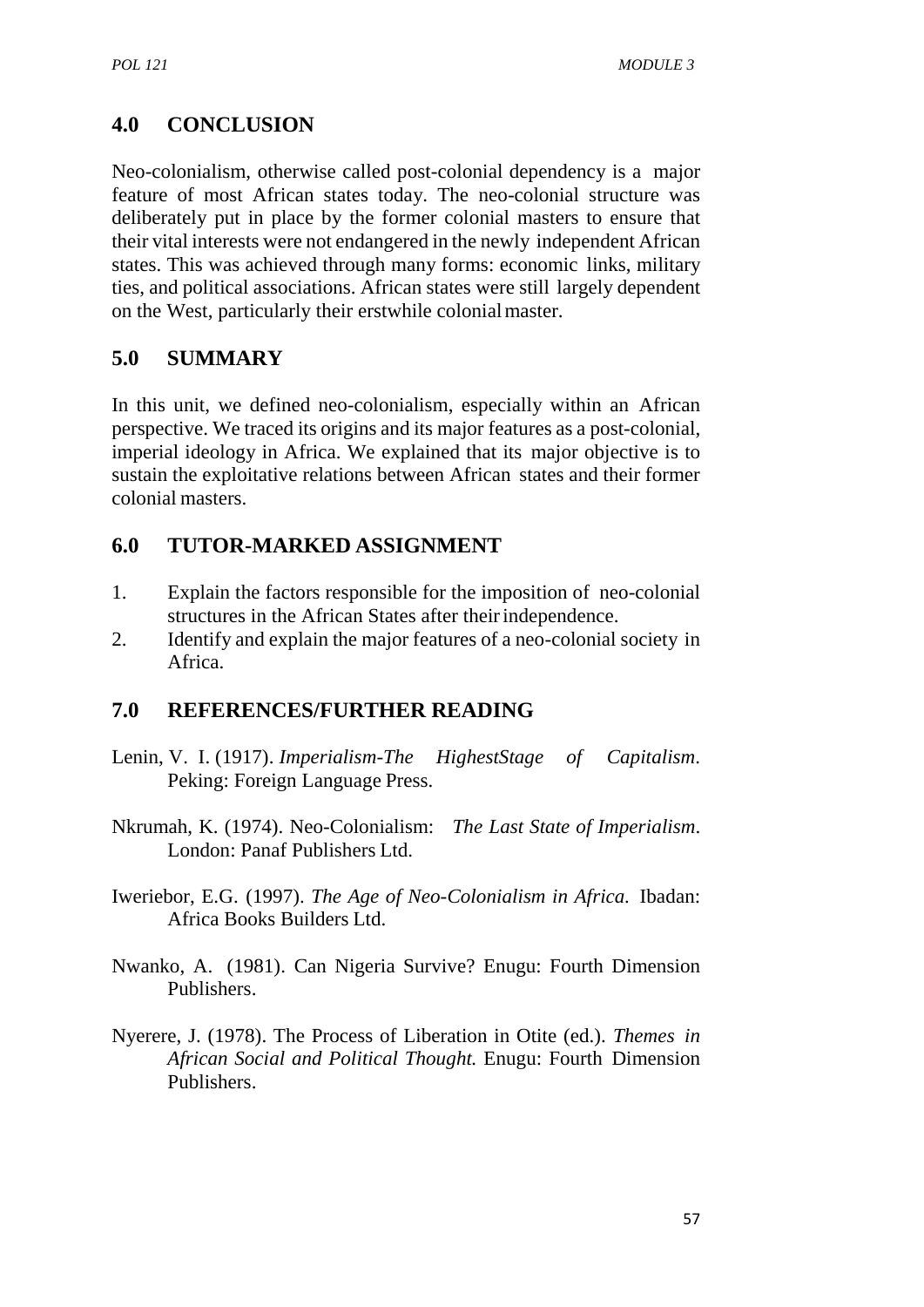## **UNIT 2 NEO–COLONIALISM ITS MECHANISMS AND IMPACTS**

#### **CONTENTS**

- 1.0 Introduction
- 2.0 Objectives
- 3.0 Main Content
	- 3.1 Mechanisms of Neo-Colonialism
	- 3.2 Impacts of Neo-Colonialism
		- 3.2.1 Political Aspect
		- 3.2.2 Economic Aspect
		- 3.2.3 Military Aspect
	- 3.3 Neo-Colonialism and African Dependence
		- 3.3.1 Multinationals as Engine of Growth
		- 3.3.2 Strategies to Combat Neo-Colonialism
- 4.0 Conclusion
- 5.0 Summary
- 6.0 Tutor-Marked Assignment
- 7.0 References/Further Reading

## **1.0 INTRODUCTION**

After we discuss the origins and features of neo-colonialism, we must examine its mechanism and impacts. Though the objectives of colonialism and neo-colonialism are similar, their mechanisms differ. The impacts of both are related since neo- colonialism help in sustaining the conditions created under colonialism. It is understandable why neo colonialism is operating in a subtle form, compared to the open method employed during the colonial era. The reason is that the predominant

world values in the second half of the  $20<sup>th</sup>$  century were not only intolerant of foreign domination but also rejected alien rule in all its manifestations. This accounted for the change in strategy by the former colonial masters and their new device of packaging the old wine in a new bottle. This unit deals with the mechanisms of neo-colonialism and its impact on African society.

## **2.0 OBJECTIVES**

By the end of this unit, you will be able to:

- explain the methods employed by neo-colonial powers to achieve their objectives in Africa
- mention why they had to employ new tactics to serve neo colonial ends
- explain the effects of neo-colonialism on Africa today.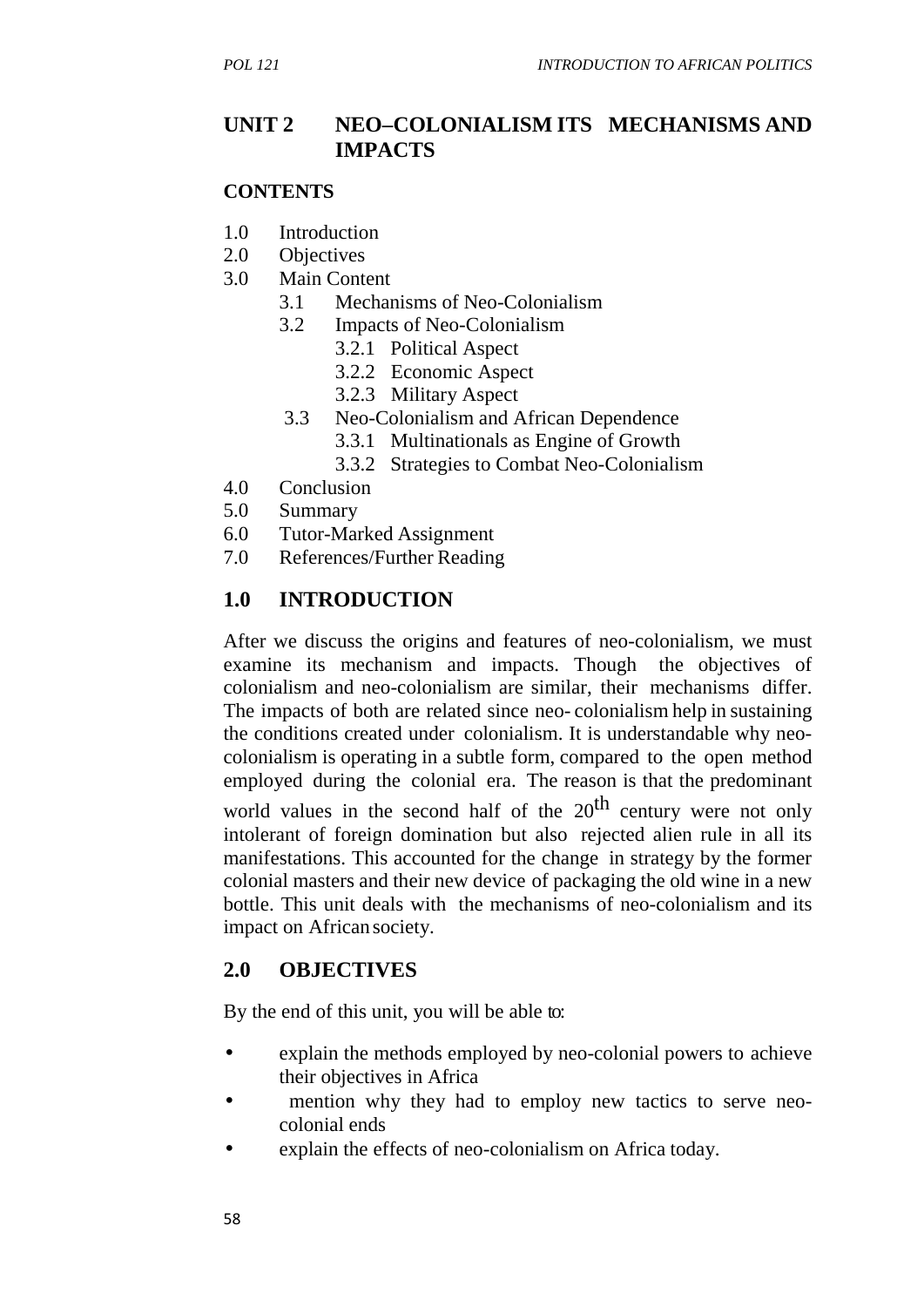## **3.0 MAIN CONTENT**

### **3.1 Mechanisms of Neo-Colonialism**

Neo-colonial control can be exercised or sustained in a country through many devices. To Nkrumah, the Balkanisation of Africa into small states is the major instrument of neo-colonialism (Nkrumah 1963:173). The objective is to create small and fragile states with neither the manpower nor resources to provide for integrity and viability. To survive, they must cling to the erstwhile colonial masters. France, for example, does not believe in the idea of ultimate independence for her former colonies; she preferred to keep them as tightly closedpreserves.

Under the pretext of "aiding economic development" in her former colonies France created financial institutions like F.I.D.E.S and C.C.O.M (Nkrumah 1963:175). In reality, those institutions were created to sustain the classical metropolitan-satellite relationship between France and her former colonies. According to Nkrumah, the balkanisation of French West African federation and French Equatorial Africa, two large French territories governed as separates entities, during the colonial period, into numerous states at independence, was in pursuit of neo colonial objectives.

At the Third All-African Peoples Conference held in 1961, which outlined the major manifestations and denounced neo-colonialism, some of its other mechanisms were identified. These include the propping up of puppet governments like in Congo under Mobutu Sese Seko, or foreign-inspired fragmentation as it was the case in the Katanga province, where Moi Tshombe became an agent of neo-colonialism. Nkrumah, (1967) in his book gave a detailed account of the activities of neo colonial forces in Congo that led to the assassination of Patrice Lumumba. Apart from using loans, monetary aid or technical assistance to infiltrate African economies, neo-colonialism also employs military pacts, and the establishment of military bases, to ensure African dependence in military terms. (Offiong,1980:62).

Neo-colonialism is a form of neocolonial dependency. According to a recent memoir by a French official, France in the 1960s punished and even helped assassinate African leaders who opposed French policies. France was also given open-ended permission to intervene militarily in these countries. It was also reported that France auditioned a potential President of Gabon before allowing him to take office. Emperor Bokassa of Central African Republic was also on record to have called President de Gaule of France, "papa" (Goldstein, 2004:471).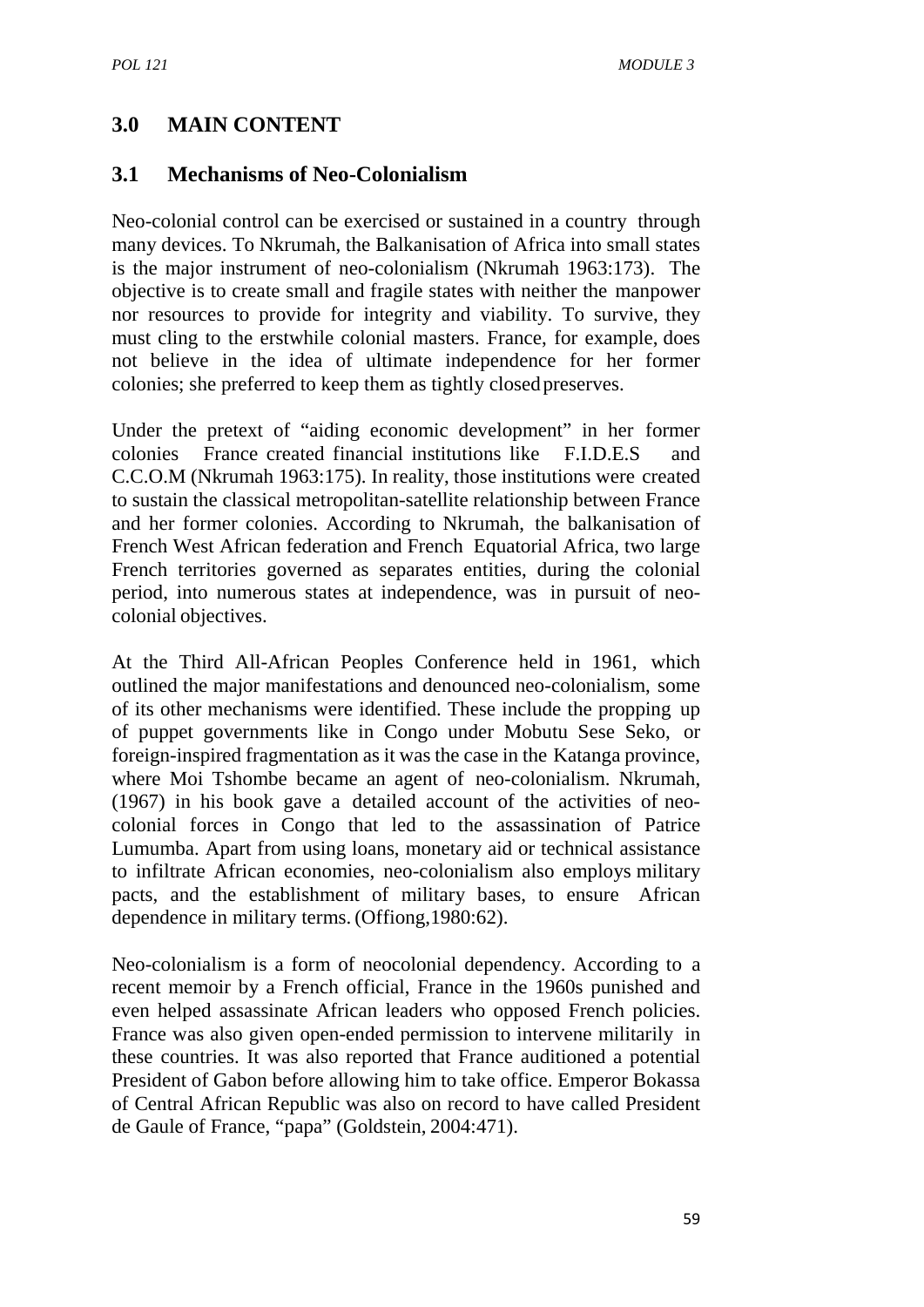### **SELF-ASSESSMENT EXERCISE**

Critically examine the role of foreign aid in African politics.

## **3.2 Impact of Neo-Colonialism**

We already know that colonialism was a huge economic enterprise, with other dimensions political and socio-cultural. So is neo-colonialism when it transformed into the "Last stage of imperialism" (Nkrumah, 1974). Therefore, neo-colonialism has its political, economic, military and cultural aspect which we are nowgoing to separately assess, for analytical purposes.

## **3.2.1 Political Aspect**

We also know that African definition and conceptualisation of democracy is Eurocentric. Africans borrowed foreign systems, institutions and even process, and look toward the examples of the West when they seek to consolidate democracy. So democracy is not consolidated when it does not conform to western tradition or precepts. To nourish or renew the practice of democracy African leaders travel to western cities to learn about or rework their political systems. Thus neo-colonial mentality was not accidental, it was deliberately ingrained in the consciousness of African nationalism Davidson (2000: 13) called it "advisory democracy" to enable neo-colonialists to retain levers of interest and influence.

### **a. Retention of Colonial Frontiers**

Former colonial masters prefer the "moderate and responsible" nationalists to become the favoured recipients of power vacated by Europeans. But the "radicals" and malcontents", who saw the dangers of "neo-colonialism, nation-statism" and pressed for interterritorial federalism for Africa, were carefully identified, and often prevented from assuming power. Because the moderates were eager to assume power, they accepted the frontiers of colonial partition and embraced the idea of fragmented nation states. This was how neo-colonial intrigues laid the political foundation favourable for the sustenance of its interests in Africa.

### **b. Acceptance of Language of Domination**

An uncritical view of the imposition of a foreign language may be considered merely as a cultural aspect of neo-colonialism. It, however, has a deeper political connotation. The unwritten law of the decolonisation process in Africa was that new nationalists had to be fluent in at least one European language particularly that of the colonial master, as well as the culture and history of that language (Davidson 2000: 106).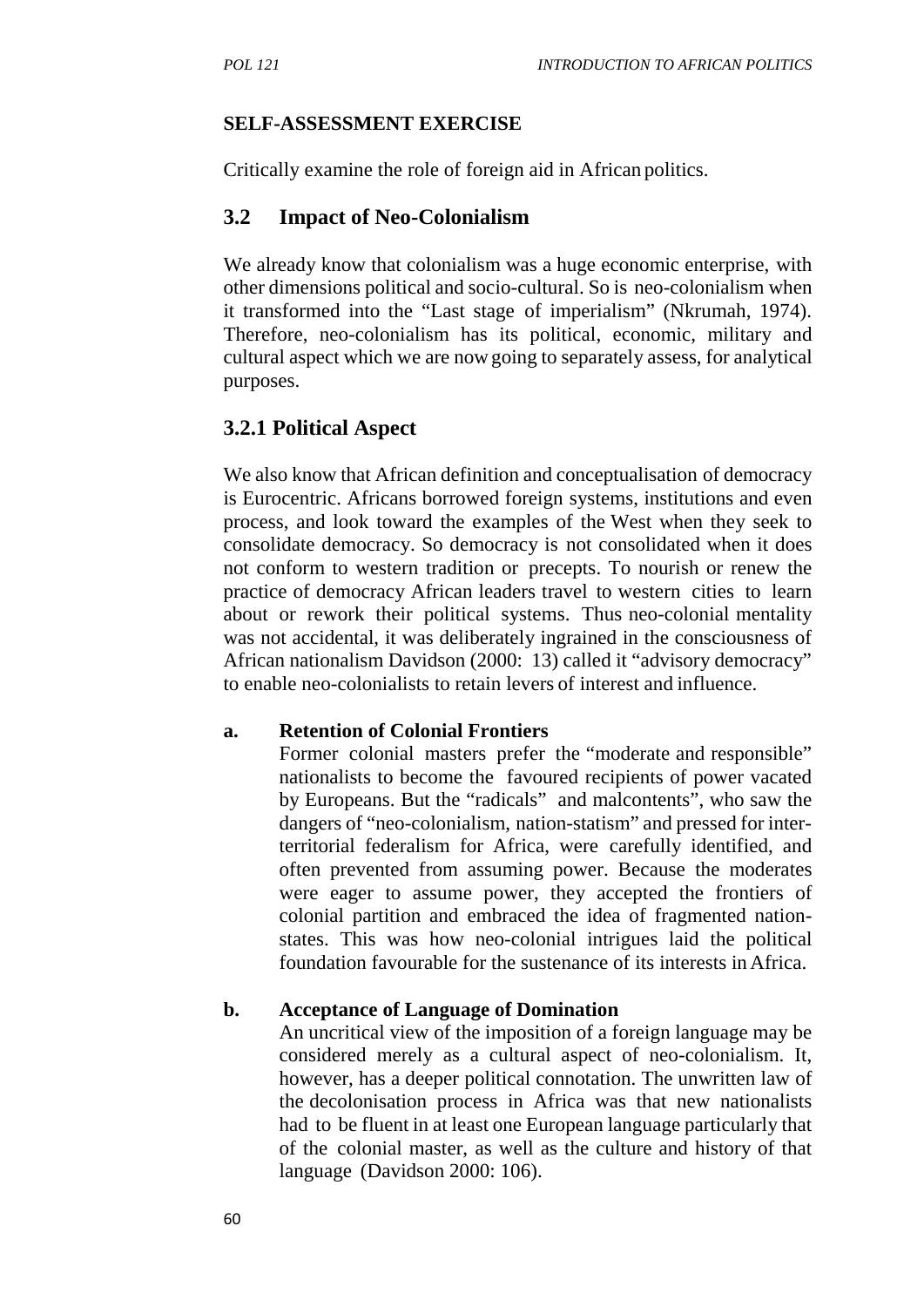This was a pre-requisite before an African could be considered as having been "modernised" or westernised, without which he was not qualified for political leadership in independent Africa. This was to demonstrate the unbroken chain between the colonial era and the present era, the use of language as a weapon of political domination, and to further re-classify Africans today as "Anglophone," Francophone or Lusophone.

Apart from the imposition of foreign languages as the lingua franca in most African states, including some North African States where there has been a strong Arab language renaissance, the use of language in a non – innocent form, began with the dawn of colonial rule in Africa. When Europeans came on their expeditions, they claimed to have "discovered" a "Dark" continent, as if Africa never existed before they came, and with all the connotations the label dark, or black. Africans were also "pacified" when colonial rule stopped "inter-tribal" wars, as well as the urgency to "westernise" the "natives" to "detribalise Africans. The import of this was to portray the Europeans as the standard of humanity, to which Africans, even after independence must aspire. As argued by Iweriebor (1997:63) the designation of Africa, along with Asia as the third world includes "assumed political, social, cultural, and probably even mental underdevelopment, each of which has its descriptive sub-categories."

# **3.2.2 Economic Aspect**

Having succeeded in the political aspect, it was then easier for neo colonialism to accomplish its economic object and consequently Africa's sustained exploitation, dependence and underdevelopment. Neo colonialism has therefore deepened African trade trap/gap, unequal exchange as well as resource and wealth depletion. In an article entitled "Looting Africa" in the Time magazine, its authors acknowledged that the tradition which began when Africans were "plundered by Slavers, its animals by Poachers and its mineral wealth by Miners", continues today under neo-colonialism (Bond; 2006:55-56). Africa's unfair integration into the international capitalist system has also promoted export dependence, and falling terms of trade; due to high levels of price volatility, associated with primary production.

In the 1980s, prolonged economic downturns forced many African States to embrace the Structural Adjustment Programme (SAP) as a strategy for recovery. Iweriebor, (1997) described SAP as the "Highest Stage of Neocolonialism" because it was an attempt to re-colonise African countries. From Nigeria, Ghana, Uganda and other African countries where SAP was accepted as neo-liberal orthodoxy, the programme converted the states "into the executive agencies of Western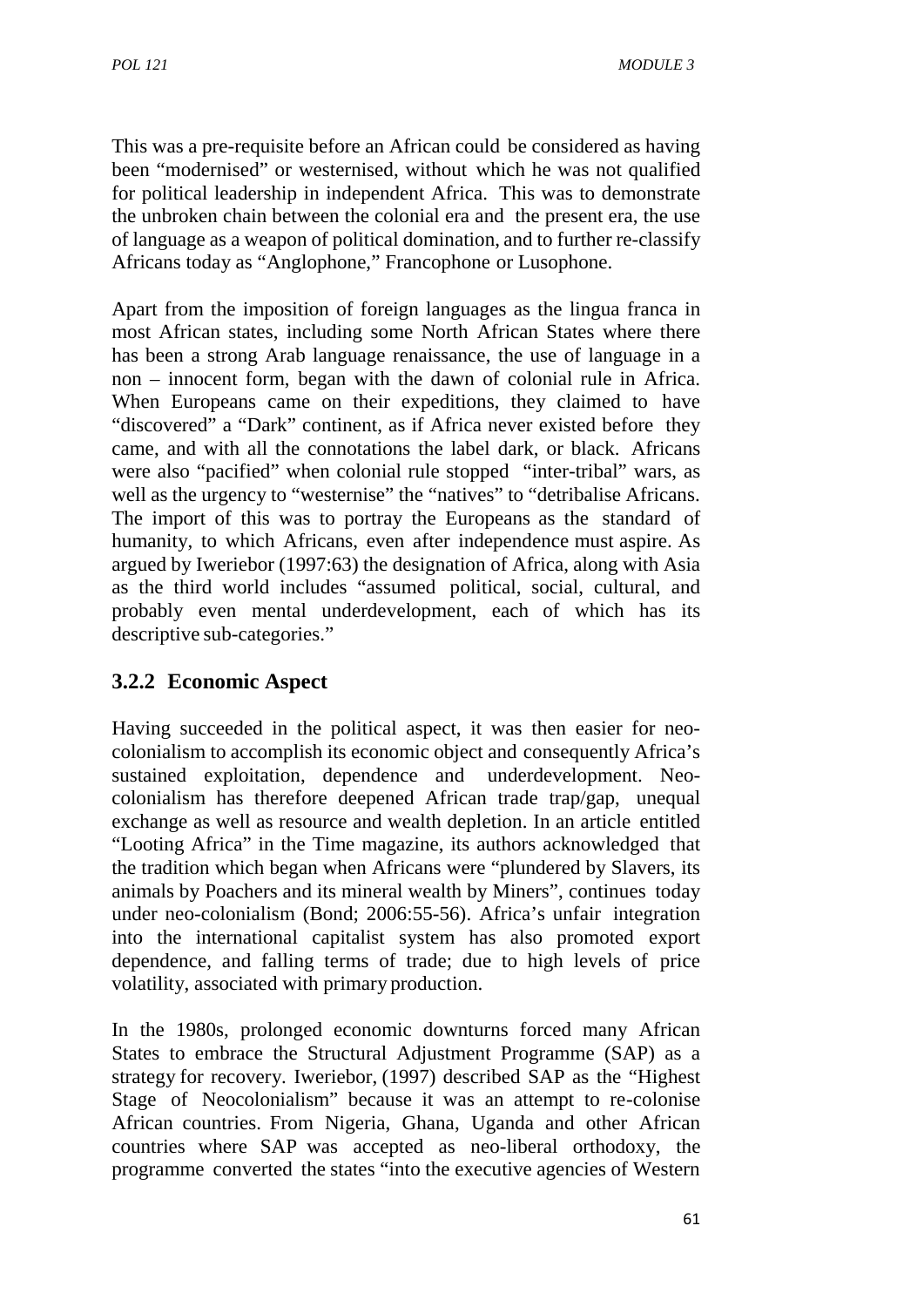FOL 121<br>INTRODUCTION TO AFRICAN POLITICS<br>imperialism". By accepting the IMF package the sovereignty of these<br>states was therefore compromised through the activities of the IMF. states was therefore compromised through the activities of the IMF.

# **3.2.3 Military Aspect**

Through military ties, neo-colonialism succeeded in enforcing and consolidating its grips on the African States. The military aspect of the triple – neo-colonial strategy was speedily affected in the early 1960s. Nkrumah (1967:XII) revealed that in 1966, there were seventeen foreign airbases, nine naval bases, owned and operated by members of the North Atlantic Organisation (NATO). Besides, foreign military missions were established in Kenya, Morocco, Liberia, Libya, South Africa, Senegal and Ivory Coast. Key NATO countries also possessed three rockets sites and atomic testing range in North Africa.

In Nigeria, though Tafawa Balewa was forced by domestic pressure to abrogate the Anglo – Nigerian Defence Pact, his and subsequent Nigeria administrations depended on British military institution (for example Sardhurst) for the training of the country's military officers. Balewa was not restrained in his patronising remarks about Britain: "We are grateful to the British officers whom we have known, first as masters and then as leaders and finally as partners, but always as friends "we shall never forget our old friends" (Aluko, 1981). Not a few post-independence African leaders were of this frame of mind. This mindset was critical in the recolonisation of Africa's leadership, peoples and society, under the invisible regime of neo-colonialism.

# **3.3 Neo-Colonialism and Africa's Dependence**

## **3.3.1 Multinationals as Engine of Growth?**

A multinational corporation (MNC) is a corporate organisation that owns or controls the production of goods or services in at least one country other than its home country. A multinational company generally has offices and factories in different countries and a centralised head office where they coordinate global management. Multi-national corporations emerged on the world scene in the post-World War II era. These global giants became an economic necessity when it dawned on the colonial masters that direct rule was no longer realistic; and they needed a replacement that would serve the goal with equal, if not greater efficiency. Though America was a forerunner in the global penetration of trans-nationals, in Africa, European countries leveraged on the ties they maintained with their former colonies, to re-establish informal control, through these corporations. Thus, in Africa Unilever, B.P and Royal Dutch Shell, Philips and Peugeot Automobile took over European manufacturing, petroleum, electronics and automobile business interests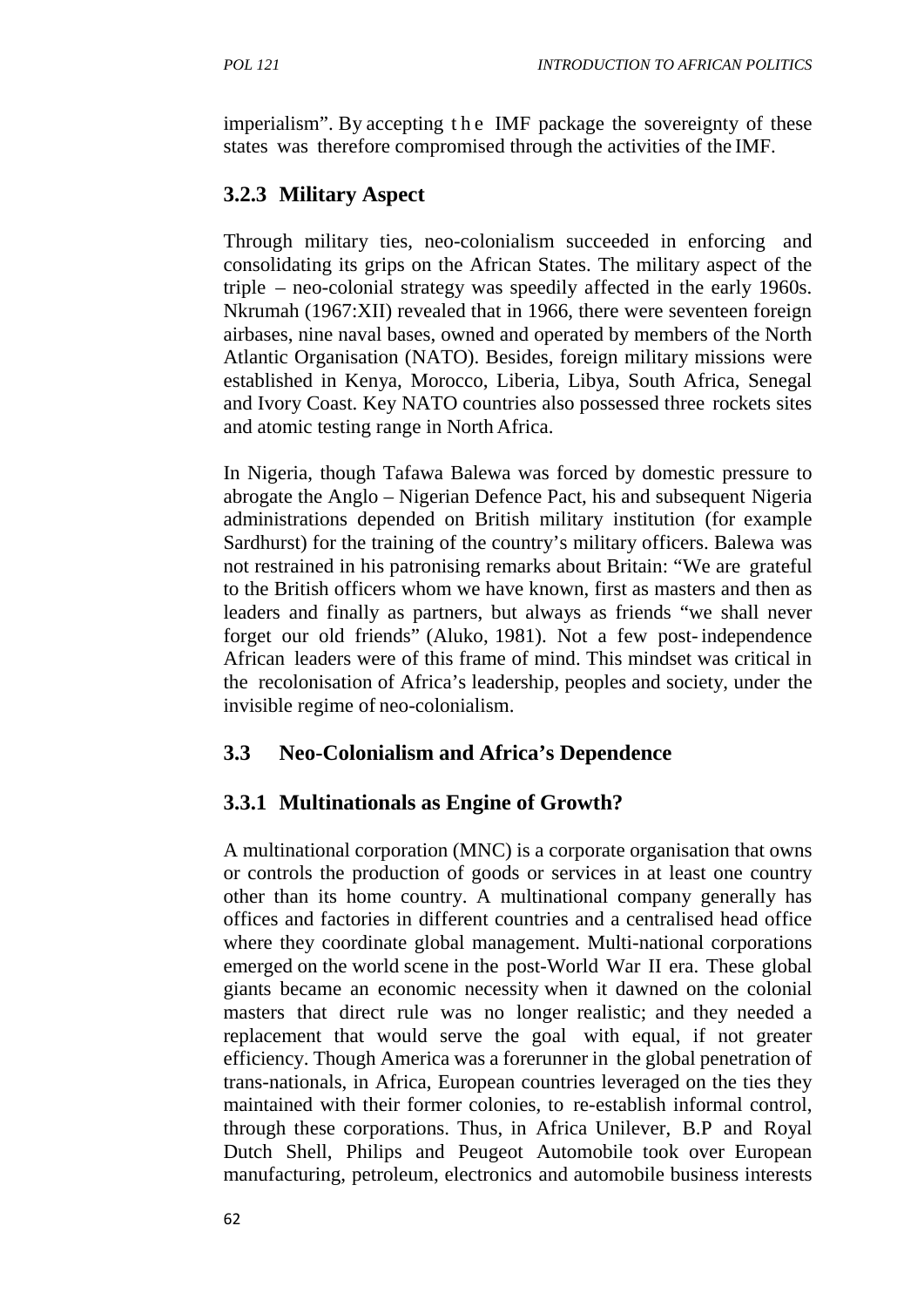in Africa (Oatley, 2000). Just like colonialism, the regime of multinational was promoted by the West as "engine of growth". This is based on the assumption that their operation generates what economics call "positive externalities" in the host country; promote foreign investment, transfer of technology, and management expertise, and efficient allocation ofresource.

Experience in Africa has shown that multinationals, rather than promote growth operate as instruments of capitalist domination. Oattey lamented:" it seems incongruous to achieve political independence from colonial powers and yet continue to struggle under the economic dominance of the colonial powers multinational firms". From the list of the multinationals already mentioned it is obvious that they always engage in critical areas of the national economy, in which the government is more interested and where conflict of interest often arise. This colonial powers and yet continue to struggle under the economic<br>dominance of the colonial powers multinational firms". From the list of<br>the multinationals already mentioned it is obvious that they always<br>engage in critical domestic politics, or try to undermine the security of the host country: the extreme is their strategy of beating around codes established to regulate their operations.

Vernon (1998: 28) provides a clue why this conflict of interest cannot be avoided: "the regime of a nation-state is built on the principle that the people in any national jurisdiction have the right to maximise they are well being, as they define it…. The MNC, on the other hand, is bent on maximising the well being of its stakeholders from global operations". And more often than not, they succeed in this contest of power through devices such as "inter-locking directorship and cross-shareholdings: people in any national jurisdiction have the right to maximise they are<br>well being, as they define it.... The MNC, on the other hand, is bent<br>on maximising the well being of its stakeholders from global operations".<br>And mo it nationalised the assets of the British Petroleum. The official reason given for the action was to prevent Nigeria oil from getting to the enemies of Africans in apartheid South Africa. But the un-stated and more convincing motivation was to force the hands of Margaret Thatcher led the British government in the then protracted negotiation for Rhodesian (now Zimbabwe) independence (Aluko; 1981:212).

### **SELF-ASSESSMENT EXERCISE**

What are multinational corporations?

## **3.3.2 Strategies to Combat Neo-Colonialism**

This analysis of neo-colonialism is not complete if we fail to recommend "a correct and global strategy" to defeat it. Therefore the only way to discover and expose neo-colonial intrigues is to examine the nature of the struggle for independence. If the liberation movement is firmly established, the colonial power invariably resorts to a "containment" policy to stop any further progress, and slow or deaden its impact.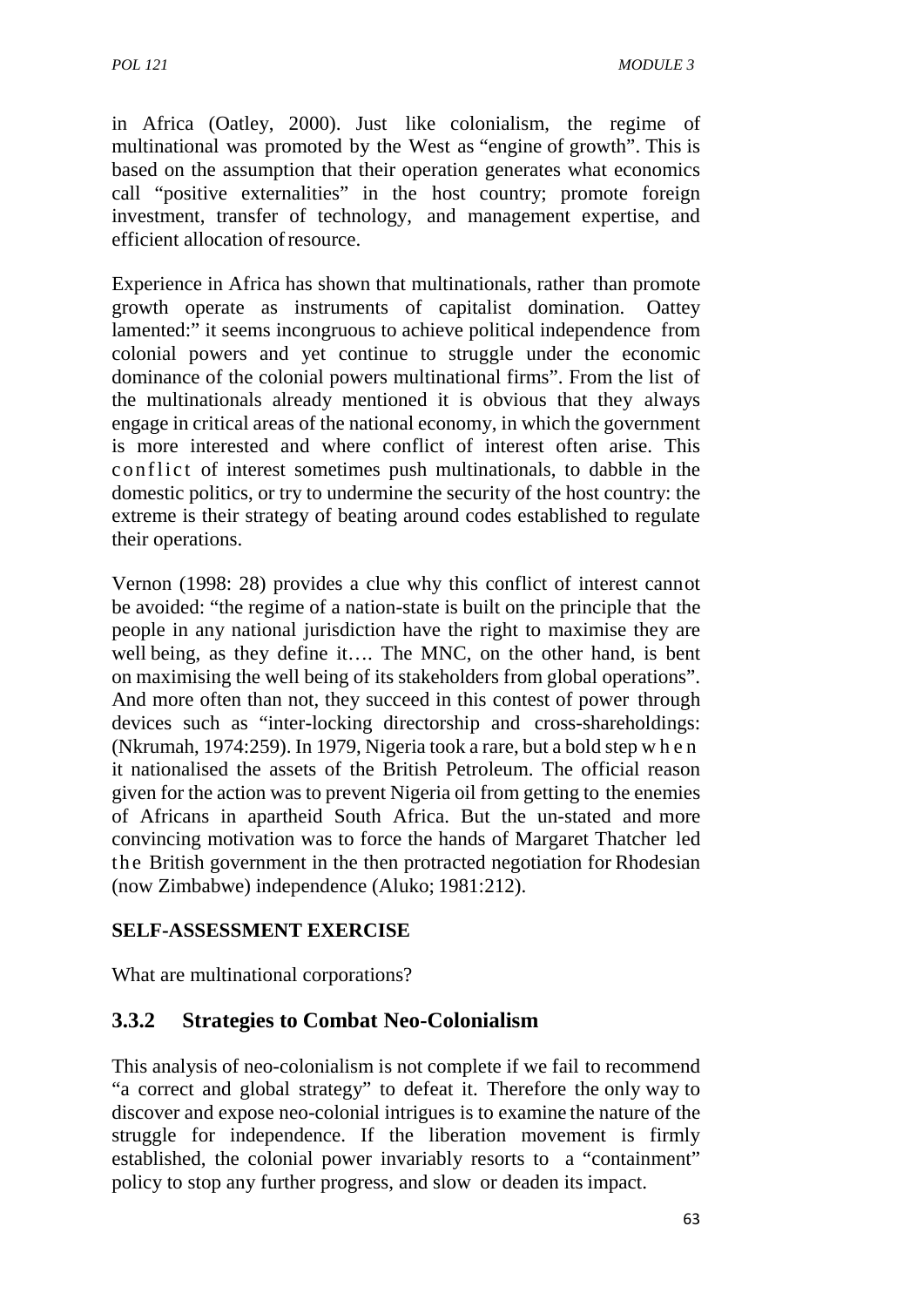But the machinations of colonial power were bound to fail if the nationalist leaders maintained a clear spirit of vigilance and cultivated genuinely revolutionary qualities. The correct strategy should be preventive in nature; aimed at preventing a state from becoming a puppet or client state. But where neo-colonialism has become established African states must unite and deal with neo-colonialism on a Pan-African basis, otherwise, Euro-American forces will continue to undermine, selectively, African core interest.

For obvious reasons, Kwame Nkrumah's advocacy of a continental union for Africa was unpopular in the early sixties. The reason is not farfetched. Most African leaders were conscious and jealous of their newly won independence and were not prepared to compromise it in the name of African unity. But in this age when efforts are being made to convert the barrier of colonial imposed boundaries into a bridge of opportunities for cooperation among nations, Nkrumah's suggestion, in retrospect, has probably proven to be too attractive an idea to be ignored. Indeed, the establishment of the African Union in 2001 is a step in this direction.

# **4.0 CONCLUSION**

Neo-colonialism in its operations modified the mechanism of direct control, for a subtler, and disguised strategy of manipulation of the economies of African states. Consequently, exploitation is more efficient under neo-colonialism while resistance to it elicits less mass support. Neo-colonialism in its operations modified the mechanism of direct<br>control, for a subtler, and disguised strategy of manipulation of the<br>economies of African states. Consequently, exploitation is more efficient<br>under neo-c masters took conscious steps to prepare the minds of Africans for "Flag" independence, even if it would mean handing over power to those who would collaborate with the Europeans in the exploitation of Africa. Whether it relied on the operations of multinational corporations, unfair trade arrangements, or foreign aid manipulation, neo-colonialism would not have succeeded if not for the fertile ground provided for it by African political leadership. Therefore, solutions to the problems created by neo colonialism can be found within, then outside Africa.

# **5.0 SUMMARY**

In this unit, we discussed different mechanisms employed by neo colonialism to achieve its objectives. We also examined the political economic and military aspects of neo-colonialism. We further analysed the role being played by Multinational Corporations in carrying out exploitation in the name of business activities. We also added that the concept of foreign aid is a major factor in Africa's external indebtedness and consequent underdevelopment.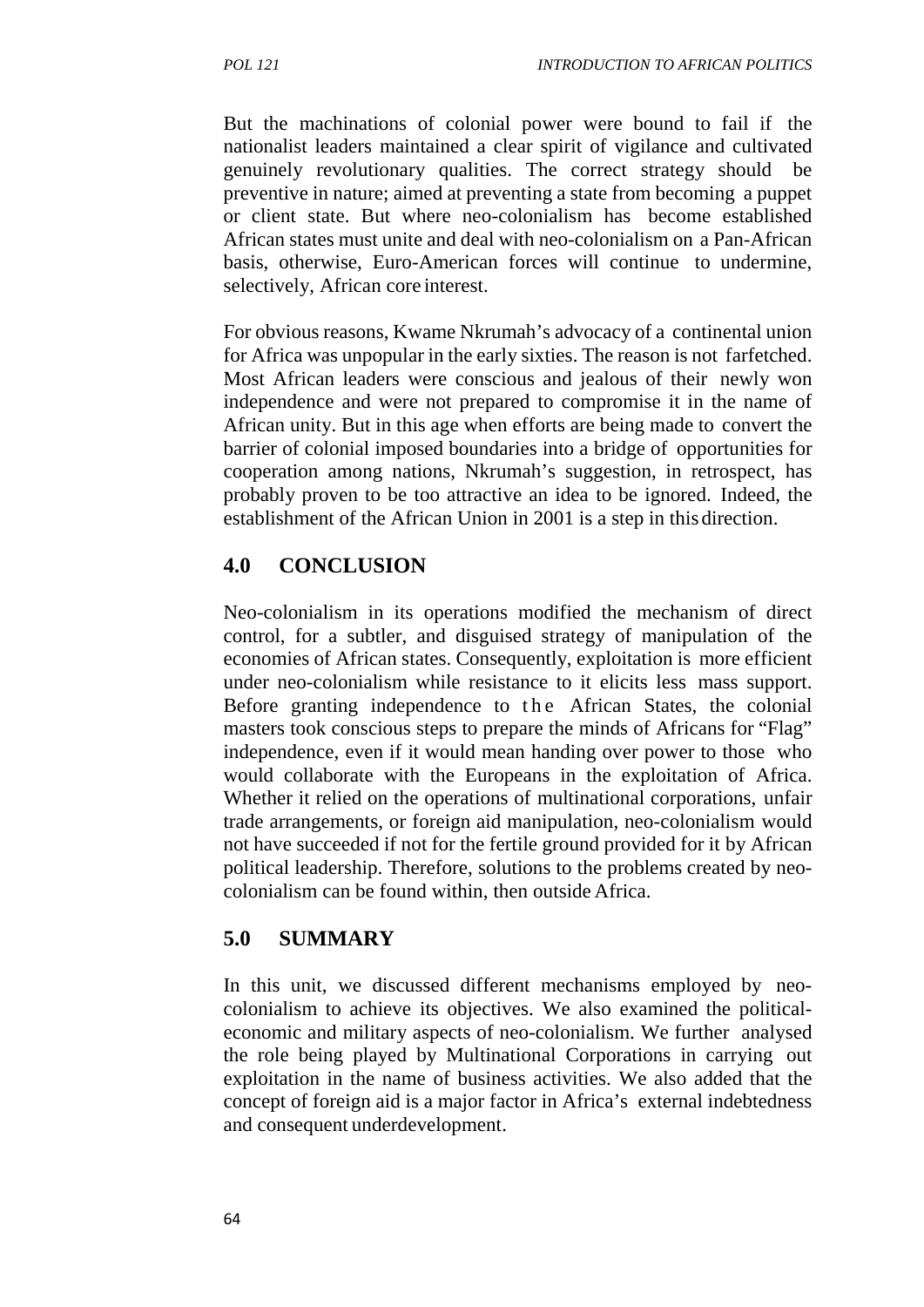## **6.0 TUTOR-MARKED ASSIGNMENT**

- 1. How valid is the view that multinational corporations are "engine of growth in Africa?
- 2. Describe the major mechanisms of neo-colonial control in Africa.
- 3. What are the major dimensions of neo-colonialism in Africa?

## **7.0 REFERENCES/FURTHER READING**

- Onimode, B. (2000). *African in the World of the 21st Century*. Ibadan: University Press Ibadan.
- Bond, P. (2006). *Looting Africa: The Economics of Exploitation*. London: Zed Books.
- Offiong, D. (1980). *Imperialism and Dependency*. Enugu: Fourth Dimension Publishers.
- Iwerieber, E. (1997). *The Age of Neo-Colonialism in Africa*. Ibadan: African Books Builders.
- Nkrumah, K. (1974). Neo-Colonialism. *The Last Stage of Imperialism*. London: Panaf Books.
- Aluko, O. (1981). *Essays in Nigerian Foreign Policy*. Sydney: George Allen & Unwin.
- Oatley, T. (2003). *International Political Economy*. Delhi: New Parsley Education Ltd.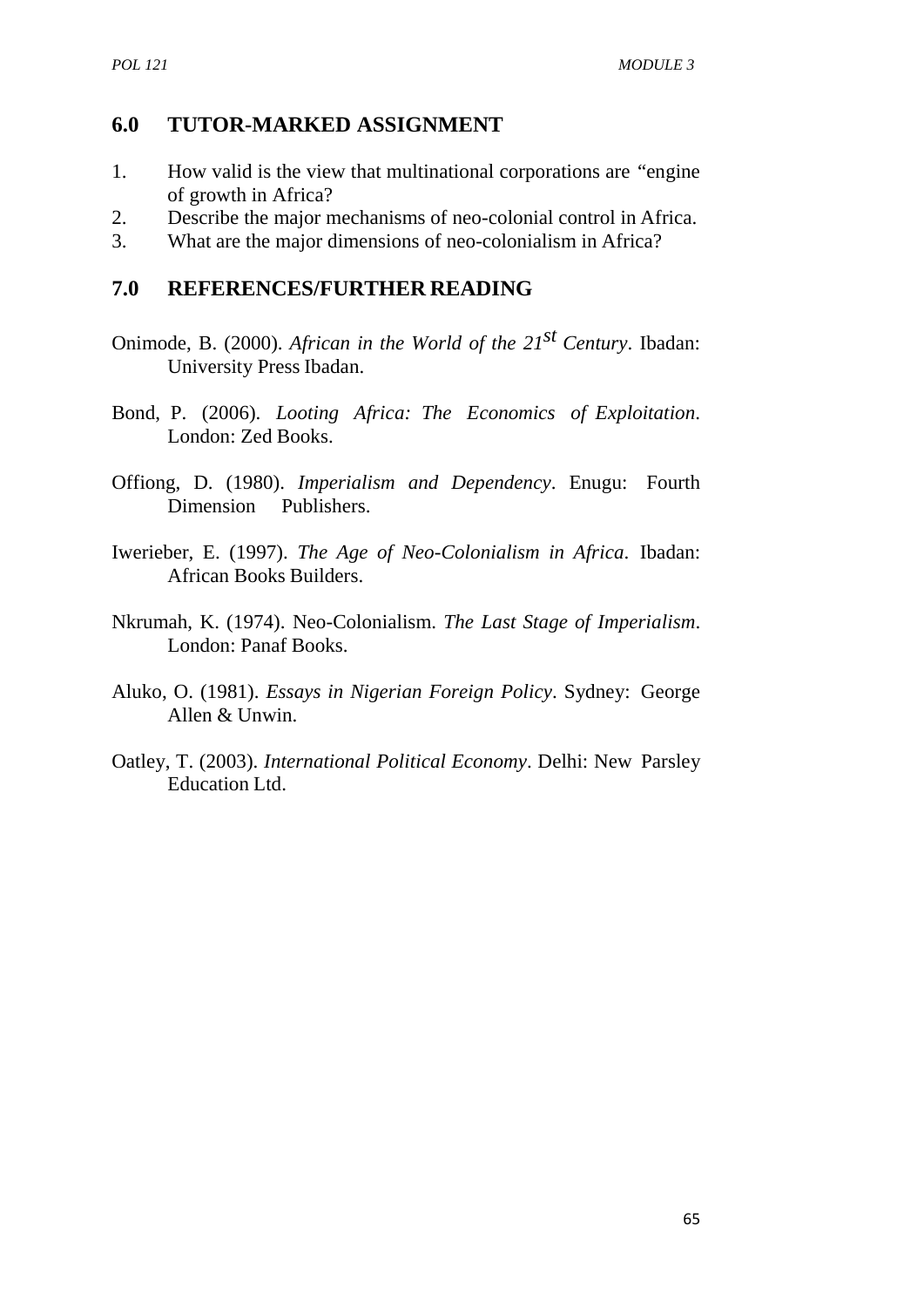# **UNIT 3 THE POLITICAL ECONOMY OFAFRICAN STATES**

#### **CONTENTS**

- 1.0 Introduction
- 2.0 Objectives
- 3.0 Main Content
	- 3.1 Concept of African Development
	- 3.2 Neo-Colonialism and African Development
	- 3.3 The first Development Decade
	- 3.4 Challenges of Industrialisation and Globalisation
- 4.0 Conclusion
- 5.0 Summary
- 6.0 Tutor-Marked Assignment
- 7.0 References/Further Reading

## **1.0 INTRODUCTION**

African political economy emerged from the circumstances of her forceful integration with the international capitalist system. Through the successive and combined impact of slavery, colonialism and neo colonialism, African's economy today is not only underdeveloped but also almost prostate. More than four decades of "flag" independence have also failed to free African states from her precarious dependence and near-stagnation. Rather than adopt correct development models, most African states have merely copied foreign-inspired growth models that are unsuitable for a developing society. The effect is that, to date, most African economies continue to suffer from exploitation and underdeveloped. This unit examines the negative impact of neo colonialism on African development analyses the effectiveness of the structural adjustment programme, and recommends a more appropriate policy response to African crises of underdevelopment.

## **2.0 OBJECTIVES**

By the end of this unit, you will be able to:

- identify the major features and character of African political economy
- explain the role of neo-colonialism in the deepening of African dependence and underdevelopment
- discuss what can be done to free Africa from the stranglehold of neo-colonial forces.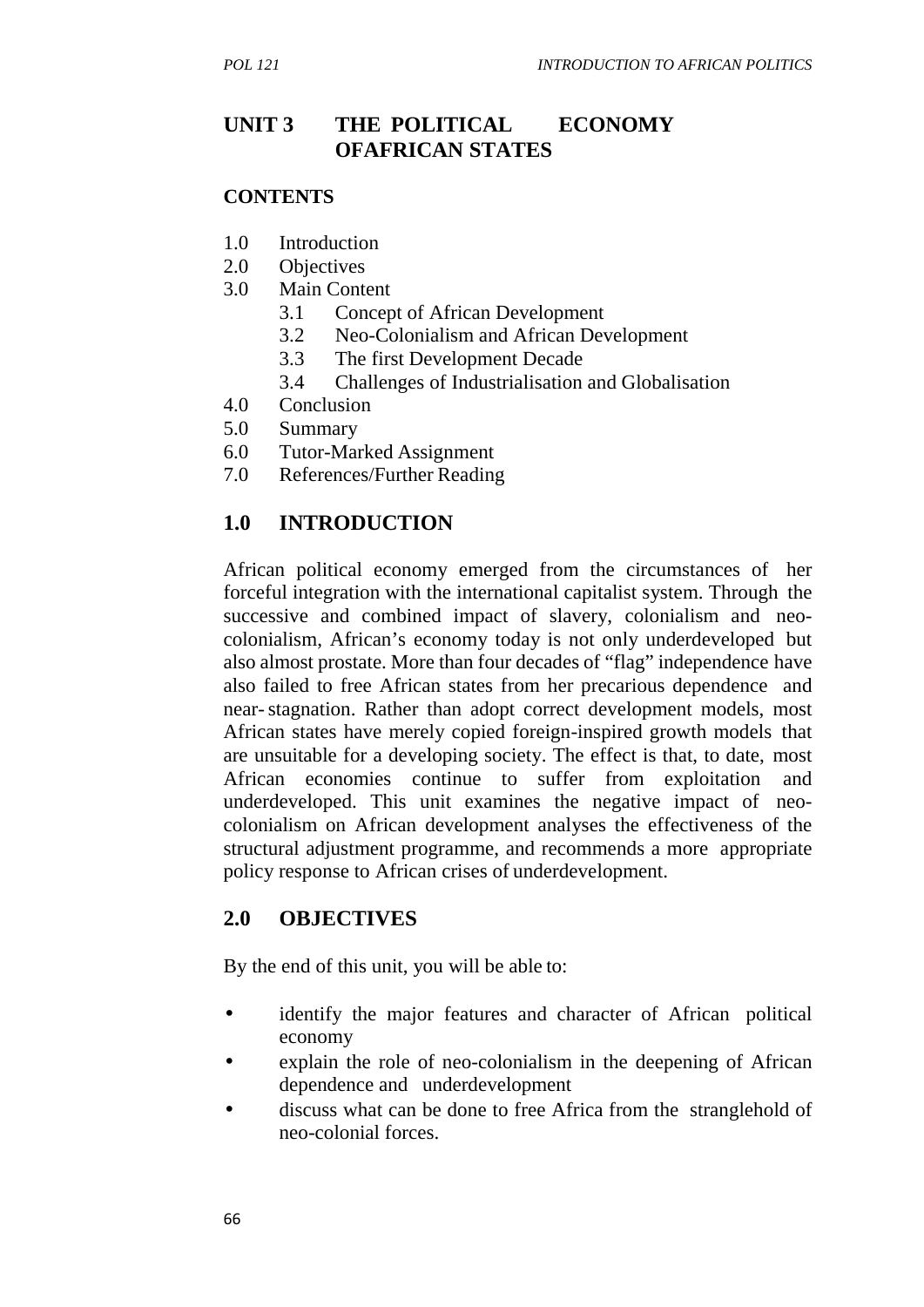## **3.0 MAIN CONTENT**

### **3.1 Concept of African Development**

The dominant theme of the penetration thesis is that the process of African development was arrested as a result of her encounter with Europe. During these five centuries of encounter, Africa was subordinated to and served the economic, political and psychological interests of Western imperialism. Worse still, after political independence, when Africa was expected to pursue a genuine programme of economic transformation, a developmental model, that have been programmed to perpetuate her underdevelopment, was imposed on the continent (Davidson: 1992).

Economists are united in their views that growth is not synonymous with development. Growth through can raise the general standard of living, and it is also a powerful weapon against poverty; but not everyone can benefit equally from growth (Lipsey, 1963:715). In other words, growth cannot eliminate all the major characteristics of an underdeveloped society. One, (1977; 139) grouped the major characteristics of underdevelopment under six headings: economic, agricultural, demographic, cultural, political and technological.

Nnoli (1981:29) dissected development into the economic, social and political aspects. Economic development, according to him, is concerned primarily with growth in GDP, industrialisation and capital formation. Social development emphasises the institutionalisation of Western social norms and behavioural pattern while political development focuses on political stability and institutionalisation of goals and means for achieving them. These three strands belong to the Western model of development.

But the Marxists have a different conception of development. They see man as the centrepiece of all development activities. Development, according to the Marxist, is a dialectical phenomenon in which individual and society interact with their environment and transform it for its betterment (Nnoli, 1981:36). Development, along with this perspective, changes in man's humanity and creative energies, not in things. It is a process of actualising man's inherent capacity to live a better and more rewarding life. It also implies increasing skill and capacity to do things, greater freedom, self-confidence, and material wellbeing.

African Development, therefore, implies those political, economic and social attributes that will make the continent to chart the course of dynamic and self-reliant development. Beyond the statistical indices, the tangible parameter of development is qualitative rather than quantitative. While the former deals with the ability to use the state apparatus to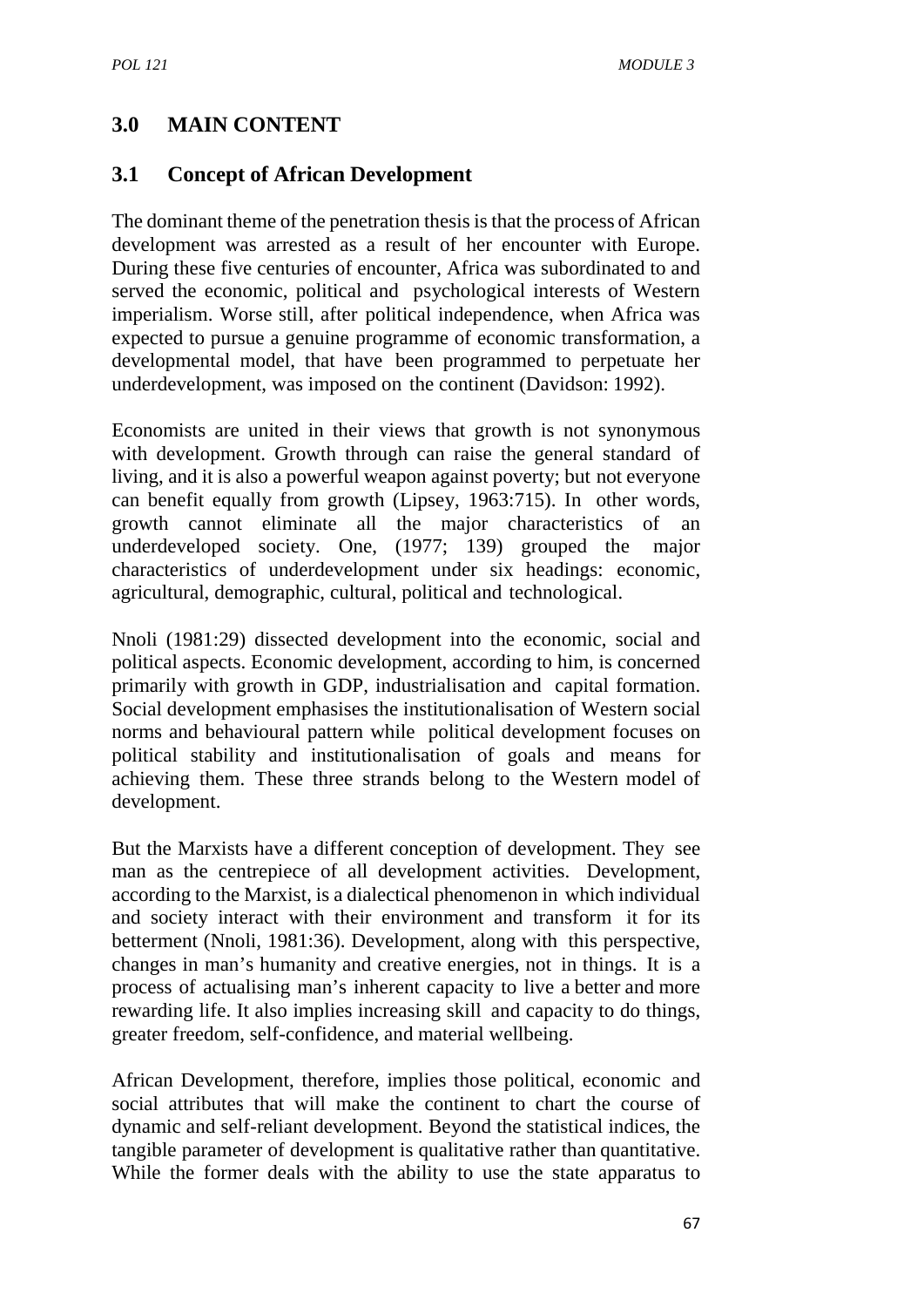realise the potential of a nation, the latter is merely concerned with measurable performance.

A society whose citizens are educationally cultivated, such that they can mobilise the latent resources to achieve maximum output, with minimum effort can be said to be developed. Society is also developed if resources are fairly distributed among its citizens, the economy is not vulnerable or unduly exposed to external forces, and its political system is stable.

## **3.2 Neo-Colonialism and African Development**

### **First Development Decade**

Kwame Nkrumah's Ghana blazed the trail as the first Black African colony to attain political independence on March 5, 1957. This historic landmark was due to Nkrumah's radical nationalism and his deviant anti-colonial posture, as reflected in his slogan: "we prefer self government in danger to servitude in tranquillity". But Nkrumah did not see Ghana's destiny as being separate or distinct from the African destiny. In his view, the independence of Ghana would be meaningless, if it was not linked with the total liberation of African territories" "our task is not done and our safety is not assured until the last vestiges of colonialism have been swept from Africa" (Nkrumah 1957:240).

Like Nkrumah, many African leaders realised that much-desired economic independence would not naturally accompany political freedom. It was when they discovered that the legacy of colonial capitalism was deeply entrenched and resilient than earlier imagined, that they changed their famous anti-colonial slogan thus "political independence is meaningless without economic freedom". Having realised that the struggle had just begun "independence was then considered, not an end in itself, but a stage, the very first stage of the peoples' revolutionary struggle" (Nkrumah 1973:485).

In the early sixties, having just emerged from colonial rule, compared with the developed nations, African States are economically weak. The long dependence on European and American financial and technical assistance has prevented the growth of local capital and robbed them of technical knowledge to develop their resources. Till date, African greatness remains at the level of her vast potentials. Nkrumah wrote: "we have in Africa the paradox of poverty in plenty and scarcity in abundance" (Nkrumah 1961:ix-x). However, the search for outside aid to remedy this situation lay Africa open to a grave and new danger, which not merely threatens but could even destroy the continent's hard-won freedom.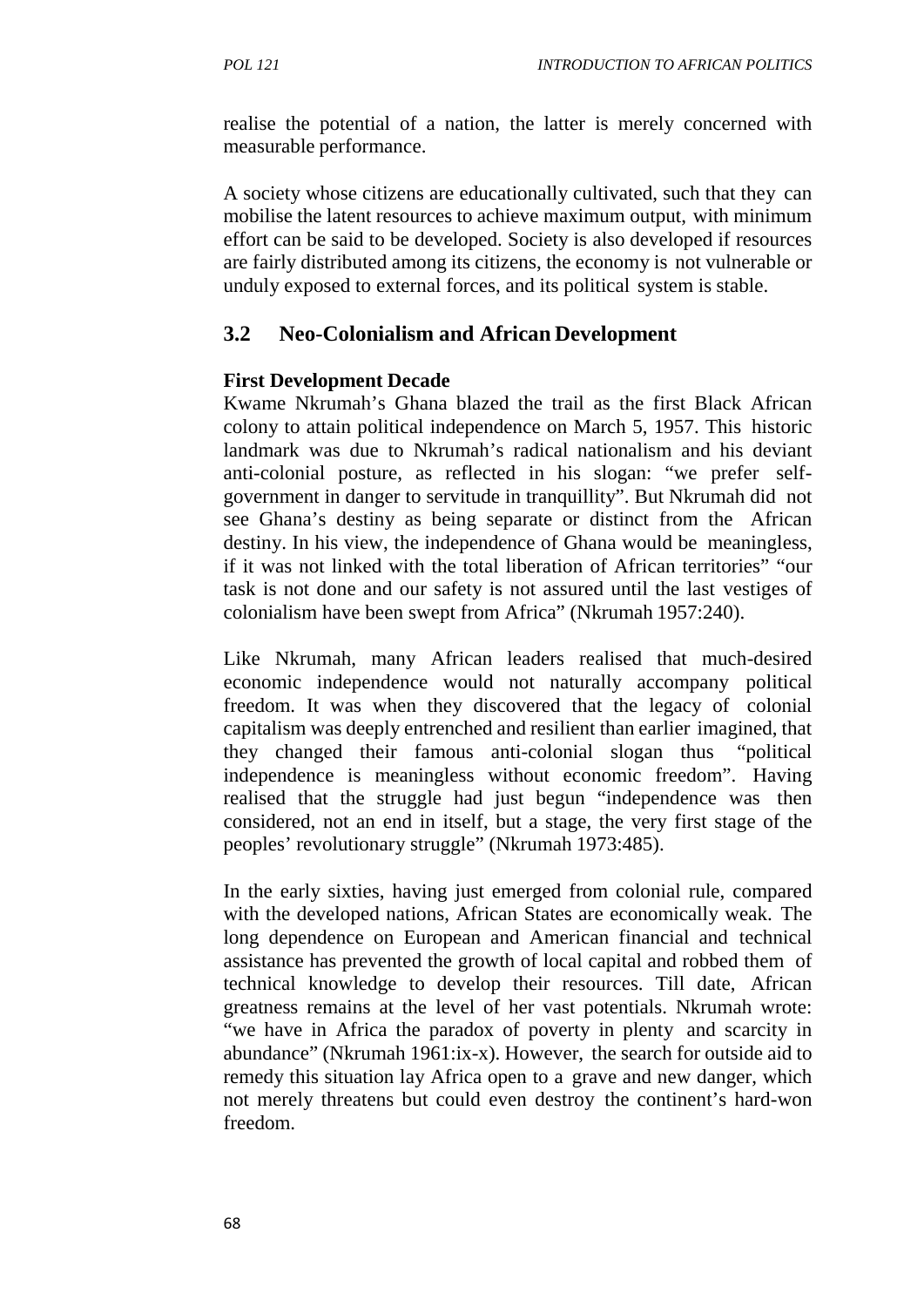In the immediate post-independent period, most African Countries, embarked on national development programmes, with the sole objective of achieving the economic breakthrough. The so-called first "Development Decade" in Africa was characterised by the adoption of Western-inspired economic policies, based on import substitution strategies and transfer of technology. Under the pretext of collaborating with the developed world, deceptive phrases such as "partners in progress" and "development aid" crept into the economic vocabulary of African States. But if properly analysed, aid is harmful to African interest. It is an instrument of recolonisation: "Aid to a neo-colonial state is merely a revolving credit, paid by the neo-colonial master passing through the neo-colonial state and master in the form of increased profits".

Therefore, the multilateral financial institutions like the World Bank and IMF through which these aids are channelled as conveyor belts are mere agents of international monopoly-finance capital. In the same manner that multi-national corporations, rather than being "engines of growth", are agents to foster African underdevelopment. Though these corporations, according to Nwankwo, claim to provide development finance and technology transfer, on the contrary, they are engaged in clandestine accumulation of capital, and restrict competition by establishing economic control in their spheres of operation (Nwankwo 1981:31-90).

African countries, during this period, also retained structures and patterns of economic activity, which helped to sustain neo-colonialism production and export of raw materials, dependence on bilateral and multilateral agencies for development finance, and dependence on the West for the supply of industrial machinery. If Africa failed to achieve economic take-off in the first Development Decade, the 80s was also "the lost decade", because of African inability to recover from the economic crises of the decade. (Baradat 2000:284).

### **SELF-ASSESSMENT EXERCISE**

What role is the specialisation of Africa in primary produce playing in sustaining the continent's neo-colonial status?

## **3.3 Challenges of Industrialisation and Globalisation**

Today with the whole world passing through the process of globalisation, neo-colonialism has entered a new phase. Through international trade, international migration and foreign direct investment, the process of interdependence among nations has been fostered. But Africa has not largely benefited from the capacity of globalisation to enhance the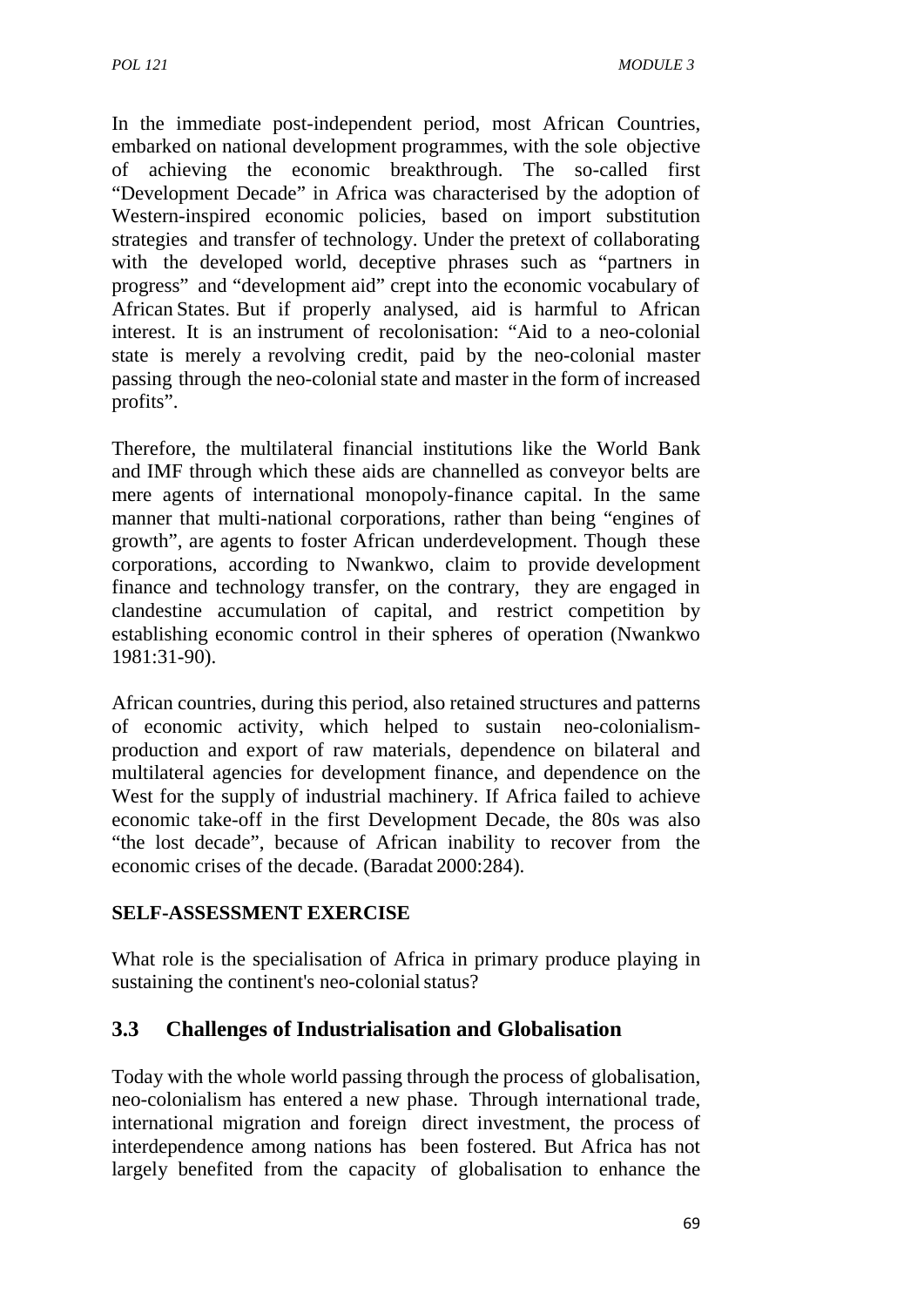frontiers of growth and development. The fruits of globalisation have not spread evenly around the world, because Africa, like most developing countries, is precariously positioned in the present interdependent world, now labelled, a global village.

The challenge before Africa today is how to reverse the unfavourable terms of trade between her and the developed world. Mbaya Kamkwenda, UN Resident co-coordinator in Nigeria captured the essence of this challenge succinctly when he said:

### *The world is being globalised and Africa cannot afford to stay out of the process.*

*But she cannot resign herself to entering it with both hands and legs bound. She has to be a player and handle her insertion into the dynamics in the light of the development path that she defines for herself and thinks that is the best for the well being of her people.* **(Nigeria Tribune January 14, 2003).**

Neo-colonialism is, by far not the only problem militating against African development; even if it is a critical factor. Industrialisation and its herself and thinks that is the best for the well being of her people.<br>(Nigeria Tribune January 14, 2003).<br>Neo-colonialism is, by far not the only problem militating against African<br>development; even if it is a critical fac against the continent. In the view of Baradat while industrialisation has produced great wealth for developed countries, it has created a new kind of slavery for developing countries: "The new slaves be they industrial workers or neo-colonial suppliers of cheap raw materials, are exploited more fully than those of the previous eras, because of the efficiency of modern system". (Baradat 2000:4).

The African States must radically break away from the development model designed by the West, or the hybrid of a system, disguised as "a mixed economy". Instead, the paradigm shift must be informed and dictated by African needs and aspirations. The public sector should be converted to become the new engine of growth. We must understand that wrong policy prescriptions are responsible for the increasing phenomenon of "failed state" in Africa. But this is not a justification for states to abandon initiatives in national planning and economic development. Therefore, because of the undeveloped nature of the private sector in Africa, a development programme which relies solely on the market forces, or what Adam Smith refers to as the "invisible hand," work against the realisation of development objectives inAfrica.

Fourthly political stability is another pre-requisite for sustainable development. Therefore, African States can only pursue a programme of uninterrupted development under an atmosphere of political stability. This is one surest way to realise the goal of African development.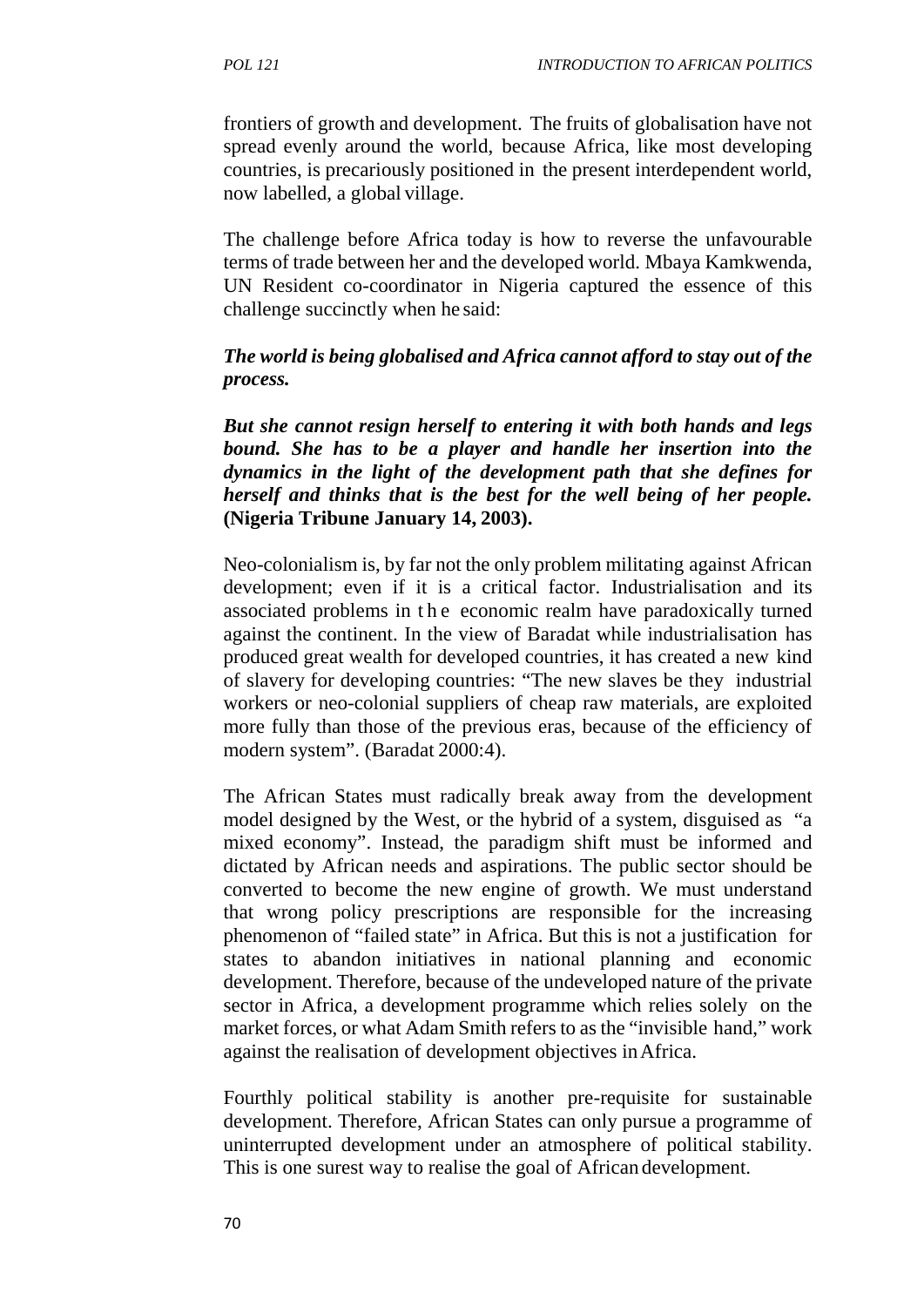## **SELF-ASSESSMENT EXERCISE**

What is the impact of globalisation on African economy today?

## **4.0 CONCLUSION**

Development is the goal of every society, whether advanced or simple. But what has made development efforts difficult in Africa is the history of her relations with other parts of the world. Whether defined in terms of slavery, colonialism, or its contemporary manifestations, neo colonialism- Africa had, and continues to be at the receiving end of the global divide. Therefore, only a just re-arrangement of this international relationship can alter African position positively.

# **5.0 SUMMARY**

We have defined and identified the main features of African political economy. We also explained why Africa is still trapped despite many years of independence. We also suggested strategies to bring about genuine development.

## **6.0 TUTOR-MARKED ASSIGNMENT**

- 1. Identify the main features and characteristics of African political economy
- 2. Assess the role of the Breton Wood institutions in the attempts by the African States to grapple with the crises of development.
- 3. What is the relationship between political stability and economic development?

# **7.0 REFERENCES/FURTHER READING**

- Fanon, F. (1963). *The Wretched of the Earth*. New York: Penguin Books.
- Rodney, W. (1974). *How Europe Underdeveloped Africa*. Washington D.C: Howard University Press.
- Nnoli, O. (1981). *Path to Nigerian Development*. Dakar: Codesria.
- Oatley, T. (2004). *International Political Economy.* New Delhi: Pearson Publication Ltd.
- Smith, B.C.(2003).*Understanding Third World Politics*. Massachusetts: Palgrave Macmillan.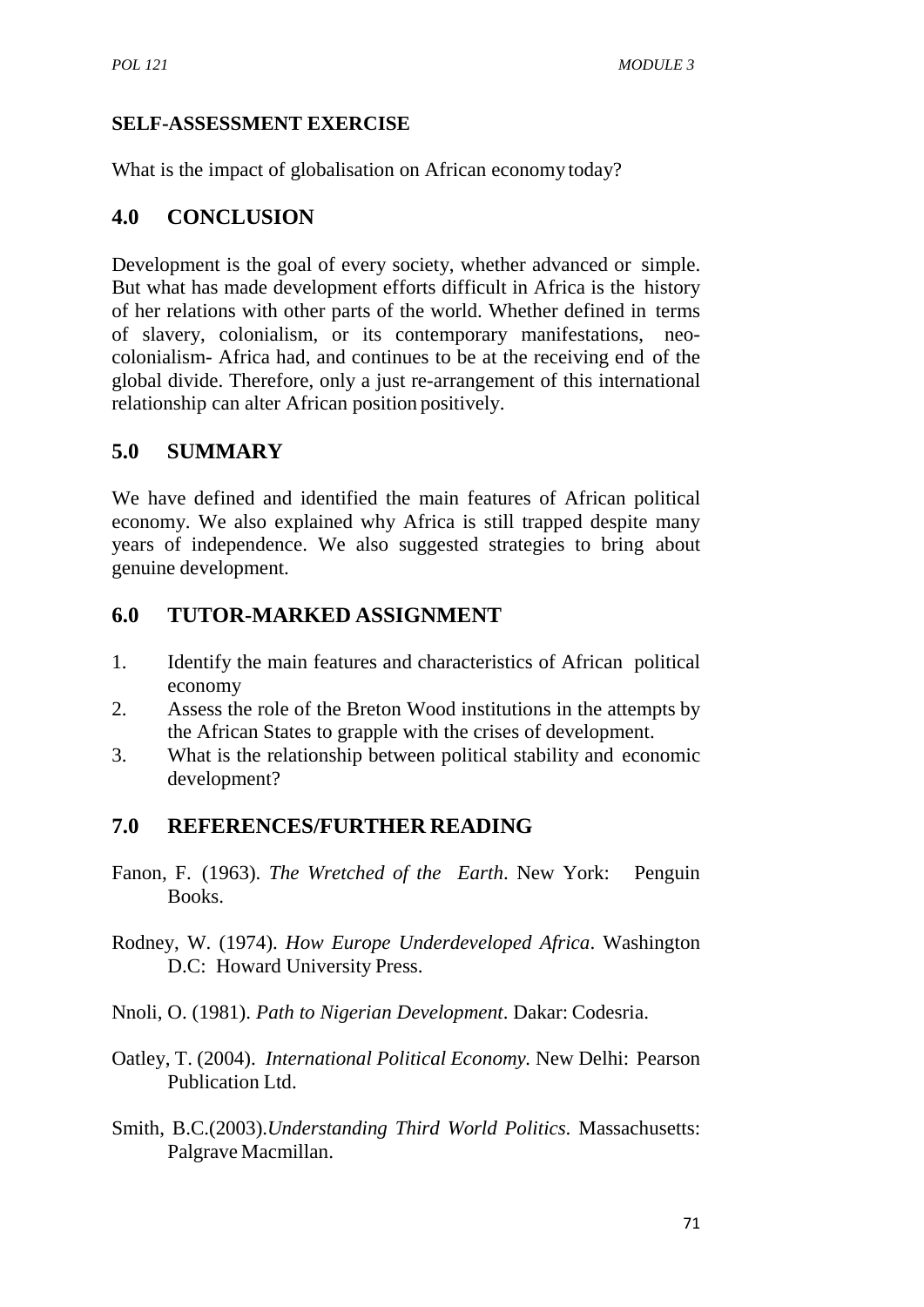- Bond, P. (2006). Looting Africa. *The Economics of Exploitation*. London: Zed Books.
- Onimode, B. (2000). *Africa in the World of 21st Century.* Ibadan: University Press, Ibadan.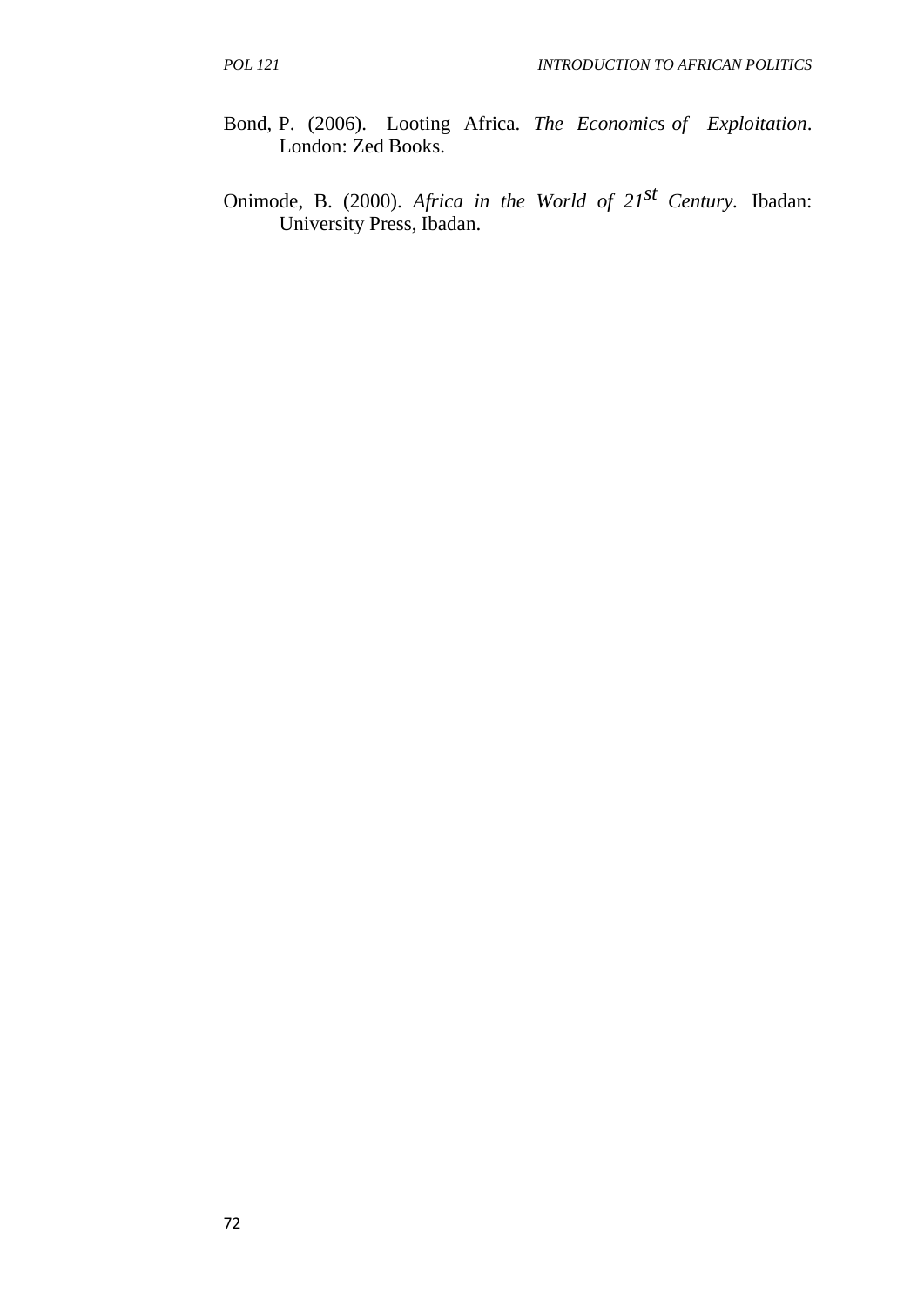# **UNIT 4 THE DOCTRINE OF AFRICAN SOCIALISM**

### **CONTENTS**

- 1.0 Introduction
- 2.0 Objectives
- 3.0 Main Content
	- 3.1 Concept and Basic Tenets of African Socialism
	- 3.2 Historical Context.
	- 3.3 The Critique and Reality of African Socialism
- 4.0 Conclusion
- 5.0 Summary
- 6.0 Tutor-Marked Assignment
- 7.0 References/Further Reading

# **1.0 INTRODUCTION**

The doctrine of African socialism was popular in the immediate post colonial era. It was applied as a rallying point, and a convenient mass mobilisation strategy, which replaced the dying concept of anti-colonial nationalism. African socialism rejects the fundamental Marxist proposition of class distinctions, economic antagonism and revolution as the realities of African societies. This unit discusses the doctrine of African socialism and how it differs from utopian and orthodox socialism. It examines the various views by African socialists, offered a critique and related their optimism to the objective reality of the African society.

# **2.0 OBJECTIVES**

By the end of this unit, you should be able to:

- explain the doctrine and tenets of African socialism
- differentiate African socialism from orthodox Marxist socialism
- evaluate the success of African socialism as a post-colonial ideology.

# **3.0 MAIN CONTENT**

# **3.1 Concept and Basic Tenets of African Socialism**

The basic tenets of African socialism can be summarised as follows: as a doctrine, it identifies with the historical progressive movement of African people; as an ideology, it seeks to create an identity for Africans that will transcend tribal or sectional boundaries; and as a social system, it concentrates power in the hands of the political elite to direct the affairs of their people, as they deem fit.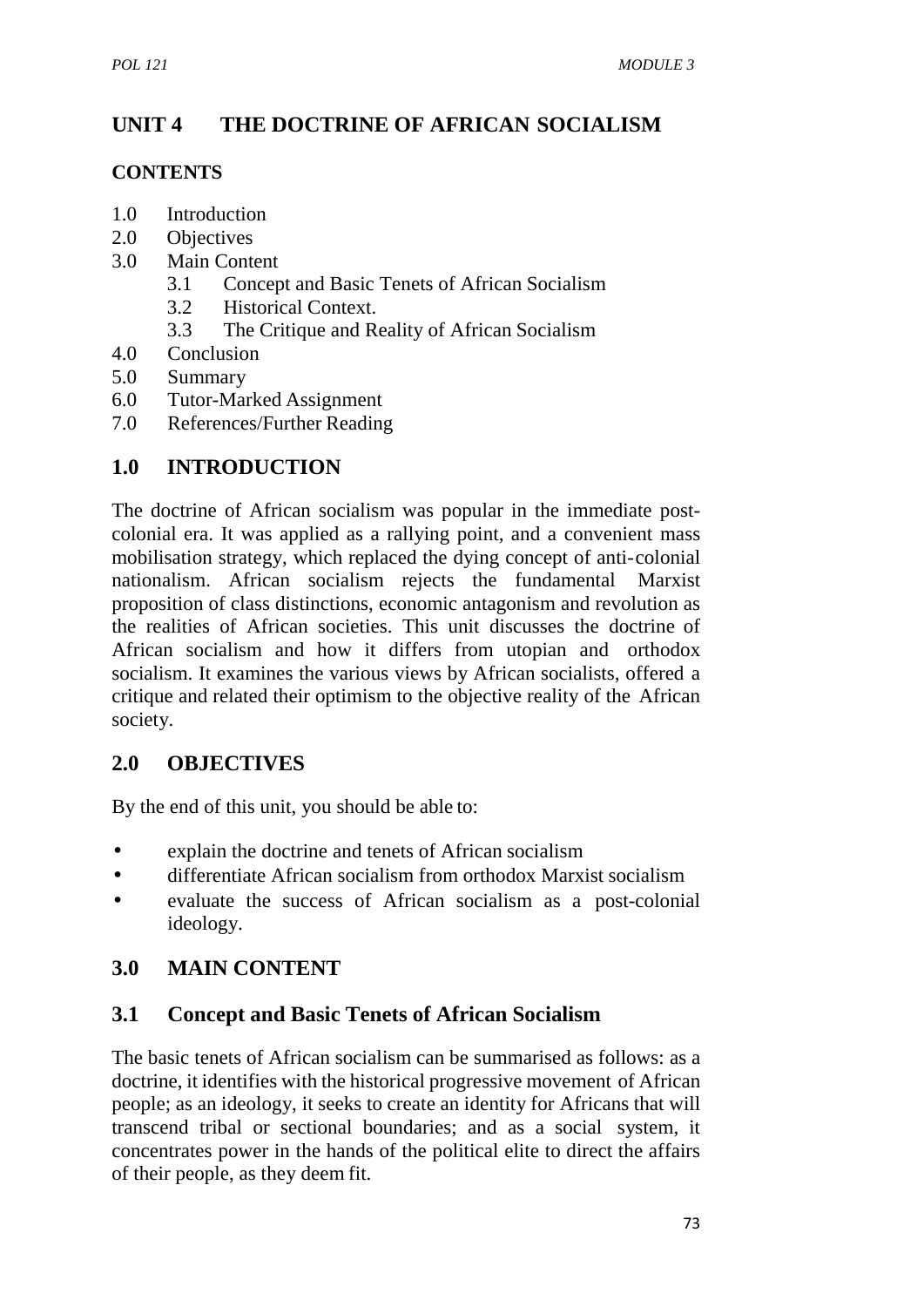Since socialism is a way of life in traditional African society, a socialist society can only be built by those who believe in and whom themselves practise the principle of socialism (Nyerere 1968:204). Apart from reducing the role of the individual within the society the basic principles of African socialism are manifested and reflected in the family, the nature and theory of society, as well as the role of the state and government.

A major principle of African socialism is that man has no distinct personality separate from that of society; his destiny or future is inseparable from that of society. Therefore the prosperity of the individual is the prosperity of his brethren (Otite 1978:144). The family is also a major factor in the success or failure of African socialism because as an agent of socialisation or primary unit of enculturation, it is responsible for the production of social capital and the continuity of egalitarian African value, modelled on the concept of brotherhood and kinship symbolism.

African socialism does not believe in the Marxist prediction of the "withering away of the state". On the contrary, the government was urgently needed to provide the capital required for socio-economic development to meet the "revolution of rising expectations" that arose at the dawn of independence. Also, apart from adopting revolutionary language during the anti-colonial struggle, the only radical step embraced by African socialists was nationalisation; which was seen as one way of improving the material comfort of Africans. This was seen as another way to safeguard the hard-won independence of African states, from being lost to neo-colonial forces. In Nyerere's words; "to nationalise in Africa is to socialise--- in our country nationalisation means socialism" (Jordan, 1978:41).

The adoption of African socialism has inevitably encouraged African leaders to promote a one partly dominant regime, a phenomenon which Sekou Toure once described as "Democratic Centralism". The argument is that having sufficiently mobilised the people under a strong national organisation during nationalist agitations, it was only rational to allow the emergent political leaders at the threshold of independence to retain power, undistracted by divisive opposition elements, to pursue the programme of economic development of African states. It is, therefore the responsibility of the party to put forward the goals of the state while the government should carry them out. The trend towards a one-party state in order to remove, according to Otite, antagonist pockets of power, has become "a concomitant of African socialism (Otite 1978:148).

In the perception of African socialists, traditional African societies are classless, egalitarian and conflict-free. Though it is possible to discern something close to a client-patronage, or dependency relationships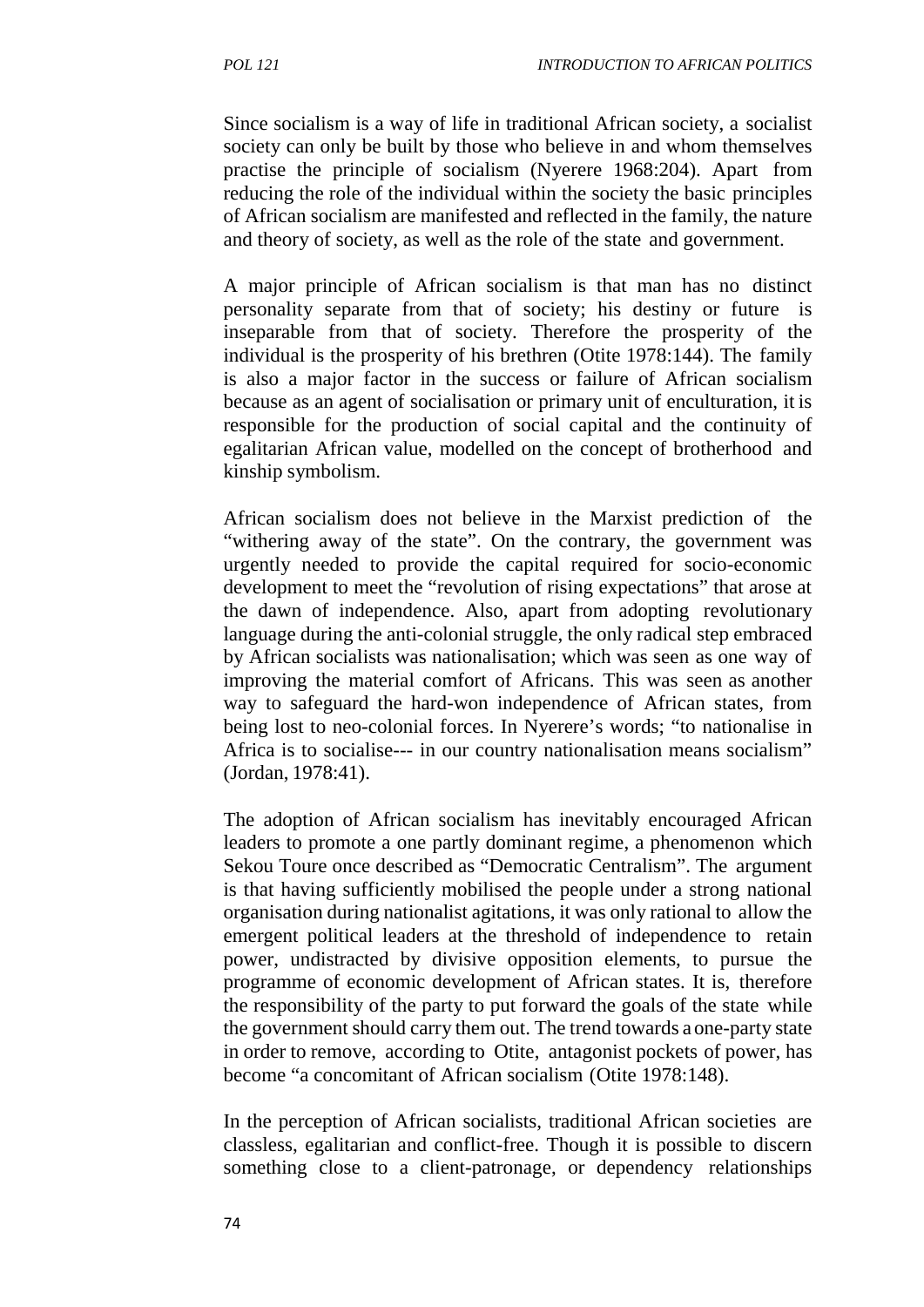between the rulers and the led, especially during the infrequent moments of succession, yet, the overall structure of African society is that of harmony and unity of purpose.

Also, because African societies rest on communalistic values rather than a network of economic relations, it is possible for "we feeling" as against "I feel" to prevail. The egalitarian structure of African society also influenced the conception and exercise of power. Since all units and actors within the society are complementary power like every other organ of the society is exercised on behalf, and for the good of the society.

### **SELF-ASSESSMENT EXERCISE**

What are the major tenets of African Socialism?

# **3.2 Historical Context of African Socialism**

Proponents of African socialism submit that socialism is at home in Africa. Pre-colonial Africa, according to them, was largely socialist or communalist until colonial penetration brought about a monetised economy, which is integral to the capitalist system. Tom Mboya argues that Africans need not learn socialism because it is indigenous to them. (Mboya 1963:163). In Africa, an individual does not have a personality different from the community. According to Nkrumah, the "free development of the individual is a pre-requisite for the free development of their society (Nkrumah: 1964).

In pre-colonial Africa, there was no private ownership of land, or primitive capitalist accumulation, which is a feature of a capitalist society. The central thesis of African socialism, therefore, is that African society is classless and that the collective approach was central to the definition of societal goals and ends. Also in African society, power was held in trust by the rulers on behalf of the ruled, in pursuit of goals determined by all. A ruler could not be autocratic because there were accepted norms for leadership recruitment, legitimisation, as well as social sanctions to check excesses. African socialism is, therefore, by definition African culture-bound: it is humanist and egalitarian, a defence of African communalism and a mechanism for reflecting on Africa's originality, cultural and social exclusiveness, in spite of other diversities in the continent (Otite 1978:141).

## **3.3 Critique and Reality of African Socialism**

It is important to appraise the success or otherwise of African Socialism both as a theoretical solution for African socio-economic problems, and also as an ideology, for mass political mobilisation. This is necessary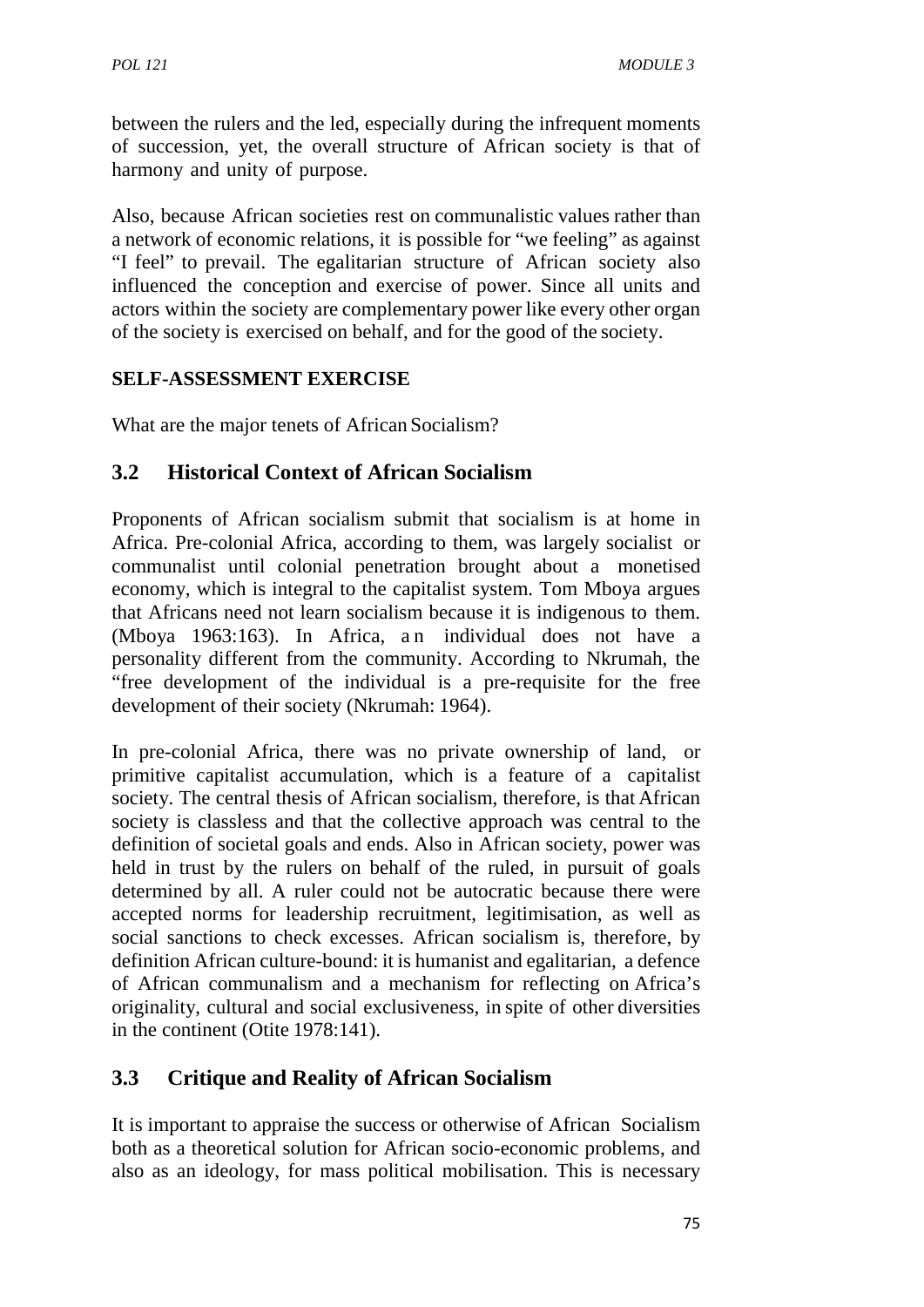because the doctrine was propagated as if it possessed readymade answer that would cure the problems of African economic dependence, political instability and social inequality.

However, the reality in African today, many decades after political independence, and the adoption of African socialism is that most African states are still dependent on their former Western colonial powers. Rather than preside over national and self-reliant economies, the present generation of African leaders glory in neo-colonial, client states who in theory, according to Nkrumah, possess all the trappings of independence, but in reality, their economic system and political policy are directed from outside". (Nkrumah; 1965:ix). Consequently, the political economy of African states is not only asymmetrically tied to the international capitalist system, but operates in ways that make them vulnerable to the vagaries of the economies of the metropolitan Powers. The present plight of Africans in the prevalence of deepening economic crises of poverty, gross income inequality and unemployment can therefore be attributed in part, to the failure of Africansocialism.

Also under the guise of nationalisation, most African states opted for the wrong indigenisation policy, which has only succeeded in promoting indigenous bourgeoisie who now emerged as powerless, corporate boardroom members without effective control. In the process, these big companies rather than promoting indigenous entrepreneurship, are merely serving as agents of foreign business and commerce.

Politically, if the adoption of African socialism could be justified in the 1960s as a necessary post-colonial ideology to replace nationalism, it has only succeeded afterwards to produce a crop of African leaders, who created a cult of personality around themselves while pretending to be the messiahs of their people. In the process, Nyerere became popular as "Mwalimu" (The Great Teacher) while Nkrumah was called "Osagyefo"; (The Redeemer) (Azikwe 1976:74) all in an attempt to portray themselves as indispensable or as a human personification of their respective states. In summary, the reality of African states does not indicate that African socialism has fulfilled the objectives ascribed toit.

## **4.0 CONCLUSION**

From the foregoing, it is obvious that both at the dusk of colonial rule and the threshold of independence in Africa, African socialism was a popular concept. Its popularity and general acceptance derived from the perception and belief of African leaders that it could be made a tool for political legitimation and economic transformation. But it was not long before many realised that African socialism was a mere charade,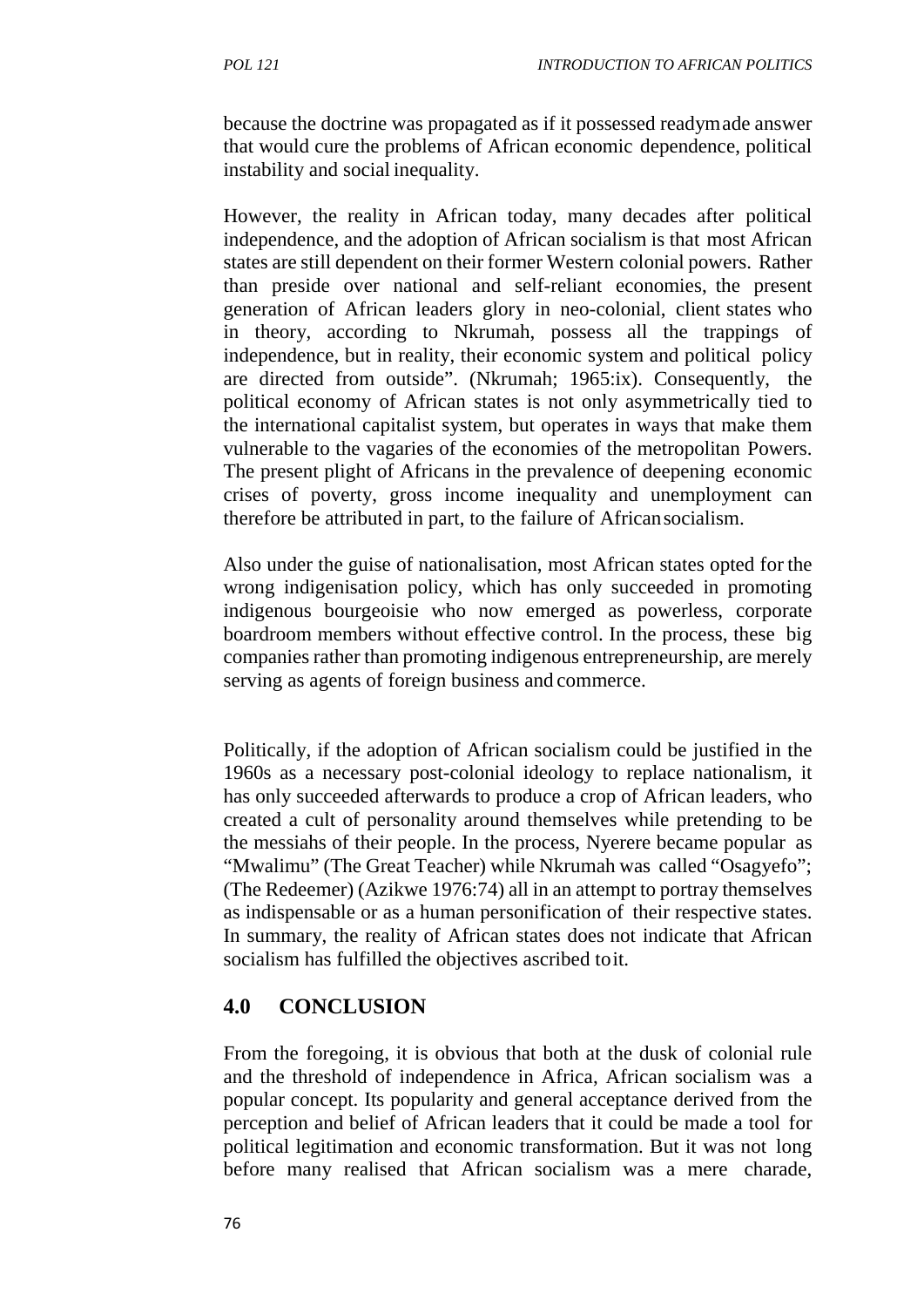especially when the expected transformation of the economy of African states did not materialise.

# **5.0 SUMMARY**

In this unit, you have been exposed to the doctrine of African socialism. We have tried to show the distinction between African socialism and doctrinaire socialism. We explained why African leaders embraced African socialism as a post-colonial ideology. We further gave reasons why it failed to meet the aspirations of an average Africancitizen.

# **6.0 TUTOR-MARKED ASSIGNMENT**

- 1. Define the concept of African socialism and elaborate on its tenets.
- 2. Assess the views of various African leaders on African socialism and identify where they differ
- 3. To what extent can you say that African socialism succeeds as a post-colonial ideology.

# **7.0 REFERENCES/FURTHER READING**

Awogu, F.O.(1975). Political Institutions and Thought in Africa, An Introduction. New York: Yantape Press.

Azikiwe, N. (1979). *Ideology for Nigeria Capitalism, Socialism or Welfares.* Nigeria Yaba Lagos: Macmillan.

Nkrumah, K. (1964).*Consciencism Philosophy and Ideology for Decolonisation*. London: Panaf Books Ltd.

Nkrumah, K. (1966). "African Socialism Revisited" A Reprint of an Article in the Struggle Continues. Panaf Books Ltd.

Otite O. (1978). "Issues in African Socialism: in Otite (ed.) *Themes in African Social and Political*. Enugu: Fourth Dimension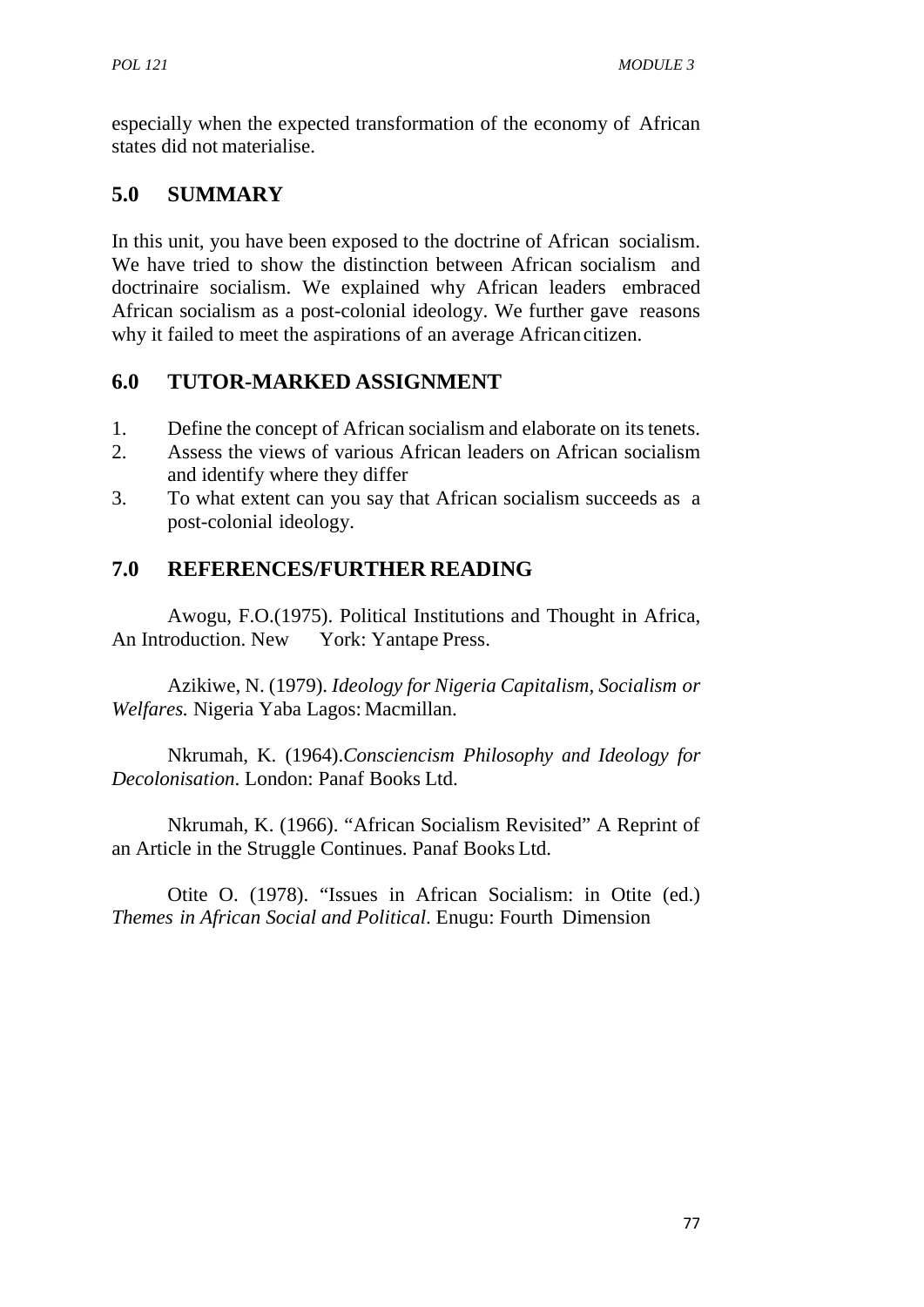## **MODULE 4 POLITICAL INSTABILITY AND SUSTAINABLE DEMOCRACY IN AFRICA**

#### **INTRODUCTION**

The concept of political instability will be properly understood with the realm of knowledge and comprehension of stability. A political system is said to be stable where there is the general acceptance of political outcomes among political actors as well as a consensus about the legitimacy of the institutions that oversee political conduct. Political stability is an eventual outcome of a patterned political process and a sustainable political culture. The hallmark of political activities in Africa and other third world countries include electoral violence, civil wars, communal conflicts, banditry, kidnapping and military coups. In this module, explanations are made on why political instability is a regular occurrence in Africa and why it is difficult to achieve sustainable democracy with its full ingredients of periodic elections, universal adult suffrage, free press, independent and unbiased judiciary, freedom of speech and association etc. This module has been sub-divided into four units.

- Unit 1 The military in African Politics
- Unit 2 Contending Explanatory Models of Instability
- Unit 3 Democracy and Constitutionalism
- Unit 4 Instability and Crises of Succession in Africa

### **UNIT 1 THE MILITARY IN AFRICAN POLITICS**

#### **CONTENTS**

- 1.0 Introduction
- 2.0 Objectives
- 3.0 Main Content
	- 3.1 Origins and Changing Roles of the Military
	- 3.2 Explaining Military Interventions
		- 3.2.1 Forms of Intervention
		- 3.2.2 Reasons for intervention
	- 3.3 Military as a Modernisation Agent
- 4.0 Conclusion
- 5.0 Summary
- 6.0 Tutor-Marked Assignment
- 7.0 References/Further Reading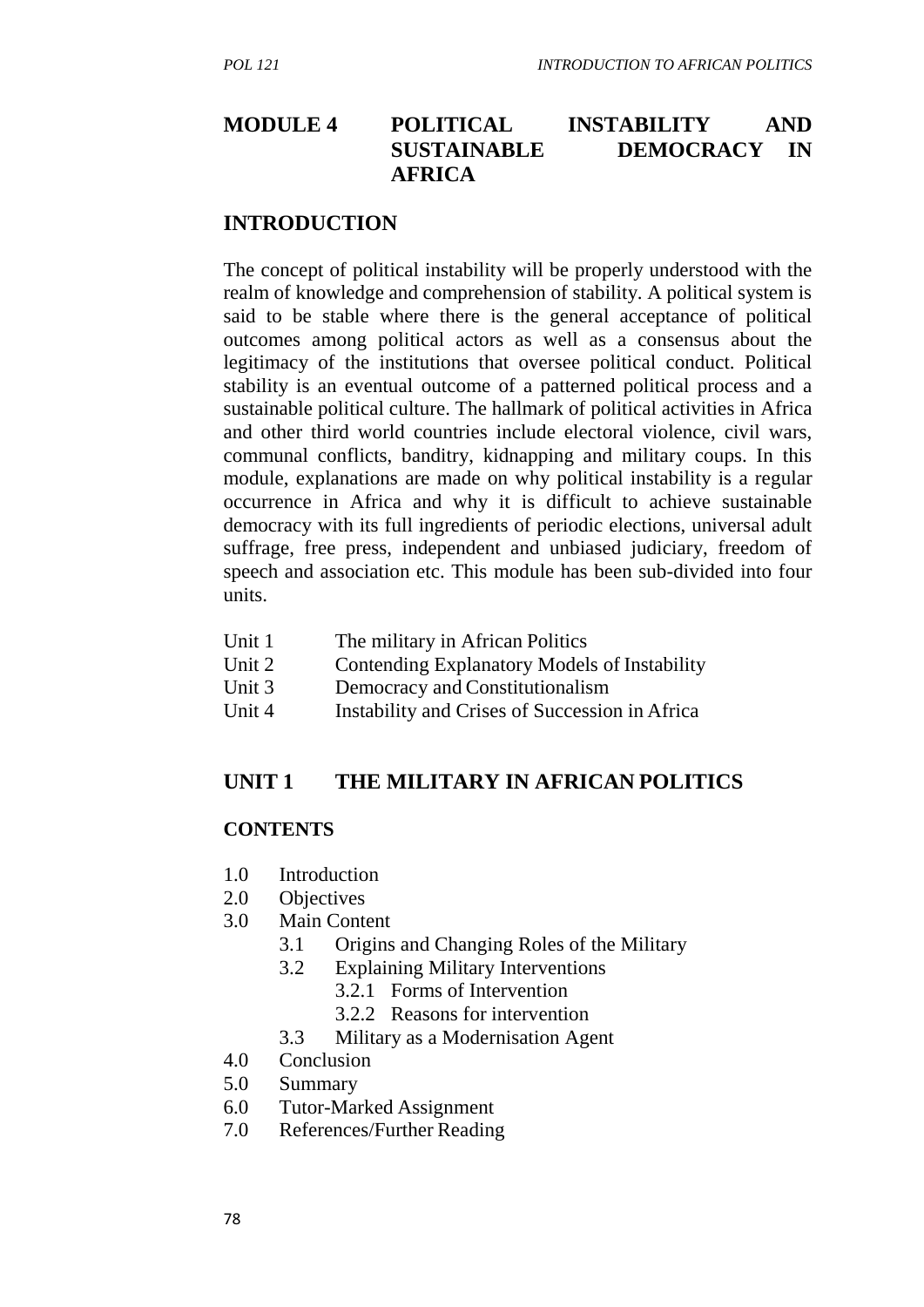# **1.0 INTRODUCTION**

The military has become an important factor in Africanpolitics.

Before 1966, any discussion on African politics could have scarcely mentioned the military. But afterwards, it became difficult to fully discuss or analyze African politics without a prominent place being accorded to the military. Almost every country, in the continent, has witnessed either a military coup or has been threatened by one. Despite the current spate of democratisation in the continent, the role of the military either as the guarantor of the state's security or the custodian of the constitutional order is still pivotal. This unit examines the origins of the military institution in Africa, the erosion of its professionalism as a result of its involvement in politics, and the role of the military as a modernisation agent in Africa.

## **2.0 OBJECTIVES**

By the end of this unit, you will be able to:

- explain the role of the military in African politics
- explain the reasons why the military has invited itself or been invited as an arbiter in political conflicts
- appreciate the imperative for the military to revert to its explain the role of the military in African politics<br>explain the reasons why the military has invited itself or been<br>invited as an arbiter in political conflicts<br>appreciate the imperative for the military to revert to its<br> political role.

# **3.0 MAIN CONTENT**

## **3.1 Origins and the Changing Role of the Military Institution in Africa**

The military in Africa, as it exists today, was created by colonial rule to enhance its imperial interests. It was conceived as a vital wing of the colonial apparatus to pacify the various groups and defend various territories against external aggression. The nature of the military which African states inherited at independence reflected the different colonial policies of the Imperial powers. While the military in the British was trained at, mainly, Sandhurst military school, those from French territories were brought together under the Federation of French West Africa. But despite the differences, from one country to another, the common pattern is that the military in independent Africa did not severe links with the former colonial authorities.

In most African states, they also shared the pattern of recruitment, largely drawing the rank and file from one ethnic group, relatively small size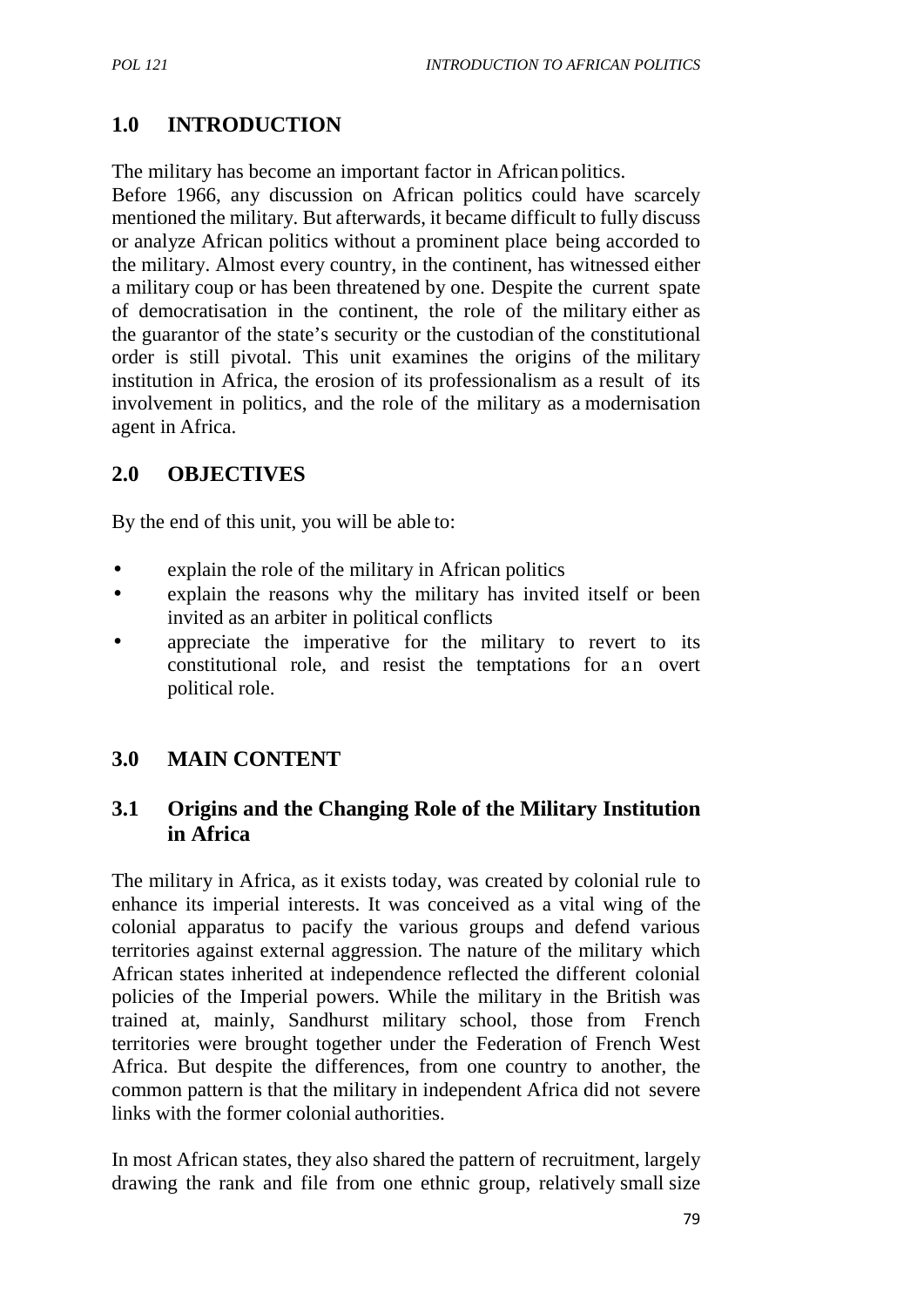MODULE 4<br>at independence, but which was enlarged as the situation demanded. For<br>example, in 1966 the size of the Nigerian army was 10,506 men, the example, in 1966 the size of the Nigerian army was 10,506 men, the officers' corps was only 51 of whom 330 were of combat status (Luckham 1975:90). But the small size does not stop the military from intervention in politics. When the Togolese militarystaged a coup in 1966, it has a total of 250 soldiers.

The phenomenon of a coup in Africa which first began in Egypt in 1952 is a reflection of the changing perception of the military about its role in the political system. What S.P. Huntington (1964) in the "Soldier and the State" referred to as "the general politicisation of social forces and institutions" occurred when the military felt, it had values that extended beyond defence but also included a sense of how society should be organised. But the military cannot do this without subverting its tradition of professionalism, political neutrality and subordination to political leadership.

Every military regime, no matter how benevolent, is usually described as an aberration. It is considered as a violation of the military's guardian role in the body polity, and a prescription for recurring instability. By its training and disposition, the military is ill-suited for the civil society, and by its nature, it is inherently unstable because it does not provide established mechanisms for an orderly succession. As Odetola (1978) argues, because the military is commandist in structure and paternalistic in orientation, its basic norms and values run counter to the objectives of a democratic and developing society. The military's projection of its custodian role to include an overt political role has consequently damaged its professionalism and created what can be described as "the tension between military capabilities and political responsibility (Howe, 2001:2)

## **3.2 Explaining Military Interventions**

## **3.2.1 Forms of Intervention**

Before explaining the reasons for military interventions in Africa, it is important to first distinguish military involvement in politics from military intervention in politics. The former relates to the performance by the military of its constitutional role of defence against external aggression, while the latter is when the military assumes formal political power, formulates and executes policies;

In describing forms of intervention, Smith (2003:176) noted that the type of intervention, of the different forms that are of more academic interest, in what he called "supplantment". This is the act of taking political control by force and replacing civilian institutions with military leadership forming "a self-appointed junta, with absolute power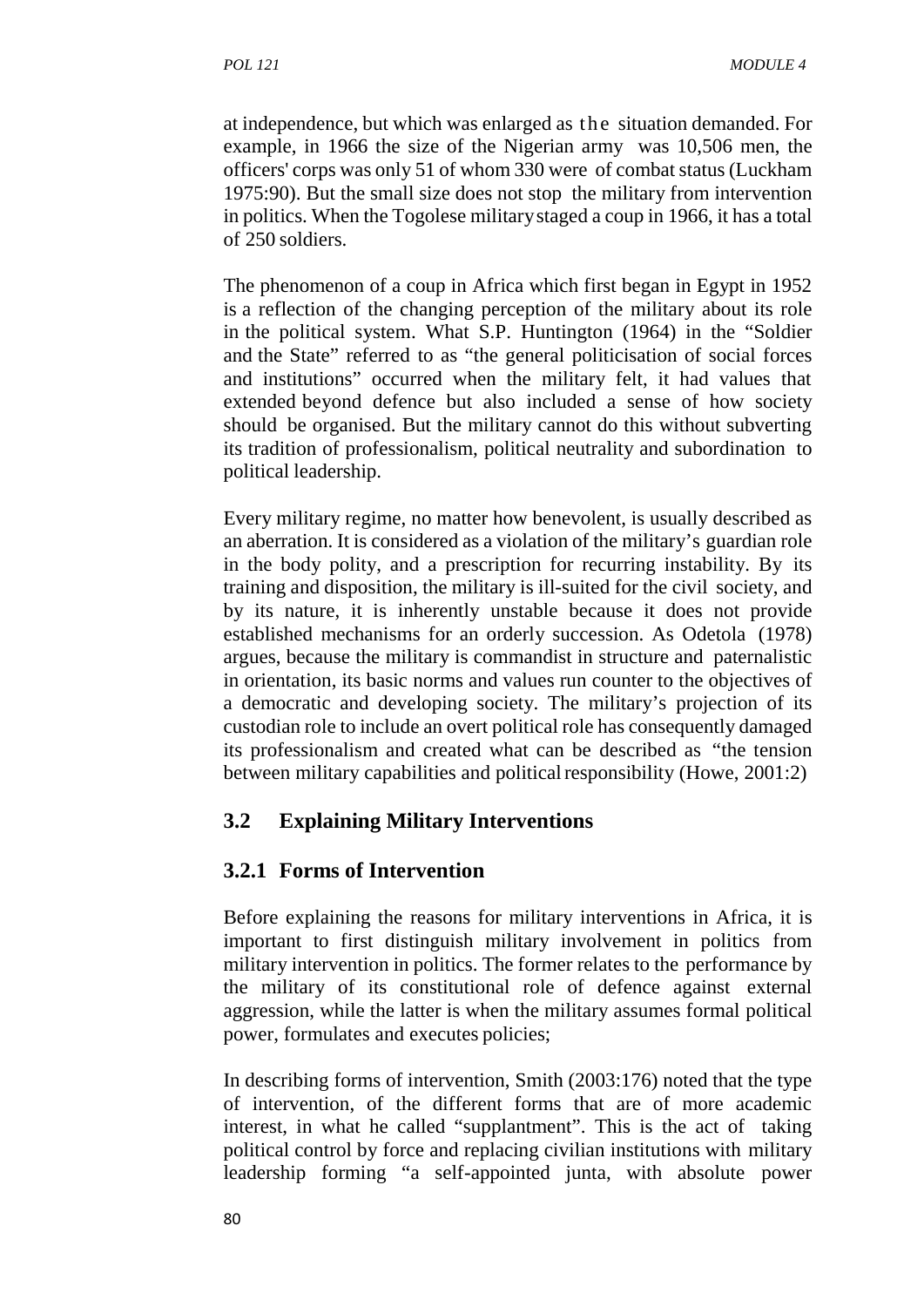unconstrained by any civilian political institutions." Government is run by decree, constitutional and parliamentary procedure, popular consent is outlawed, elected assemblies dissolved and political parties are abolished. Another form of intervention is when the military displaces one civilian regime and replaces it with another. Huntington (1964) also classified military coups into four categories:

- **a. Guardian Coup**: A new military regime leaves the prevailing economic system intact, bring about minor change and install an interim administration to provide stability before handing power back to civilians.
- **b. Veto Coup**: This occurs when the military supplants a civilian government that is committed to radical social and economic reforms that will be to the detriment of the wealthier classes in society.
- **c. Anticipatory Coup**: This occurs when the military intervenes to pre-empt power passing to a revolutionary or radical government. The 1991 coup in Algeria when the military prevented the Islamic Salvation Front from taking over after winning the general elections in the country is often cited (Smith 2002). The annulment Anticipatory Coup: This occurs when the military intervenes to<br>pre-empt power passing to a revolutionary or radical government.<br>The 1991 coup in Algeria when the military prevented the Islamic<br>Salvation Front from taking o illustrates this form of intervention.
- **d. Reforming Coup**: This is when the military itself carry out the fundamental restructuring of the state and society and introduces a new ideological foundation. The Gamel Nasser's coup of 1952 in Egypt was a case in point. Whatever the forms of intervention carried out by the military, what is critical when a coup occurs is that the fundamental civil-military divide is blurred. The government no longer emerges through the ballot but by bullet and coercion replaces consensus as a basis of administration.

## **3.2.2 Reasons for Military Interventions**

It is difficult to generalise on the reasons or theories behind military coups in Africa because the motives for coups differ from one country to another. Yet we can identify some factors that can singly, or in combinations push the military to seize power. Theyinclude.

**a. Inability of Civilian Government to Govern Effectively**: Once the civilian government fails to maintain law and order, and is unable to cope with the challenges of governance, that government is inviting a military coup. This was the case in Nigeria in the First Republic when the government could not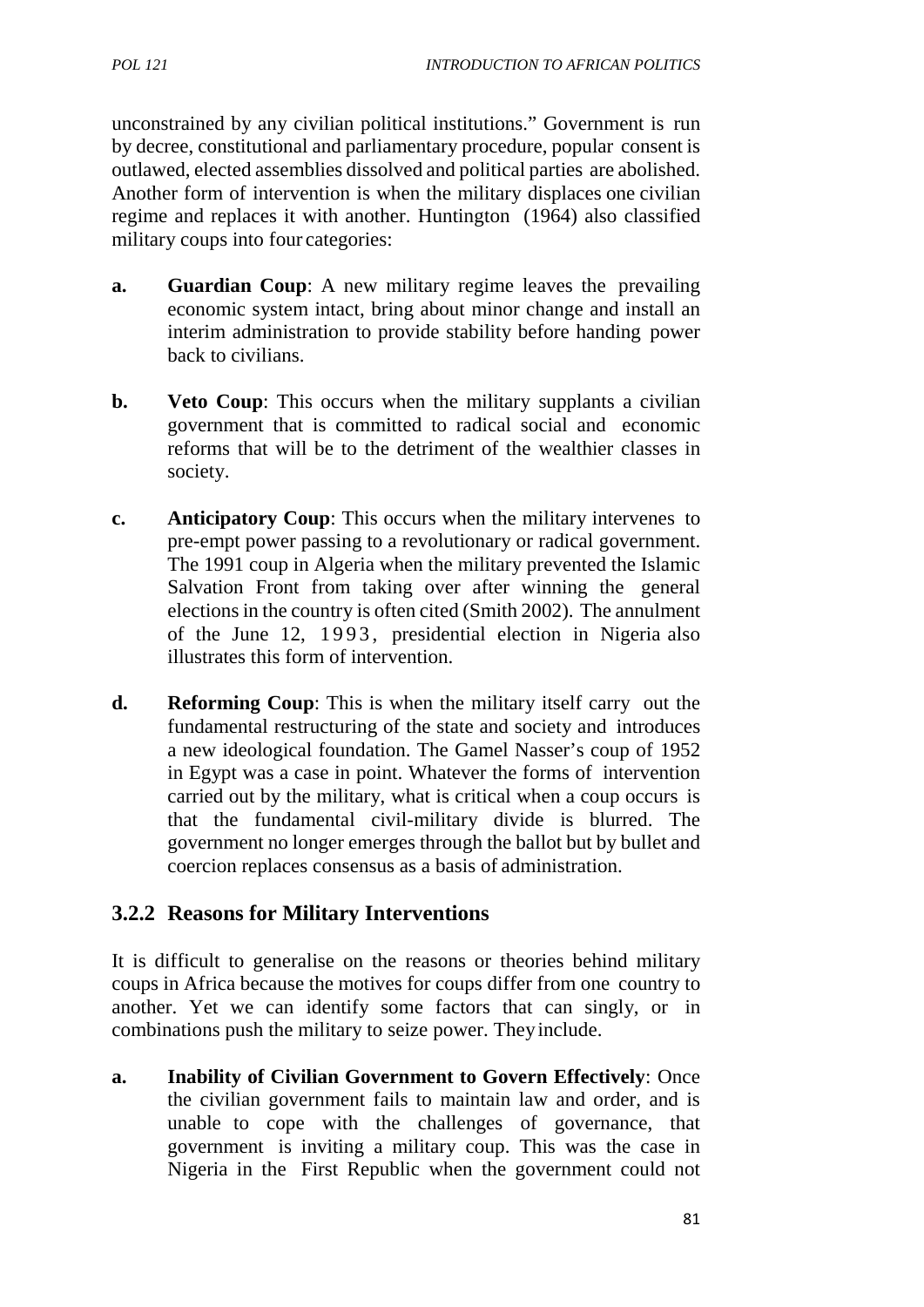maintain essential services, and had to rely on the military to restore order after it practically broke down in the old Western region (Luckham 1991:17). This was also true of Sudan in 1958, Congo in 1965, and the Malagasy Republic in 1972 (Jemibewon 1978:4). Jemibewon (1978) disclosed that Colonel Afrifa, a prime

mover of 24<sup>th</sup> February 1966 coup hinted that the coup option would not have been considered if there was any other to remove Nkrumah from power.

- **b. Corruption among Political Leaders**. This is either by diverting public funds to party coffers or for the personal enrichment of officeholders, to the detriment of public welfare. In January 1966, Nzeogwu claimed his coup was aimed at removing "ten percentres" from power. Abacha levelled a similar charge against Nigerian politicians in his coup broadcast of December 1983.
- **c. Absence of Peaceful Means of Changing Governments**. During the 1960s, most civilian governments in Africa turned their countries into authoritarian one-party state and where there was more than one party, the ruling party rigged elections to remain in power. Once all opportunities for coming into power through peaceful means have been blocked, the opposition encourages and openly calls on the military to intervene. During the Second Republic in Nigeria, the opposition popularised the axiom "Those who make peaceful change impossible makes violent change inevitable".
- **d. Personal and Corporate Interest of the military**: Coups in Africa have been attributed to the personal ambition of individual "Those who make peaceful change impossible makes violent<br>change inevitable".<br>**Personal and Corporate Interest of the military**: Coups in<br>Africa have been attributed to the personal ambition of individual<br>army officers, and as a whole. It is generally believed that the army does not move against a civilian government except its interest has been threatened. For example, when President Ahomadegbe of Dahomey (now the Republic of Benin) Republic humiliated his chief of Army staff, a coup was staged the next stage to remove him from power.

In Nigeria, Ben Gbulie (1981:13) observed that Zak Maimalari's meteoric rise from the rank of Captain to Brigadier in three years was a major cause of disaffection within the armed forces, which remotely spurred aggrieved officers to stage the 1966 January 15 coup to remedy what they considered "unmerited promotion… "as scandalous as concentrating all the most important of Nigeria's military installations and its best institutions in the North."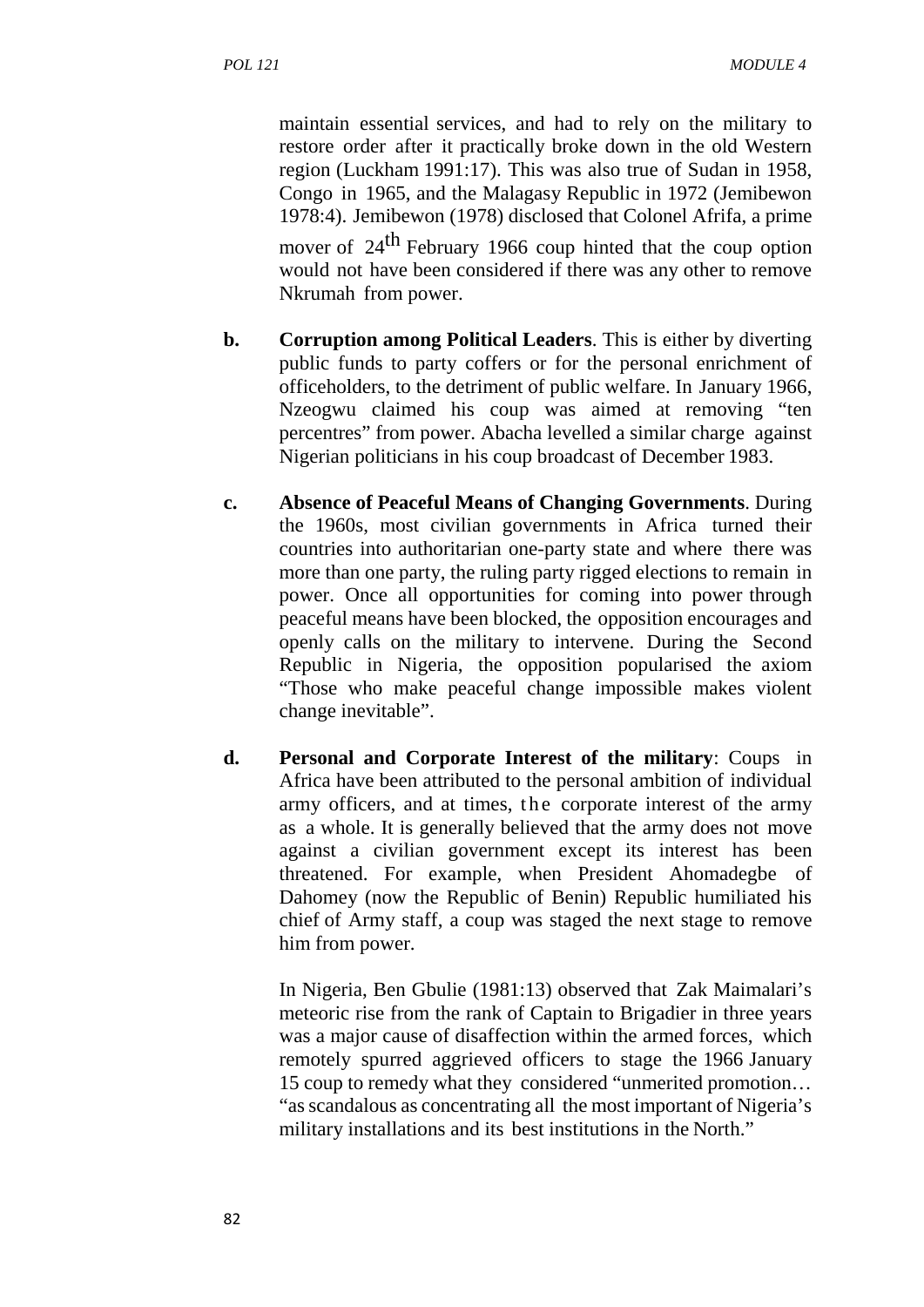- **e. Fragile and Weak Political Institutions**. African states are yet to develop strong political institutions to manage and resolve political crises. This is unlike in advanced countries, where institutions have been tested, are matured and have developed self-regulating mechanisms to cope with political tensions. But in Africa where the military is the only institution sufficiently organised, in addition to its monopoly of an instrument of violence, there is added incentive for it to come in when there is a conflict as a strategically placed arbiter. This view which was largely attributed to Huntington was corroborated by S.F. Finer (1962:21) thus: "where public attachment to civilian institutions is weak or non-existent military intervention in politics will find wide scope-both in manner and substance".
- **f. Psychological/Contagious Effect**. This is the tendency of military officers to emulate their colleagues who have successfully staged coups in neighbouring countries. What is otherwise called "bush fire effect" or what Ali Mazrul once called pan "African empathy" was carefully chronicled by Jemibewon (1979). The army mutinies in East Africa started in Zanzibar on 12 January 1964 spread to Tanganyika on 20 January, to Uganda on 23<sup>rd</sup> Jan., and to Kenya on 26 Jan 1964. Also, the first four coups in Francophone countries began in Zaire on  $20<sup>th</sup>$  Nov. 1965, Benin Republic on 22 December 1965, the Central African Republic on 1<sup>st</sup> January 1966 and Upper Volta, now Burkina Faso on 3<sup>rd</sup> Jan. 1966. In Anglophone West Africa, Nigerian and Ghanaian coups were staged on  $15^{th}$  January and  $24^{th}$  February 1966 respectively.
- **g. International Conspiracy**. This theory attributes military coups to foreign agents like the American Central Intelligence Agency (CIA), and powerful multinational corporations. A declassified CIA report later confirmed a widespread rumour that the intelligence body was involved in the coup against Kwame Nkrumah (Odetola1978:32:33).

In the final analysis, explaining military interventions in Africa is not markedly different from the analysis of military intervention in other societies, especially Latin American countries. Broadly, we can group these factors into two: environmental and organisational approaches. Much of our discussion so far have emphasised factors and issues specific to Africa, which suggest that the environmental explanations are more relevant to Africa.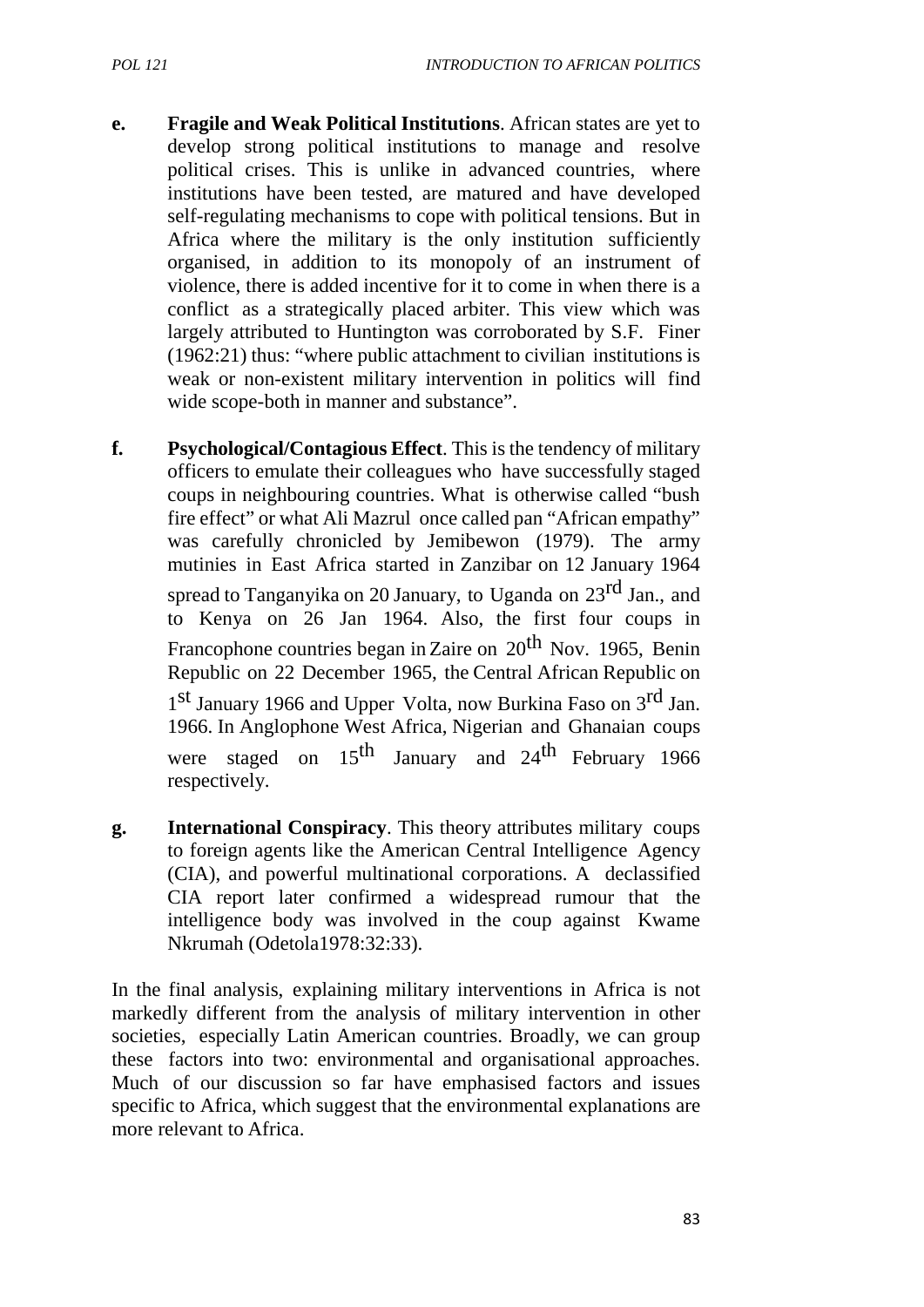However, Luckham (1977:4) has laboured with some degree of success to advance the course of what he called "organisational strain". As he explained: "unity in format makes it possible for the military to act swiftly and decisively: integral boundaries insulate it from external conflict and preserve unity in command. Yet these features also made the However, Luckham (1977:4) has laboured with some degree of success<br>to advance the course of what he called "organisational strain". As he<br>explained: "unity in format makes it possible for the military to act<br>swiftly and de which brothers became Judases".

#### **SELF-ASSESSMENT EXERCISE**

Give reasons for military interventions in Africa.

### **3.3 The Military as a Modernising Agent**

Due to the recurring nature of coups, and consequently military regimes in Africa, some scholars have attempted to ascribe some measure of legitimacy, to this occurrence, thereby presenting the military as an agent of modernisation. This is despite the conservative bias of political science, by which any deviation from democratic norms or the introduction of elements of coercion in the process of government is considered as abnormal.

S.P. Huntington who is prominent in this school asserts that military officers are frequently indifferent or hostile to needs of political institution-building…" Nordlinger also argues that the military is inept, or politically incapable since they view politics as a regulated conflict in which competition and compromise are transformed into government by fiat. However, those who hold the view that the military could be transformed into agents of modernisation argue that in a developing and modernising society such as in Africa, the government must contain elements of coercion to be effective and show authority. The western concept of a government and a "loyal" opposition along parliamentary system is said to be unsuitable for Africa as a basis of legitimate rule. Given the ethnically diverse nature of post-colonial states in Africa, the multi-party system failed because it reflected pluralism and distrust within the political system. To escape from this, the military, just like the idea of one-party system, came to be viewed as more capable to cope with this political turbulence (Odetola, 1978).

The questions that readily come to mind are: what is it about the military that enables it to serve as alternative government? Can the mere presence of the military ensure political stability, or promote economic development? In finding answers to these questions we must recognise that in a few African counties, like Egypt and Libya, at least in the early years, the military was able to establish authority and legitimacy, and achieved effectiveness, not by simple physical threats but primarily by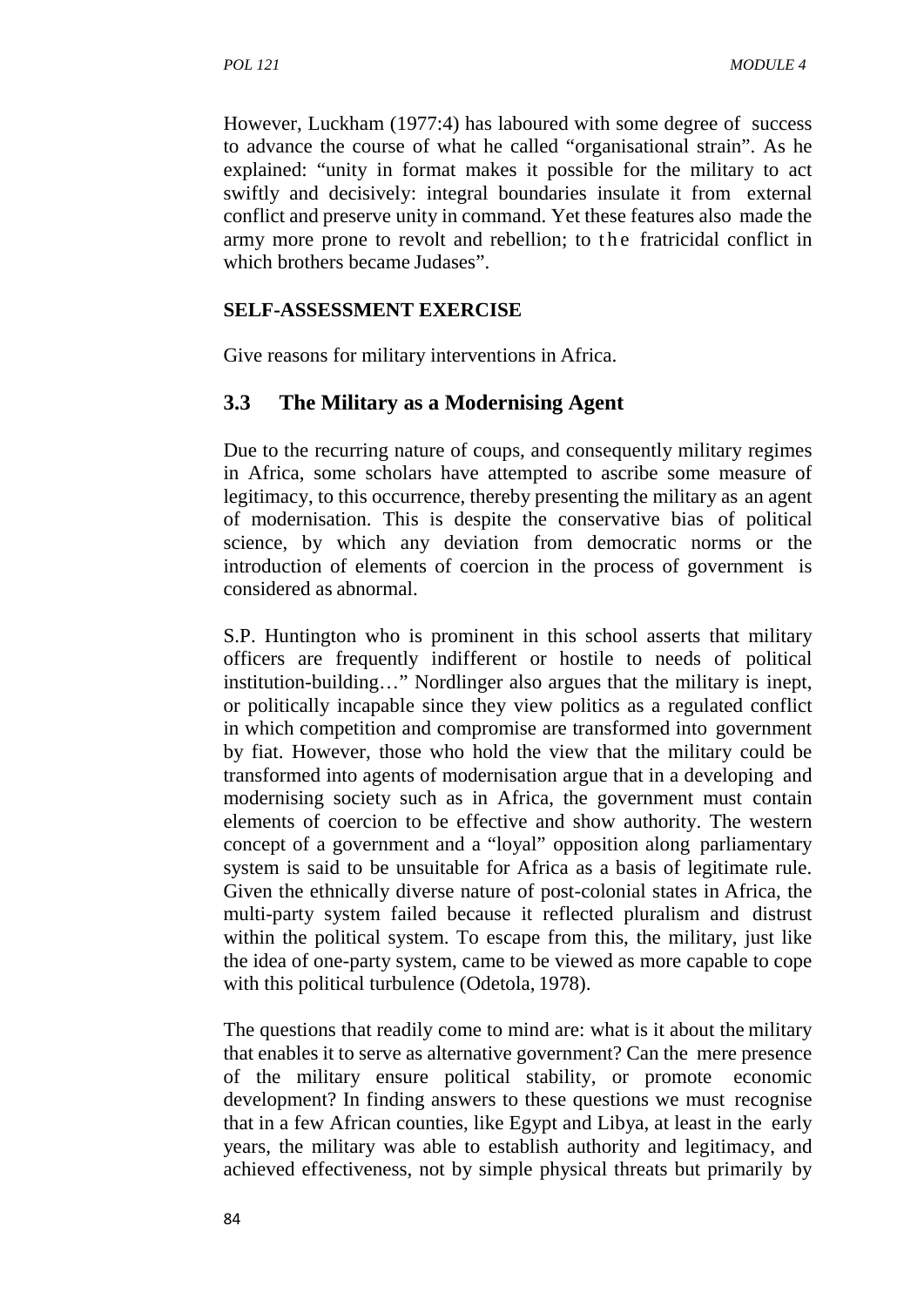adapting its organisational characteristics to the needs of a developing political society. While the military retained its organisational characteristics of order discipline and hierarchy to remain cohesive, it appropriately responded to the requirements of compromise and persuasion. For this reason, the military is always regarded as a potential factor of stability in Africa.

But the military balance sheet in Africa neither recommends it as the agent of political stability nor as an alternative government. From one African country to another, the military has performed poorly in governance and has repeatedly failed to hold the nation together peacefully. In Nigeria, before its disengagement from power in 1999, the military which was not a party to the struggle for the country's independence ruled for many more years than the politicians. Yet rather than succeed as corrective regimes or salvage the country, it subverted the civil society and almost dismembered the country.

### **SELF-ASSESSMENT EXERCISE**

What role can the military in Africa play in promoting political stability?

## **4.0 CONCLUSION**

From the foregoing, it is obvious that military involvement in politics is not only an aberration but also evidence of political underdevelopment in Africa. It has also contributed to the erosion of military professionalism as opined by S.E Finer that the military engages in politics with relative haste but disengage if at all, with the greatest reluctance. Although, public opinion recently in Africa seems not to view

military rule with favour, while the global community is equally opposed to it, yet the recent coups in Mauritania (August 2008) and Guinea (December 2008) as well as subtle military threats to civilian governments in other states, are pointers that Africa is yet to keep pace with established civility in other parts of the world.

## **5.0 SUMMARY**

In this unit, we have examined military interventions in the politics of African states. We traced the colonial origins of the African military and discussed how the military violated professionalism, abandoned its traditional combat role and became involved in politics. We also identified factors that have encouraged military coups in Africa and how these incursions have not fostered political development in Africa but weakened the institutionalisation of democratic political culture.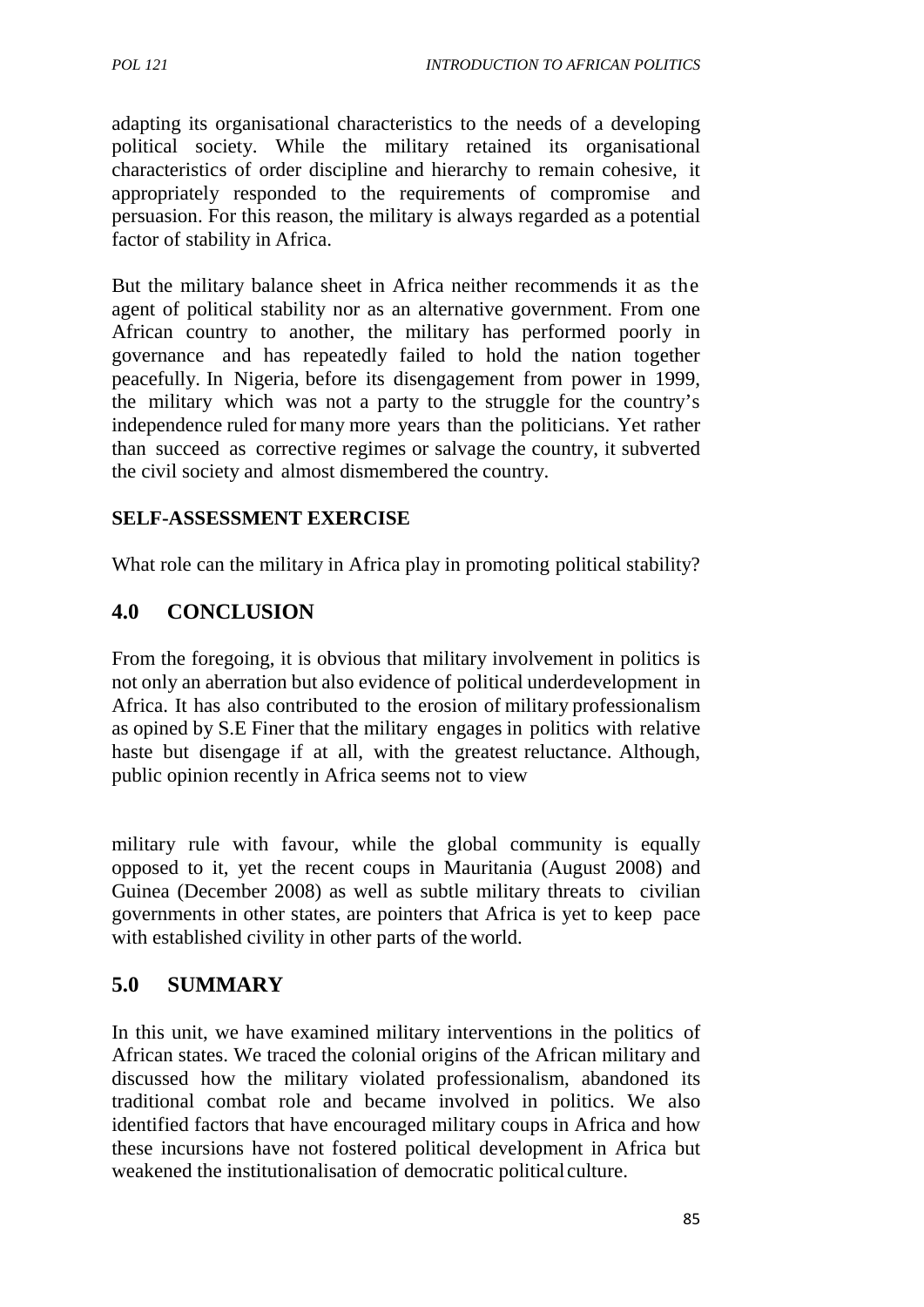### **6.0 TUTOR-MARKED ASSIGNMENT**

- 1. Using one African country as a case study, examine factors contributing to the military coup in Africa.
- 2. "No matter how benevolent, a military rule is not an alternative to a democratic government" Discuss.

### **7.0 REFERENCES/FURTHER READING**

- Gbulie, B (1981). *Nigeria's Five Majors Africana Educational*. Onitsha: Publishers (Nig) Ltd.
- Jemibewon, D. (1979). *Combatants in Government.* Ibadan: Heinemann Educational Books.
- Luckham, R. (1971). The Nigerian Military. *A Sociological Analysis of Authority and Revolt.* London: Cambridge University Press.
- Odetola, T.O. (1978). *Military Politics in Nigeria*. New Jersey: New Brinswick.
- Smith, B.C. (2003). *Understanding Third World Politics.* New York: Palgrave Macmillan.
- Brinswick.<br>
Smith, B.C. (2003). *Understanding Third World Politics*. New York:<br>
Palgrave Macmillan.<br>
Howe, H (2001). *Ambiguous Order Military Forces in the African States*. London: Lynne Rienner Publishers. *States.* London: Lynne Rienner Publishers.
- Nwakwo, A. (1987). *The Military Option to Democracy*. Enugu: Fourth Dimension Publishing Co. Ltd.
- Huntington, S.P. *The Soldier and The State, The Theory of Politics and Civil-Military Relations.* Massachusetts: Havard UniversityPress.
- Olufemi, V. *Indigenous Structures and Governance in Africa.* Ibadan: Sefer Books Ltd.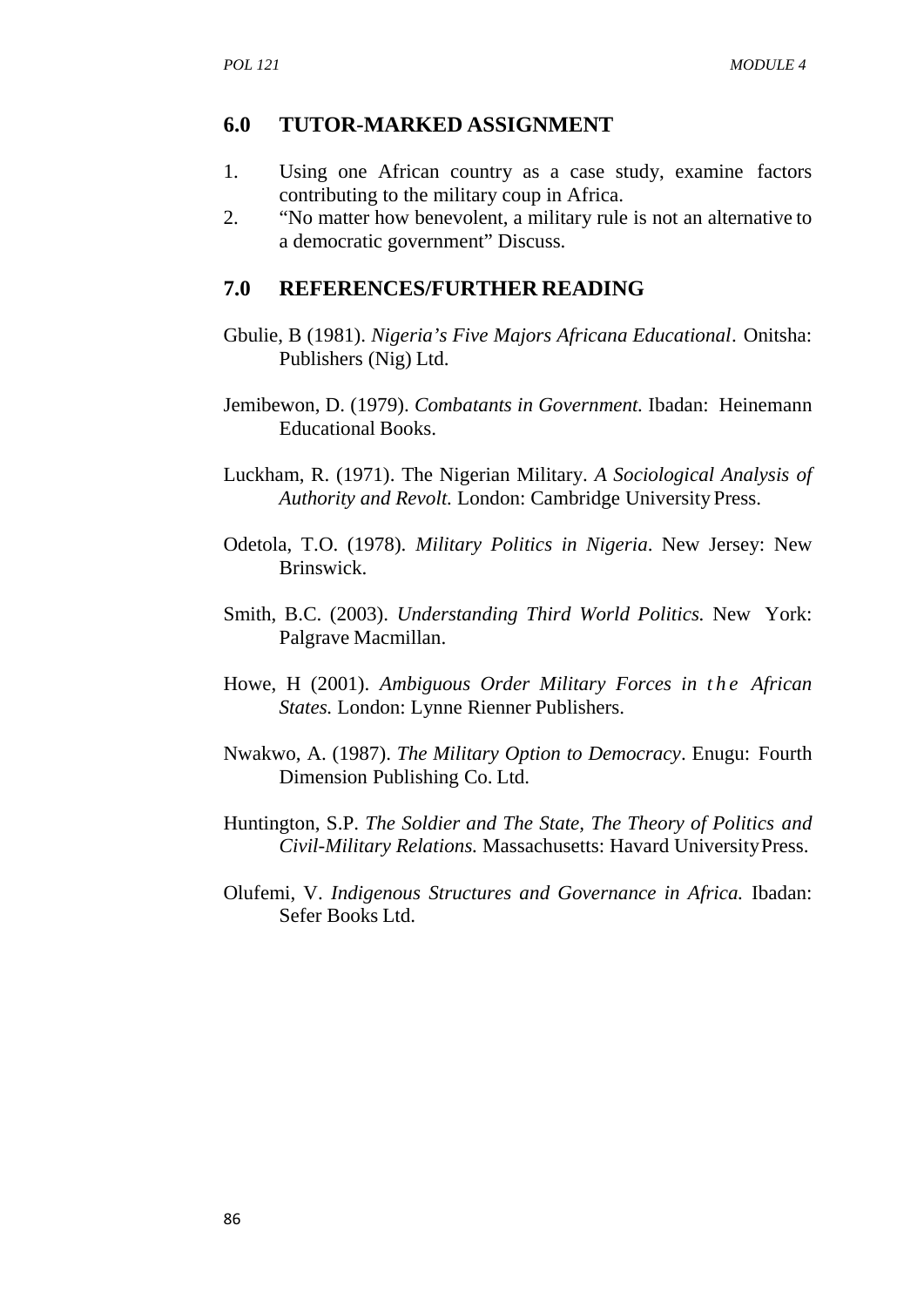# **UNIT 2 CONTENDING EXPLANATORY MODELS OF INSTABILITY**

### **CONTENTS**

- 1.0 Introduction
- 2.0 Objectives
- 3.0 Main Content
	- 3.1 Defining the concept of Political Instability
	- 3.2 Explaining Political Instability
	- 3.3 Modernisation Model
		- 3.3.1 Institutional Fragility or Weakness
		- 3.3.2 Cultural Pluralism/Ethnic Conflict
		- 3.3.3 Political Economy Model
- 4.0 Conclusion
- 5.0 Summary
- 6.0 Tutor-Marked Assignment
- 7.0 References/Further Reading

## **1.0 INTRODUCTION**

The problem of political instability in Africa has continued to attract scholarly attention. Two broad approaches have emerged in an attempt to provide explanations for it: The Western explanatory model and the political economy paradigm. The former provides liberal, while the latter radical, explanations for political instability in Africa. This unit examines the two approaches and attempts to identify the model that is more suitable for a better understanding of political instability inAfrica.

## **2.0 OBJECTIVES**

By the end of this unit you should be able to:

- identify the indices of political instability in african society
- mention the two popular perspectives on political instability in Africa.

# **3.0 MAIN CONTENT**

# **3.1 Defining the Concept of Political Instability**

To properly understand the phenomenon of political instability, it is important to comprehend the concept of stability. A political system is stable where there is widespread acceptance among the actors about the rules of the game, as well as a consensus about the legitimacy of the institutions regulating political conduct. Also, the process of leadership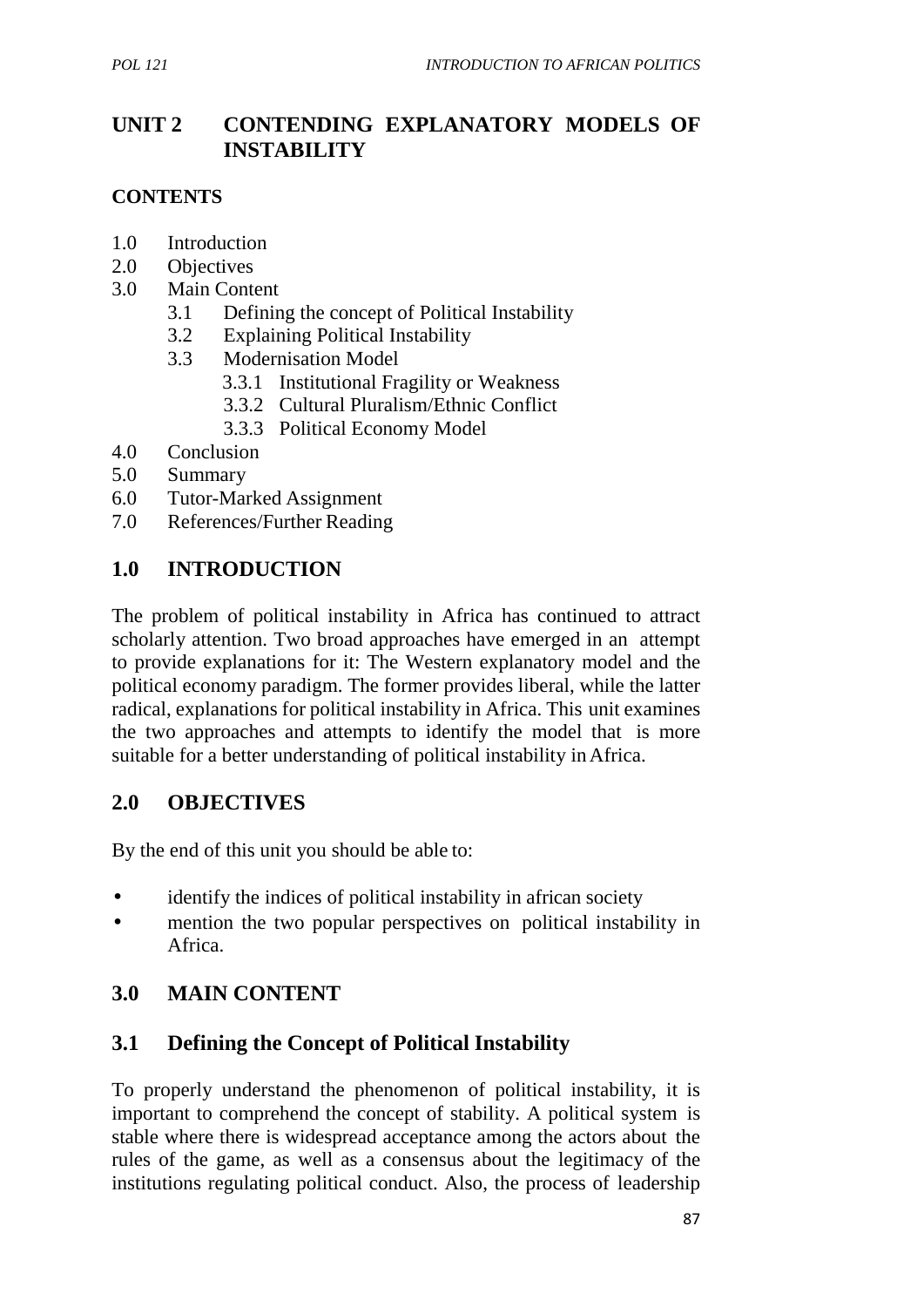succession is only regular, but predictable, and anchored on an enduring and sustainable political culture. Today conventional wisdom has assigned the virtue of political stability to the developed countries, whilst the reverse of instability with its associated ills, are attributed to the politics of Africa, and other third world countries.

In African states, manifestations of political instability include electoral induced crises, military coups, communal Conflicts and civil wars. These crises have been so grave and recurring that they have attracted the attention of political scholars. Since 1945, in the opinion of Smith (2003) both inter-state and intra-state conflicts moved from the developed to developing countries, especially in Africa. An estimate put the number of deaths from a civil war in Southern Africa alone at 1.5 million. At the end of 1990s over 40,000, Angola citizens were physically handicapped. The 10 year-civil war in Sierra Leone resulted in the death of about 200,000 lives(Smith).

The search for a solution for the problem of political instability, for most African states, is labelled the national question. This question is so central to politics in Africa and is therefore related to stability, development and legitimacy. Stability is a condition for development. Such stability is not the stability of the colonial period, which Mahatma Gandhi once described as the peace of the graveyard'. 'Rather it is stability that promotes the dynamics of meaningful change. Development for Africa is trying to outgrow the stage of underdevelopment, and alter the prevailing vicious cycle of dependence and marginalisation, where Western nations pull the strings that determine African collective existence. Legitimacy set the limits of the government to government to the citizen such that the government is conscious of it and set limits on its power, and at the same time, it is recognised by the governed, such that acceptance of the authority of government is based on the peoples' consent (Ajayi 1992). In Africa, politics is beset with instability due to crises of development and legitimacy.

## **3.2 Explaining Political Instability**

Reaction to colonial rule dictates the type of government that came into existence in the various independent African states. Those countries that gained political sovereignty through constitutional struggle inherited the Western model of parliamentary or presidential democracy, as a colonial legacy. The package of this model contains the following political ingredients: periodic elections, universal adult suffrage, free press, independent judiciary and legitimacy of freely elected leaders. The model also recognises the existence of political parties, the struggle for power among these parties, the assumption to power of the winning party, the existence of opposition parties, and rejection of access to power through violent or unconstitutional means.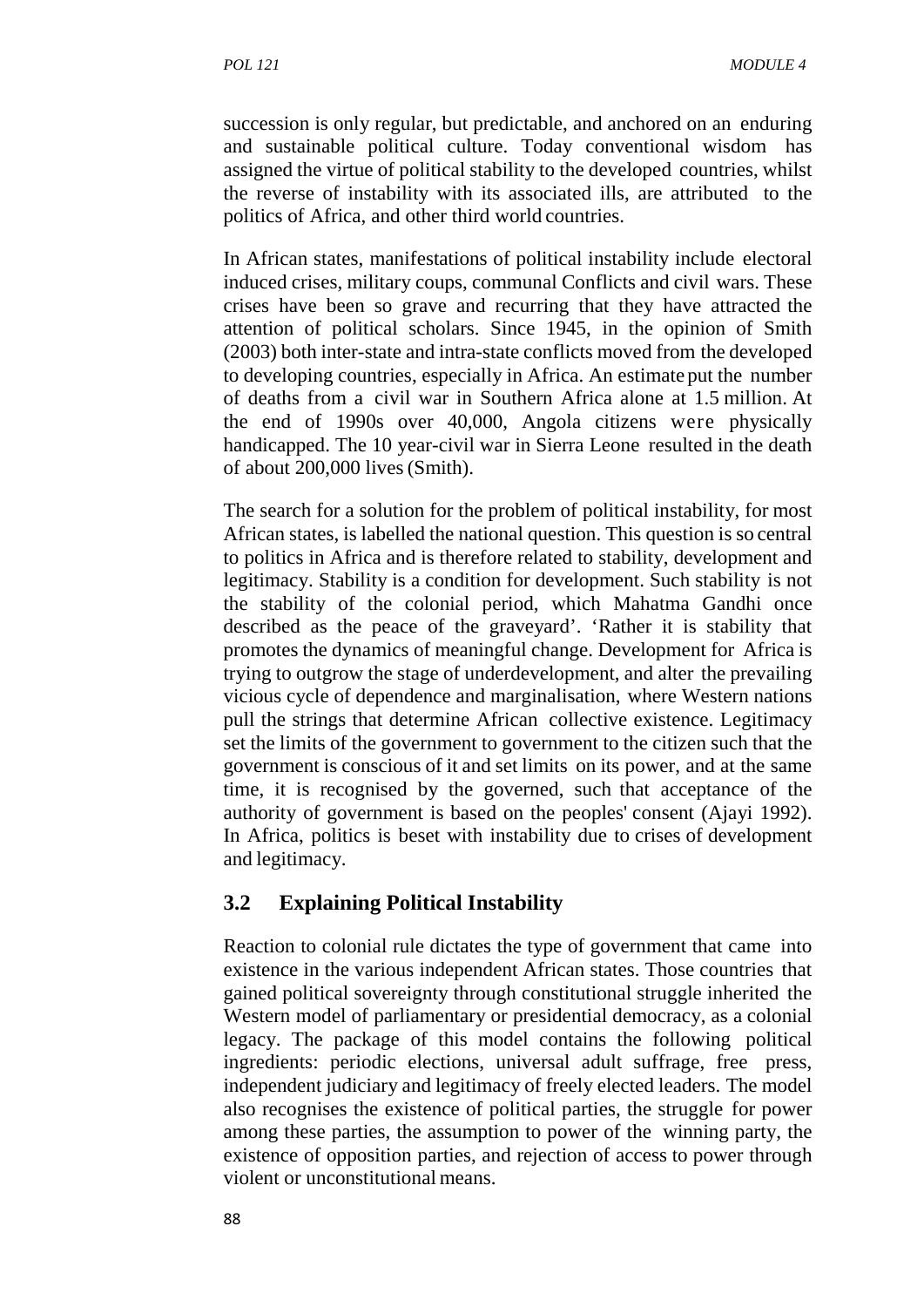However, these features of constitutional democracy were observed in the breach in virtually all African countries. The basic questions are: What are the reasons for the violation of these basic norms in African matched construct in nothing all and the breach in virtually all African countries. The basic questions are:<br>that are the reasons for the violation of these basic norms in African<br>politics? Why w as the model not properly states? Two contending schools of thoughts/paradigms has been used by scholars to explain the phenomenon of political instability in Africa. The first is the Western /Modernisation school of Apter, Rustow, Huntington, etc. The Western perspective can be further sub-divided into modernisation and ethnic pluralism explanations. The second is the Political Economy explanation championed by Walter Rodney, Samin Amir, and Immanuel Wallerstin etc. Water Rodney's book **How Europe underdeveloped Africa** is a classic on this model.

## **3.3 Modernisation Model**

## **3.3.1 Institutional Fragility or Weakness**

The modernisation model identifies institutional fragility or weakness and lack of established culture in political competition as the basic cause of political instabilities in Africa. This school contends that African countries are experiencing a rapid rate of modernisation, and that the various changes taking place tend to weaken African traditional institutions. On the other hand, modern institutions capable of regulating new political behaviour are non-existent, and where they exist, they are yet to take root in the culture or tradition of the various African societies. For political life, the implication is that in Africa, there are no agreed set of rules and procedures capable of regulating political interactions, resulting in the use of unconstitutional means to gain elective office.

While desperate rival and opposition groups employ all means including enlisting the support of the military, to unseat those in power; the party in power employ state machinery to either suppress or ban opposition elements.

# **3.3.2 Cultural Pluralism/Ethnic Conflict**

The second explanation of the Western model is African cultural pluralism or ethnic conflict. The central argument of this model is that various groups exist in the new states of Africa and these groups engage themselves in intense conflict to influence and dominate political power. The various groups are said to be culturally distinct from each other in terms of language, social organisation, values, beliefs etc. the groups also have different interests and aspirations and tend to use the various resources available to assert their differences and power to other groups. The argument goes that before colonialism the different groups functioned as self-contained communities. However, when colonial rule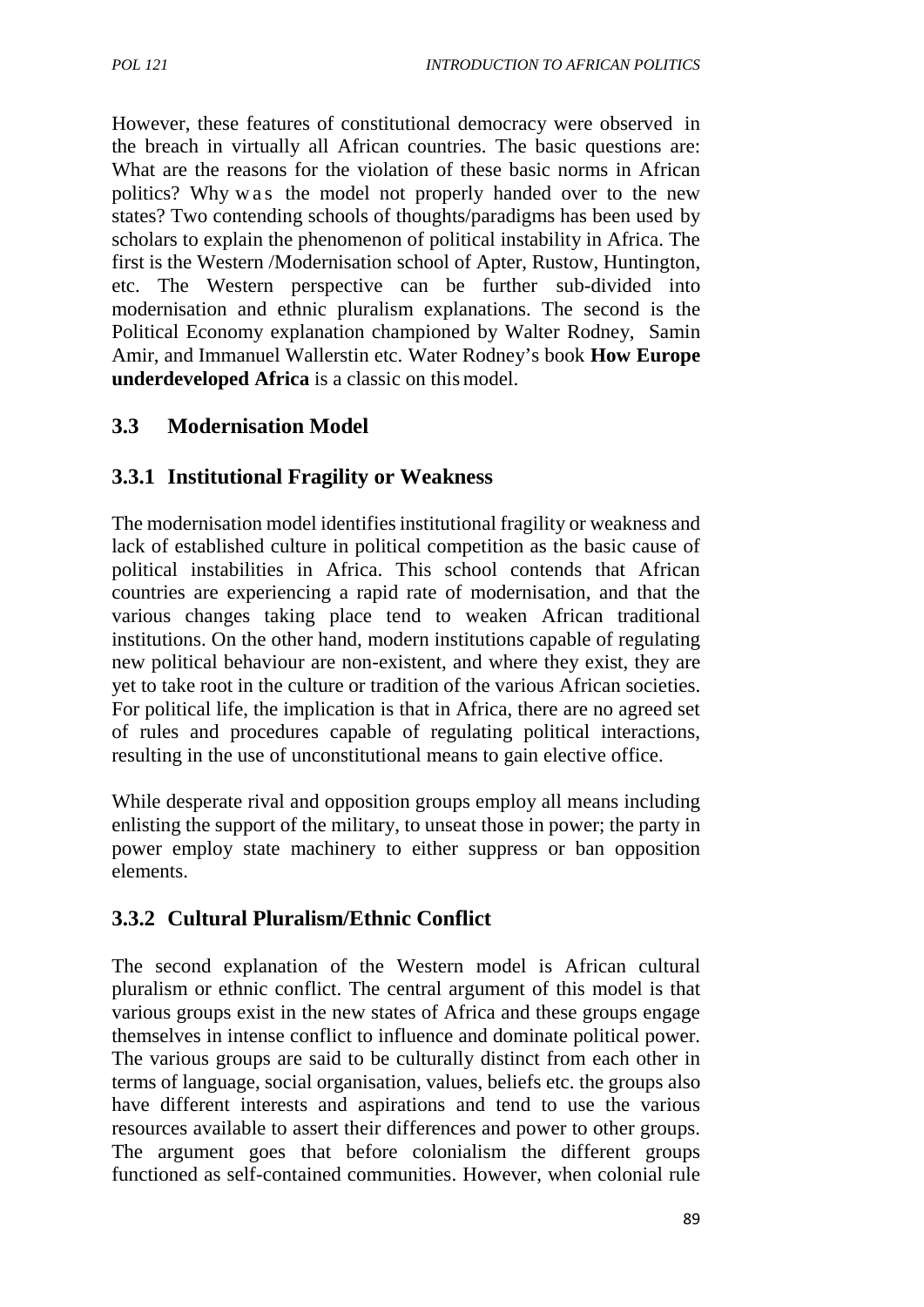forced them to live under one centralised political authority, the relation among them became one of competition for the allocation of resources and other forms of colonial favour. On the attainment of independence, the struggles and competition among the groups continued with the majority seeking to control and dominate key positions in government institutions, while the minority groups struggle for recognition and fair deal in the distribution of national resources. Political life in Africa therefore became an organised desire by the various groups to advance and protect their particularistic interest, thereby creating a tug of  $-$  war political arena in Africa.

#### **3.3.3 Political Economy Model**

However, the political economy model challenged the premise of the Western school and described it as static, a-historical and nonexplanatory. The political economy model is anchored on finding solutions to what accounts for competition among political actors? Why are resources scarce in African states? According to the political economy school, the search for meaningful answers to the above questions needs to go beyond what modernisation and cultural explanations could offer. The major argument of this approach is that the political life of a particular society is a reflection of its material base. Thus political values, beliefs and institutions that shape political behaviour at a particular period have their roots and also reflect the material base or mode of production of that society. From the above theoretical explanations, the school contends that the material conditions that influence and shape African politics include poverty, underdevelopment and dependence (Davidson 2000: 12-25). The political economy identifies poverty as a common feature among African states. The problems of poverty, underdevelopment and dependence have created an economic base, which in turn generate political problems in African states. But the school argues that African countries are poor not because of a cause of nature, but because their resources have historically been exploited for the development of Western Europe. Furthermore, this school contends that the ethnic conflicts in Africa represent the economic interests of the various groups in society, which compete among themselves for scarce resources. Ethnic prejudice and antagonisms are also prevalent and do take violent character where business and pecuniary interests are involved. But where they agree on these issues members of different ethnic groups live together in harmony.

The political economy model argues further that political elites by definition represent a certain economic interest in society, and always seek power to control the use of scarce resources to cater to their interest. It is also not true as the modernisation theorists' claim that there are no rules or procedures in African states, but rather politicians have devised means to circumvent these rules. In very rare cases where promising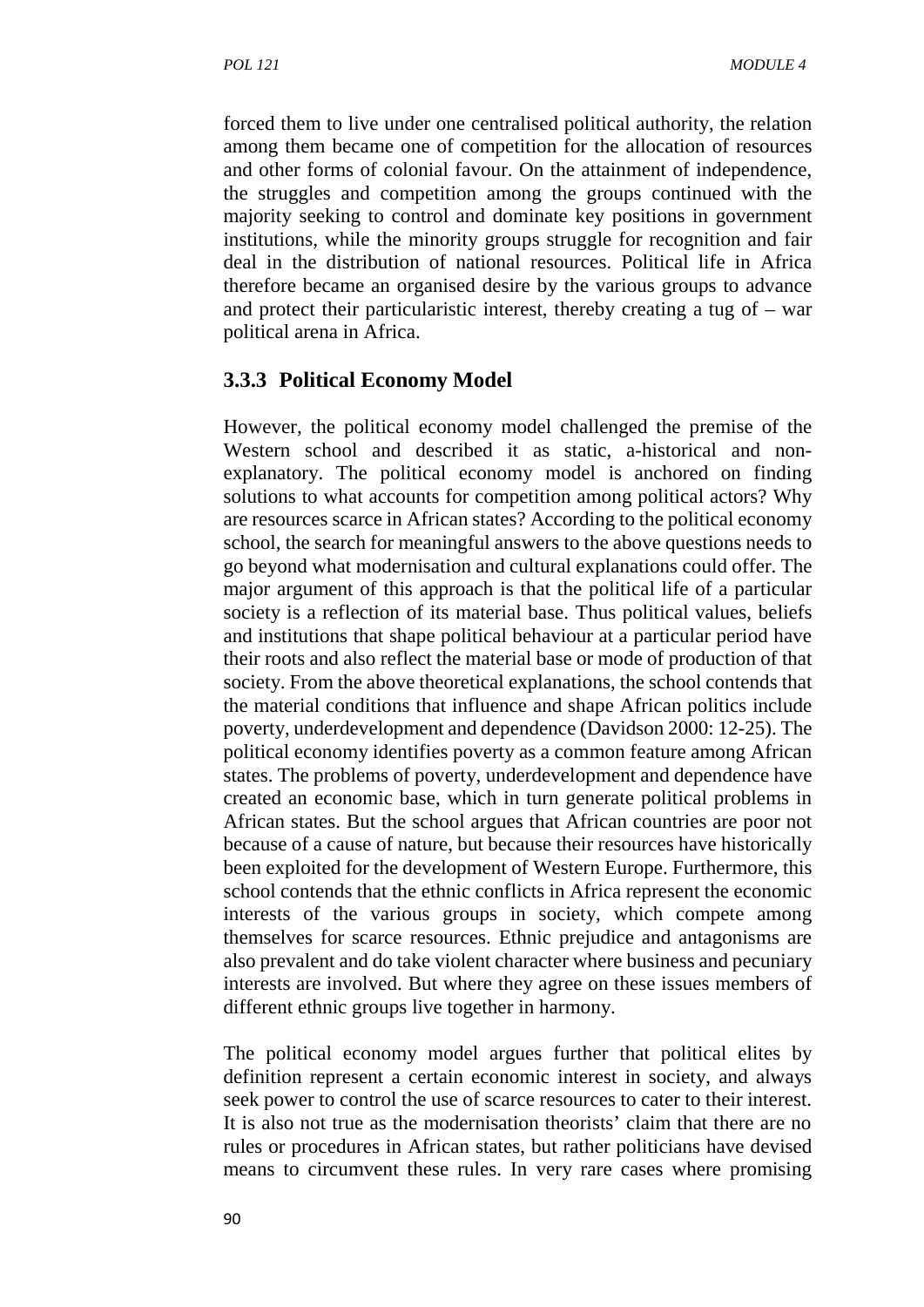leadership have merged in African states, the international community has the means to manipulate the internal politics to keep African states within the orbit of the international capitalist system. Therefore, to prevent external subversion African politicians are forced to be less assertive in international relations, and thus align themselves to the dictates of Western countries (Nkrumah 1963: 194-204).

Furthermore, the political economy perspective traced African political predicament to colonialism. Colonial rule not only carved out states along ethnic lines, but it also fostered ethnic particularism, encouraged the policy of divide and rule and adopted the expedience of uneven development in various African states. Consequently, these problems created by colonialism have imposed a peculiar character in Africa today.

According to Claude Ake, African leaders are in an office and not in power. Therefore, to adequately capture what Denis Austin called the "Africa's Predicament" we need to examine the internal dynamics within the continent in conjunction with its location in the world capitalist system.

### **SELF-ASSESSMENT EXERCISE**

- 1. What are the major arguments of the political economy school?
- 2. Explain the major argument of the modernisation school.

## **4.0 CONCLUSION**

In every academic discourse, there is always more than one side to an issue. This multi or plural perspectives not only enriches understanding but also helps in expanding the frontiers of knowledge. What one can draw from the contending schools in the analysis of political instability in Africa is not to return the verdict that one is valid, and the other is not. Rather it is to appreciate that each of the two is based on a different premise. While the Western model looks at what is; the political economy approach goes beneath the surface by providing the historical context for what is. Beyond the value judgment that may colour any academic discussion, a more objective approach is to look at the beneficial aspects of the two models, without rejecting either of them.

# **5.0 SUMMARY**

In this unit, we have examined the two contending models of analyzing of the two models, without rejecting either of them.<br>
5.0 SUMMARY<br>
In this unit, we have examined the two contending models of analyzing<br>
political instability. The Western model traces the problem to the<br>
weakness of Afri approach explained that a combination of historical circumstances provides more reasonable explanations for political instability in Africa.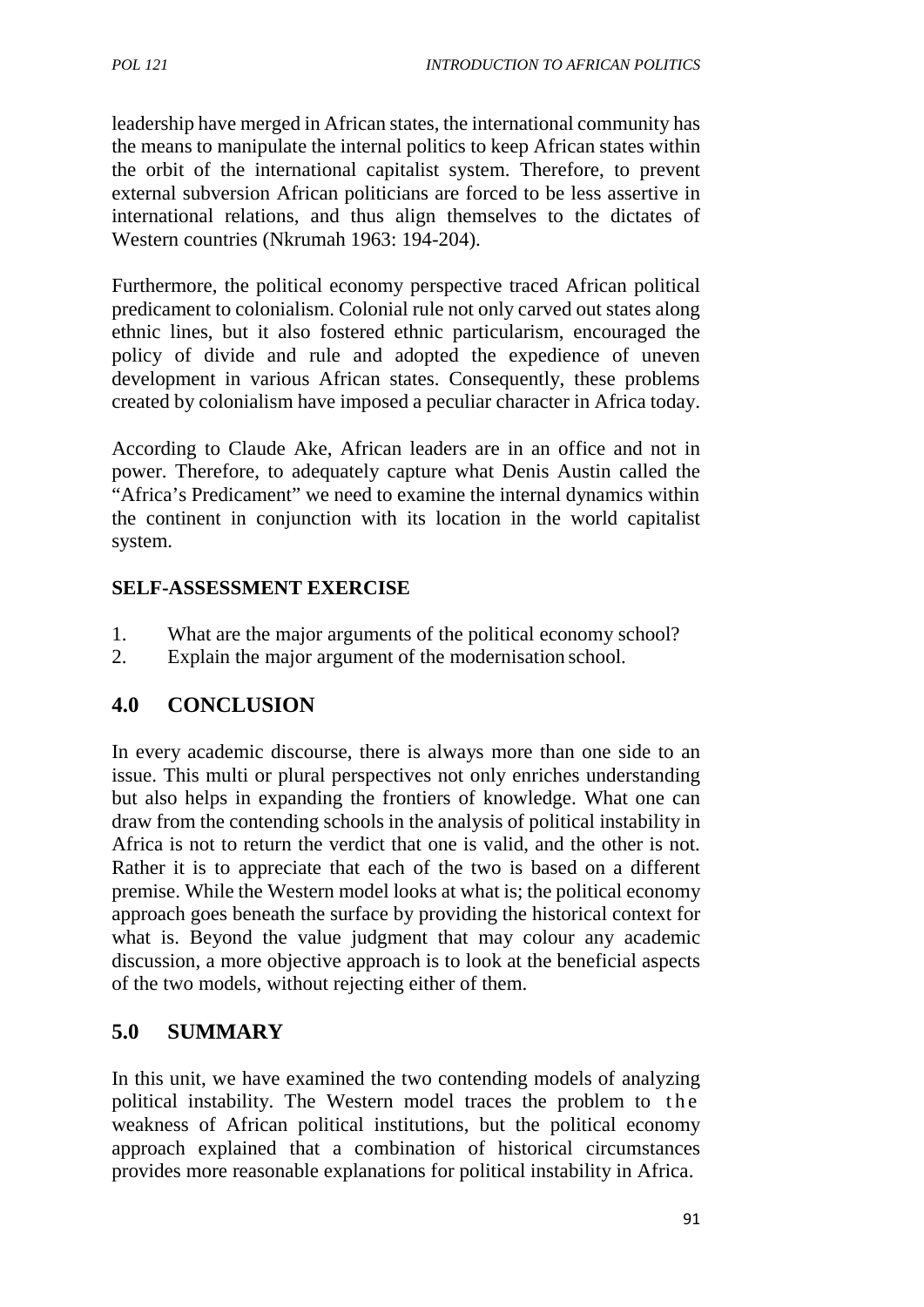### **6.0 TUTOR-MARKED ASSIGNMENT**

- 1. Explain the major arguments of the Western model of analysing political instability in Africa.
- 2. What are the linkages between poverty and the stiff competition for political power in Africa?

### **7.0 REFERENCES/FURTHER READING**

- Ajayi A. (1992). 'The National Question in Historical Perspective" Text of the Fifth Guardian Newspaper Annual Lecture.
- Huntington, S.P. (1968). *Political Order in ChangingSociety*. Massachusetts: Harvard University Press.
- Diamond L. *et al* (1997). *Transition without End.* Ibadan: Vantage Publisher.
- Mutiso, G.C. & Rohio, S.W. (1975). *Readings in African Political Thought*. Nairobi: Heinemann Publications.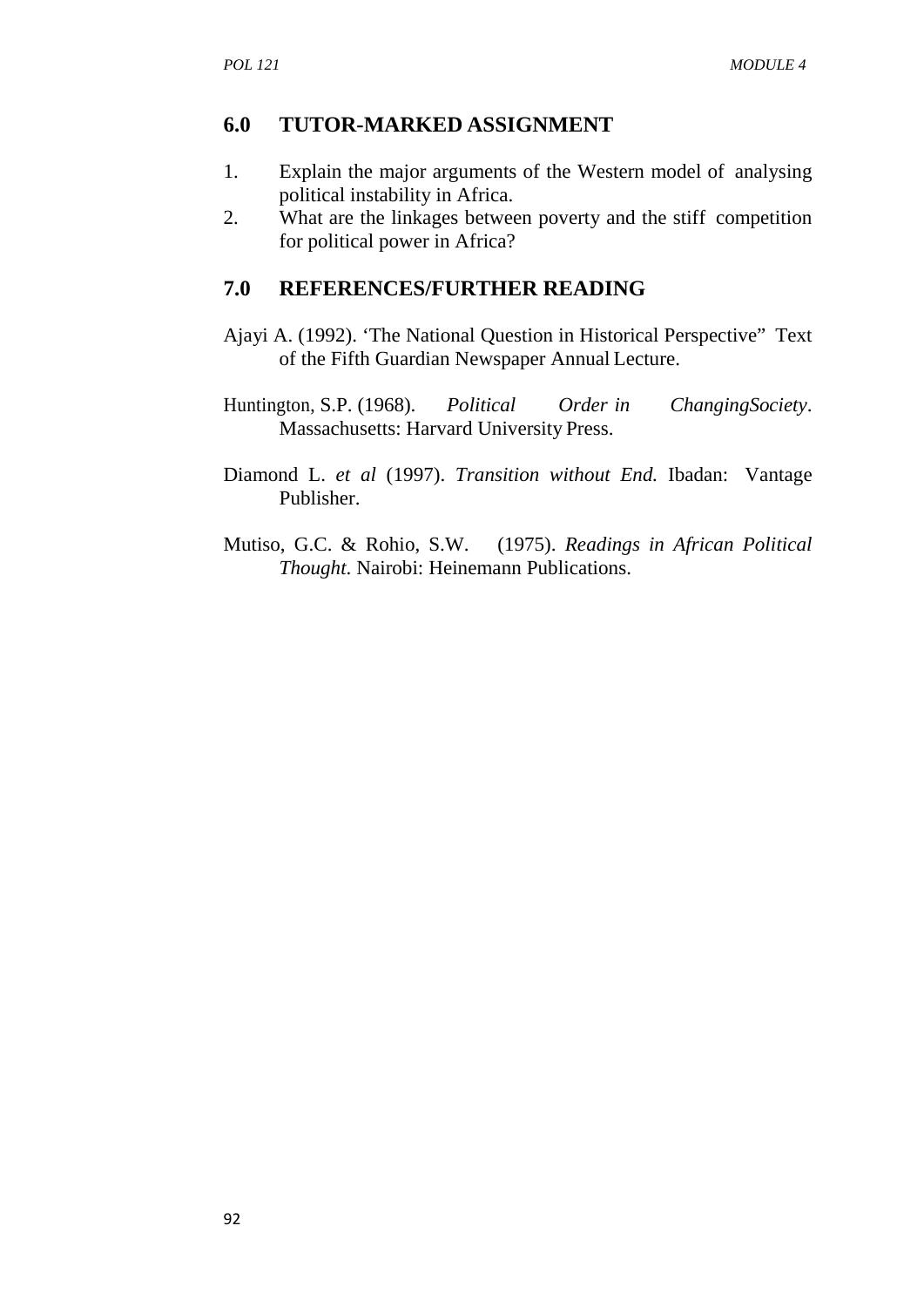# **UNIT 3 DEMOCRACY AND CONSTITUTIONALISM IN AFRICA**

### **CONTENTS**

- 1.0 Introduction
- 2.0 Objectives
- 3.0 Main Content
	- 3.1 Concept of Democracy
	- 3.2 Challenges of Democracy
- 4.0 Conclusion
- 5.0 Summary
- 6.0 Tutor-Marked Assignment
- 7.0 References/Further Reading

## **1.0 INTRODUCTION**

Liberal democracy, in its party-based competitive form in Africa, is a legacy of colonialism. Since the attainment of independence, and the adoption of the Western-styled model, African states have been grappling with how to build and nurture democratic principles and practices. This unit will discuss how African countries have fared in this journey to democracy. The unit will also explore the possibility of a model of democracy that might be suitable for the peculiar African political context.

## **2.0 OBJECTIVES**

By the end of this unit, you will be able to:

- explain the meaning and practice of democracy within the African context
- state the problems militating against democratic sustenance and consolidation in Africa
- explain how Africa states can develop a type of democracy suitable for their political setting.

# **3.0 MAIN CONTENT**

## **3.1 Concept of Democracy**

Democracy is a concept that virtually defies definition. The popular definition of democracy offered by Abraham Lincoln as "government of the people by the people and for the people" gives the impression that all citizens have the opportunity of participating or influencing the process of governance. But because the world has advanced beyond the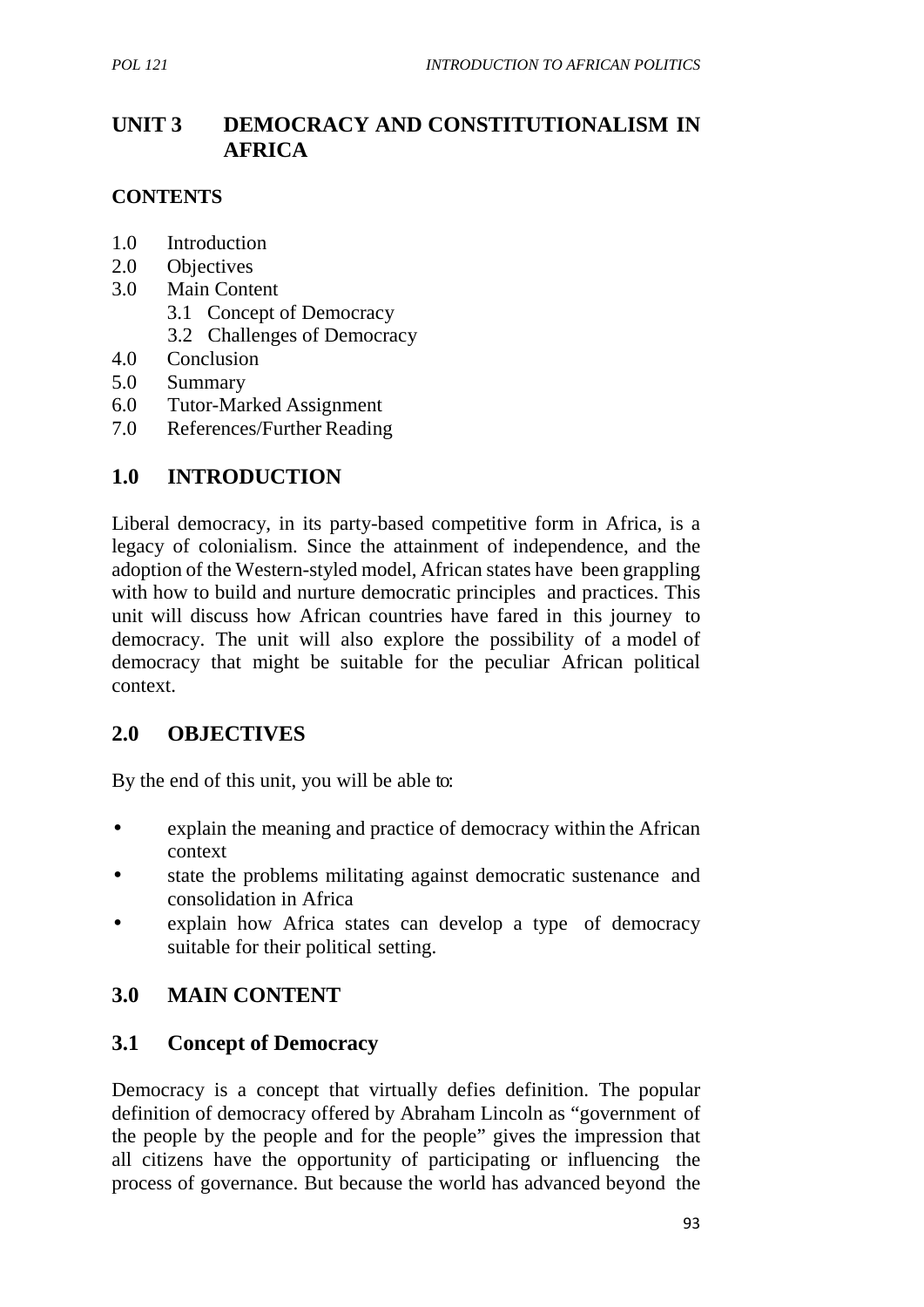Greek-city states, participatory democracy is no longer feasible, hence the necessity for representative democracy. The most basic idea in a democracy is that political power comes from the people and that government is legal when the governed consent. This is the basis of the theory of social contract as canvassed by political philosophers, in different forms, from Plato to J.J. Rousseau.

After colonial rule, African states focused on developing democracies styled after those of their former colonial masters. The problem of grafting democratic principles of competitive party politics, periodic elections, and struggling for political offices, which are alien to Africa, has been blamed as partly responsible for democratic failures in Africa. Others have located the problem around the pluralism of most African states, echoing Aristotle who said: "it is difficult to achieve and maintain a stable democratic government in a plural society". But beyond these preliminary points, the problems of democracy, democratisation and constitutionalism in Africa lie in the failure of African leaders to appreciate that democracy, has both philosophical as well as procedural content. While principle Democrats are concerned with the goals of democracy, the process democrats favour on how to achieve democracy (Baradat, 2000:113-120).

A constitution is merely a charter of governance; it prescribes how the power of the state is to be distributed and the process of its amendments. Constitutions define the limits of government authority, thereby automatically establishing and safeguarding human rights. A constitutional democracy is, therefore, a form of government which is defined and regulated by a constitution and whose procedure cannot be altered except by a method accepted by its citizen. Constitutionalism is not restricted to adherence to a codified or written constitution but also embodies customs and conventions as practised in Britishdemocracy.

### **SELF-ASSESSMENT EXERCISE**

In what ways is ethnic plurality a factor of instability in AfricanPolitics.

## **3.1 Challenges of Democracy in Africa**

From the above it is obvious that democracy cannot be taken for granted; its form or contents, survival and growth depend on the collective will and commitment of the African society as a whole. Despite the numerous differences, which exist among African countries such as level of economic, social and political developments, territorial and population size, and colonial experiences, there are nevertheless, some common problems that face democracy and democratisation process in Africa. The politics of poverty fosters the formation of groups and classes with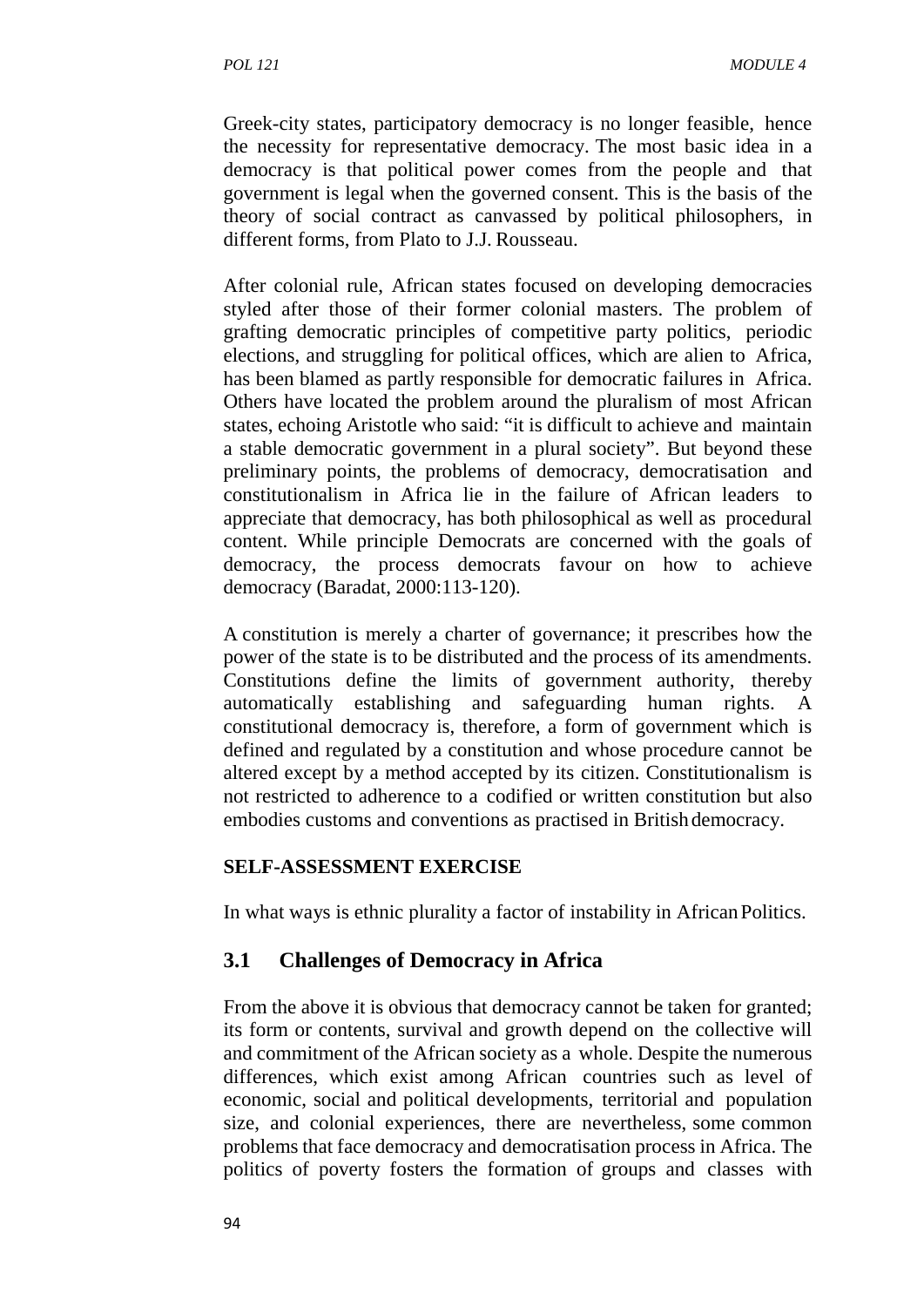conflicting material interests, and this tends to divide society into hostile camps of peoples, often armed with strong (ideological) convictions on how society should be organised. For instance, the struggle which has been raging since 1983 in Sudan between the SPLA in the South and the North over control of central government was an organised effort by the Late John Garang led the South to have access to power, to ameliorate their conditions of poverty.

Poverty also accounts for ignorance and lack of political education, the abridgement of political rights and duties, and lack of an appropriate political culture. In Africa where political culture is not well developed, there is limited emphasis on political participation, voters education, respect of the rule of law, tolerance of opposition, and supremacy of the will of the people, as expressed in a free and fair electoral process. Two related components are critical in understanding political culture: The attitude to the political institutions of the state, and the degree to which citizens feel they can influence and participate in the decision-making process. In Africa, the civic culture or political efficacy, which is most likely to ensure political stability is either low or even absent. In a parochial political culture of Africa, citizens see themselves as distant from the government, and not a participant. This problem in turn accounts for lack of patriotism among the citizens because of the disconnect between power and responsibility.

Rather than being a means of empowerment, power in African states is being applied as an instrument of domination. As Kissinger, (2001) putit; in the absence of overriding shared values, self-determination amount to partition and majority rule to domination". Despite the problem associated with democracy in Africa, some scholars such as Ake, (2003) argued that democracy is feasible and achievable in Africa. This is not by transferring wholesale the Western model of democracy, but the type that meets the peculiar needs of Africa; that will de-emphasise the manipulative role of the political elites, and possibly ensure political integration of African States.

In a few African countries, there were electoral contests in which the incumbents were defeated by the opposition parties. In 1991, in the Benin Republic, Mathew Kerekou lost to Nicephore Soglo, in Zambia, in October of 1991, Kenneth Kaunda was defeated by Fredrick Chiluba, while in Malawi, Bakili Muluzi was victorious over Hastings Banda. But in Ghana, Adu Boahen could not unseat Rawlings in the 1992 presidential elections. A similar fate befell Gilchrist Olympio, against Eyadema in Togo. In Kenya, Arap Moi narrowly defeated the trio of Kenneth Matiba, Oginga Odinga, and Mwai Kabaki in 1992. But today in most of these countries the former sit–tight leaders are gradually yielding their thrones, though reluctantly, to the opposition or cleverly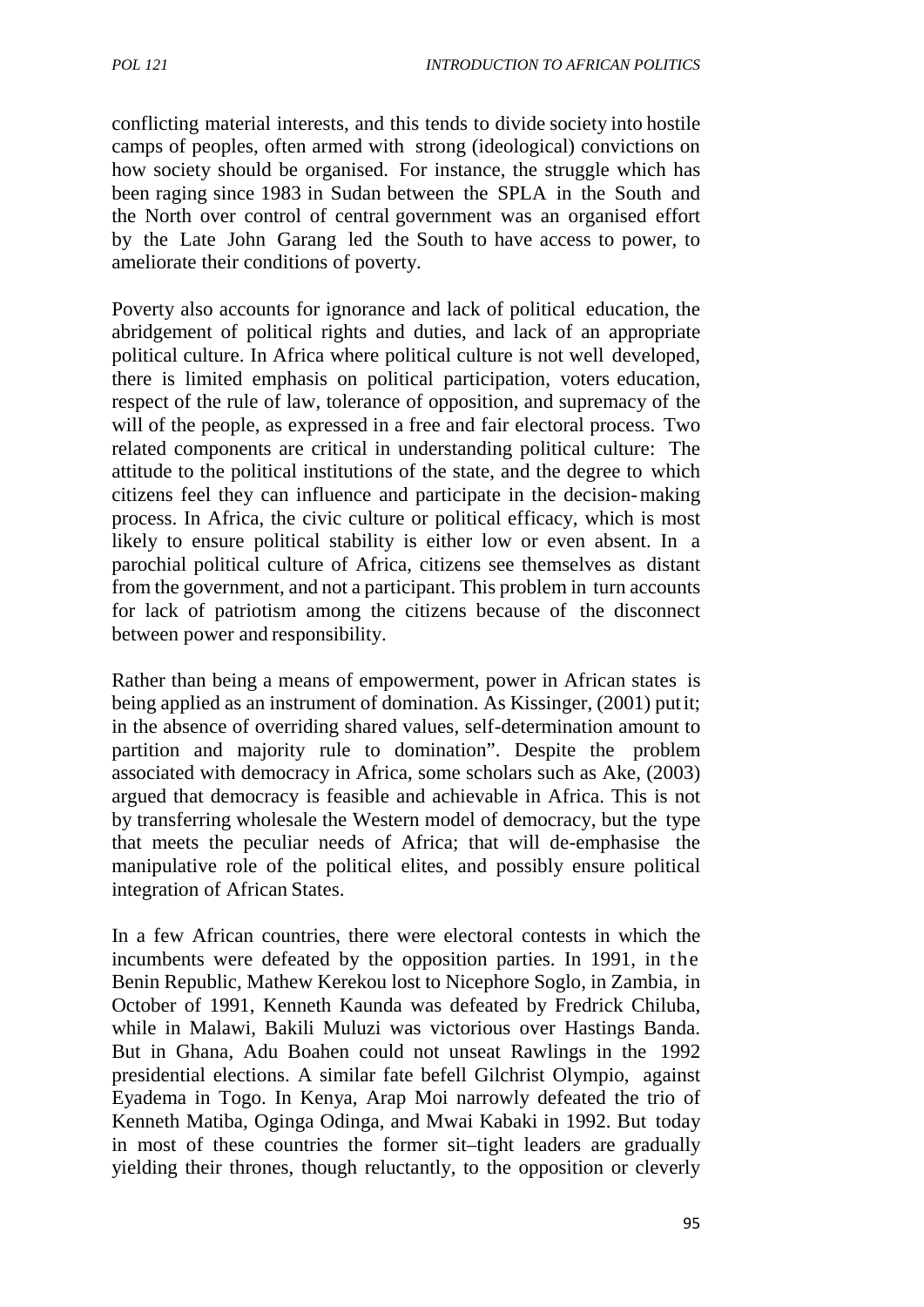anointing successors. In Ghana, Rawlings lost his grips on power to the opposition, but in Senegal, Senghor, deftly handed over to Abdou Diouf, in two instances of change of guards.

#### **SELF-ASSESSMENT EXERCISE**

What are the impediments to Liberal democracy in Africa?

### **4.0 CONCLUSION**

Democracy is essential, a contested concept, which adds to its controversial nature. Yet in developed nations of the world peoples have lived under and benefited from democratic governments, no matter the label ascribed to it. However, in Africa, most states are still grappling with the task of establishing the basic rudiments of democracy, let alone sustaining or consolidating it. In effect, since independence, most states in Africa have been in throes of transition from semi-oligarchic, authoritarian, to representative government. While conceding that Africa is at liberty to adapt the practice of democracy to its peculiarities, we must recognise that the principles and essence of democracy are universal in nature.

### **5.0 SUMMARY**

In this Unit, we have examined the concept and principles of democracy. We have equally stated the problems and challenges facing the democratisation process in Africa. We also recognised the need for Africa to design a democratic framework that will take account of its peculiarities, without compromising the imports of democracy as a political philosophical concept.

### **6.0 TUTOR-MARKED ASSIGNMENT**

- 1. What is your assessment of the success of democracy in Africa?
- 2. Identify and explain the challenges facing democracy in Africa.

### **7.0 REFERENCES/FURTHER READING**

- Lijphart, E. (1977). Democracy in Plural Societies: *A Comparative Exploration*. New Haven: Yale University Press.
- Oyediran, O. (1989). "The 1983 Election": In: Nigeria since Independence: *The First 25 Years Volume V.* Ibadan: Eke Peter Education Books.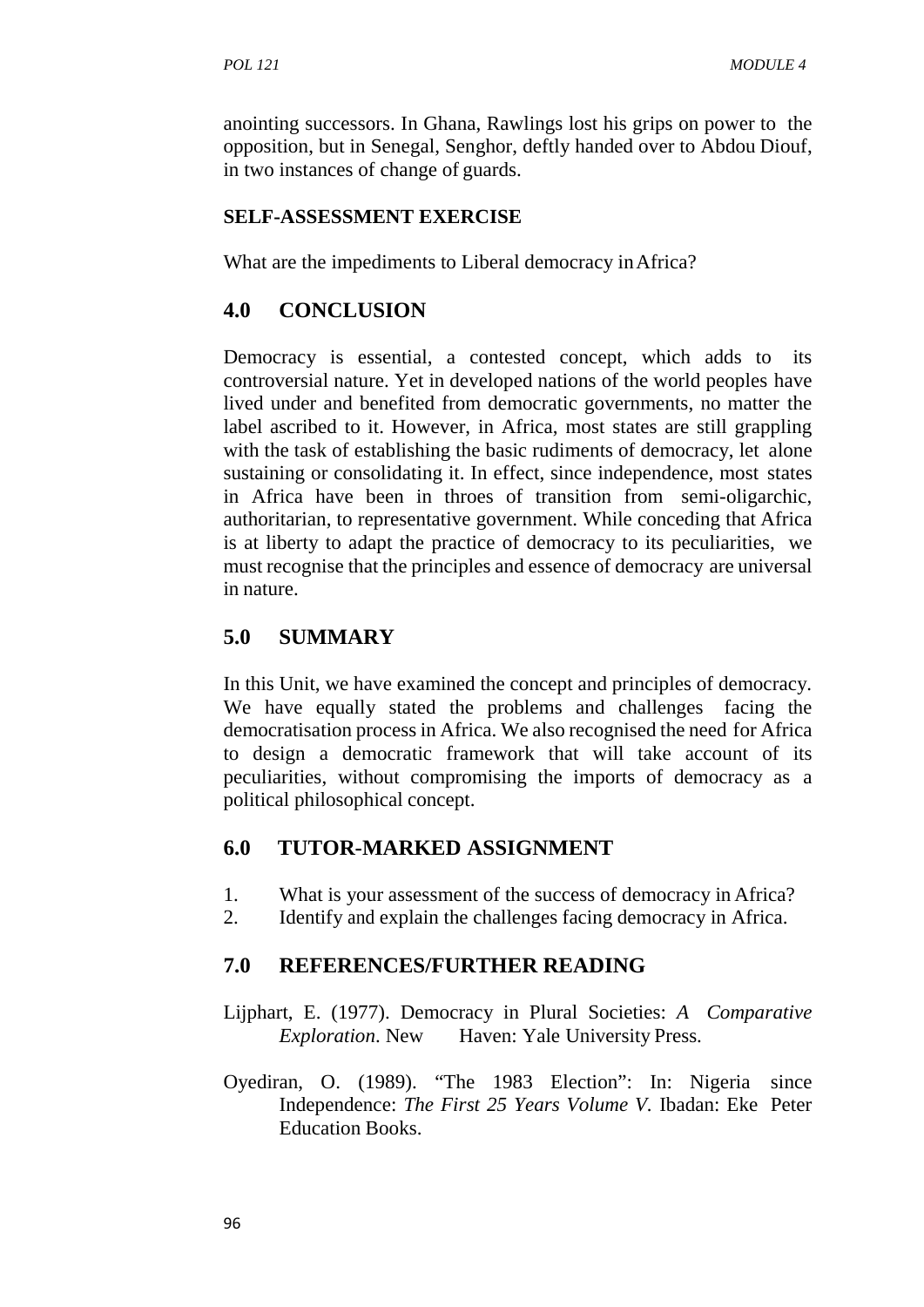- Nwabueze, B (2003). *Constitutional Democracy in Africa Vol.1*. Ibadan: Spectrum Books Ltd.
- Ojo, E (2006). *Challenges of Sustainable Democracy in Nigeria*. Ibadan: John Archers Publishers Ltd.
- Ake, C. (2003). *Democracy and Development in Africa*. Ibadan: Spectrum Books Ltd.
- Jega, A. (2007). *Democracy Good Governance and Development in Nigeria*. Ibadan: Spectrum Books Ltd.
- William, D. (1982). President and Power in Nigeria: *The Life of Shehu Shagari*. London: Frank Laski & Co Ltd.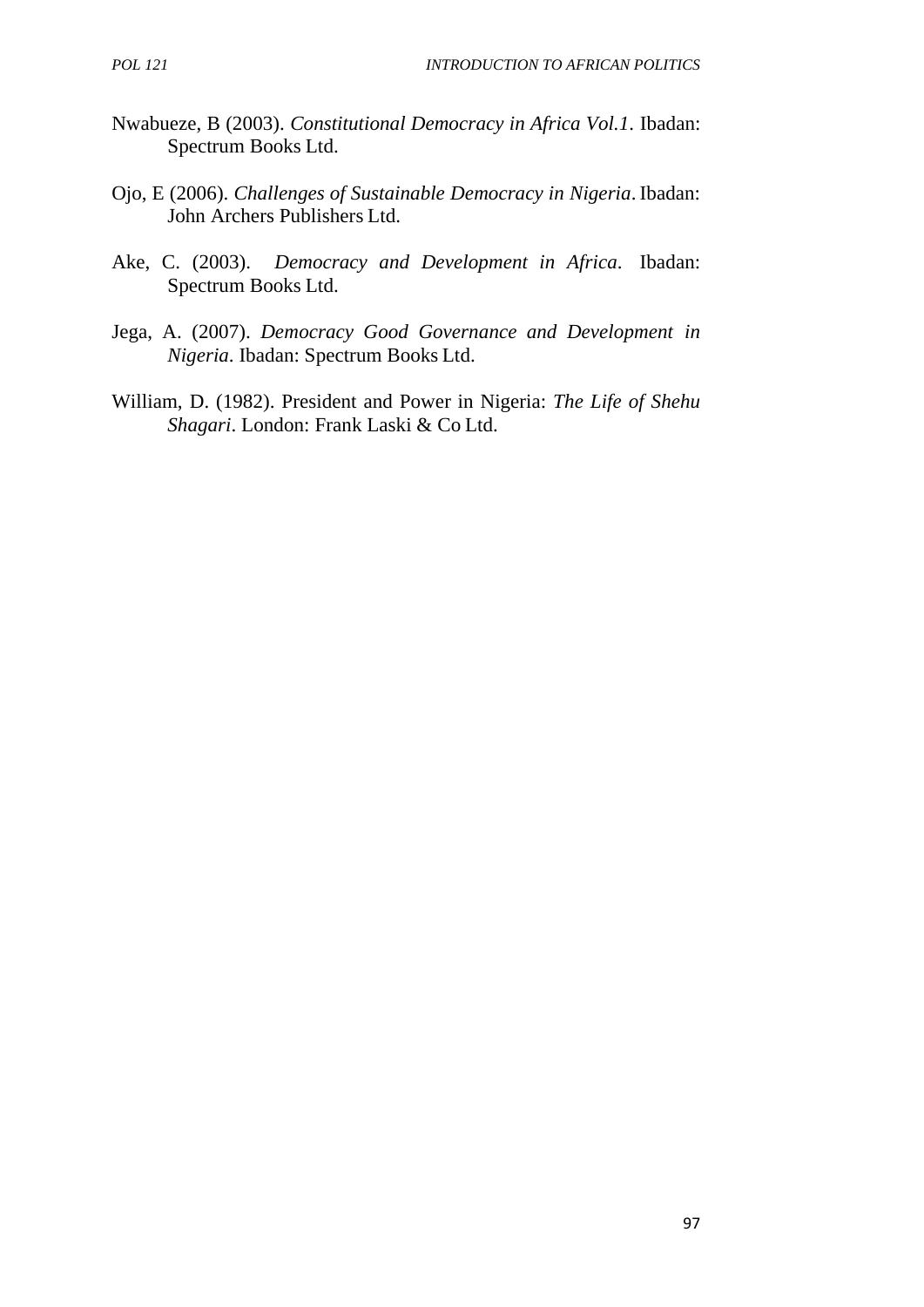### **UNIT 4 POLITICS AND CRISES OF SUCCESSION IN AFRICA**

#### **CONTENTS**

- 1.0 Introduction
- 2.0 Objectives
- 3.0 Main Content
	- 3.1 Explaining Crises of Succession and Instability
	- 3.2 Party Politics and Instability
	- 3.3 Manifestations of Instability
		- 3.3.1 Secession
		- 3.3.2 Civil War
		- 3.3.3 Military Coups
- 4.0 Conclusion
- 5.0 Summary
- 6.0 Tutor-Marked Assignment
- 7.0 References/Further Reading

# **1.0 INTRODUCTION**

The crises of leadership succession are related to the problem of political instability in Africa. This twin problem is a result of the failure of African states to truly embrace the basic requirements of party politics and principles of democracy. This unit will explore various manifestations of political instability in Africa, and how they have contributed to the failure of African states to properly integrate and to address the crisis of state authority.

### **2.0 OBJECTIVES**

By the end of this unit, you will be able to:

- explain the relationships between leadership succession and political instability
- identify the various symptoms and manifestations of instability
- iii.know the factors responsible for political crises and weakness in state capacity.

# **3.0 MAIN CONTENT**

### **3.1 Explaining the Crisis of Succession and Instability**

We have briefly explained the concept of political instability in Unit 3 of this Module. Our task here is to enrich that discussion by stating the link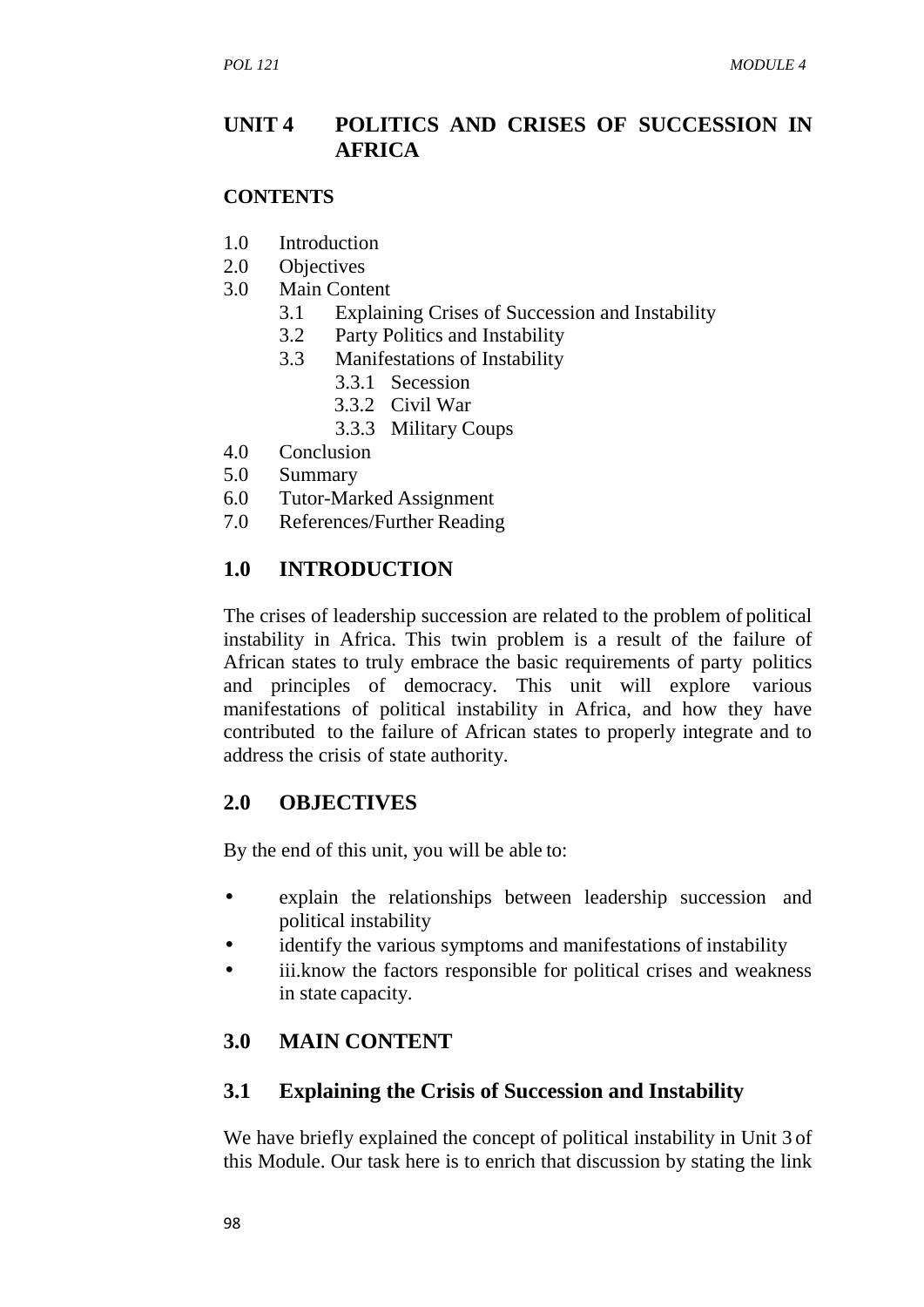or nexus between the crisis of succession and political instability. One of the requirements needed to identify a democracy that is consolidated is how it can meet the transfer of power test, or what Ojo (2006) called the "two-election test". He explained that democracy is consolidated when "a government that has itself been elected in a free and fair context is defeated at a subsequent election and accepts the result." What is more important is accepting the result when the incumbent government is defeated at the polls and without hesitation voluntarily hands over to the winning party.

This criterion is perhaps the major hurdle to democratisation and a major factor in political instability in Africa. Since independence, most African states have been grappling with this challenge.

In Ghana, the failure of the opposition to change the C.P.P. government led to a military coup in 1966. In 1983, the Shagari's administration could not satisfy the two election test. In both Kenya and Zimbabwe, a hurriedly packaged, but potentially vulnerable inclusive governments saved the two countries from descending to anarchy. Liberia and Sierra Leone, for the greater part of the 1990s, experienced protracted civil wars.

Beyond the crises associated with problems of leadership succession other factors also combine to produce political instability in Africa. But the significance of each factor will vary according to the circumstances of each country, history, level of economic development, and place within the international system. The Nigerian civil war which raged for 30 months produced social-economic, as well as political consequences, which successive regimes have not completely solved almost four decades after it ended. In Sudan, the ongoing civil war has cost more than 2 million lives and displaced more than 4 million others, according to a 2003 estimate (Smith, 2003). which successive regimes have not completely solved almost four<br>decades after it ended. In Sudan, the ongoing civil war has cost more<br>than 2 million lives and displaced more than 4 million others, according<br>to a 2003 estim

of political systems are moderation, bargaining and accommodation. These values according to Almond and Verba, (1963) are usually considered to be correlated with the level of a nation's political culture. In their studies, they found out that for most African states there is an absence of political stability because political attitudes do not recognise the primacy of territorial and constitutional arrangements, as well as the legitimacy of authority and willingness to accept the outcomes of the rules of the game. As a result rather than transit to, or consolidate democracy, what we see is constant regression to authoritarianism. And as posited by Gill (2000) "the danger of authoritarian regimes is that the weakness of institutional procedures for resolving disputes creates significant potential for instability".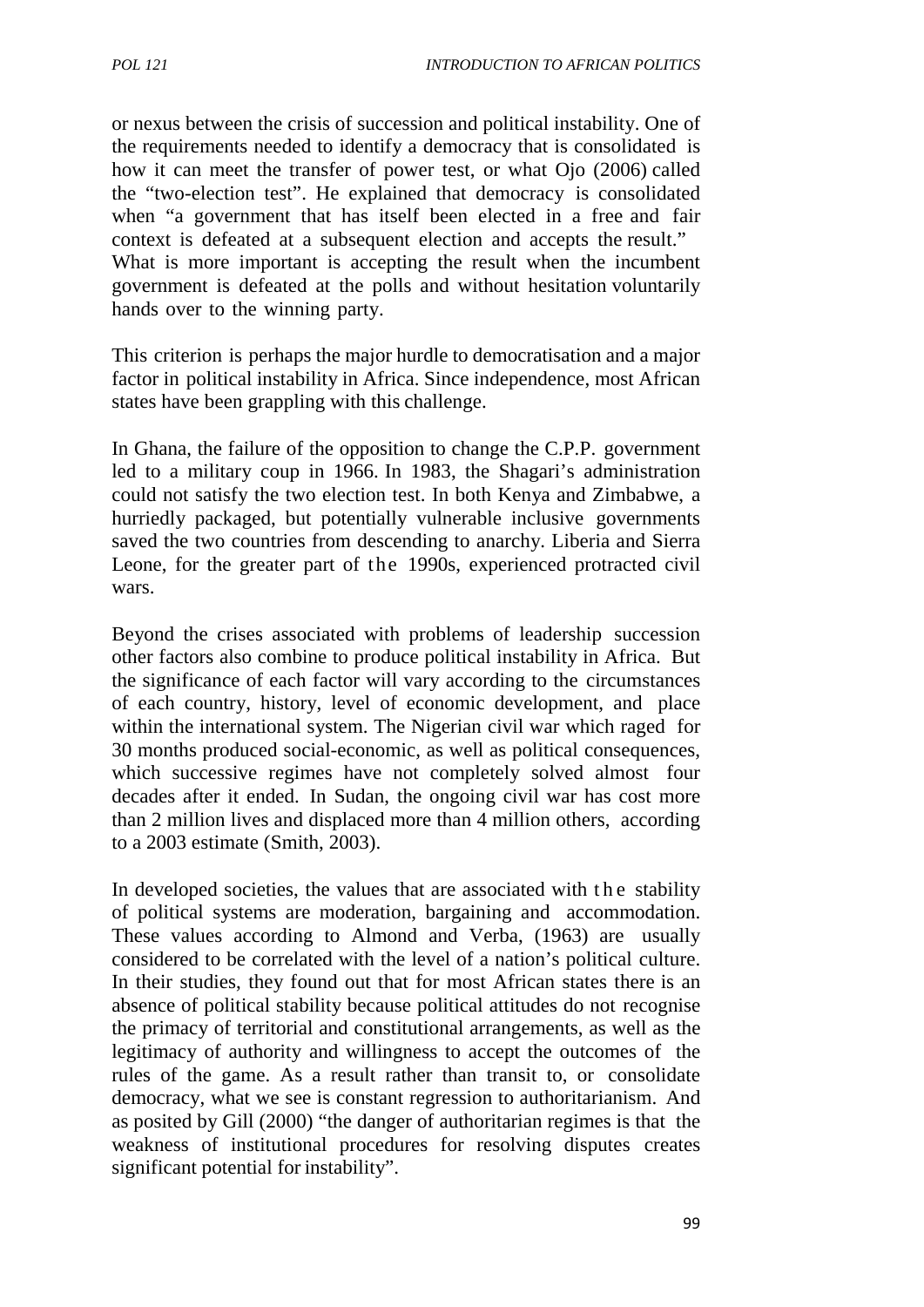In recent times, there are rays of hope of stability in some part of Africa. Botswana, though a small country provides a good record of stability. Ghana and Nigeria have also met the two election test. In Angola, a General election was held, the first in fifteen years after a civil war and the signing of a peace agreement.

# **3.2 Party Politics and Instability**

Political parties have been recognised by most states as necessary for political stability. Huntington, (1968) has provided the most elaborate statement of this relationship. According to him, political parties help a state to absorb the increasing level of political participation, which is usually generated bymodernisation.

In his words "the stability of a modernising political system depends on the strength of its political parties". A party, in turn, is strong to the extent that it has institutionalised mass support. However, in Africa, due to many factors, political parties are weak and far from being institutionalised. They lack coherent organisation, not cohesive, incapacitated by lack of independent sources of funding and afraid of competition. Consequently, citizens confer low legitimacy on parties and party systems.

What a closer study of African politics has revealed is that politicians selectively manipulate party structures, systems and arrangements to suit vested interest. The single-party system which usually finds it difficult to incorporate all elements within a state without coercion used to be a popular brand in Africa. Similarly, the values inherent in multiparty option, which was meant to take into account the diversities of a typical African State are always eroded by the sweeping influence of the dominant party, as Nigeria presently experience with the People's Democratic Party (PDP). But the two-party systems, which has proven to be the most effective means of moderating polarisation, given the experiences of Euro-American democracies, is not always a popular model in Africa. In the final analysis, if we recognise that China and Russia have made a success of one-party system, Britain and USA of two-party, and Germany and France of multi-parties, it then becomes clear that what is important for Africa is the legitimisation and institutionalisation of parties in African politicalframework.

We can safely adapt to Africa the data generated by Mainwaring and Scully (1995) in their studies of Latin American countries, about the ingredients of party system institutionalisation. These are:

a. The rules governing party competition are commonly observed, widely understood and confidently anticipated;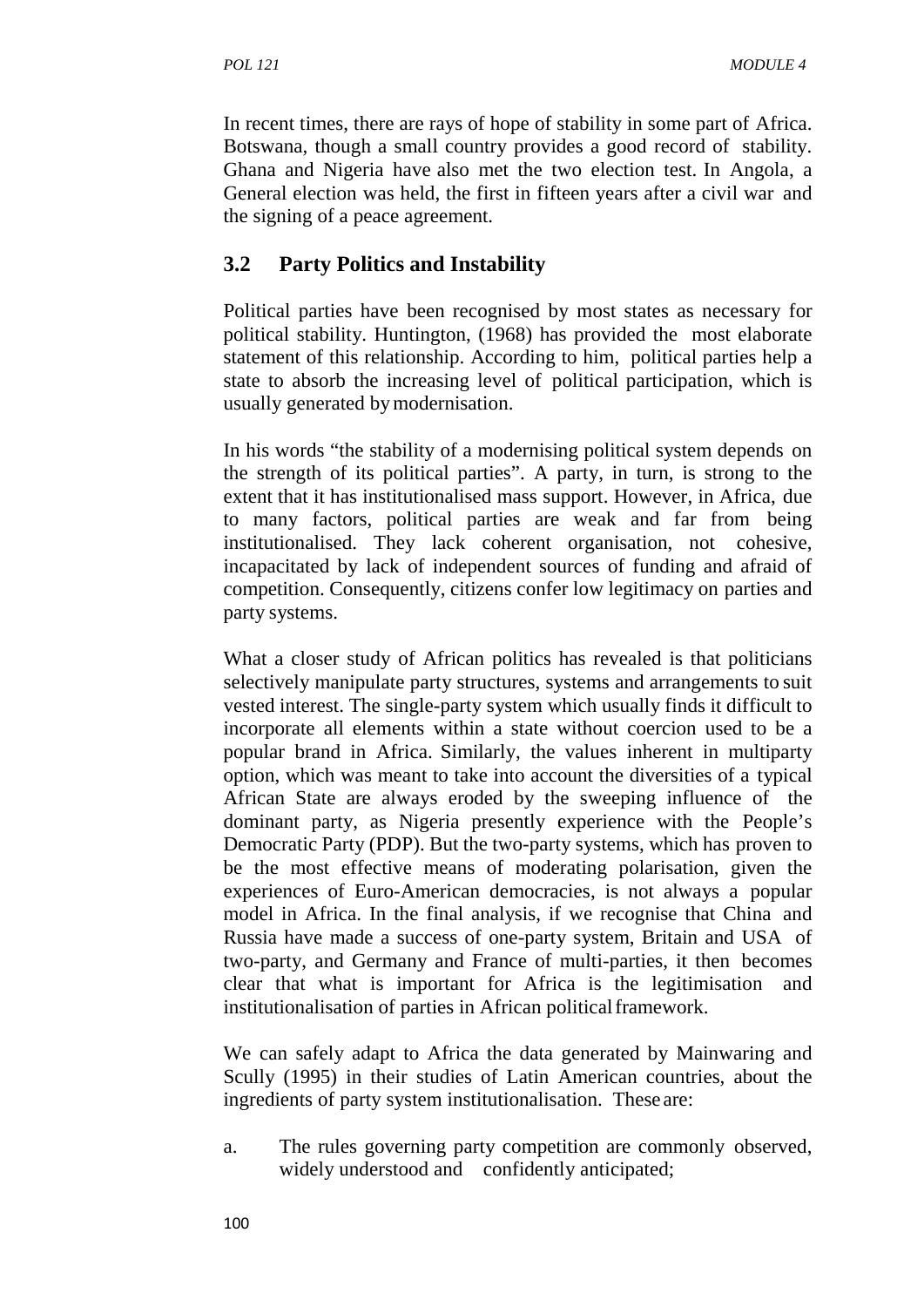- b. There is stability in the number of parties competing for office.
- c. Parties are strongly rooted in society, affecting political preferences, attracting stable electoral support and demonstrating continuity in ideological terms;
- d. Political elites recognise the legitimacy of electoral competition as the route to the office; and
- e. Party organisation exists independently of powerful leaders, with well-resourced nationwide organisations and well established internal procedures for recruitment to party offices.

A cursory look at these criteria will reveal that party systems in Africa are both a negation and violation of them. In Africa rules governing competitions are skewed in favour of incumbents; parties are banned or selectively unbanned; they lack clear cut or differentiated ideological positions and rely on patronage from members in government to survive. For these reasons, parties out of power in African states increasingly find it difficult to survive. And it is common wisdom that the demise of party systems, especially the competitive type, as was witnessed in many African states in the 1960s, 1970s, 1980s, 1990s and even up to 2000 is a recipe for political instability. In Africa rather than deepen party systems, or consolidate democracy, what has been enriched is the idea that the only way to protect one's interest is to acquire and hold on to a monopoly of power, to the exclusion of other groups.

# **3.3 Manifestations of Political Instability in Africa**

There are many instances and manifestations of political instability in Africa. These incidents were either caused by internal or external factors or a combination of some of them.

### **3.3.1 Secessions**

Secession may be defined as the formal separation of a region from a nation-state of which it formerly constituted an integral part. For example, when an ethnic group or a combination of them threatens to separate. Where secession is threatened, the parent state may seek to placate the dis-satisfied group by offering various constitutional concessions aimed at devolution of power, or creation of states. But this was not sufficient to switch the Eastern region of Nigeria from the direction of secession in 1967. Alternatively, the parent state may respond with repression like when the parent state of Ethiopia imposed nationality under its amended constitution (Ghai, 2000). Other repressive measures may range from cultural assimilation togenocide.

In those African states like Eritrea and South Sudan where secession threats were actualised, national governments often by force of arms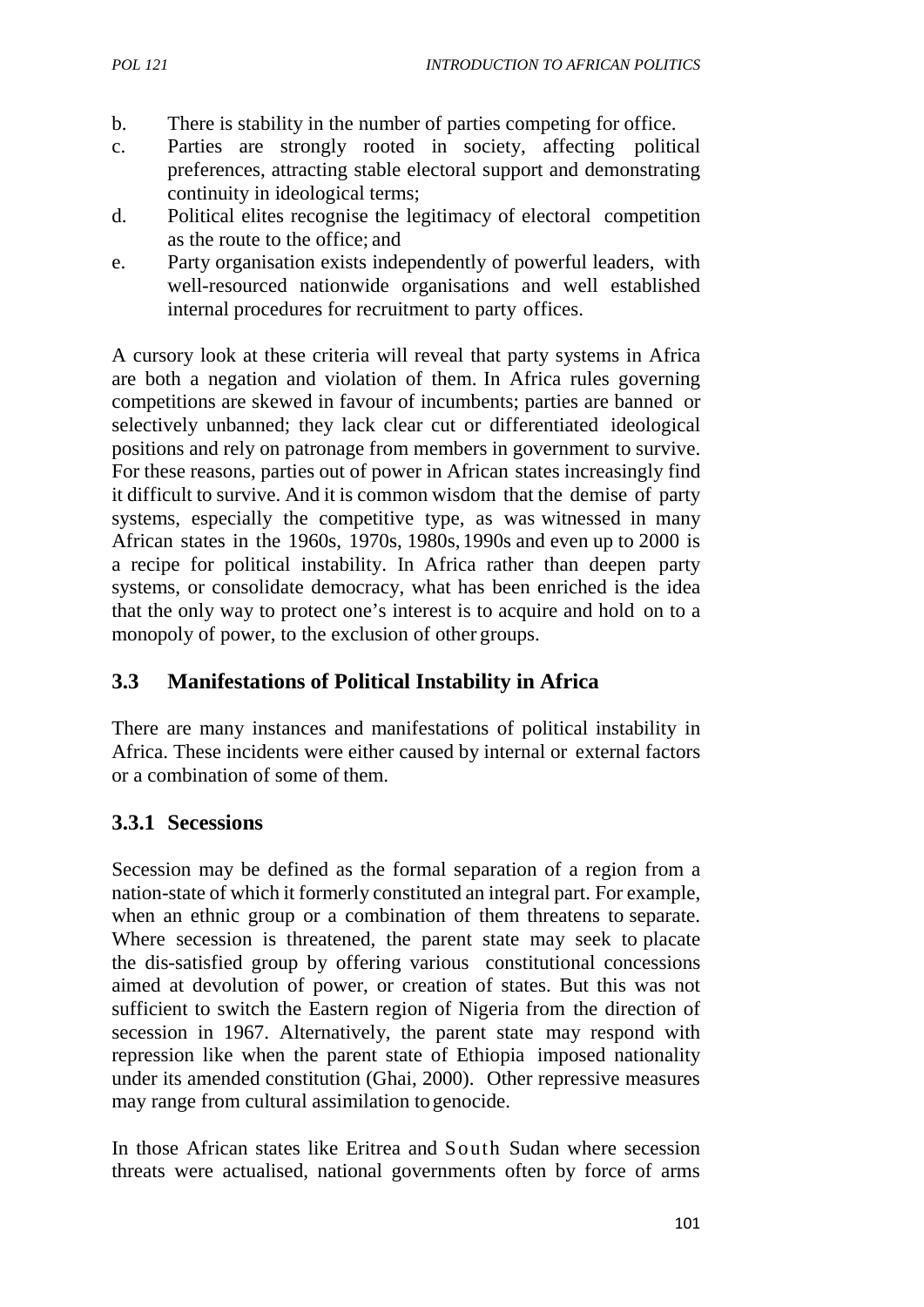frustrated the bids to prevent the breakaway regions leave with its rich mineral deposits. In Congo, the secession attempt of the mineral-rich Katanga province, inspired by neo-colonial forces, was countered by the United Nations peacekeeping force (Nkrumah 1967:18-20). In Morocco, King Hassan threatened a resumption of war if the people of Western Sahara voted for any United Nations (UN) planned referendum (Smith 2003:196).

### **3.3.2 Civil War**

Civil War may be a direct result of military response to secession or may arise due to other factors. In Nigeria superior military force was used to suppress the Biafran rebellion against the federal government. Problems arising from the failure of African states to fully integrate may also lead to civil wars. The nation-states in Africa were not built on a basis of common religious, cultural, linguistic or racial factors. The only common identity was anti-colonial nationalism. For this reason, a crisis of integration have been rearing for most African states because most of the national governments are failing in winning the full commitment of their citizens.

# **3.3.3 Military Coups**

We have discussed extensively in unit 2 the military in African politics. We can only add here that a military coup is another manifestation of instability. Military putsches are not only a disservice to the military itself but also disruptive of the larger civil society. Incessant coups create high turn-over which the victorious coupists view as a tactical necessity to assure them of the loyalty of the rank and file. Mass executions that normally follow abortive plans and the forceful retirements of soldiers whose loyalties cannot be guaranteed constitute a drain on the national resource already spent to train them. It may also breed counter-coups, thereby promoting more instability.

#### **SELF-ASSESSMENT EXERCISE**

What is the relationship between secession and civil war in Africa?

### **4.0 CONCLUSION**

Crises of leadership succession are a major factor in political instability for many African states. This instability has manifested in many forms: secession bids, civil wars, military coups and failed states. During the Cold War era, the economic buffer and security umbrella provided by the two superpowers ensured that scores of Africa states, which though stumbled from one crisis to another, yet retained their nominalstatus.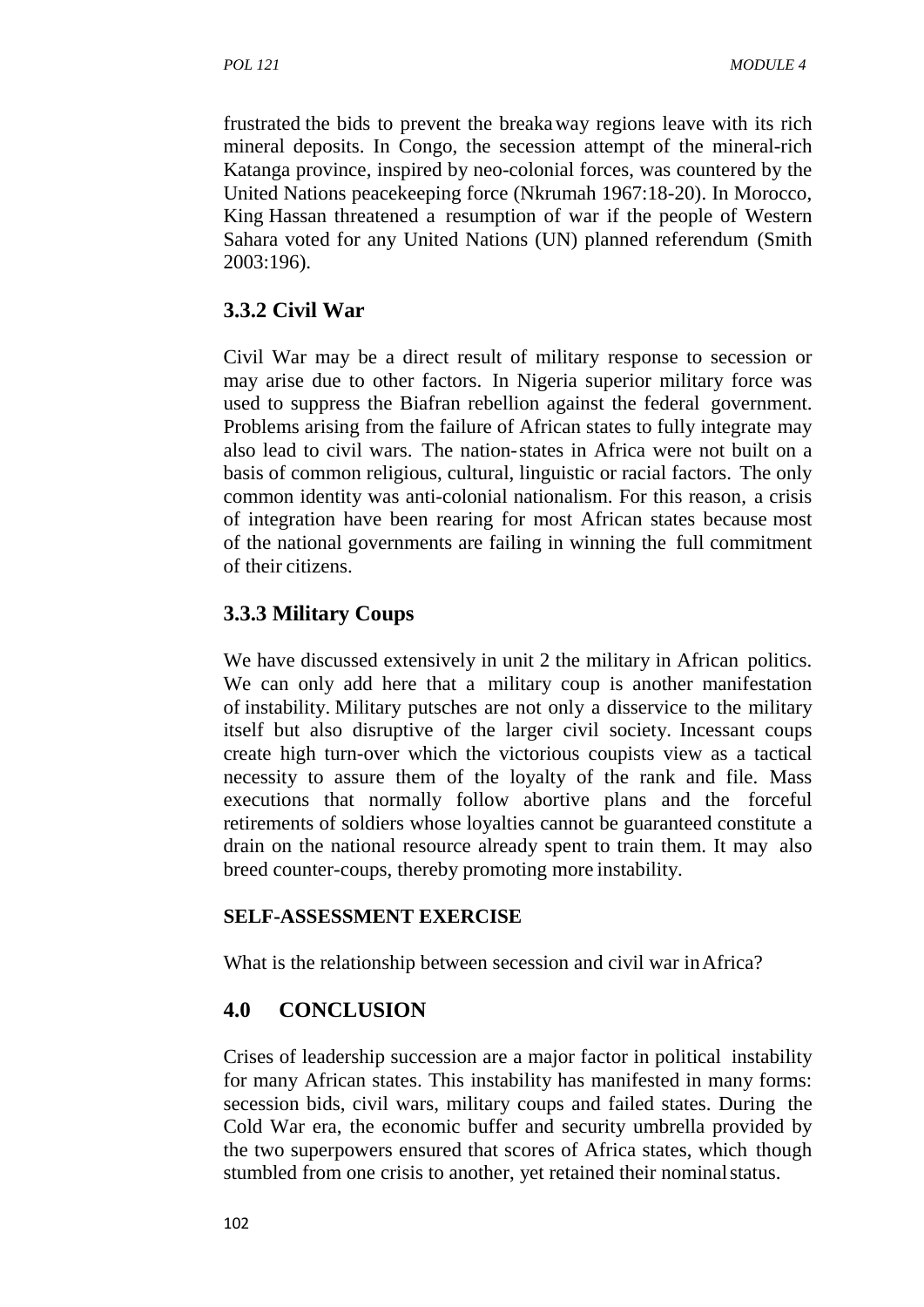But in the post-cold War era, many are either under instant threats or engulfed in civil wars when the external backings were withdrawn. This has forced many African leaders to begin to look inwards for solutions to the problem of political instability. It is only when it is recognised that the crisis of state authority or government legitimacy is at the roots of African political predicament, that a search for a solution can be said to have begun.

### **5.0 SUMMARY**

In this Unit, we examined how the crisis of leadership succession has often led to political instability in Africa. We noted that the lack of institutionalisation of party systems is also central to what is now called democratic deficits in Africa. We outlined the major features of instability and observed that we can hardly separate political failures from the economic crises, which many African states presently confront.

### **6.0 TUTOR-MARKED ASSIGNMENT**

- 1. Explain the factors responsible for the crises of succession in Africa.
- 2. How can party-politics contribute to political instability in Africa?

#### **7.0 REFERENCES/FURTHER READING**

- Kirk-Green, A.H.M. (1989). *Crisis and Conflict in Nigeria*. Oxford University Press.
- Nwabueze, B.O. Our March to Constitutional Democracy, The Annual Guardian Lecture Series Delivered 24 July.
- Ojilako, O.J. (1979). 13 Years of Military Rule, A Daily Time Publications.
- Gill (2000). *The Dynamics of Democratisation Elites, Civil Society and the Transition Process.* Basingstoke: Palgrave Macmillan.
- Englebert, P. (2000). *State Legitimacy and Development in Africa*. London: Lynne Rienner Publishers.
- Dudley B.J. (1973). *Instability and Political Order: Politics and Crises in Nigeria.* Ibadan University Press.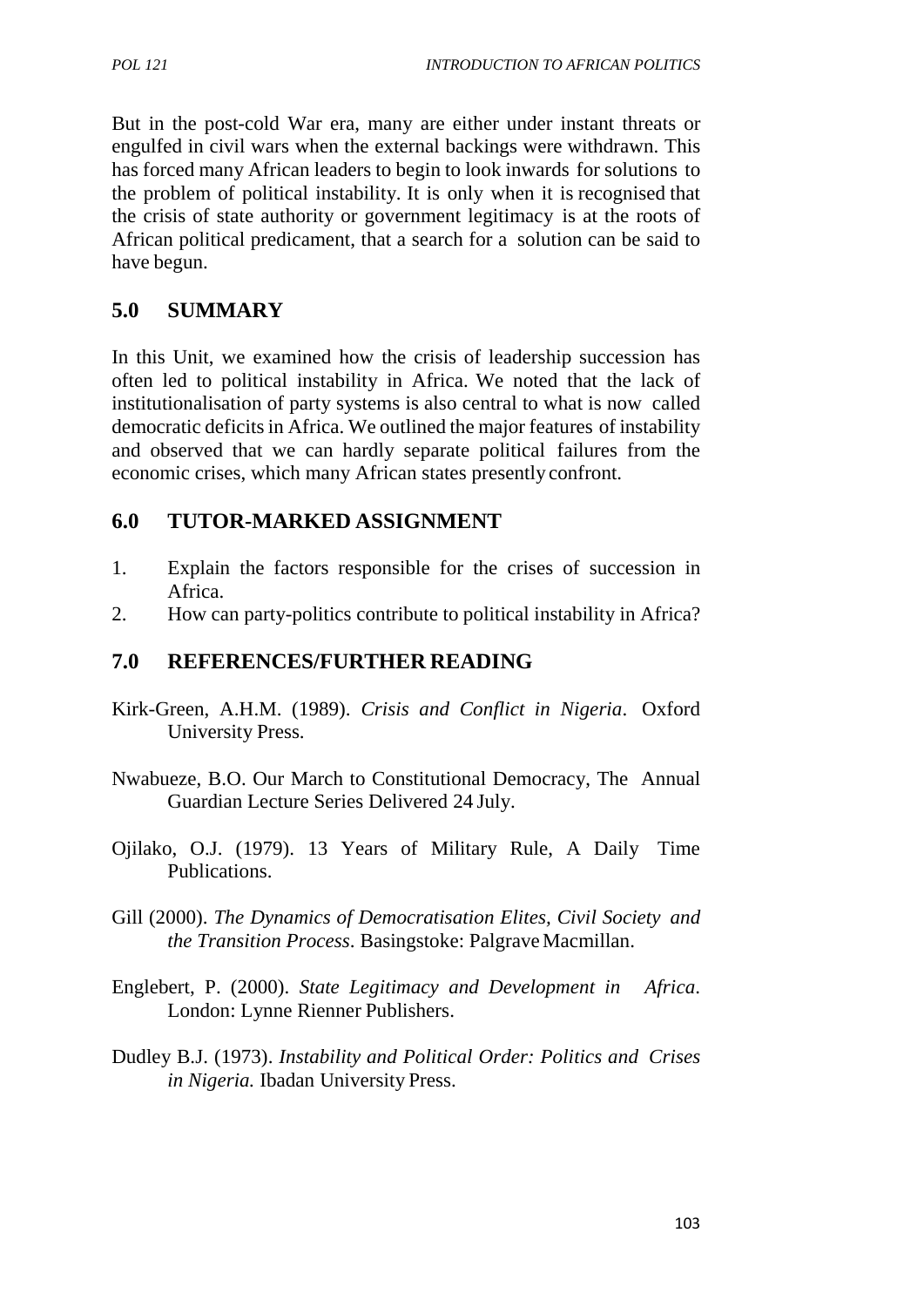### **MODULE 5 RACE, GENDER AND WORLD ORDER**

#### **INTRODUCTION**

Racism is a psychological concept that connotes a sense of superiority of white people over black people. To prove the inferiority of the Africans or blacks, any valuable discovery by them are mostly attributed to the whites since Africans or blacks are portrayed as incapable of superior thinking. However, like race, gender is used to connote a kind of a group of people. Politically speaking, gender is being used to denote certain connotations of unequal perceptions, views, abilities, roles, relevance and rewards that society assigns to the two sex categories, particularly the female or feminine or women group. In contemporary society, the female gender is considered the weaker of the human race and as such, should not be allowed to participate in highly tasking endeavours especially politics. This module tries to harmonise the difficult but very important issues of race and gender in a world order of globalism. This module is divided into five units for better clarifications and comprehension.

- Unit 1 Racism and Liberation in Southern Africa
- Unit 2 Gender Politics in Africa
- Unit 3 Gender Affirmative Action and Government Response
- Unit 4 Africa in International Affairs
- Unit 5 Africa in search of a New World Order

### **UNIT 1 RACISM AND LIBERATION IN SOUTHERN AFRICA**

#### **CONTENTS**

- 1.0 Introduction
- 2.0 Objectives
- 3.0 Main Content
	- 3.1 The Concept of Racism
	- 3.2 Racism and Universal Declaration of Independence in Southern Africa
- 4.0 Conclusion
- 5.0 Summary
- 6.0 Tutor-Marked Assignment
- 7.0 References/Further Reading

#### **1.0 INTRODUCTION**

Since the coming and eventual settlement of whites in the Southern part of Africa, the question of race/racism has become an issue in African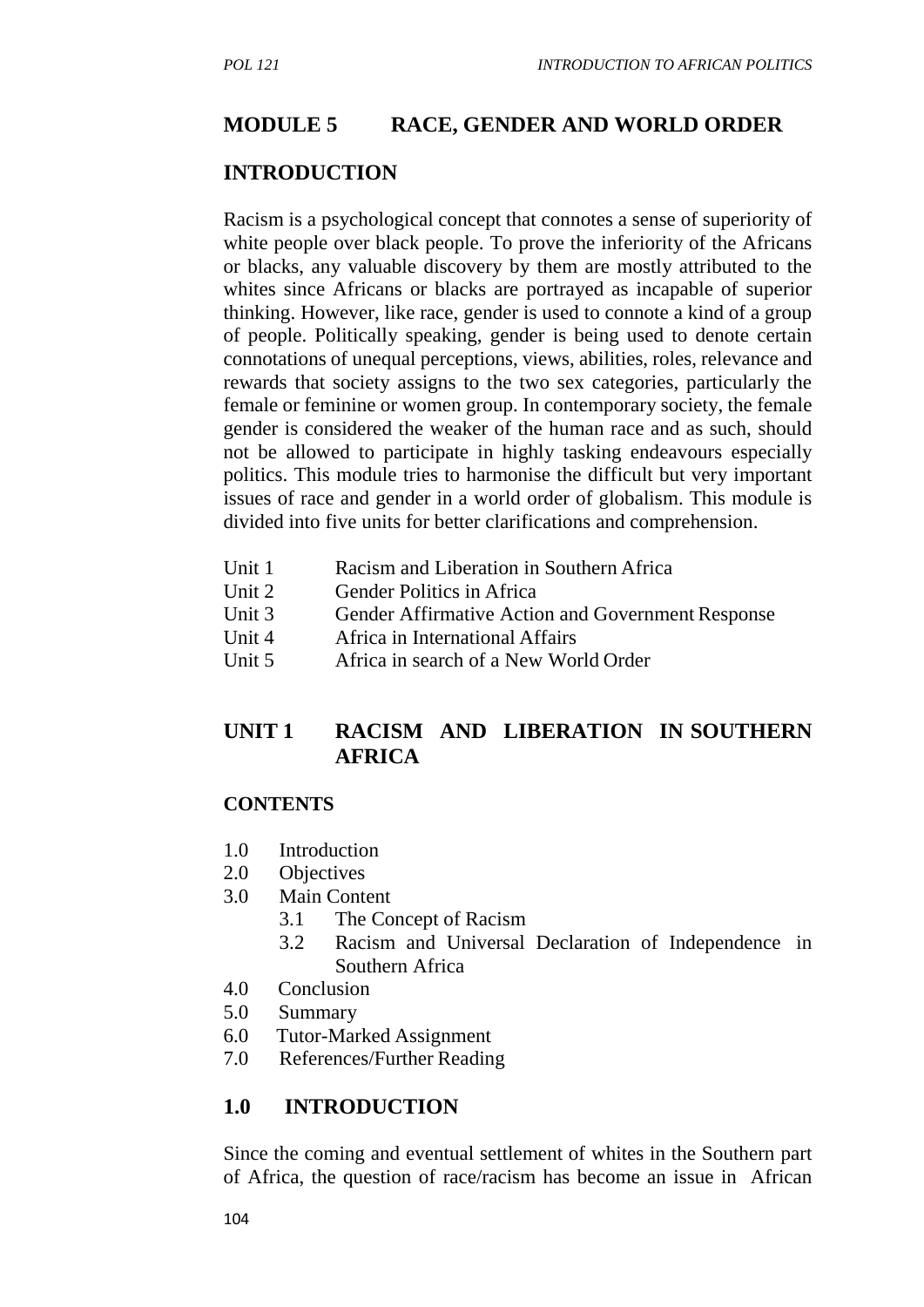Politics. The problem began during the period of total exclusion of majority blacks from the electoral process; through the era of the struggle for power-sharing between the minority whites and the majority of blacks. Today, the major issue is how the whites who, hitherto, were used to power and privileges are adjusting to the reality of black majority rule. This unit examines the changing fortunes in the power relations between the whites and blacks in Southern Africa and their implication for political stability in the continent.

# **2.0 OBJECTIVES**

By the end of this unit, you will be able to:

- determine the place and role of race and gender in african politics
- know the unique, and often violent character of the struggle for majority rule in southern africa
- understand the eventual establishment of black majority rule and peaceful race relations in southern africa.
- examine the new world order of globalism.

# **3.0 MAIN CONTENT**

### **3.1 The Concept of Racism**

After the success of the abolitionist movement, the myth of colour superiority was invented. Therefore, racism was a psychological concept that deepened the sense of blacks' inferiority to whites, while slavery was purely economic in nature because it made cheap labour available to the whites. To prove the inferiority of the Africans or blacks, anything of value uncovered by them was attributed to the whites since Africans were portrayed as incapable of superior thinking. Indeed, the myth surrounding racism was responsible for racial segregation in Europe as well as the purely economic in nature because it made cheap labour available to<br>the whites. To prove the inferiority of the Africans or blacks, anything of<br>value uncovered by them was attributed to the whites since Africans were<br>portr proclaimed the superiority of the Aryan race and the elimination of the Jews was the highest point of racist hatred.

In 1920 and the 30s, the emergence of the New Negro Movement in the U.S A. and the National Congress of British West African (NCBWA) in the colonies brought about a re-awakening. Marcus Garvey, W.E.B Dubois, Kwegyir Aggrey, Casely Hayford and others were in the lead of Negroes who sought to restore the dignity of the African race, which climaxed in the great "Marches" of the Negro to Washington, the Solo effort of Miss Rose Parks who refused to give up her seat in a Bus at Alabama in 1955, and the celebrated legal case of Brown versus Board of Education in the U.S.A. in the 60s, Martin Luther King Jnr.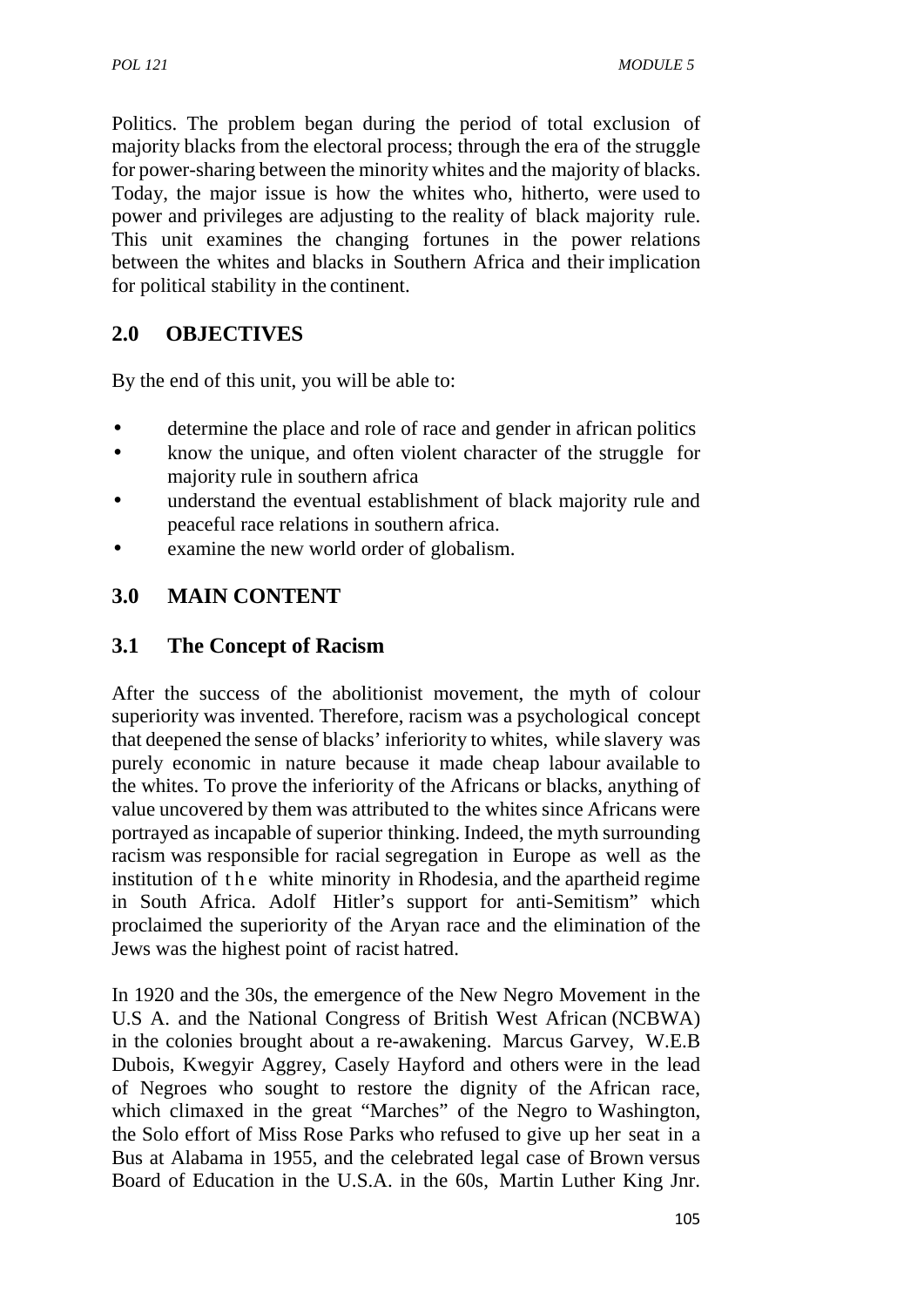before his assassination also led the popular civil disobedience movement to promote racial equality of his dream. Other groups involved in the struggle were the Congress of Racial Equality, the Blacks Muslims and the "blacks Power" movement (Azikwe, 1970:  $141 - 143$ ).

### **3.2 Racism and Universal Declaration of Independence**

In November 1965 lan Smith made a Unilateral Declaration of Independence without altering the political arrangement, which excluded the blacks from the political process in the country. In December of the same year, in line with the resolution of the Organisation of African Unity (OAU), Ghana led some African States to break diplomatic ties with Britain, protesting against Wilson's government support for the illegal racist regime in Rhodesia. In Namibia, formerly South West Africa, the situation presented a unique example of the struggle against both colonialism and racism. A former German territory, Namibia was handed over to South Africa by the League of Nations as a Mandated territory. Since the formation of the United Nations in 1945, South Africa refused the UN's supervision of her mandate over Namibia (Garuba, 1987).

In 1966, the UN General Assembly terminated South Africa's mandate over Namibia and placed the country under the control of a newly created United Nations Council for Namibia. South Africa challenged the UN's action but the international Court of Justice (ICJ) in 1971 ruled in favour of the UN and declared South Africa's continued presence in Namibia as illegal. But South Africa ignored the ICJ ruling and continued to administer Namibia as an integral part of South Africa until 1978 when the Democratic Turnhalle Alliance devolved some power to Namibia. For the African states, especially the front line states, the liberation struggle in Namibia was linked with that of Angola.

Angola not only shared its Southern border with Namibia, but South African troops also invaded the country (Angola), in support of the US backed UNITA, and against the Soviet Union backed MPLA.

In a rare show of solidarity, African states using the platform provided by the OAU backed the radical MPLA and succeeded in securing independence for Angola, from Portuguese rule in 1976.

With Angola's independence, South Africa, therefore, failed in her bid to create a buffer state that would have insulated Namibia from freedom fighters under South West African People's Organisation (SWAPO), and the Pan African Congress (PAC), and indeed South Africa itself from the urban guerrilla strikes of the banned African National Congress (ANC). A combination of intra and extra- African factors forced the hands of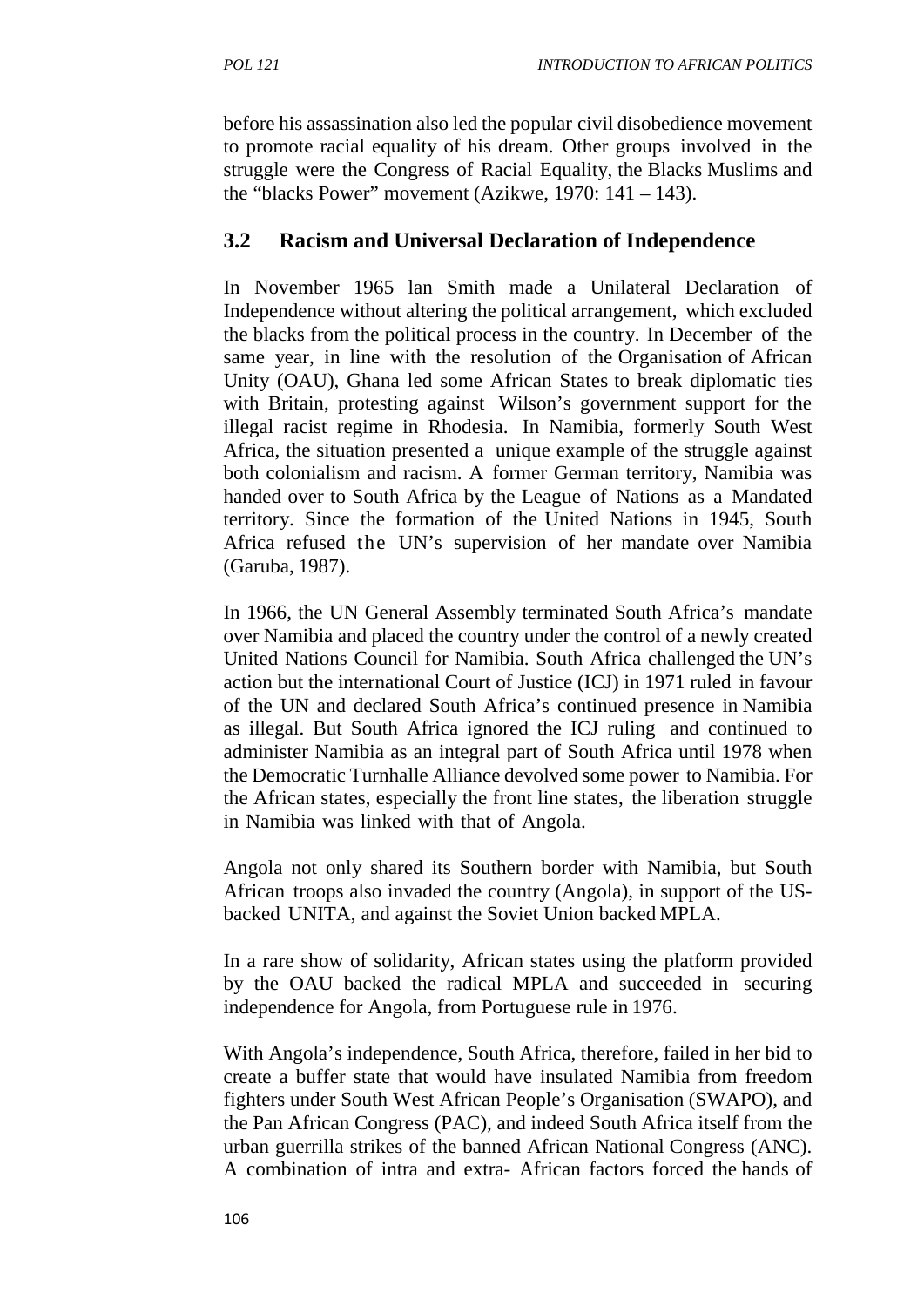the UN to adopt Resolutions 385, of 1976 designed to ensure an orderly transition, of Namibia to independence and 435 of 1978 which requested the UN Secretary-General to appoint a Special Representative for Namibia. In December 1988, Cuban and South African troops withdrew from Namibia. In March 1989, Namibia became independent under the leadership of Sam Nujoma, effectively marking the end of colonialism in Africa.

# **4.0 CONCLUSION**

For a long time, even after the end of formal colonial rule, racism and white minority rule remained a major problem which black Africans confronted in their relations with the white settlers. But with determination and sustained struggle Africa is today free of apartheid, or minority rule of any guise. In South Africa, the personality, sacrifice and forbearance of Nelson Mandela, along with the integrity of the African National Congress as an organisation were central to the end of apartheid, and the establishment of black majority rule. Since 1994, the ANC has been in power for over a decade, one hopes in ruling the country, party's leadership will not substitute dictatorship of the majority for what is fought against-domination-and won a well-deserved victory. The ANC leadership crisis which led to the resignation of Jacob Zuma has now climaxed in the 2008 resignation of Thabo Mbeki. Wole Soyinka wrote in 1994, "Rwandan is our (Africa) nightmare, South African is our dream". Time will tell if the ANC will keep the dream alive.

# **5.0 SUMMARY**

In this unit, we defined and explained the concept of racism and how it was perfected and formalised as the official policy of the South African government – Apartheid. We noted the role of the ANC in resisting minority rule through armed struggle, the collaboration of leading Western nations with apartheid South African; the gradual loss of credibility of the apartheid policy as racial ideology and the eventual dismantling of the system, and the institution of majority rule in South Africa.

### **6.0 TUTOR-MARKED ASSIGNMENT**

- 1. Assess the role of the ANC and Nelson Mandela in the resistance against apartheid.
- 2. Account for the role played by the Western Powers in sustaining apartheid until it collapsed in 1994.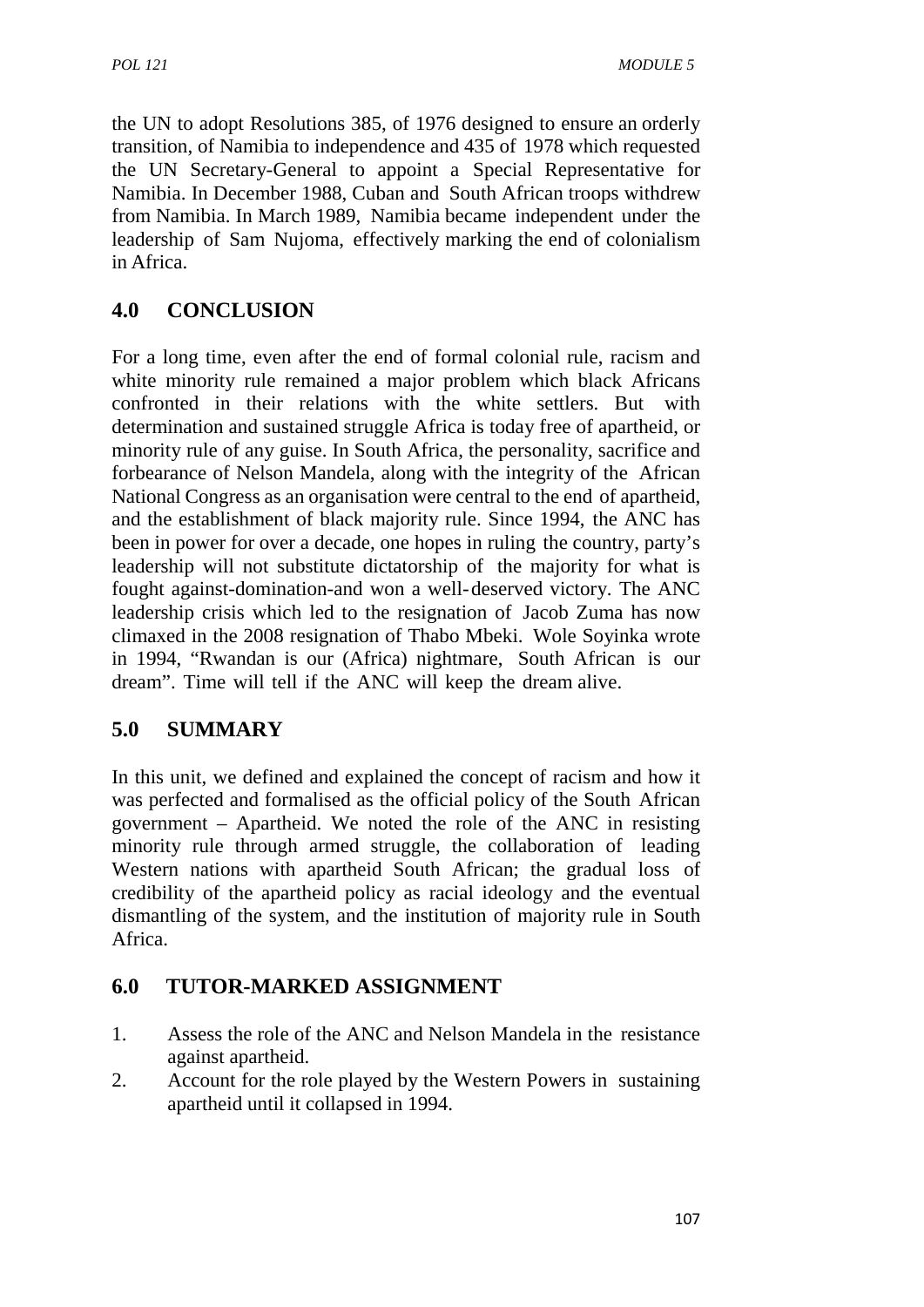#### **7.0 REFERENCES/FURTHER READING**

Garba, J. (1987). *Diplomatic Soldering.* Ibadan: Spectrum Books Ltd.

- Skrentny, J. (2002). *Minority Rights Revolution.* Massachusetts: Havard University Press.
- Baker, J. (1995). *Politics of Diplomacy; Revolution War and Peace, 1989-1992.* New York: .G.P Putnam's and Son's.
- Lipede, A. A. (2001). *Pan Africanism in Southern Africa*. Kaduna: Baraka Press and Publishers.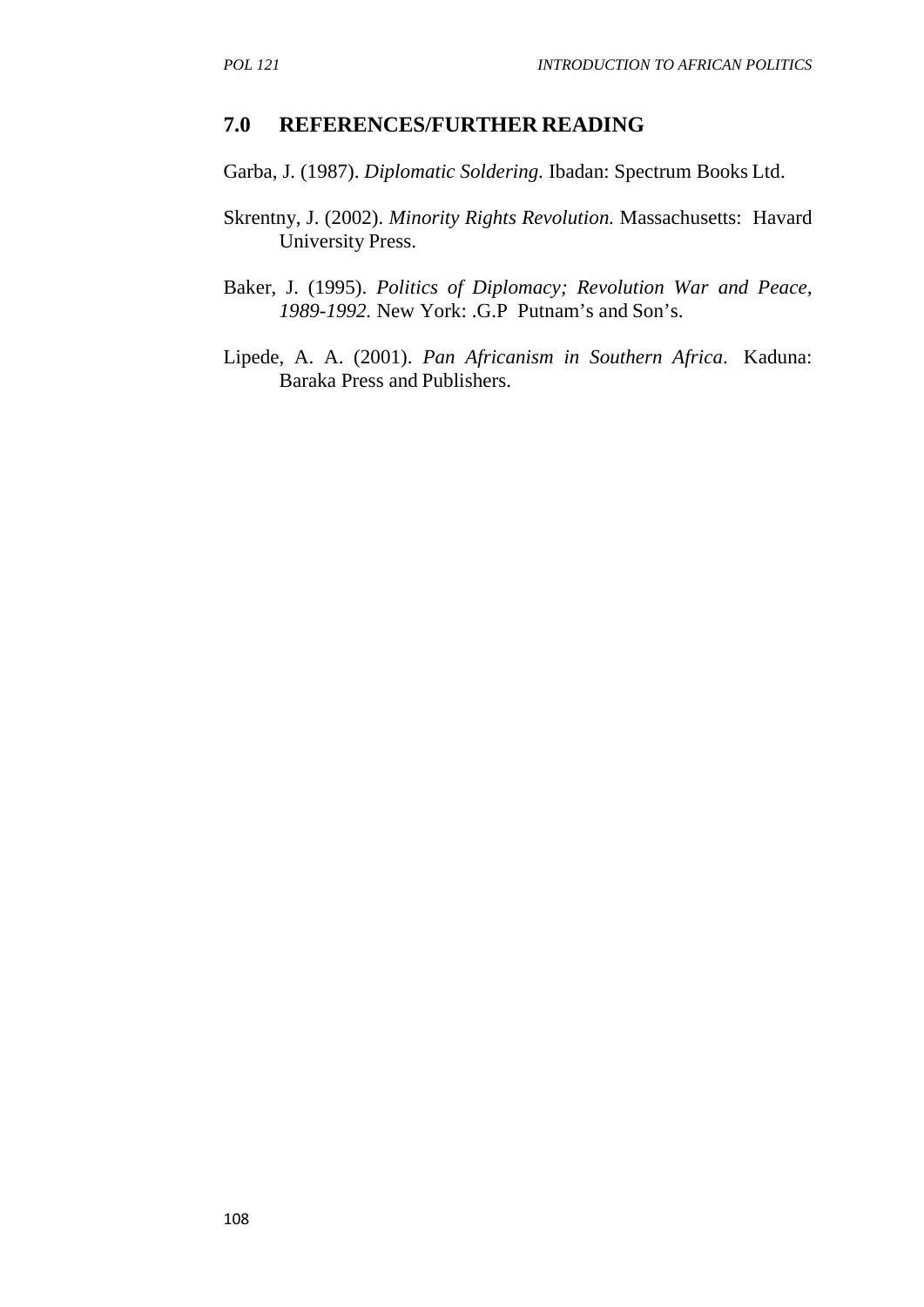# **UNIT 2 GENDER POLITICS IN AFRICA**

#### **CONTENTS**

- 1.0 Introduction
- 2.0 Objectives
- 3.0 Main Content
	- 3.1 Defining Gender
	- 3.2 Factors Responsible for Marginalisation
- 4.0 Conclusion
- 5.0 Summary
- 6.0 Tutor-Marked Assignment
- 7.0 References/Further Reading

# **1.0 INTRODUCTION**

For long, African has been grappling with the problem of creating a fair, just and equitable arrangements among its different peoples. One single development that has challenged the mainstream agenda is how to enhance the role of women in politics and governance. This unit defines For long, African has been grappling with the problem of creating a fair, just and equitable arrangements among its different peoples. One single development that has challenged the mainstream agenda is how to enhance the status of women during the colonial era, and how colonial rule affected the role of women then and now.

# **2.0 OBJECTIVES**

By the end of this unit, you will be able to:

- know gender as a global concern and how it has become a major issue in african politics
- understand the factors responsible for the relative marginalisation of women in public life
- explain efforts being done nationally and globally to empower women and increase their access to power.

# **3.0 MAIN CONTENT**

### **3.1 Defining Gender**

We must note at the beginning that women or men, male or female in politics do not convey any scientific meaning. For this reason, we will prefer and adopt the word "Gender" which has more academic value or utility. The term gender derives from the Latin noun "gender: which means kind or group. Until recently the word was used as a grammatical concept to classify word into masculine, feminine and neuter.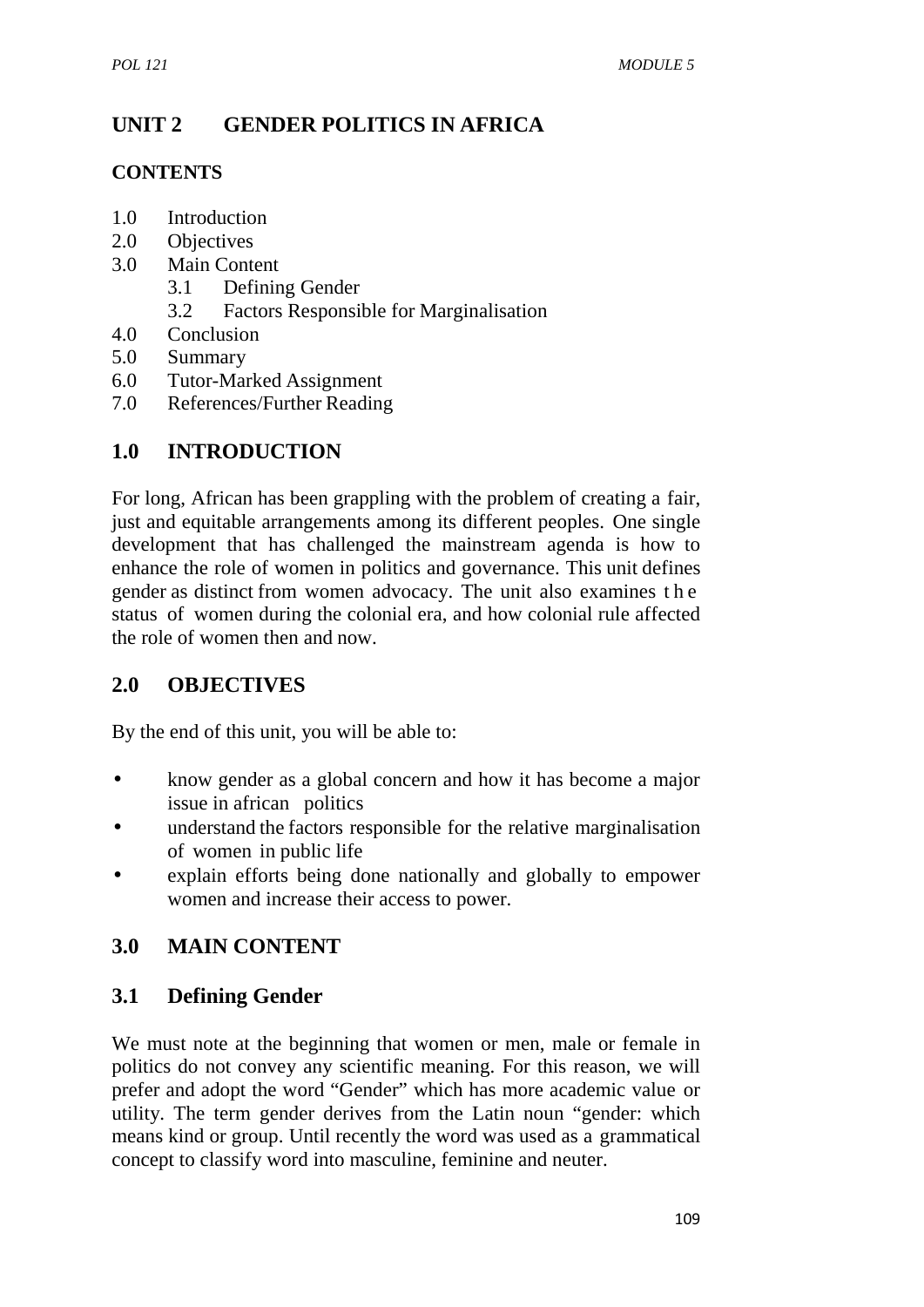Today, it has acquired political connotation and is being untidily used to denote the different and unequal perceptions, views, roles, relevance and rewards that a society assigns to the two sex categories particularly the female, or women group.

In the world today, the female gender has always been considered the weaker of the human race. Women are generally considered, as "softies" who should be kept away from strenuous activities, especially politics. Initially, women took this as a sign of respect from the understanding their delicate physical features. However, over time they have come to resent this treatment that has consigned them to a secondary role in society; which is preventing them from-having equal chances to show their equal potentials and capabilities with men. This equal access cut across all facets, of human endeavours: sports, economy, and social activities, including politics. It is the political aspect of this discrimination that is of more importance to us in thisunit.

Before discussing the African context of gender problems and challenges, it is important to stress that there is no human society where women are not discriminated or marginalised. The reason is that to be male or female goes along with many stereotypes that eventually imposes both role performance possibilities and imitations/ opportunities of different kinds. In the world today, though women constitute about 50% of the world population; and in Nigeria, according to the 1991population census, they account for 51 per cent of Country's population, yet they do not occupy comparative positions in public offices.

Worldwide women only began to vote in national elections a little more than a century ago. In 1893 New Zealand was the first country to recognise the right of women to vote. Other countries followed. Switzerland in 1971 was the least economically developed country (EDC) to allow female suffrage. Except for key Arab nations, most countries, have accepted role for women. The first woman other than a monarch to become a head of state was President of the Presidium of Mongolia, Y.N. Shaataryn, and the first woman Prime Minister was S.R. Dias Bandaranaike of Ceylon, now Sri Lanka in 1960

#### **SELF-ASSESSMENT EXERCISE**

Define the concept of gender equality.

### **3.2 Factors Responsible for Women Marginalisation**

As noted in the previous sections, the political importance of women began to reduce during the colonial period. However, the relegation hit the critical mark when the colonialists left and the female gender found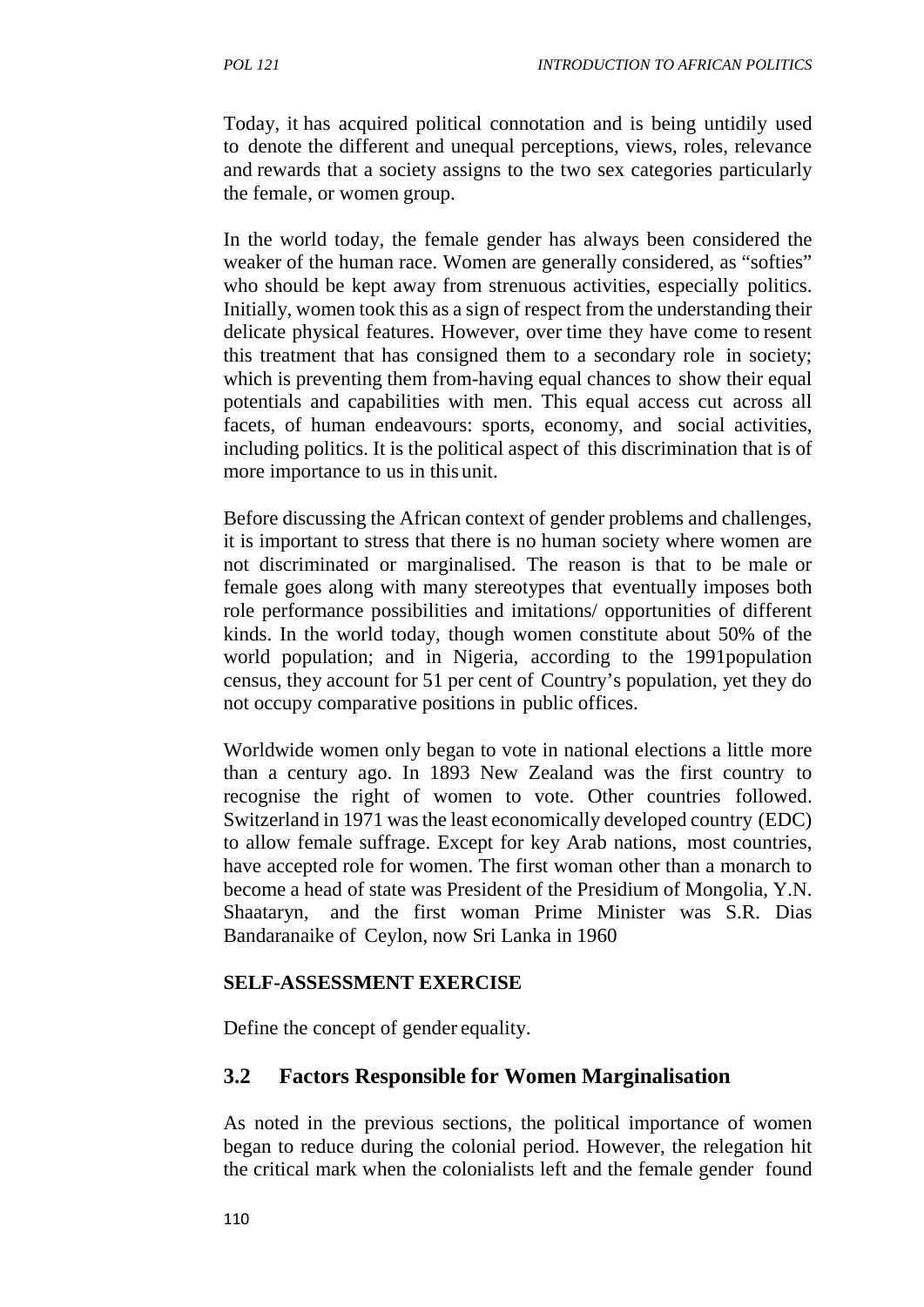itself absent from the administration of post-colonial African states. More than four decades after independence, women are still struggling to make an active and meaningful representation, or participation in politics, if not gender parity, will remain a tall dream. We can identify the followings as several factors responsible forthis:

#### **a. Social-Cultural Factors**

Gender differences are created and sustained by society through its traditional customs, conventions, norms and regulations. The patriarchal system in Africa has contributed to the inferior roles ascribed to the female by society, and not by nature. The overall impact is that a woman is constructed by the society to occupy subordinate positions vis-a-vis men. This has also led to the stereotypes that portray women as timid, submissive and passive. Men, on the other hand, are competent, rational and independent. Religion preaches; culture enforces and the people accept these norms skewed against women.

#### **b. Economic Obstacles**

Apart from colonialism which had a damaging effect on women economic status, the present economic system which is based on acute competition which, in most cases, does not favour women. Political campaign everywhere in the world is always a very expensive project. While men are willing to take risks, including taking loans or selling their properties to finance their electioneering, women are averse to taking risks or lack tangible properties to take anactive part in politics.

### **c. Political Obstacles**

Until recently, political parties in most African states do not provide a level playing field for both male and female aspirants. Most African governments still fail or refuse to promote and implement gender-friendly national laws and international conventions that can enhance unabridged access for women in politics and government. A United Nations statement once blamed the low number of women in government to the refusal to give women a fair deal in the nomination process.

#### **d. Statutory Hindrance**

The existing laws in some African countries do not give recognition to women as equal to men. Until 1988, a married Nigerian woman was given discriminating leave and housing allowance, while her husband obtained rebate in taxation on her behalf and her four children. Yet women prefer to be married because society discriminates against the unmarried woman.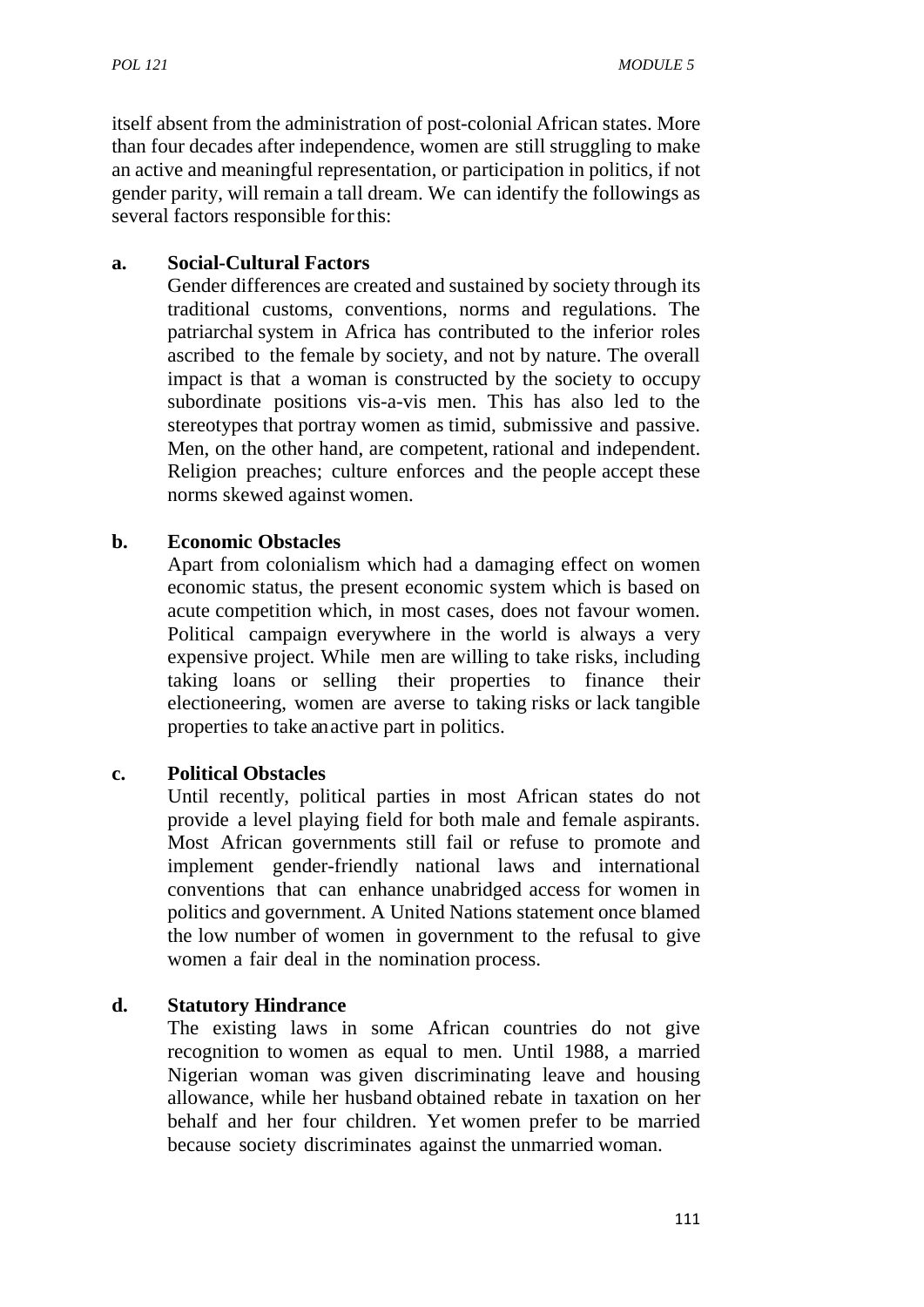### **e. Lack of Equal Access to Education**

In Africa, most families prefer to send the male child rather than the female child to school. The boy is considered the pillar of the family and the key to the continuation and retention of the family. The girl's education is not as important because she is expected to stay at home to help nurture her sibling and to be married off soon. It is therefore not surprising that women constitute the majority of the illiterate population in most African communities. Their lack of education makes them ineligible for either elective or appointive political offices. According to Lawal (2006:336) factors responsible for the disparity between men and women can be grouped into three:

- **a. Situational explanation** which examined the different roles played by women at each stage of their adult life. These include "the burdens of motherhood and the role of housewife, both of which discouraged political participation.
- **b. Structural explanation** the existence of gender inequality in other sectors of society such as economy, law andeducation.
- **c. Socialisation explanation** which analyzed the childhood socialisation process of males and female into different participatory roles.

It is restating the obvious to say that women globally have been and remain second-class citizens economically, politically and socially. Current statistics are enough proof. No country has achieved gender equality socio-economic or political. Today women constitute 70 per cent of the world's illiterates (Boyer, 2003) women are less likely to have access to paid employment. Life for women is, on the average, not only hard and poorly compensated, it is dangerous. As the UN report put it, "the most painful devaluation of women is the physical and psychological violence that stalks them from cradle to grave" (UNDP 1995:7).

# **4.0 CONCLUSION**

In African society, the patriarchal system has consigned women to the backstage in the scheme of things. This is reflected in the power structure in Africa today that has survived the colonial interlude. Under patriarchy, motherhood is a crucial factor which excludes women from politics, and the fact that the home front will necessarily clash with the demands of the public sphere. To prevent this potential source of conflict, women education is discouraged, thereby giving men undue advantage to monopolise the centre stage in politics and government. However, in recent times efforts are now being made nationally and internationally to give women more than a token representation in politics.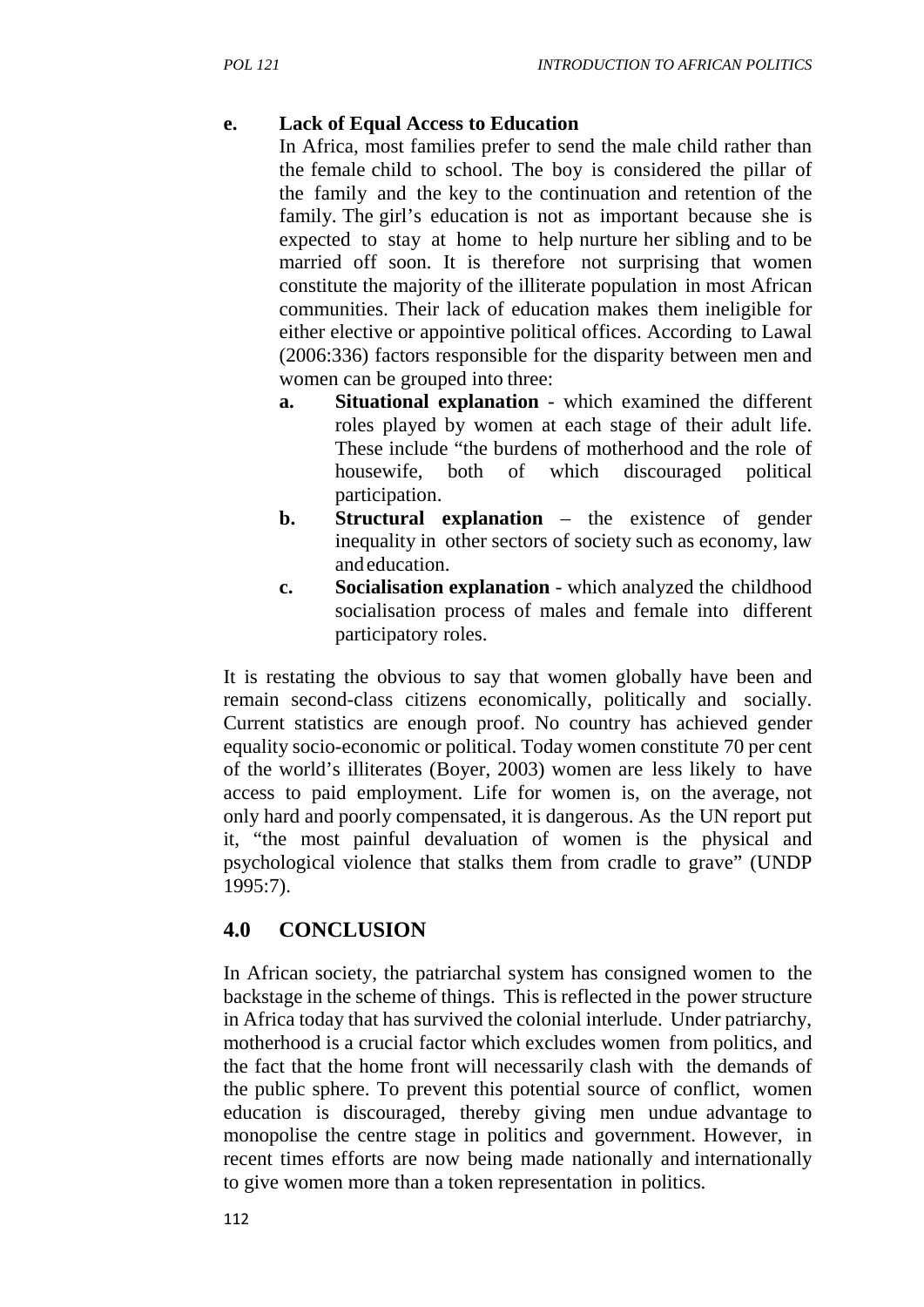# **5.0 SUMMARY**

The unit examined the issue of gender politics in Africa. We noted that women participation in politics is low. We traced the changes in the status of women from the pre-colonial, through the colonial, until the present era. We identified the major impediments to women participation and their subsequent marginalisation.

# **6.0 TUTOR-MARKED ASSIGNMENT**

- 1. Examine the factors responsible for the marginalisation of women in African politics.
- 2. Suggest ways of enhancing the role of woman in African politics.

### **7.0 REFERENCES/FURTHER READING**

- Williams, P. (1992). "Women in Politics in Nigeria" In: Ayo Fasoro, *et al* (Ed). *Understanding Democracy*. Ibadan: Book Craft Ltd.
- Ogwu, J. (1996). "Perspective of Critical Implements to Women in Decision-Making Process" in Chinua Achebe and Nina Mba (Eds). *Nigerian Women in Politics.* (1986-1993). Lagos: Malt House Press Ltd.
- Awe, B. (1992). Women and Politics in Historical Perspective in J.A.A. Ayoade *et al* (Eds). *Women and Politics in Nigeria.* Abuja Centre for Democratic Studies.
- Makkinnen, A. C (1989). *Toward a Feminist Theory of the State*. Massachusetts: Havard University Press.
- National Gender Policy, Federal Republic of Nigeria, Federal Ministry of Women Affairs and Social Development 2006.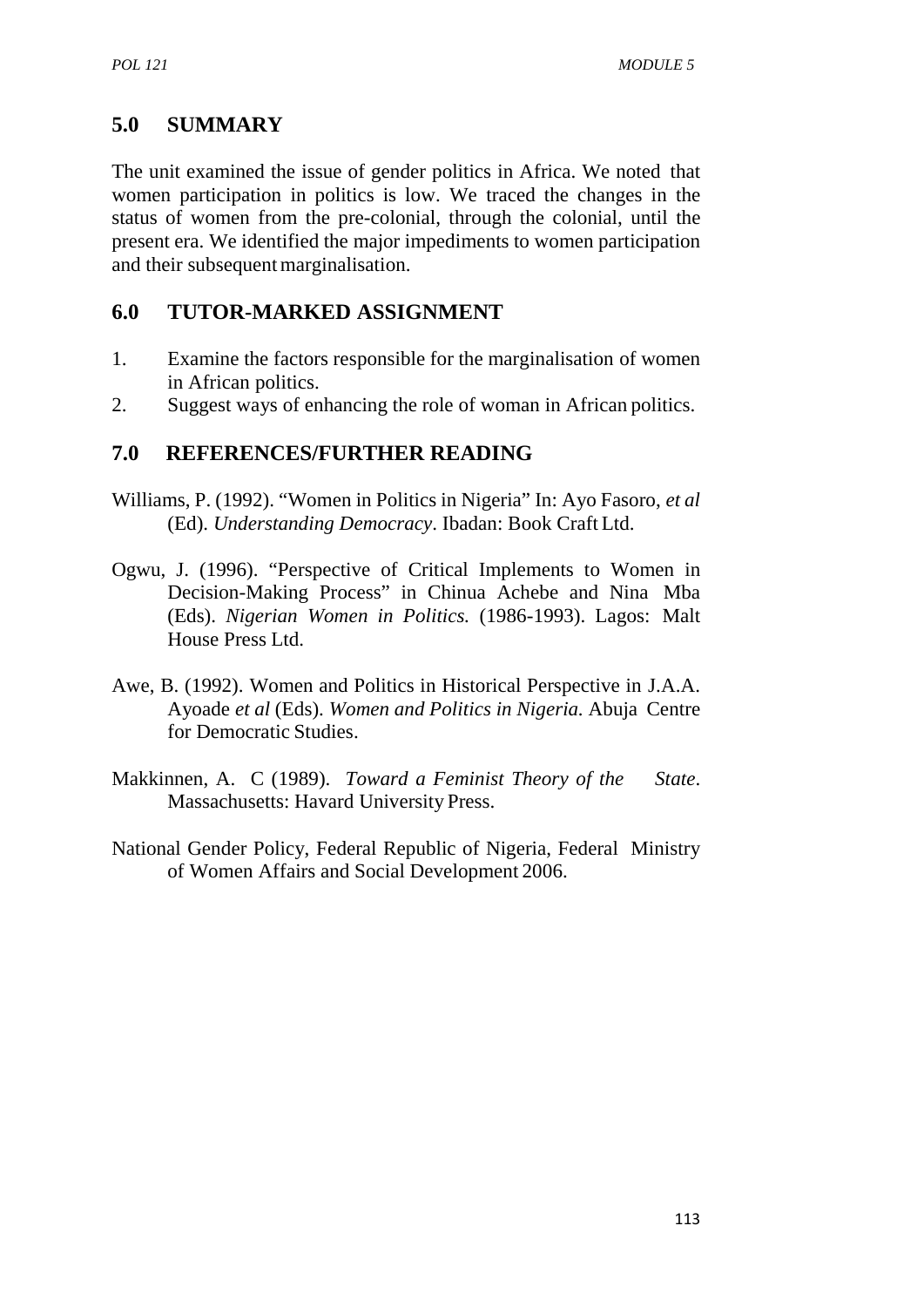### **UNIT 3 GENDER AFFIRMATIVE ACTION AND GOVERNMENT RESPONSE**

#### **CONTENTS**

- 1.0 Introduction
- 2.0 Objectives
- 3.0 Main Content
	- 3.1 Affirmative Actions and Progress Made
	- 3.2 Progress in Nigeria
	- 3.3 Progress in Africa
	- 3.4 International Organisations and Affirmative Actions
- 4.0 Conclusion
- 5.0 Summary
- 6.0 Tutor-Marked Assignment
- 7.0 References/Further Reading

### **1.0 INTRODUCTION**

Since the 1995 Beijing platform of action for gender equality, concerted efforts have been made at national, regional and global levels. These multi-layered approach has brought into sharper focus the problems being faced by women, thrown up some challenges; but have also created openings for women in the organised private sector, institutions and organisations, governmental and non-governmental, at both national and international levels. This Unit examines the developments in the clamour for gender parity, especially since 1995, the challenges posed by the trend and the progress made so far.

### **2.0 OBJECTIVES**

By the end of this unit, you will be able to:

### **3.0 MAIN CONTENT**

### **3.1 Affirmative Actions and Progress Made**

To address the problem and reverse the trend two international conferences were called in 1985 and 1995. They were to devise strategies for women advancements in various countries, and they have had significant effects on the political agenda. Since the Nairobi 1985 and To address the problem and reverse the trend two international conferences were called in 1985 and 1995. They were to devise strategies for women advancements in various countries, and they have had significant effects on dominance of men in politics.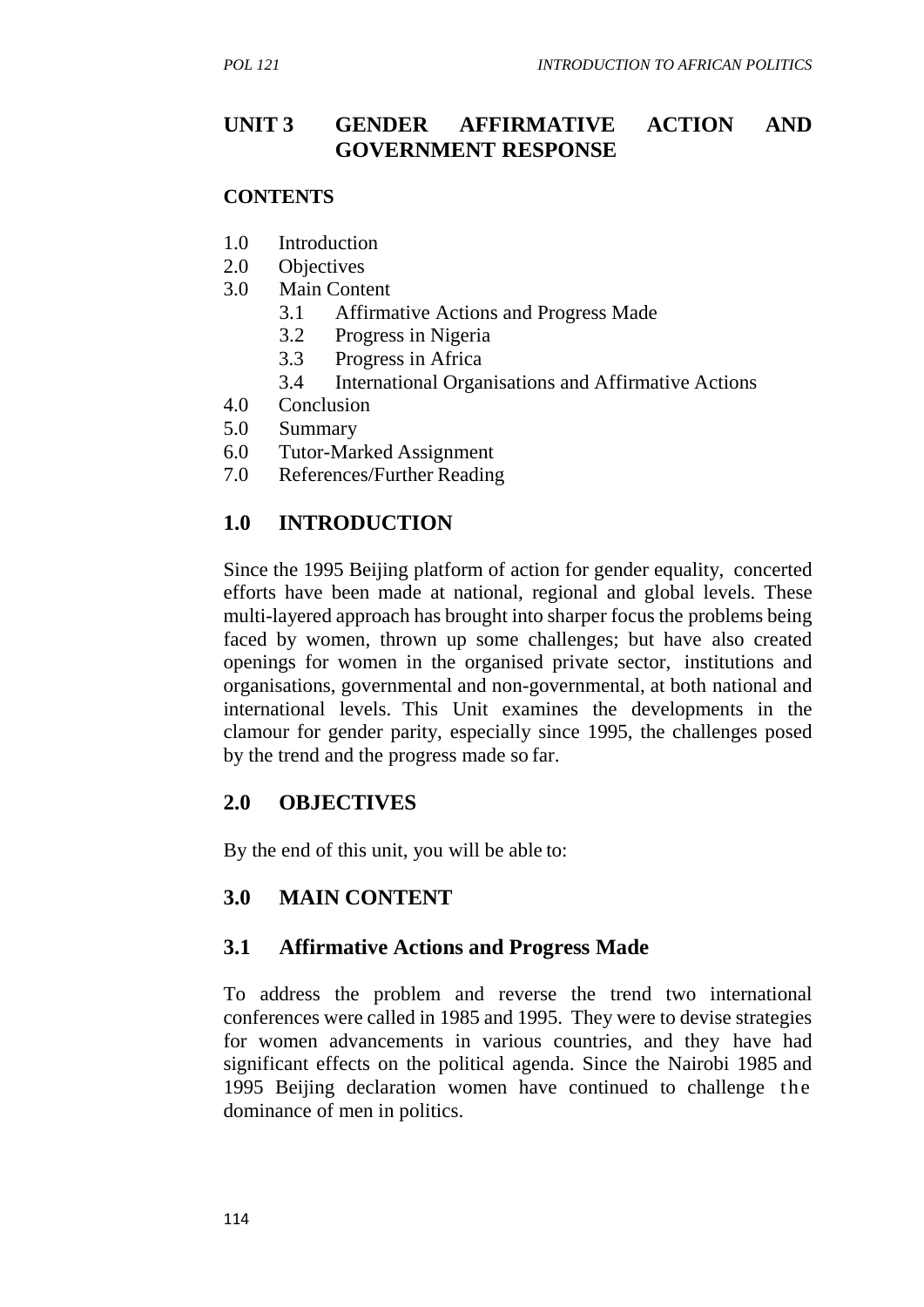Popularly referred to as the call for Affirmative Action or gender equality, the advocacy group, or protest movement is agitating for the amelioration of the social, economic and political plight of women. This movement is not restricted to Africa. It is a trend that has assumed global attention, particularly in parliamentarydemocracies.

In the world today, women empowerment is now being recognised as a precondition for,and also an indicator for the level of success in the attainment of human development. The world has now accepted women

rights as human rights and has designated 8<sup>th</sup> of March every year as International Women's Day. Earlier in 1948, when the Universal Declaration of Human Rights was being worked out, an earlier draft which stated "All men are equal" "was changed to "all human beings are equal" on the insistence of the female members of the drafting committee. The question now is: did the change of language change the position of women?

The United Nations charter also pledges equal opportunity for men and women. Yet within the global body women hold only 36 per cent of key positions. In 2000 the United Nations also proclaimed eight- point Millennium Development Goals (MDGS). One of the objectives targeted for the year 2015 is the goal of woman empowerment and gender equality.

The 1995 Beijing Declaration demanded 30 per cent women representation in government. Apart from the fact that the average woman representation is less than 5 per cent, the few who are so elected or appointed benefit from tokenism" or pity extended to them, and they find themselves operating in male-dominated environment, thereby aggravating their feeling of marginalisation.

#### **SELF-ASSESSMENT EXERCISE**

What are the objectives of the 1995 Beijing platform of Action?

### **3.2 Nigerian Response**

In the Nigerian National Assembly today there are more femaleSenators and House members than it was in the Second Republic when there was only one Senator and a female Speaker of House of Assembly. There are bodies such as the Ministry of Women Affairs headed by a female minister, a National Commission for Women Affairs, Nation Council for Women's Societies, women wings in virtually all the political parties, and female heads of parastatals, especially NAFDAC, where a woman demonstrated that women in government can perform equally, or better than men. Two former Nigerian female ministers have served the World Bank, Ngozi Okonji Iweala as President and Obi Okwesili as the Regional chairperson of the world financialinstitute.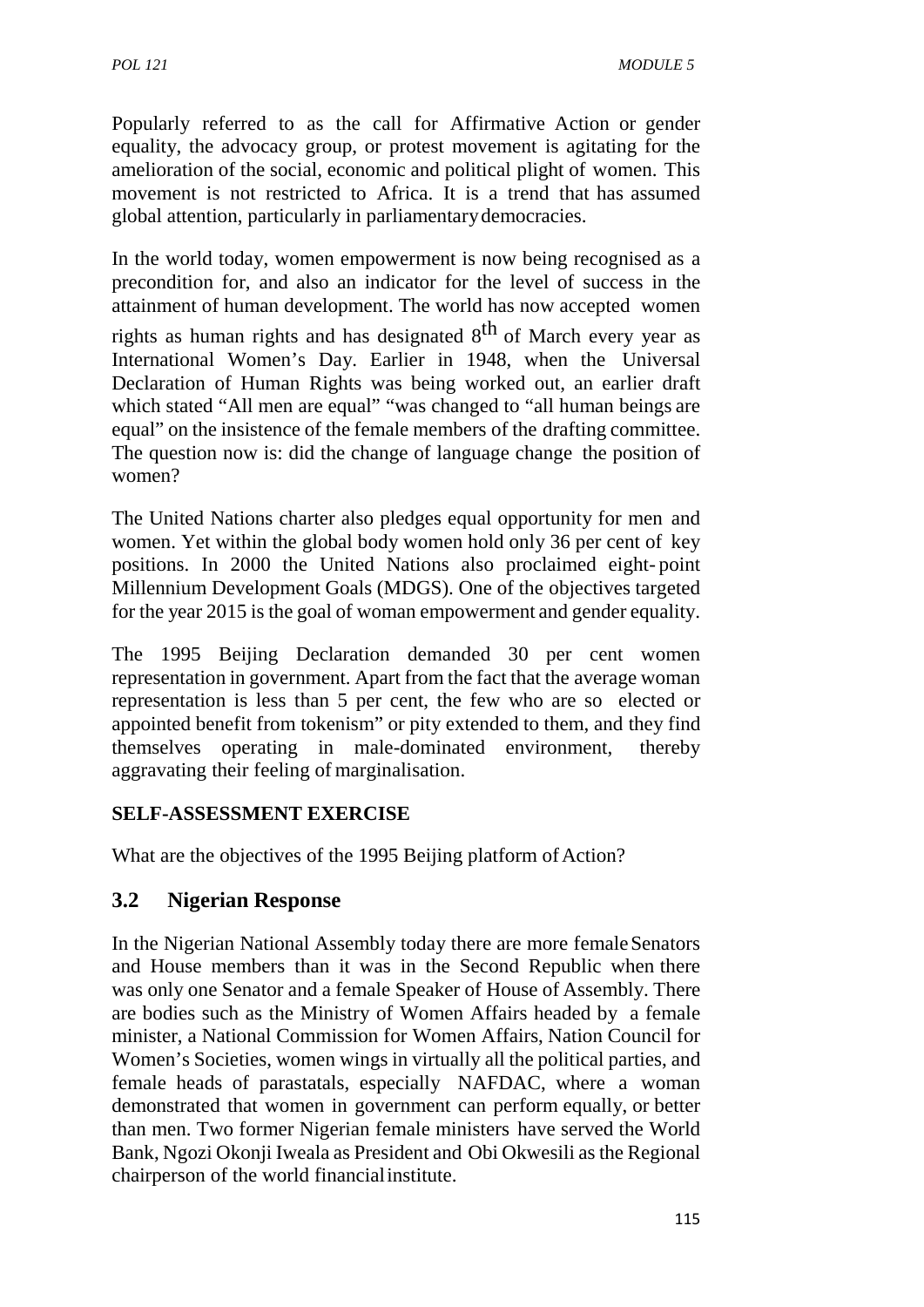In Nigeria, the National Gender Policy, which replaced the National Policy on Women, came into force in 2006. The goals of the National Gender policy is to "build a just society devoid of discrimination, harness the full potentials of all social groups regardless of sex or circumstance, promote the enjoyment of fundamental human rights and project the health, social, economic and political development of all citizens…" The policy is premised on certain principles:

- 1. Commitment to gender mainstreaming as a developmentapproach and tool for achieving the reform agenda.
- 2. Recognition of gender issues as central to and critical to the achievement of national development goals.
- 3. The realisation that effective and results-focused implementation demands a cooperative interaction.
- 4. Promotion and protection of human rights, social justice and equity (National Gender Policy 2006)

To achieve the objectives of the national gender policy, Nigeria signed and ratified the various relevant international instruments, treaties and conventions. They include the Beijing Platform for Action (BPFA), Solemn Declaration for Gender Equality, African Protocol on Peoples Rights and Rights of Romen (APPRRW) and the Convention on the Elimination of All Forms of Discrimination Against Women (CEDAW). Since the adoption of these Protocols development policies in Nigeria are no longer gender-blind, but gender-biased or friendly.

#### **SELF-ASSESSMENT EXERCISE**

State the objectives of the National Gender Policy in Nigeria.

### **3.2 African Response**

In Africa today, women issues centre on access to education, child marriage, teenage pregnancy and women and development. African governments generally have also responded positively to this challenge by committing themselves to continent specific development goals, as expressed in the African Charter on Human and Peoples Rights (ACHPR), adopted in 1981; the Women Rights Protocol of 2003 and the ECOWAS Protocol on Democracy and Good Government, among others. Beyond Africa, it is now accepted globally that Promoting gender equality is a development strategy for reducing poverty levels among men and women, improving health and living standard, enhancing the efficiency of public investments, and a prerequisite for the achievement of sustainable development.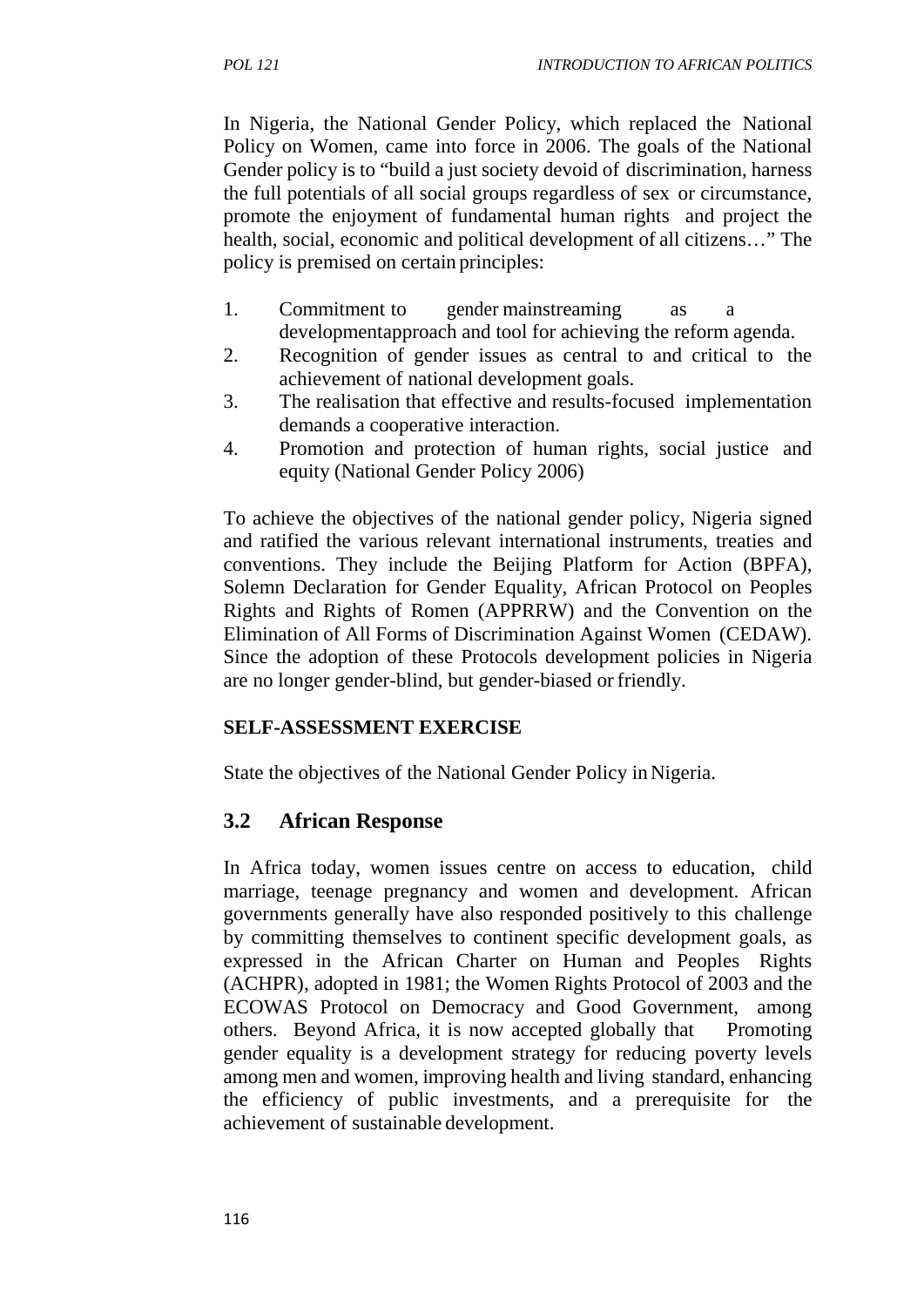Some African countries have made progress in giving better access to women in political representation. Uganda, Cameroon and Mozambique have achieved measurable result. According to the United Nations Human Development Index, women in Mozambique and Cameroon have 16 and 14 per cent quota, respectively, reserved for them in parliament. In Uganda 39 out of 51 woman parliamentarians once took their seats through affirmative action. Presently, Gabon has actively promoted gender parity to the level that the countries now boast of women generals in its army. Uganda's Vice President and the Head of the civil service is a woman (Lawal, 2006:332) though this data represent progress by African standards, the record compares poorly with countries like Britain and USA were female representatives in their parliament jumped from 2.9 and 3.7 per cent in 1980 to 9.1 and 9.0 per cent in 1994, respectively.

### **3.3 Global Response**

#### **UN Decade for Women (1976 –1985)**

During the decade, a comprehensive survey on the role of women in development was produced. This was meant to be the first stage in developing effective strategies to reduce gender inequalities and improve the status of women around the world. At the United Nations Conference on Women held in Copenhagen in 1980, an action programme was approved. Its main theme, tagged "Forward- Looking Strategies for the Advancement of Women (FLSAW)" was approved at the third UNCW, held in Nairobi in 1985 (Steans and Pettiford 2005: 172).

#### **The Convention on the Elimination of Discrimination against Women (CEDAW)**

This convention was developed by the Commission on the Status of Women (CEDAW). CEDAW represents the first international treaty dealing with the rights of women in the global context. The convention set out an international standard for the term "equality" between men and women. It also covers not only the granting of formal rights but also seeks to promote equality of access and opportunity. CEDAW also created a specialist body within the UN's organ to monitor states compliance with the treaty obligations.

### **4.0 CONCLUSION**

There has been greater awareness in the last two decades about the status and role of women in politics and government. This renewed advocacy is centred on how to improve the status of women, increase women participation in public life, and gaining access to power. There is no doubt progress has been made in many spheres. Yet there are still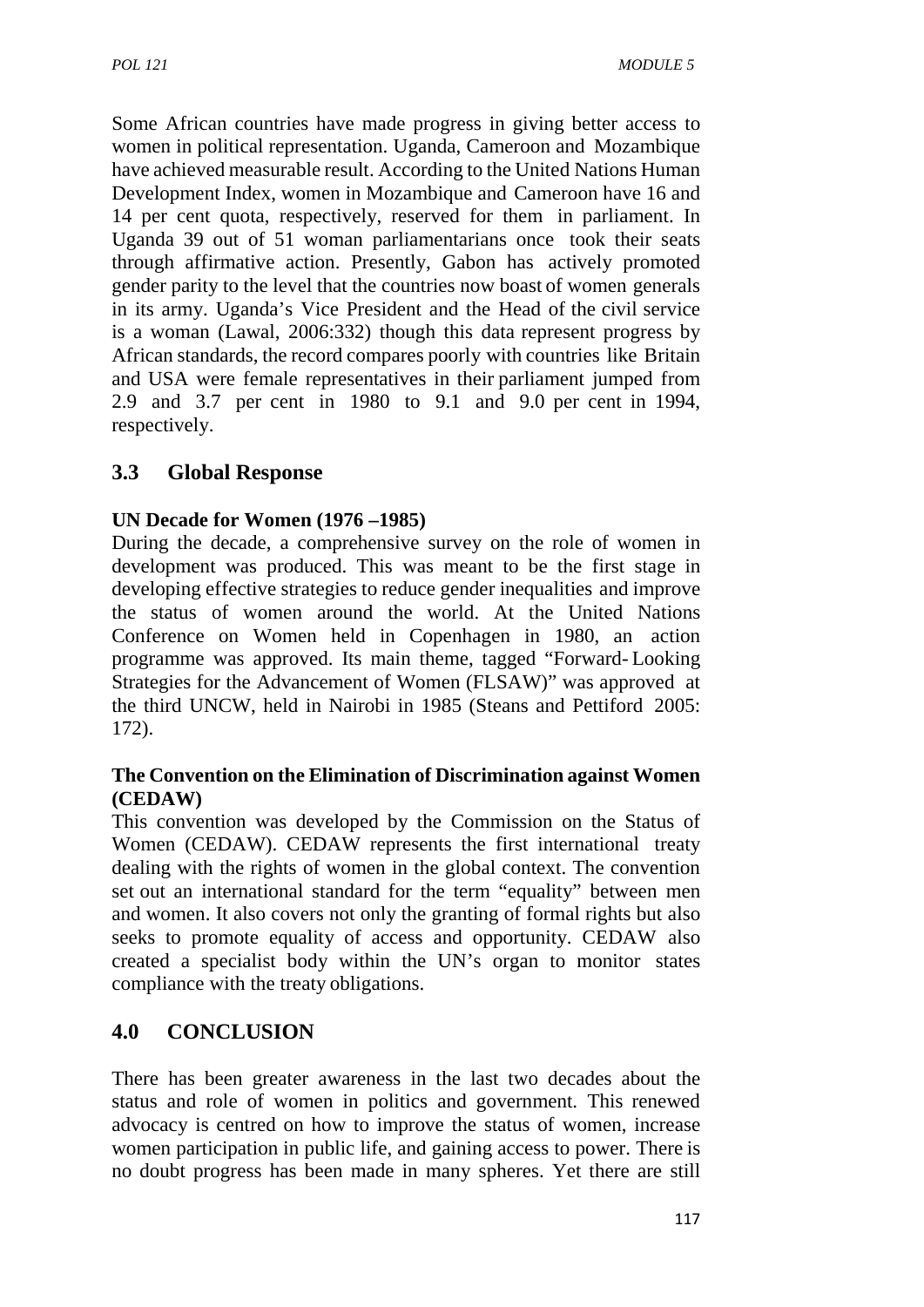many problems and challenges to confront. What is obvious today isthat the world has moved from the cultural trap and prejudices of the past, and has now embraced a new, and more gender-friendly paradigm. African states can help advance the status of women if they enact pro women legislation and outlaw discriminatory policies.

# **5.0 SUMMARY**

In this unit, we discussed the various gender-based affirmative actions since 1995. We identified the various conventions signed by Nigeria, Africa and the world levels. We highlighted the problems and challenges being faced in actualising the objective of womenequality.

# **6.0 TUTOR-MARKED ASSIGNMENT**

- 1. Identify and briefly explain the objectives of the various gender based conventions signed since 1995.
- 2. Explain with relevant examples from African countries the progress made in achieving gender equality in the continent.
- 3. Describe the efforts being made by your country (Nigeria) to enhance the status of women in politics and government.

# **7.0 REFERENCES/FURTHER READING**

- Ihimodu, A (1995). The Impact of the Better Life Programme on the Economic Status of Women: IFRA.
- Udegbe, I.B (2004). "Political Restructuring and Women's Access to Power" in Amuwo et.al (Ed). *Federalism and Political Restructuring in Nigeria*. Ibadan: Spectrum BooksLtd.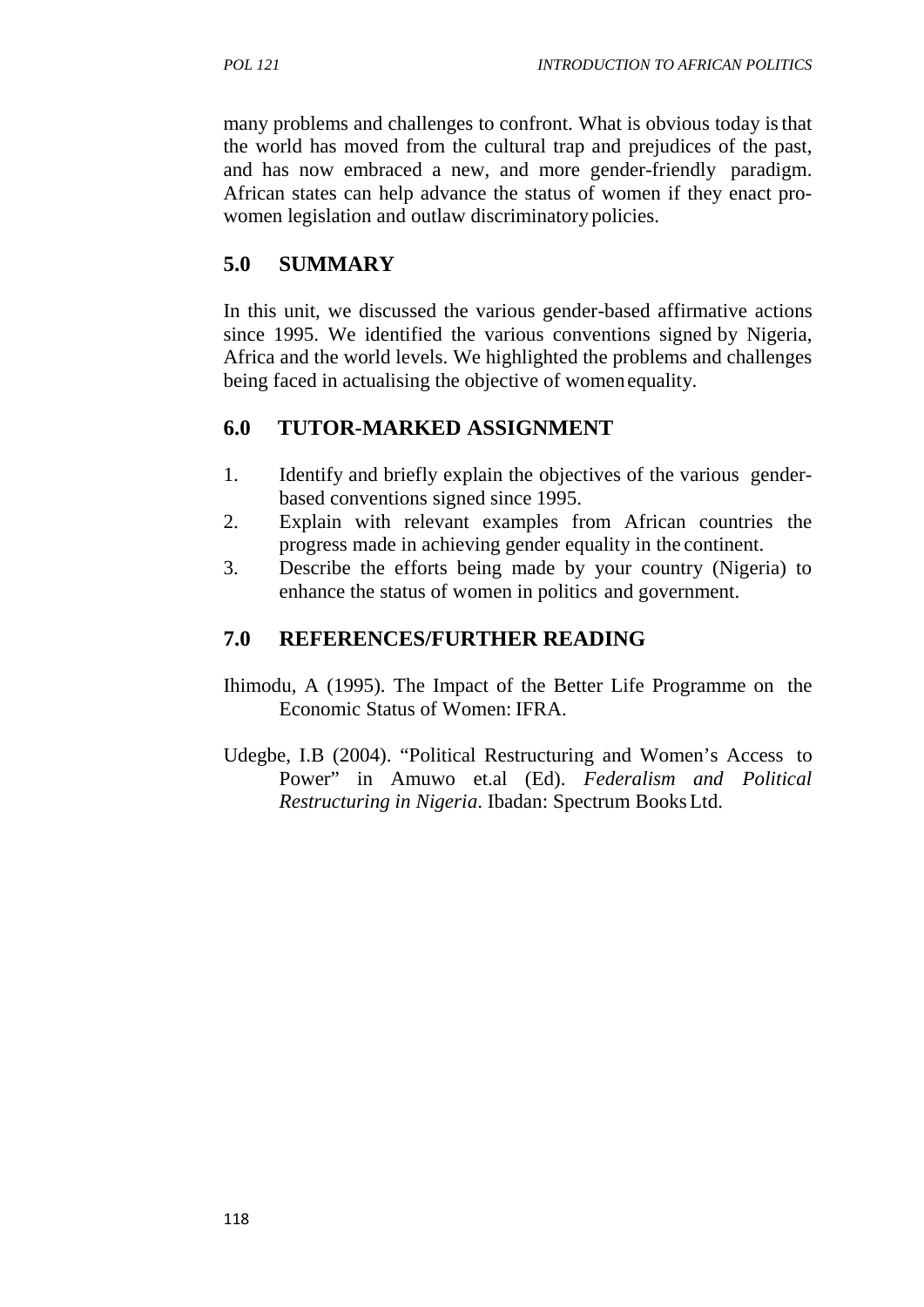# **UNIT 4 AFRICA IN INTERNATIONAL AFFAIRS**

#### **CONTENTS**

- 1.0 Introduction
- 2.0 Objectives
- 3.0 Main Content
	- 3.1 Background to African Role in International Affairs
	- 3.2 African contribution to International Affairs
	- 3.3 Strategies to Enhance Africa's position in World Affairs
- 4.0 Conclusion
- 5.0 Summary
- 6.0 Tutor-Marked Assignment
- 7.0 References/Further Reading

### **1.0 INTRODUCTION**

Today it is impossible to separate the affairs of Africa from the agenda of the world as a whole. However, in the past international relations was conducted as if Africa was not part of the world system. But there is a difference between being apart, and is considered a vital link, or a significant participant in world Affairs. This unit will discussthe manner Africa was introduced into international Affairs, and how this has affected Africa's present role and contribution in international politics.

# **2.0 OBJECTIVES**

By the end of this unit, you will be able to:

- explain how Africa was introduced into World Affairs
- Know the role of power in explaining Africa's contribution to world Affairs
- identify measures to improve Africa's capacity for meaningful participation and contribution in world Affairs?

# **3.0 MAIN CONTENT**

### **3.1 Background to African Role in International Affairs**

It is not by accident that African states at independence were introduced into modern international affairs, most significantly, in the direction desired, by their former colonial masters. This is not to deny that there were no international intercourses among African kingdoms in the pre colonial era. What separates international relations of that era from its contemporary setting is that it was not properly structured, organised or conducted based on codified international laws and conventions.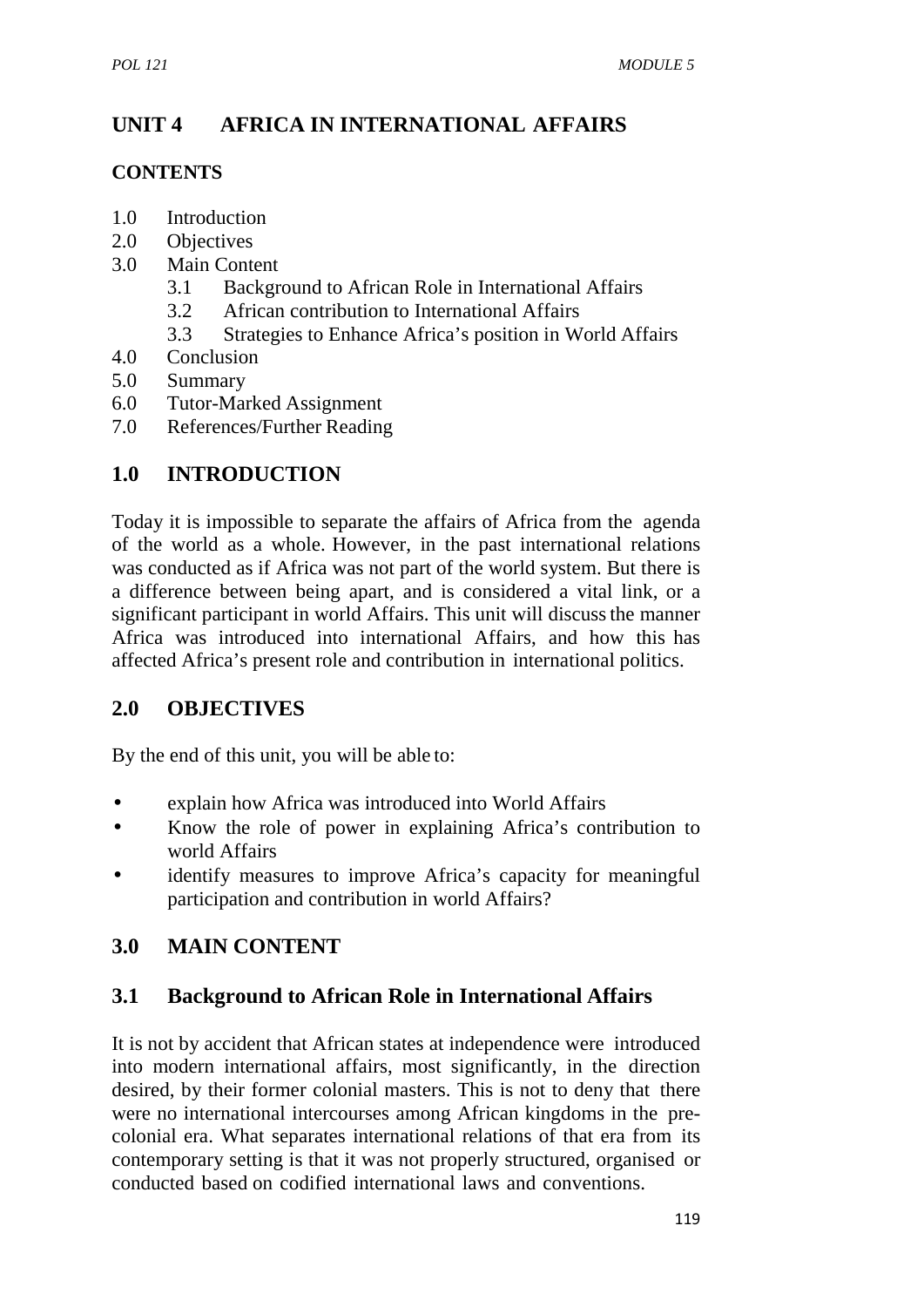Ofoegbu (1980:25) confirmed that "past interactions and past relationships which constituted the earliest international political systems were not global in nature". In contemporary terminologies, international relations in the pre-colonial era were regional and local. It was not possible to internationalise the practice of inter-state relations then because the world had not witnessed the revolution in transportation and communication technology. This localised nature of international Affairs was not peculiar to Africa but extended to other regions. For example, the Chinese Empire which was Feudal covered 130 states and lasted for 300 years. The ancient India Kingdom system was based on hegemony, which did not accept other kingdoms as equal.

African international system emerged from the European based system. Initially, both were based on the primacy of kings, who owned or symbolised the states. In Europe, the states, though independent of one another, were, however, united by dynastic marriages and near identity of interests of the reigning monarchies. Later the forces of nationalism displaced the kings from their overarching positions and transformed citizens from being subjects of the kings to that of the state. This was African inheritance from colonialism whereby international relations and by extension foreign policy is conducted by the government in the name of the state, and on behalf of the citizens. But before their disengagement European powers forced Africa to fight in their wars. It would have been more appropriate to label World War I and II the Great Wars because the issues that led to the wars were European disputes, and America became justifiably involved in the wars because they affected her vital interests. But that was not the case for Africans, who were geographically remote from Europe, had no immediate interests, but were dragged to fight in the war because they were subjects of the major belligerents. In effect, the war became truly World Wars because of the involvement of Africans.

Also, the pattern adopted in most European colonies was to extend to the first internal self-government, and later full independence. Put differently, colonial masters delayed granting to Africans power to conduct their foreign relations, not only because they felt that there were few Africans competent enough to handle the field, but more importantly because of the fear that any injudicious exercise of this power may jeopardise their core interests.

Such interests included ensuring that these colonies after independence does not fully break ties with the former colonial masters, or pursue unduly radical foreign policy. To demonstrate these important foreign affairs was more often than not made a department in the presidency. In Nigeria during the First Republic, the Prime Minister was in charge of foreign relations and Commonwealth Affairs (Akinyemi 1984). This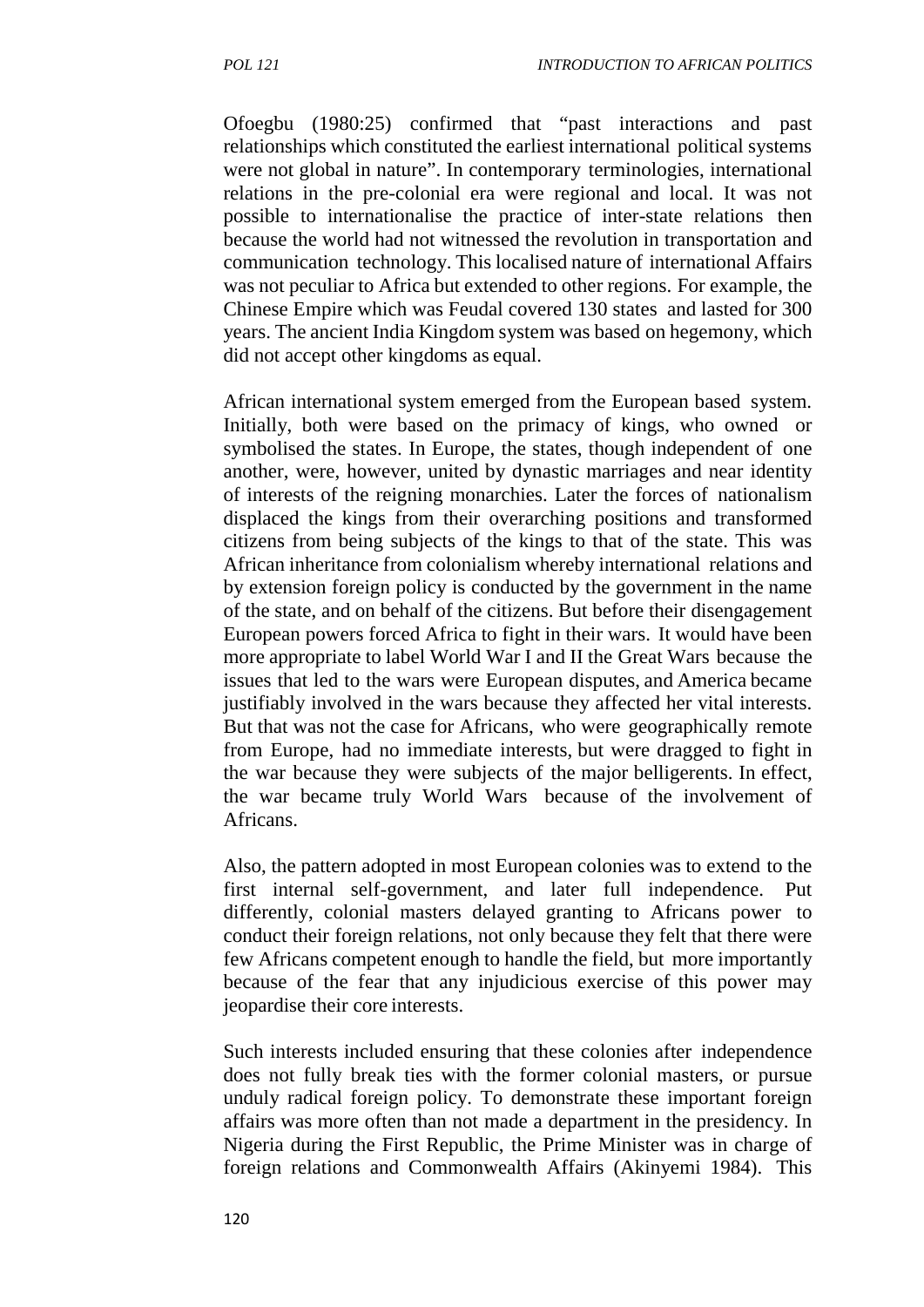arrangement was done to ensure that Tafawa-Balewa, despite the country's verbal commitments to the principles of non-alignment would steer Nigeria in the direction of British interests.

This consideration was important in the early years of independence, when Africa was divided into two blocs: the Monrovia group which preferred functional co-operation; and the Casablanca because which favoured immediate political unification. Balewa, a leader of the Monrovia bloc, believed in "unity of aspirations", and used his leadership of the group to frustrate the radical positions of the rival Casablanca on many issues. These include the Congo crises, the status of the provisional government (GPRA) in Algeria, the assassination of Sylvanus Olympio, and the testing of atomic bombs by France in the Sahara desert (Nkrumah 1963:144).

Indeed, what emerged as the compromise charter of the Organisation of African Unity (OAU) in 1963, owed much to the cautious aspirations of the Balewa led Monrovia bloc. The implication of this for Africa's role in international affairs is that most Africa states emerged as actors on the world stage, tamed at both national and continental levels.

### **3.2 African Contributions to International Affairs**

If African states are weak in all the dimensions of power, it stands to reason that they cannot make significant contributions to World Affairs. They, therefore, fall within the category of what Ofoegbu called new states in World Affairs. African states are new entrants into world scene because they are products of the post-1945 decolonisation process. They are also Third World countries, a classification which followed the pre- Revolution division of France into three estates-noble, clergy and the commoners. African position could be likened to that era when the commoners were "nothing" in the power equation, but were nearly everything" in terms of population.

Gunnar Myrdal, winner of the Nobel Prize for economics in 1974 once described the label third world on Africa, along with Asia and Latin America, as "diplomacy by language". If the original meaning of "Third World" by Alfred Sauvy, who coined the term in the early 1950s, was meant to refer to countries outside the great power blocs, it has served the additional purpose of ranking according to positions, values and contribution in the world power hierarchy. It is not open to debate that, even within the third world, Africa occupies the bottom of the ladder, while Africa South of the Sahara, is the least in this global power configuration (Smith 2003:10-11).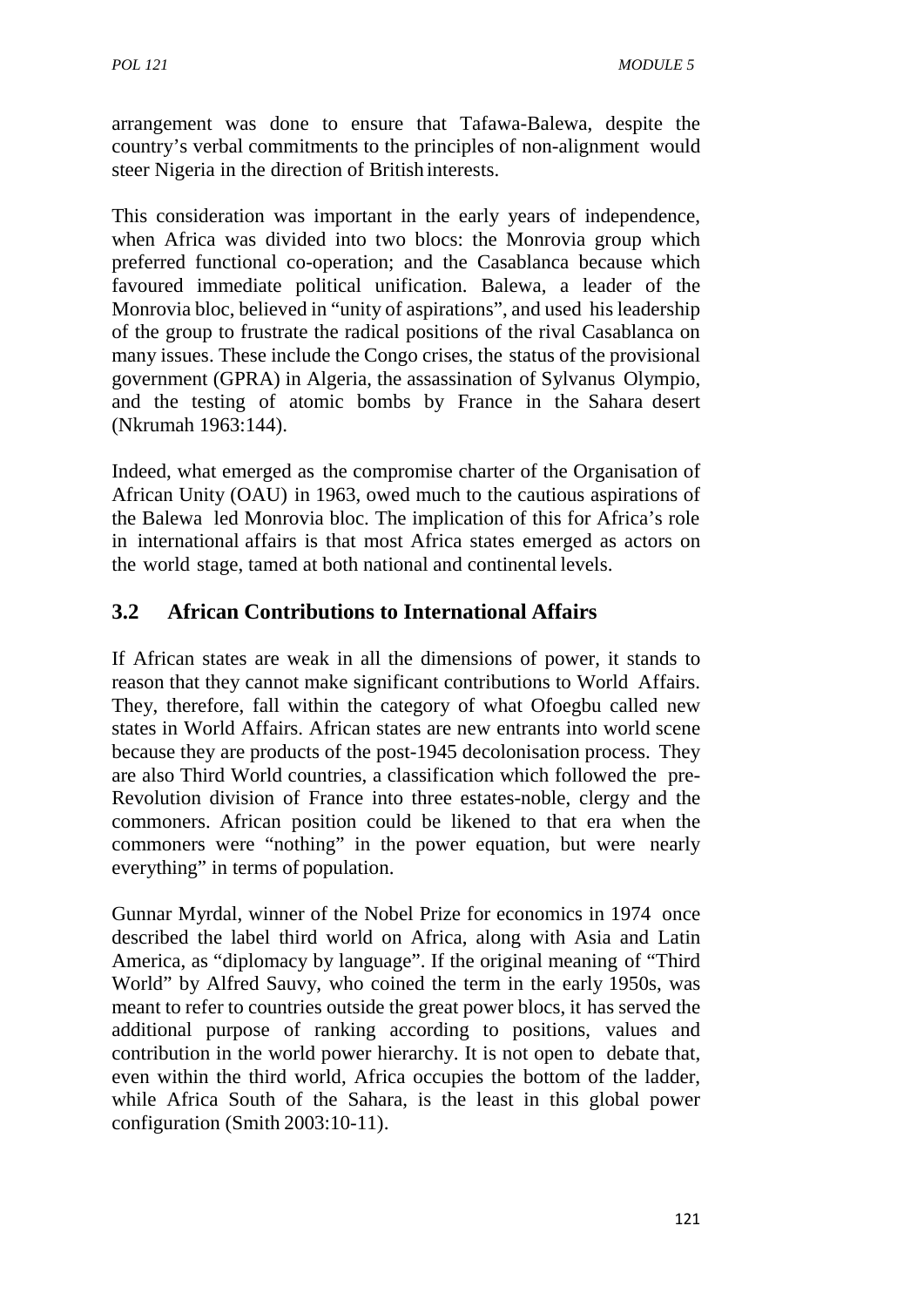We already know that Africa can assume world role at two levels: national and continental. Some African states like Nigeria have played a key role in peace-keeping operations in troubled spots in the world such as Congo, Sudan and Lebanon. Indeed, Nigeria, notwithstanding domestic economic pressure mid-wived and largely financed the ECOMOG operations in Liberia and Sierra Leone. Egypt has also leveraged on her warm relations with the United States to successfully mediate in the Middle East peace process. After the dismantling of the apartheid structure, South Africa has also benefited from the high moral stature of Nelson Mandela, and this has rubbed off on the continent as a whole. The manner the Truth and Reconciliation Commission handled its assignments after full disclosures of wrongs committed under apartheid also demonstrated that South Africa was ready for even global role. A country like Libya is now interested in shedding her pariah status, has renounced its support for terrorism, and is now seeking to become a reliable partner in promoting world peace. also demonstrated that South Africa was ready for even global role. A<br>country like Libya is now interested in shedding her pariah status, has<br>renounced its support for terrorism, and is now seeking to become a<br>reliable par

Hosni Mubarak and Senegal's Abdoulaye Wade floated the idea of the New Partnership for African Development (NEPAD). Its founding documents were signed by fifteen countries, in which they pledged to promote democratic principles, popular participation, good governance and sound economic management. They also agreed to set up an African Peer Review Mechanism (APRM) to monitor their performance and punish defaulters. The objective was to make Africa a new destination for foreign investments, trade and to attract debt relief concessions. NEPAD's slogan is "Better Africa, Better World".

No doubt African states have been net recipients of aid from the rest of the world. Before he left office, President Bill Clinton got US Congress to to enact African Growth and Opportunity Act (AGOA). Similarly, while in office Tony Blair of Britain put in place the African Commission. There are other initiatives such as the Jubilee 2000, HIPCS, MDGS, Rollback Malaria, meant to assist, and reverse Africa economic fortunes. At the same time Africa, over the years has been making her modest contribution, especially in the area of human capital. Apart from Africa in Diaspora, whose contributions, including the involuntary ones at the early stages, helped to build Euro-American economies; many voluntary migrants have Joined to add to the pile. Africans have served and continue to function as top executives of international organisations and specialised agencies. Prominent among the first group are Teslim Elias, Adeoye Lambo, Bola Ajibola, Adebayo Adedeji and Emeka Ayanoku, all from Nigeria; Helen Johnson Sirleaf from Liberia; and Koffi Anna from Ghana. Ngozi Okonjo-Iweala of Nigeria is top in the second group, of those currently in office. Beyond the symbolism of being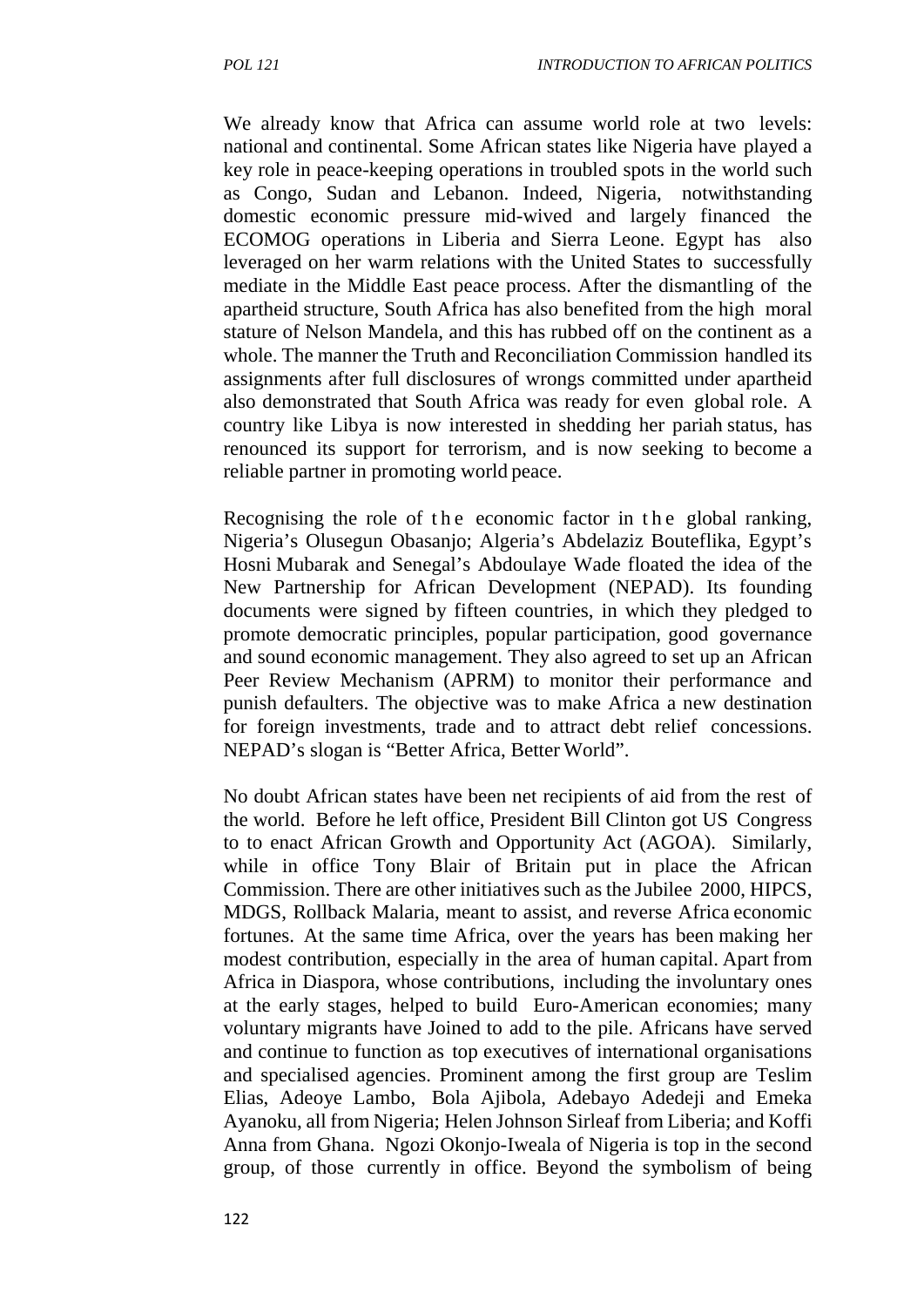Africans, such appointments are of more concrete significance as the career of Koffi Anna as United Nations' scribe indicated. We shall discuss in the next unit the efforts of Anna to democratise the United Nations especially in the area of giving an African face to the SecurityCouncil.

# **3.3 Strategies to Enhance African Role in International Relations**

According to Ekeh (1978:331) "solutions to problems demand contexts and sometimes models. Relying on the earlier work of Eberhard (1968), Ekeh posits that because the new nations operate under "historical disadvantage", the modern "world time" context will work against the strategy of physical isolation from world affairs.

In the early years of her nationhood America successfully chose isolation until she was compelled by external factors to enter international relations. China also chose isolation or autarky until it was no longer politically expedient. On the other hand, Japan took the route of insulation. This entailed opening her doors to foreign trade and In the early years of her nationhood America successfully chose isolation<br>until she was compelled by external factors to enter international<br>relations. China also chose isolation or autarky until it was no longer<br>political foreign culture. Ekeh argues that if isolation is no longer practicable in the modern world, can Africa choose insulation? If insulation worked for Japan in the  $19<sup>th</sup>$  century, could it have worked for Africa in the  $20<sup>th</sup>$ century, or this century?

The importance of discussing contexts and model is that if the former is properly understood, and the latter is correctly chosen, the combination can fast-track the process of national development. This is significant because we already know that Africa is weak internally, and with that background, little or nothing can be achieved externally. But no model will work in the absence of political stability.

Therefore, the first challenge is how to create conditions in Africa that will promote political stability. It is well known that no nation or society can generate, or sustain economic growth and development in an atmosphere of political crises. If the Sudanese political crises are protracted; if Somalia is in turmoil, and if Ivory coast continues to fester there is no way Africa will not be distracted, or be able to benefit from peace dividends, or indeed, make any meaningful contribution to world peace and security. Kissinger, (2001:201) once lamented that America has no properly articulated African policy and argues that "the continent's contemporary problems are a challenge to a world that aspires to build a global order.

In the early days of independence, a few African leaders, notably Kwame Nkrumah canvassed for a single African voice so that the continent can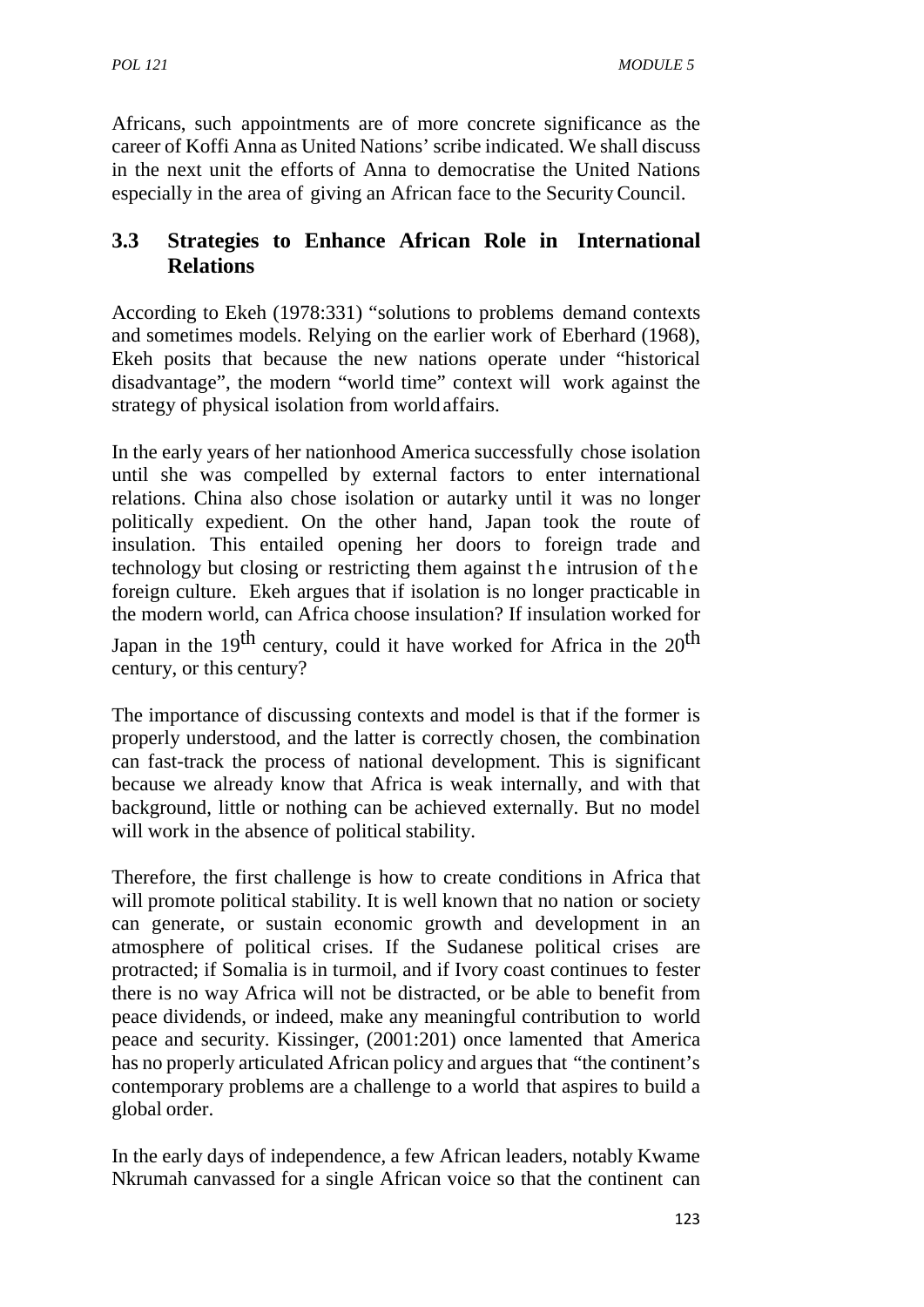earn respect in world affairs. In the worlds of the late Ghanaian leader, citing the examples of the United States and the former Soviet Union, "a single representation, resting on the strength of a whole continent, would be more positive in its influence than all the separate representations of all the African states put together (Nkrumah 1963:195).

Though with the passage of time and the consolidation of national sovereignty of African states, this proposition has lost attraction; yet the idea of a more politically integrated African Union (AU) is closer to Nkrumah's vision.

In intents, if not in form, African Parliament, the NEPAD initiative and the African Peer Review Mechanism (APRM), have the potentials to give to Africa the benefits of continental solidarity, and possibly eliminate what Nkrumah called "irredentist dissensions".

### **4.0 CONCLUSION**

It is obvious from the foregoing that the challenges of modern international affairs are more than those of pre-colonial Africa. Revolutions in transportation and communication have encouraged contacts among peoples, contributed to the spread of ideas and greater interdependence among nations. Africa's late entry into the international arena has certainly imposed limits on her capacity and constrained the aspirations of her people. More worrisome, globalisation is increasingly making the world a global village; which makes it more challenging for Africans to explore every available opportunity for self-expression, and more relevance within the world community.

# **5.0 SUMMARY**

In this unit, we have examined how Africa was cautiously but deliberately introduced into international affairs. We discussed Africa relatively weak position in all the dimensions of power. We observed the limited contribution Africa is making in international affairs. We finally suggested what can be done to improve Africa's bargaining position with other regions of the world.

### **6.0 TUTOR-MARKED ASSIGNMENT**

- 1. Explain how colonial legacy affected Africa'srole in international Affairs.
- 2. What is your assessment of Africa's role in World Affairs?
- 3. How realistic is the idea of political unification as a means of enhancing Africa role in International Affairs?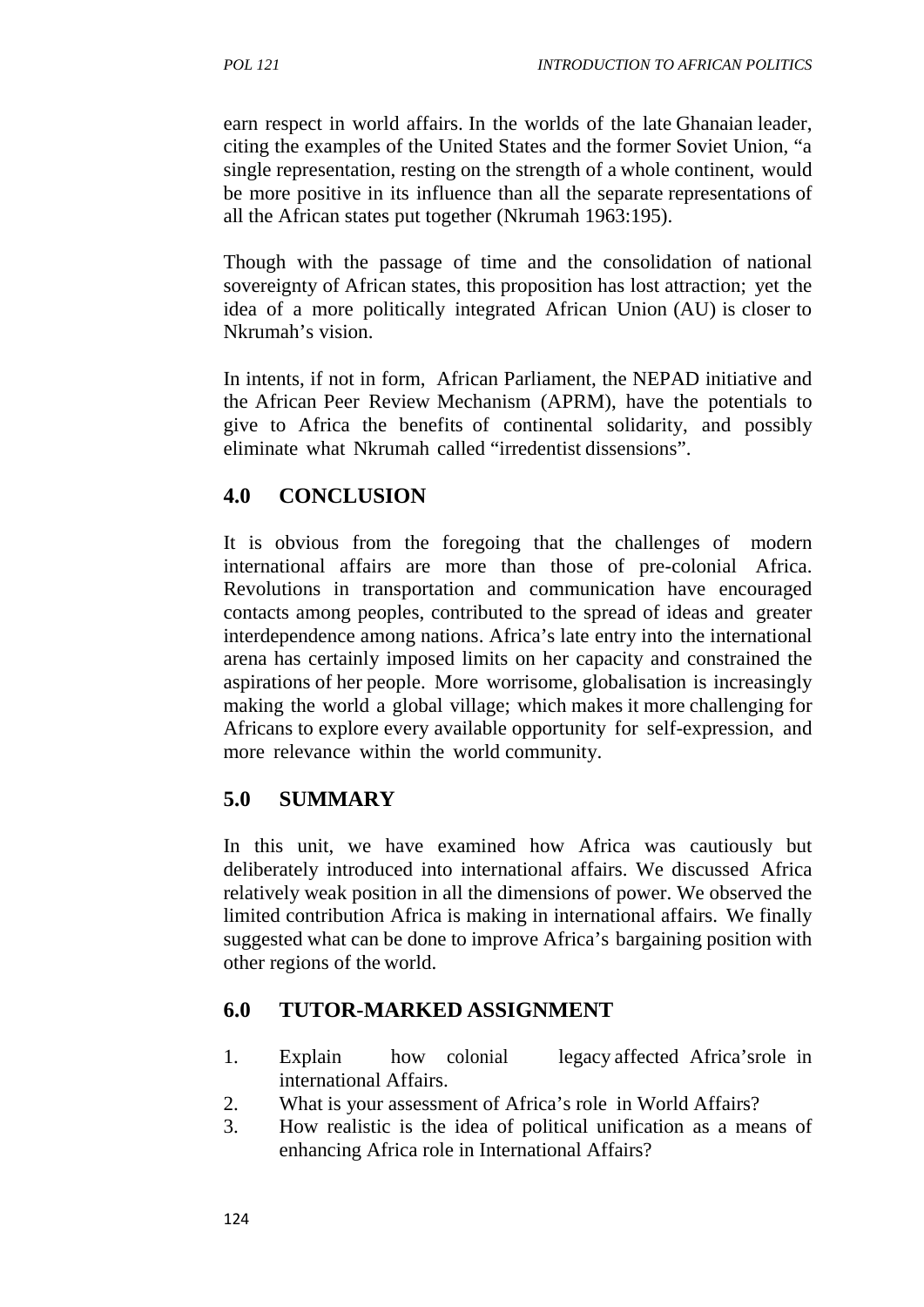#### **7.0 REFERENCES/FURTHER READING**

Aluko, B. (1981). *Essays in Nigerian Foreign Policy.* London: George Allen & Unwin.

Nkrumah, K. (1963). *Africa Must Unite*. London: Panaf Books Ltd.

- Efoegbu, R. (1980). *Foundation course in International Relations for African Universities.* London: George Allen & Unwin.
- Kissinger, H. (2001). *Does America Need a Foreign Policy?* New York: Simon & Schuster.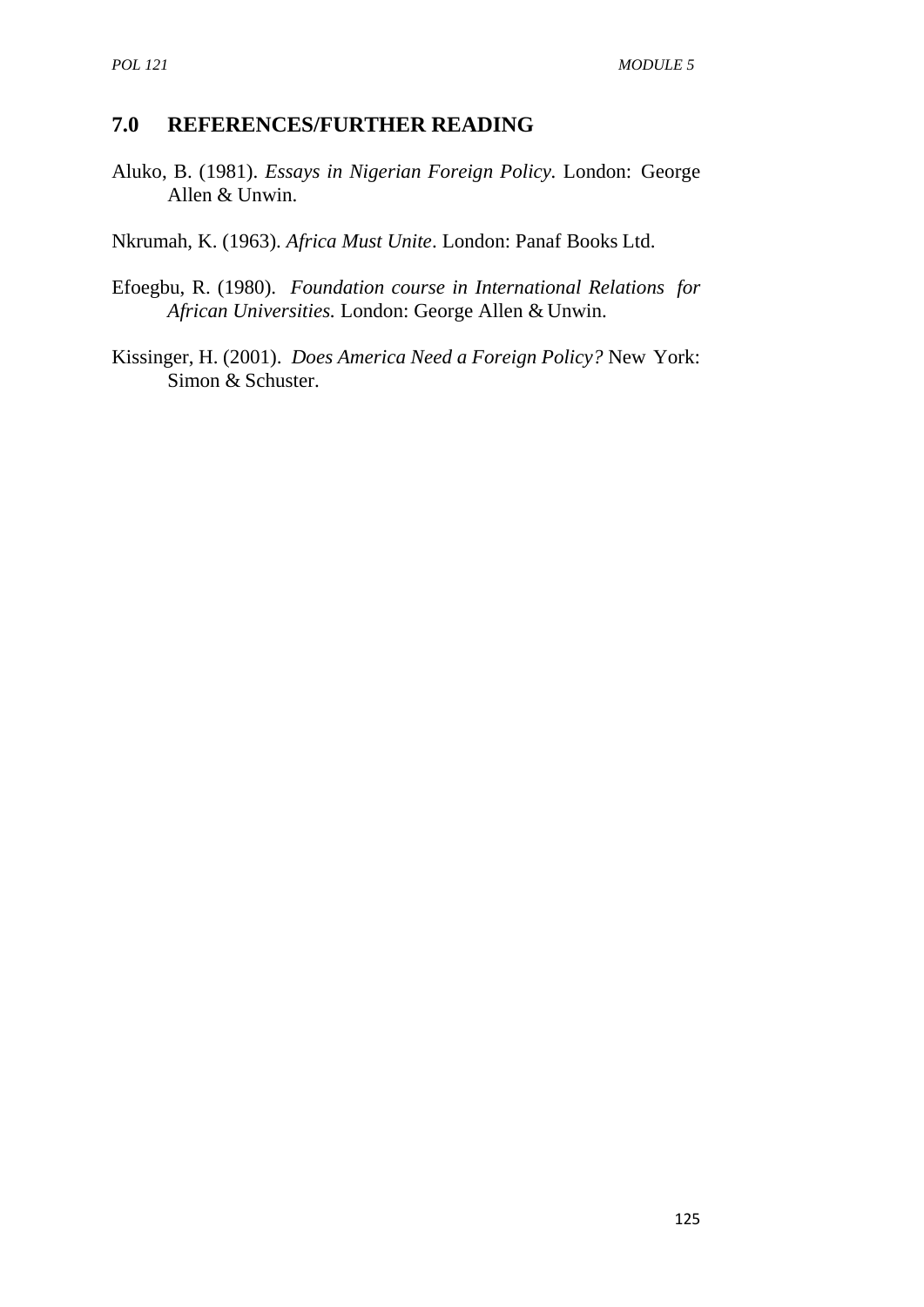### **UNIT 5 AFRICA IN SEARCH OF A NEW WORLD ORDER**

#### **CONTENTS**

- 1.0 Introduction
- 2.0 Objectives
- 3.0 Main Content
	- 3.1 Concept of World Order
	- 3.2 History and Structure of World Order
	- 3.3 African position in World Order
	- 3.4 Re-negotiation for a New Order
- 4.0 Conclusion
- 5.0 Summary
- 6.0 Tutor-Marked Assignment
- 7.0 References/Further Reading

# **1.0 INTRODUCTION**

Africa is often described as, potentially, the world richest in resource endowments, but the poorest in concrete development. It is not difficult to explain this paradox, which had its roots in the forceful integration of the continent into an unjust international system. Therefore, it is understandable if Africa today occupies a precarious position in the world, and plays a marginal role among the comity of nations. This Unit will examine Africa position within the presentworld system and the attempts being made to re-negotiate for better terms for Africa in the reigning world order.

### **2.0 OBJECTIVES**

By the end of this unit, you are will be able to:

- have an idea about the concept of world order
- understand why Africa is not favourably positioned in the present world order
- know what is being done, or can be done to improve Africa's status in the world.

# **3.0 MAIN CONTENT**

# **3.1 Concept of World Order**

World order is a system of relationships that prevail among state actors during a particular period. In the economic realm, mercantilism, colonialism and neo-colonialism are forms of order. Before the success of the abolitionist movements, slavery was another form of order known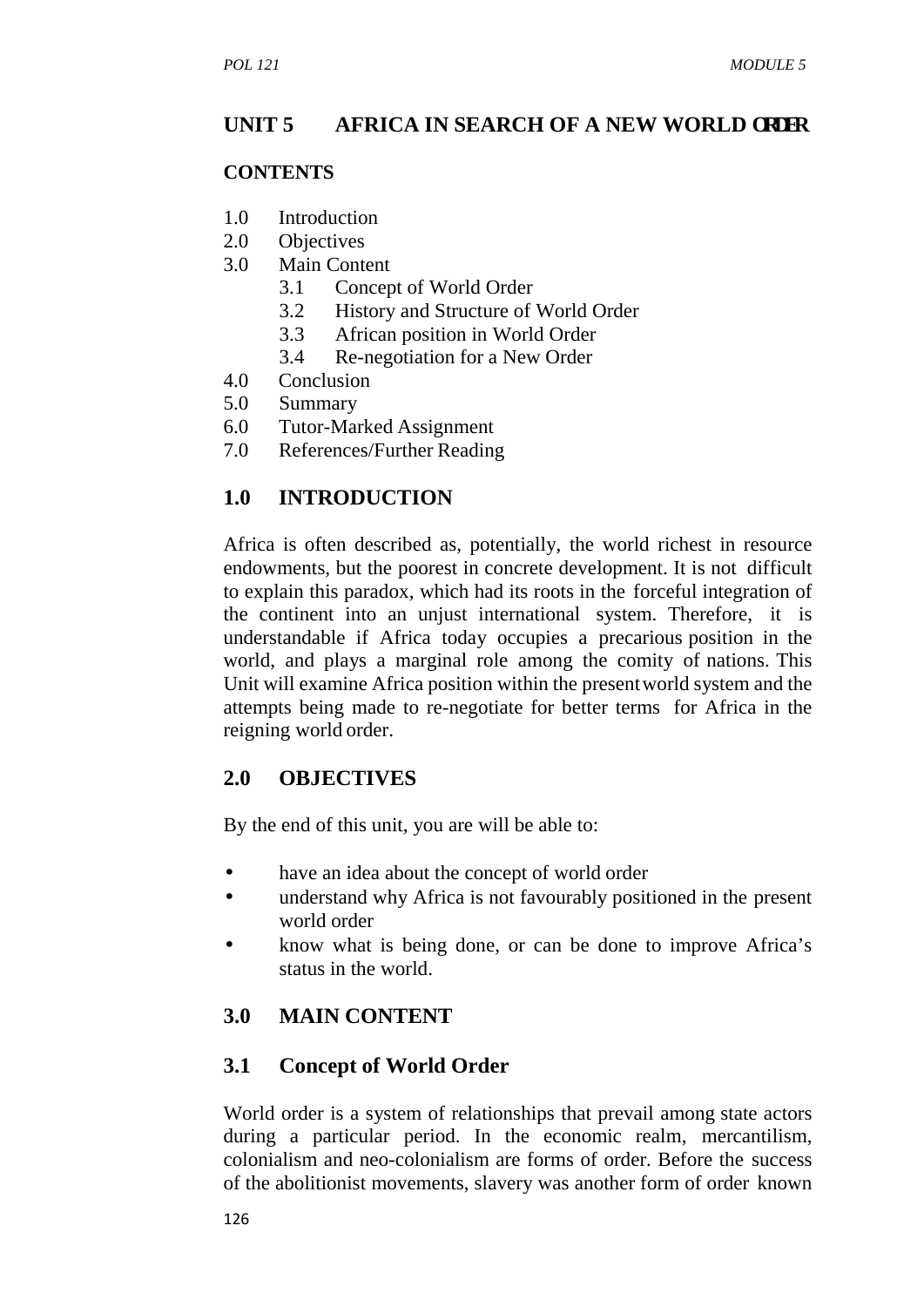to history. Some of these different world orders were deliberately conceived, designed and established. Others have occurred as a result of the interplay of forces and elements that are inherent in the global political and economic relationships. to history. Some of these different world orders were deliberately<br>conceived, designed and established. Others have occurred as a result of<br>the interplay of forces and elements that are inherent in the global political<br>and

towards one side or the other of the spectrum of contending political values.

This is the more reason why no world order has been a direct product of global negotiation or consensus. Before 1914, world order was synonymous with European order, and it was settled on terms decided by the leading European nations. During the inter-war period (920-1939) Adolf Hitter's attempt to re-negotiate the terms of world order by force of arms led to World War II. The European-based world order suffered its first major decline in World War 1 and collapsed almost irretrievably consequent to World War II devastations. In the post-war II era America briefly dominated the world in all the dimensions of power, until the Soviet Union attained nuclear parity in 1950, and strategic equivalence, with the United States in the 1970s, which transformed the world into a bipolar structure.

The bi-polar world order lasted for over four decades, in the middle of which the decolonisation process brought about independence to many African states, and along with it, the power to determine their foreign relations. But the successive eras of the slave trade, "legitimate trade" and colonialism had weakened Africa's capacity and power potential to make substantive inroads into world politics. Just like every other third world nation in Asia and Latin America, African states came to be described as "new states" that had to enrol into international arena cautiously and could not speedily cut off the ties from their former colonial masters.

The import of this historical excursion is to stress that world order is a legitimating of power over justice. In simple words "might is right". According to Akinyemi (1993:42) "the elements of the principles and institutions which constitute a world order are usually laid down by the victors, partly to regulate relationship among them, but mostly to regulate their relationship with the defeated and others. Similarly, Hedley Bull (1977:77) says the order is not merely an "actual or possible condition or state of affairs in world politics", it is also regarded as a value. In effect what makes a particular region or country dominant in given world order is power differential and not innate superiority of race, culture or ideas.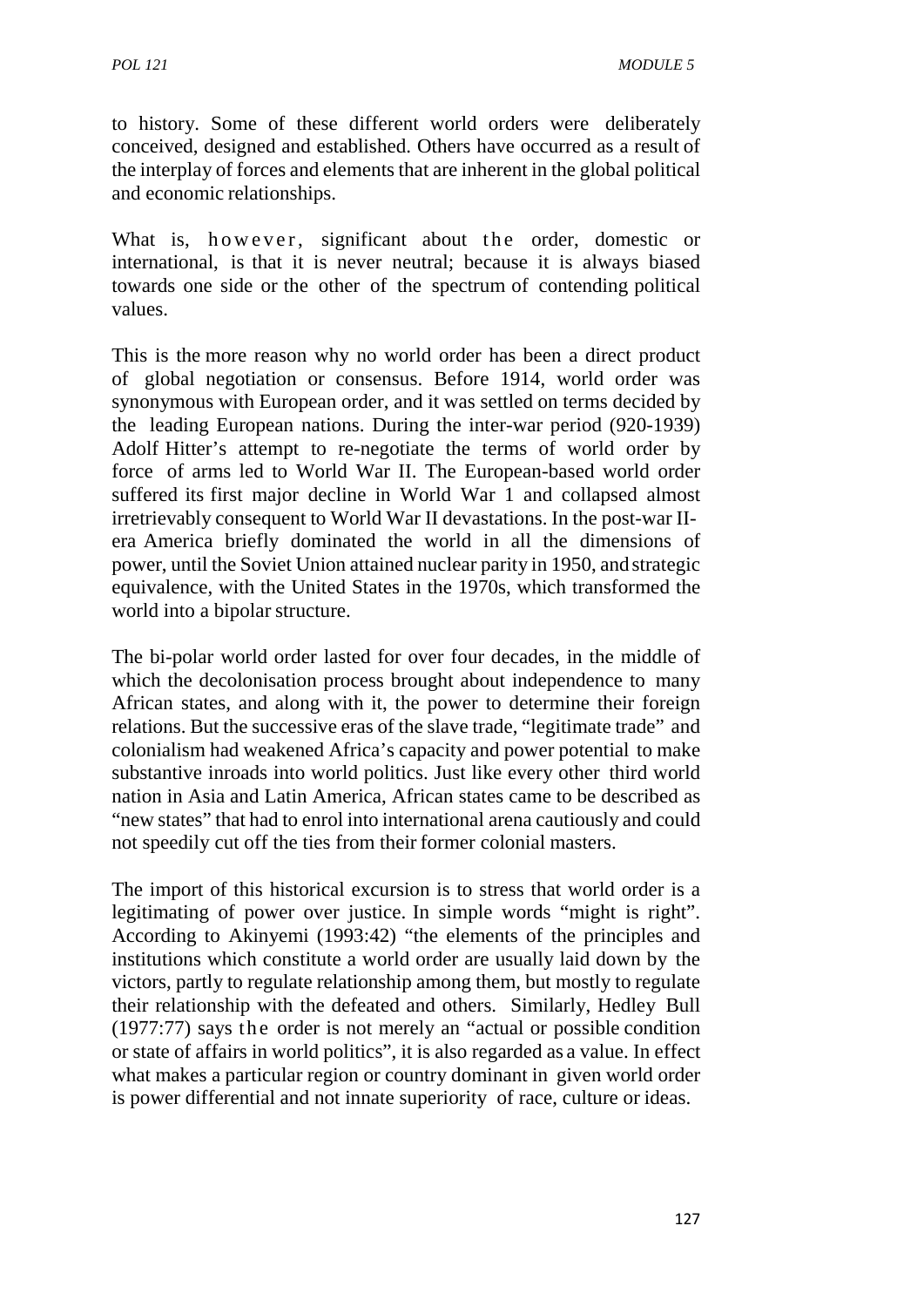#### **SELF-ASSESSMENT EXERCISE**

Explain the concept of world order.

### **3.2 Africa's Position in the Present World Order**

Given the long years of colonial exploitation and consequent underdevelopment, Africa's position in the present world power structure is understandably weak. There is an old saying that if you don't know where you're coming from, you can't at least know where you're going. From our studies so far, there is no argument about Africa's immediate or distant past. What may be in doubt is the direction of Africa's future and how to proceed. But Africa cannot become a respectable actor in world Affairs if her status of underdevelopment is not reversed. Walter Rodney (1974) wrote: 'any diagnosis of underdevelopment in Africa will reveal not just low per capita income and protein deficiencies, but also the gentlemen who dance in Abidjan, Accra and Kinshasa when music is played in Paris, London and New York". With this background, we can now discuss the position of Africa in the present world order.

In the immediate post-independence era African states sought relevance in the ideologically divided world. Most African states joined their Asian counterparts in the Non-aligned Movement, thereby proclaimed their neutrality, or what African leaders preferred to call "positive neutralism". The objectives of non-alignment were clearly articulated at the 1955 Bandung conference: non-commitment in the world's ideological blocs, preservation of independent rights and ability to judge world issues on their own merits and without undue external influences; and avoidance of routine and entangling alliance with the major powers (Ofoegbu 1980:132). But despite these rhetorical commitments, most Africa leaders found it difficult to distance themselves from their erstwhile colonial masters with whom they were bound, politically, economically and culturally. Despite independence Britain dictated the pace for her former colonies either as members of the Commonwealth of nations, or associate member of the old European Common Market.

Also, within the more global United Nations Organisation, African States neither played a major role in its formation nor participated in drawing its charter. Indeed in 1945 when the United Nation was founded, African states, except for Ethiopia and Liberia were still colonial possessions. Thus the UN at inception was a compromise organisation in that it reflected the Wilson an idea of national self- determination, as well as the strategic imperative to restructure theworld to preserve the interests of the victorious nations in World War II. The United Nations served a dual purpose for the United States; it quickened the pace of de colonisation and weakened Europe by destroying the last vestiges of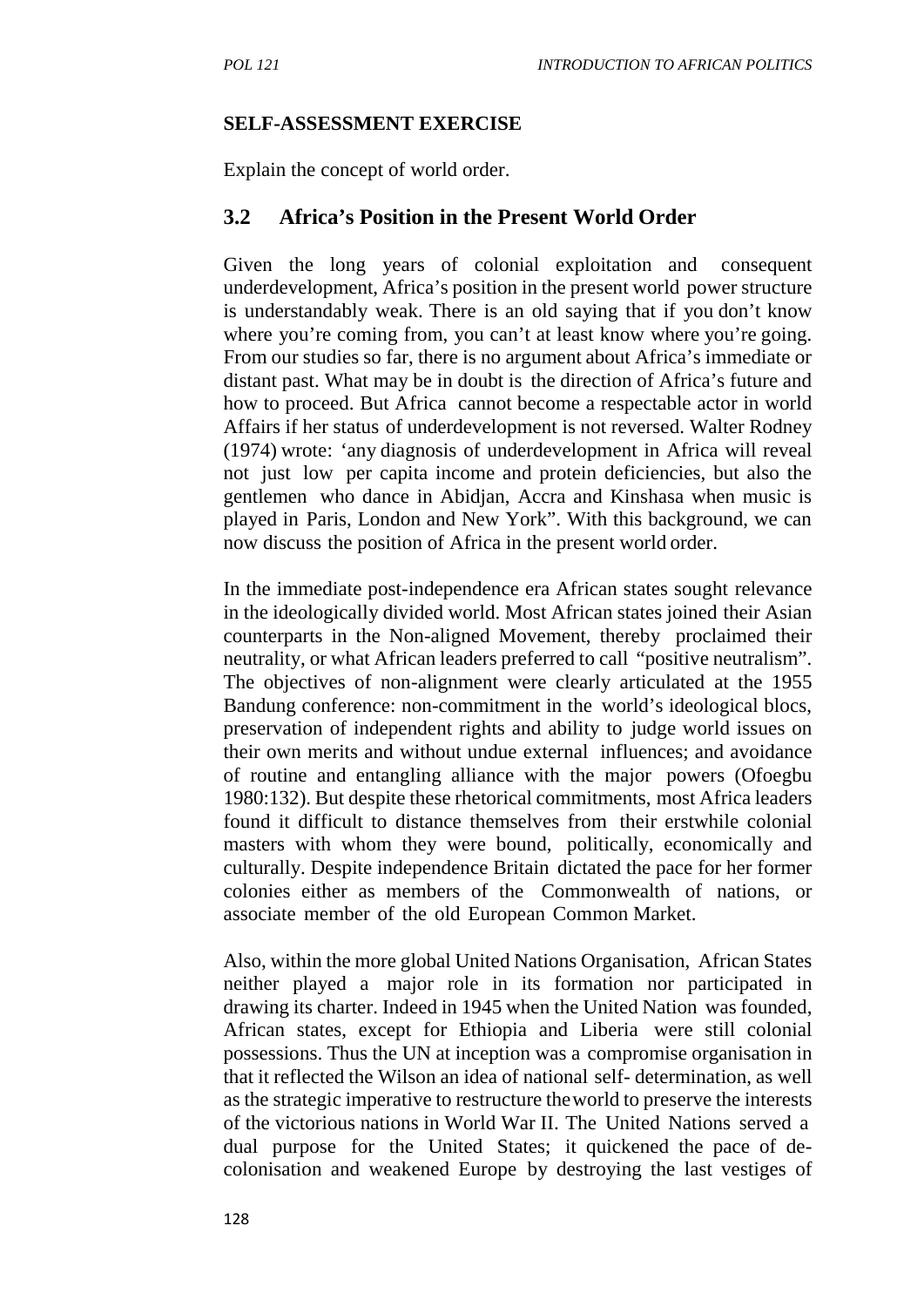British and French Empires. Though post-1945 decolonisation expanded the number of sovereign states, and by implication membership of the MODULE 5<br>
British and French Empires. Though post-1945 decolonisation expanded<br>
the number of sovereign states, and by implication membership of the<br>
United Nations, yet the African States did not enjoy comparative power<br> leverage or enhanced diplomatic manoeuvres within the global body.

In 1961, African States occupied more than a quarter of the UN seats. The ratio is a bit highertoday. Within the General Assembly of the United Nations, Africanmember states exercised power and enjoyed privileges commensurate to their status as sovereign, independent states. But the UN charter did not invest the Assembly with the substantive function of security but to discuss "matters of common interest to members". But there is no African permanent member in the Security Council where the real power lies. To justify the selective membership and privileged status accorded to five permanent members with a veto; it was argued: "the allocation of responsibilities among organisations and the definition of powers, the composition should reflect the difference of power, with the emphasis on the military element" (Goodrich 1974:60).

In effect, the United Nations in its enabling charter legitimised and improved on international law and order, which had its roots in the 1648 treaty of Westphalia, 1815 Congress of Vienna, the 1899 Hague system, 1919 Versailles Treaty and Vienna conventions on diplomatic privileges and immunities. Worse still, when it was discovered that the inherited Euro-America biased world order did not reflect Africa's interest, Africa could not effectively challenge it, because what was needed to succeed was more than "flag" or nominal independence.

# **3.3 Re-Negotiation for a New World Order**

It is not always easy to change or negotiate for a new order. The reason is that the beneficiaries of an existing order will seek to perpetuate the status quo because it favours them. On the other hand, the victims of a reigning order or those who find it unjust will seek to undermine, and possibly overthrow it, even by force. For this reason transition from one order to another is usually marked by force. Yet in the recent world, history has recorded two non-violent transitions to new world order: the first is the transition to a bipolar world following the loss of European colonies in Africa and Asia; the second is the transformation of the world from 1990, confirming the emergence of the United States as the only superpower, in all power dimensions (Akinyemi 1993:42).

But the transitions we have noted above, rather than liberate Africa have instead reinforced Africa's weak positions, even while opening up little space for her Asia and Latin America counterparts to manoeuvre. This is only superpower, in all power dimensions (Akinyemi 1993:42).<br>But the transitions we have noted above, rather than liberate Africa have<br>instead reinforced Africa's weak positions, even while opening up little<br>space for her is the achievement of justice in the world community, even at the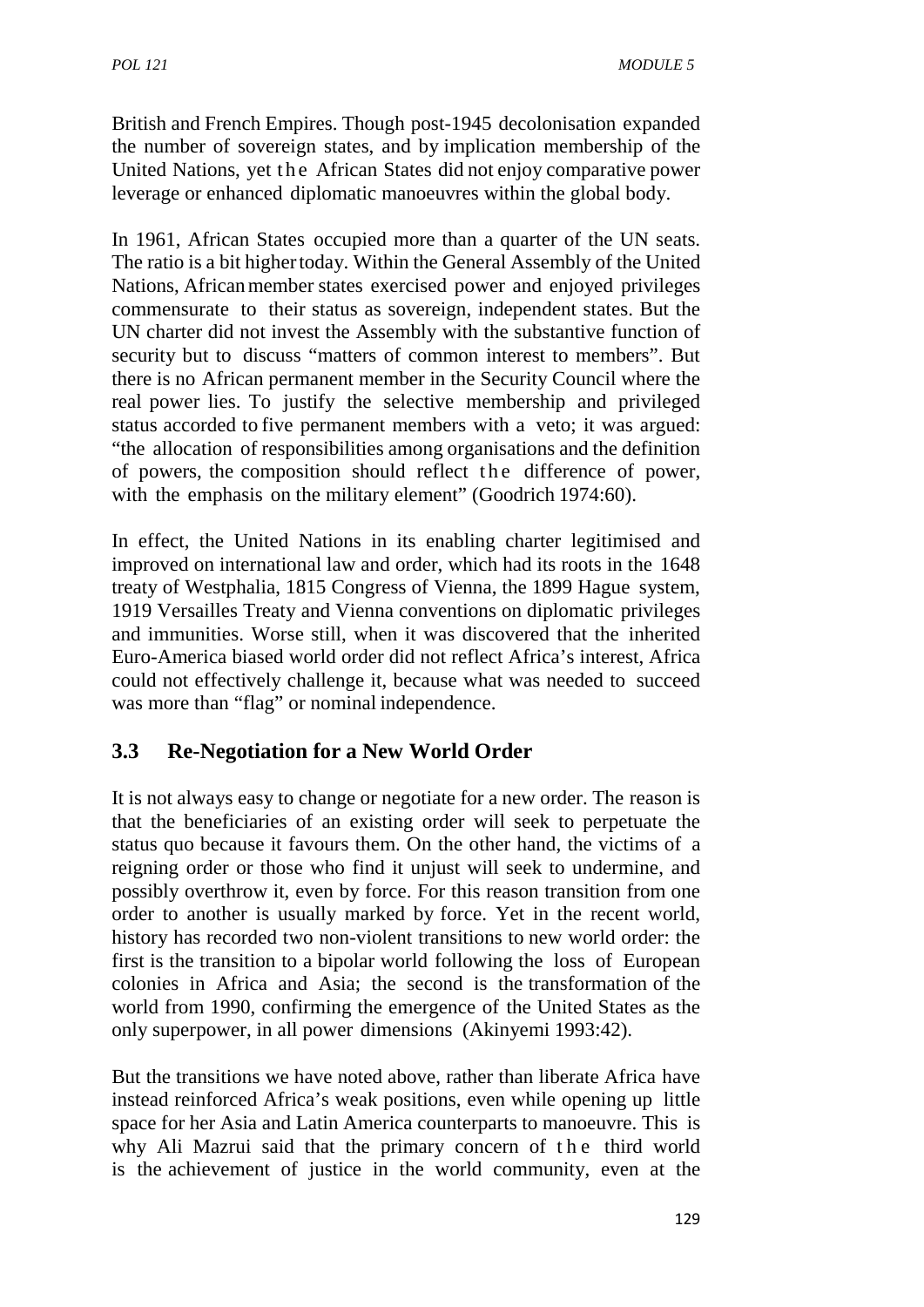price of the order. Mazrui's intervention, therefore, raises the questions: order as defined by whom? And in whose interest? Hedley Bull (1977:78- 79) also agrees that consideration of justice is different from considerations of law because the law is a-moral. He listed demands for justice in world politics to include the following:

- a. Removal of privileges or discrimination.
- b. Equality in the distribution or the application of rights between the strong and weak, the rich and the poor, the black and the white, and the nuclear and the non-nuclear powers.
- c. More equitable distribution and benefits from the world resources.

Many people, including a former African UN scribe, Koffi Anna believed that no meaningful re-negotiation for a new world order could be achieved without a reform of the United Nations machinery and procedure, especially in the composition of the Security Council. Not a few people are of the view that an injustice was written into the terms of the United Nations charter which prescribe a system of collective security that cannot be applied against UN permanent members.

Before he completed his two terms in office Anna put in motion the machinery for the reform of the UN and accepted in principle the need to expand the permanent membership of the Security Council. Already three African countries: Nigeria, Egypt South Africa are front-liners hoping to occupy the single African slot if approved. They are hoping to possibly join Germany, Japan Indian and Brazil from other regions. Africa seems to have a stronger moral case since it is the only region in the world without a permanent seat in the Council. But success in world politics is determined more by considerations, or dictates of power politics, prudence and interest, and not moral posturing.

In addition to making the Security Council be truly representative of the realities of today's world, Anna also sought to strengthen democracy, promote rule of law and uphold human rights across the world. In September 2000, the United Nations launched eight-point agenda Millennium Development Goals, with the target date set at 2015. The objectives include:

- a. Eradication of extreme poverty and hunger.
- b. Combat HIV/Aids malaria other diseases.
- c. Attainment of universal primary education.
- d. Promotion of gender equality and women empowerment.
- e. Improve mental health.
- f. Ensure environmental sustainability.
- g. Reduce child mortality.
- h. Develop a global partnership for development.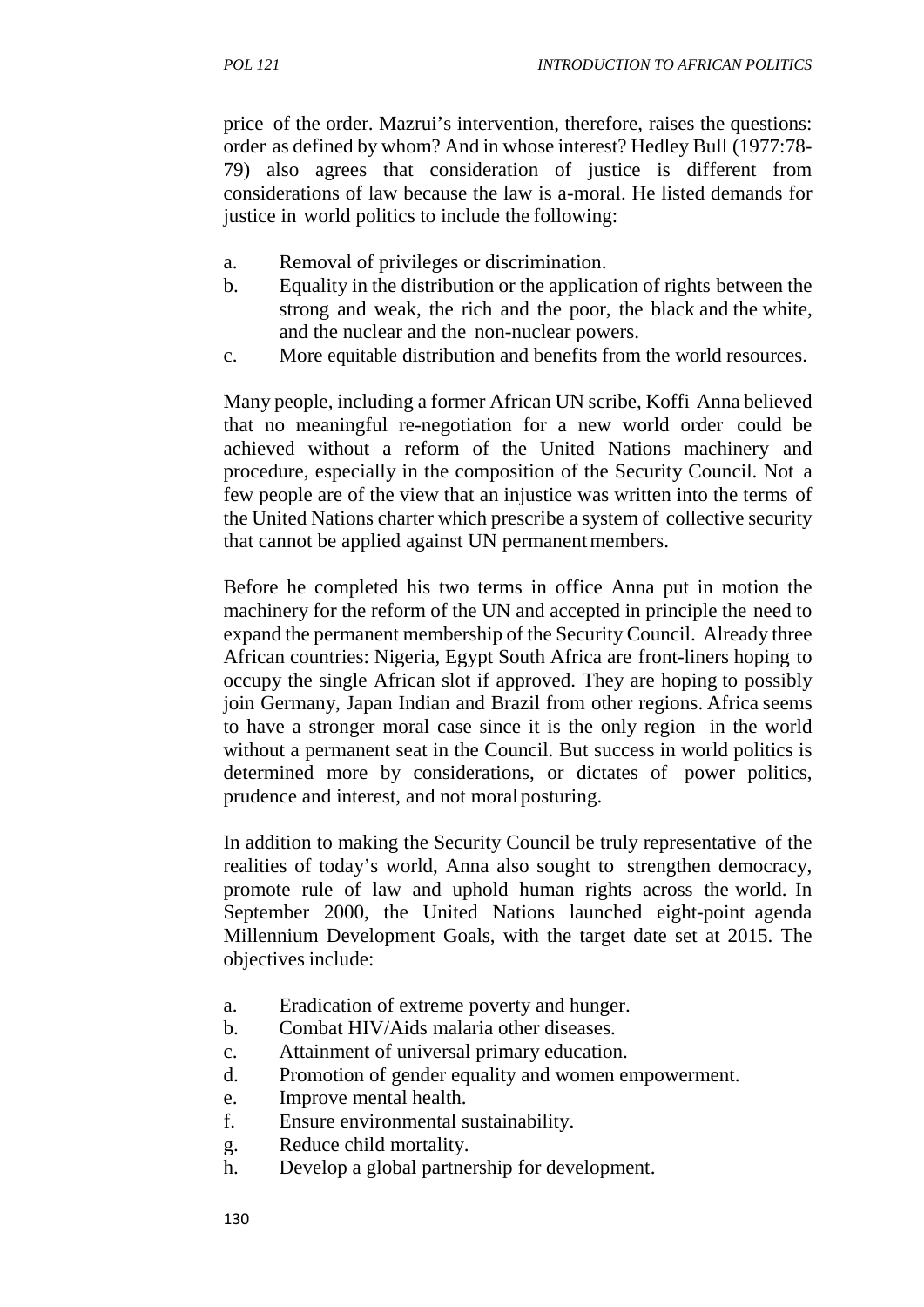It is expected that if these reforms are carried out and the MDGS achieved, we may well be moving in the direction of global power shift. Onimode (2001:214) was full of optimism when he said: "if global power can shift to the Pacific Rims within one generation, then it can also shift to Africa, Latin America and the rest of Asia before the middle of the 21<sup>st</sup> century".

No doubt, the anticipated reform of the United Nations is central to the goal of attaining an equitable global order. From Boutros Ghali's "An Agenda For Peace" to Koffi Ana's "Millennium Reform Agenda", the United Nations now under Banki Mon faces many challenges: the multi sided crises in the Middle East, especially the disputes generated by Iranian uranium enrichment programme; the dangers posed to the world by North Korean nuclear explosion; the increasing welfare gap between the global North and South; the world food crisis, the environmental nightmare caused by the depletion of the ozone layer (global warming), and threats of fundamentalism and terrorism. These are urgent world problems that require a more pro-active, and united international response, in which Africa, necessarily, has a role to play.

Without prejudice to the expected reforms of the United Nations, it should not be carried out, as to weaken, or cripple the capacity of the organisation, but rather to enhance the performance of its functions. In the specific case of the proposed enlargement of the Security Council, and hopefully, its permanent membership, where high discretion in the use of veto has become the norm, greater caution is required to avoid an unwinding size that may entrammel theCouncil.

#### **SELF-ASSESSMENT EXERCISE s**

What role did Koffi Anna play to improve Africa's position in the present world order?

# **4.0 CONCLUSION**

The demand for a just or more equitable world order will continue to be a contested issue in world politics. And it will not abate until that time when the factor of power politics, or the notion of "might is right" is downgraded in interstate relations. While recognising that power is to politics; what energy is to physics, we may not achieve the goal of building a just world order if power remains the prime factor in interstate relations. With self –help as the most prudent means of survival in the anarchical setting of international politics, the reality of the state. Interdependence in the present globalised world should advise realists that not all issues are amenable to military solutions.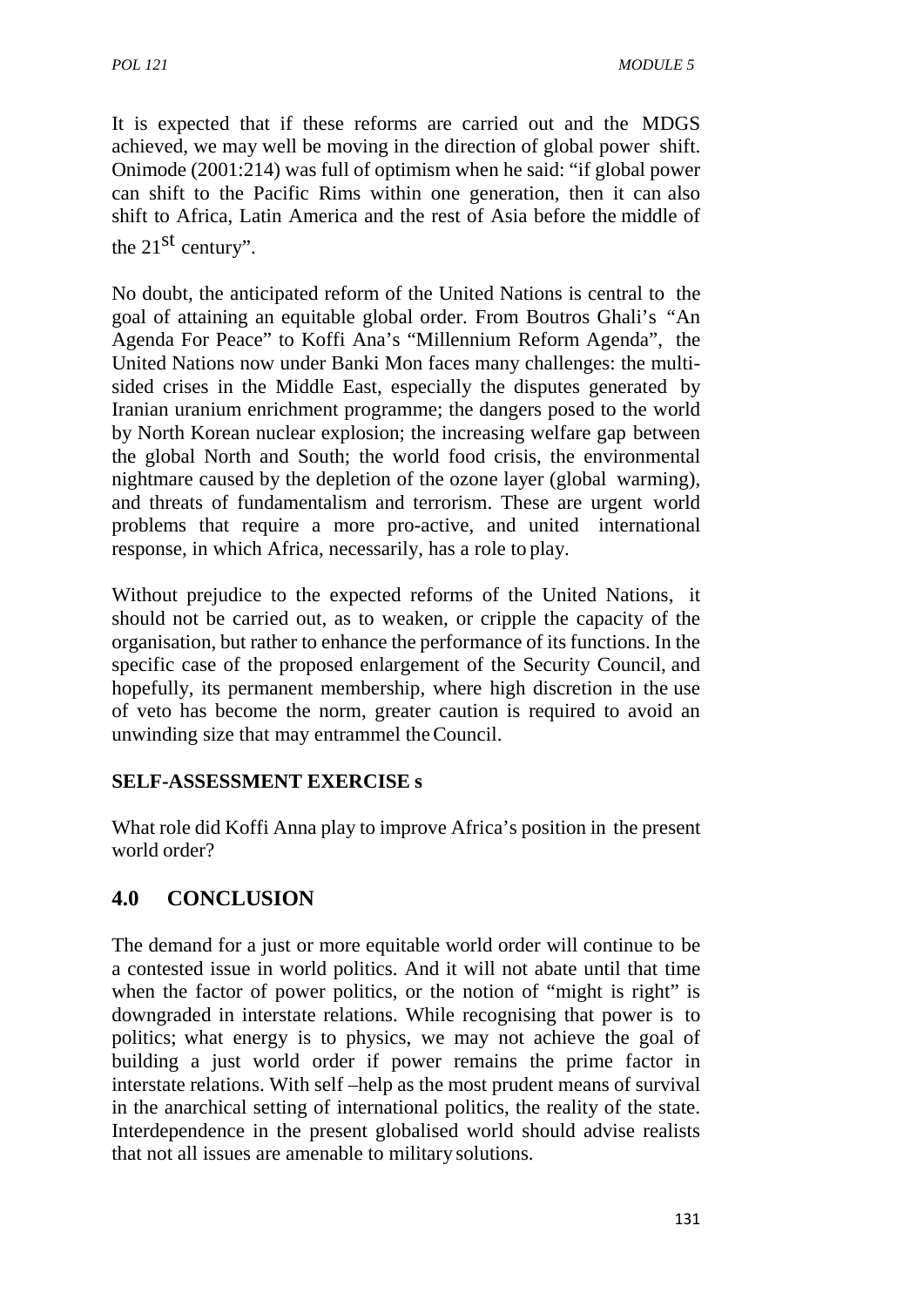In the late 19<sup>th</sup> century Africa fell, and surrendered to colonial rule, after the impact of superior force. But today the reigning orthodoxy is no *INTRODUCTION TO AFRICAN POLITICS*<br>In the late 19<sup>th</sup> century Africa fell, and surrendered to colonial rule, after<br>the impact of superior force. But today the reigning orthodoxy is no<br>longer brute force, but the power of i giant leap forward to justify Pliny the Elder's saying "out of Africa always something new".

The world is beginning to realise this reality as Bill Clinton, during his extended tour of Africa in 1998 remarked: "what can we do for Africa or about Africa? They were the wrong question. The right question is: what can we do with Africa? Clinton may have dressed up his speech with a gloss of optimism, however, African leadership must be careful not to mistake hope for achievement.

## **5.0 SUMMARY**

In this unit, we have defined the concept of word order and situated it within its historic context. We discussed the progressions and the dynamics of world order, especially from the era of European domination of the world, to the present period when America is indisputably the world leader. We noted that Africa presently occupies a weak position relative to other regions of the world. We also observed that the world is currently experiencing a gradual power shift in the direction of Asia, and hope that African will seize the initiative and benefit from this momentum.

## **6.0 TUTOR-MARKED ASSIGNMENT**

- 1. Account for the factors responsible for Africa's marginal role in the present world order.
- 2. How can the reforms of the United Nations improve African position in world Affairs?
- 3. Suggest strategies that can enhance Africa's ranking in world Affairs.

## **7.0 REFERENCES/FURTHER READING**

Onimode, B. (2000). *Africa in the World of the 21st Century.* Ibadan: University Press, Ibadan.

Bull, H. (1977). *The Anarchical Society.* London: Macmillan Press Ltd.

Huntington,S. (1977). *The Clash of Civilisation and the Remarking of World Order*. London.Simon Schuster.

Owoeye, J. (1993). *Understanding the New World Order.* Ibadan: